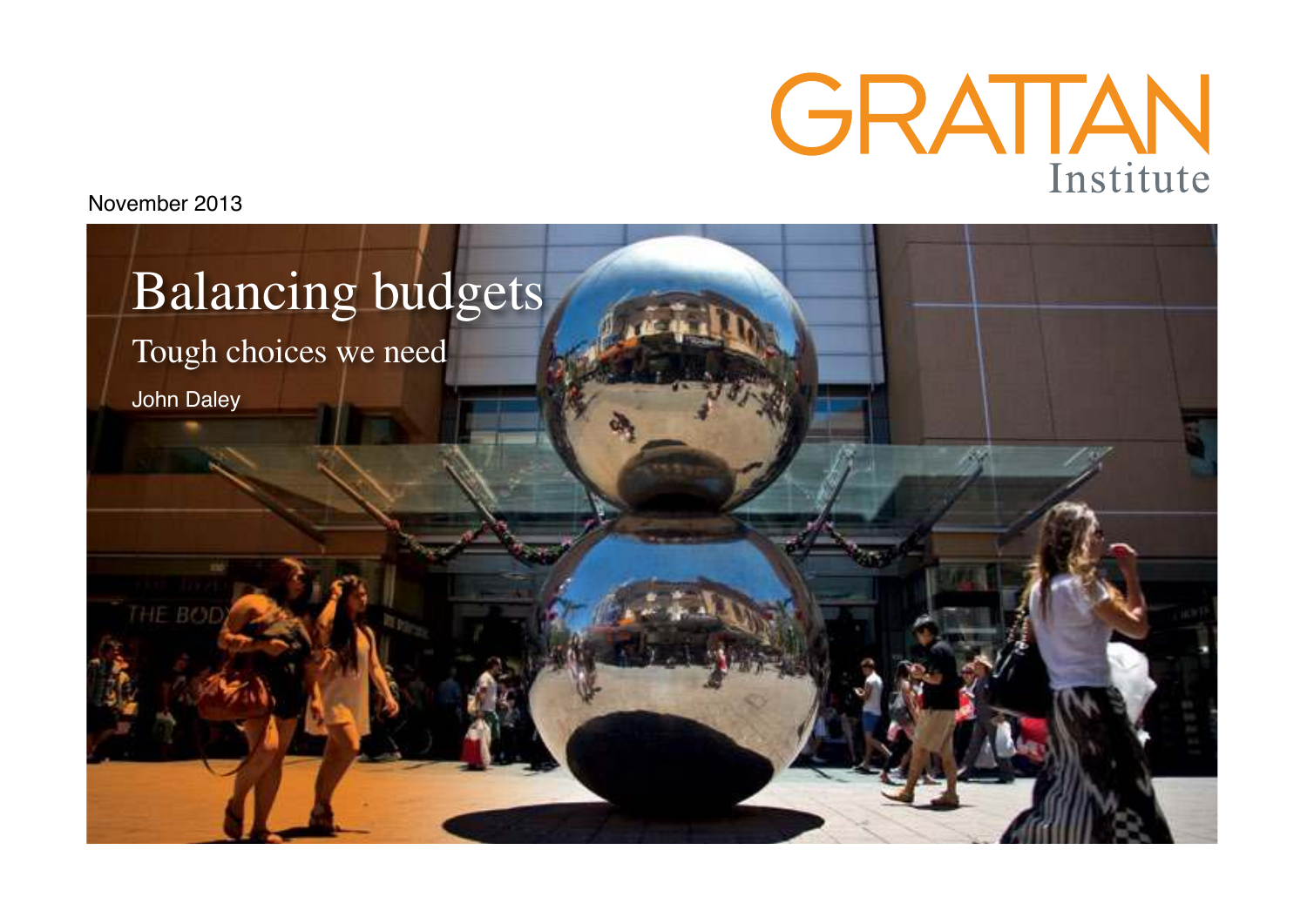**Founding members** 



**Australian Government** 







**Program support Higher Education Program** 



**Affiliate Partners** 

Google National Australia Bank

**Origin Foundation Senior Affiliates** 

 $FY$ 

GF Australia and New Zealand **PwC** 

Stockland

Wesfarmers

**Affiliates** 

Lend Lease

Mercy Health

Sinclair Knight Merz

The Scanlon Foundation

Urbis

#### **Grattan Institute Support Grattan Institute Report No. 2013-13, November 2013**

This report is accompanied by *Balancing budgets: tough choices we need – Supporting analysis*, which can be downloaded from Grattan Institute's website.

This report was written by John Daley, Chief Executive Officer, Grattan Institute. Cassie McGannon, Jim Savage and Amelie Hunter provided extensive research assistance and made substantial contributions to the report. James Button assisted in its preparation. The report draws on published and unpublished work by other Grattan Institute staff, and we thank them for their assistance.

We would also like to thank numerous people from the public policy community, the private sector, and the members of Grattan Institute's Public Policy Committee for their helpful comments as this work was developed. Many of its ideas have been drawn from their suggestions, and it has benefited much from their counsel.

The opinions in this report are those of the authors and do not necessarily represent the views of Grattan Institute's founding members, affiliates, individual board members or reference group members. Any remaining errors or omissions are the responsibility of the authors.

Grattan Institute is an independent think-tank focused on Australian public policy. Our work is independent, practical and rigorous. We aim to improve policy outcomes by engaging with both decision-makers and the community.

For further information on the Institute's programs, or to join our mailing list, please go to: http://www.grattan.edu.au/

This report may be cited as: Daley, J., McGannon, C., Savage, J and Hunter, A., 2013, *Balancing budgets: tough choices we need*, Grattan Institute

ISBN: 978-1-925015-47-8

All material published or otherwise created by Grattan Institute is licensed under a Creative Commons Attribution-NonCommercial-ShareAlike 3.0 Unported License

Grattan Institute 2013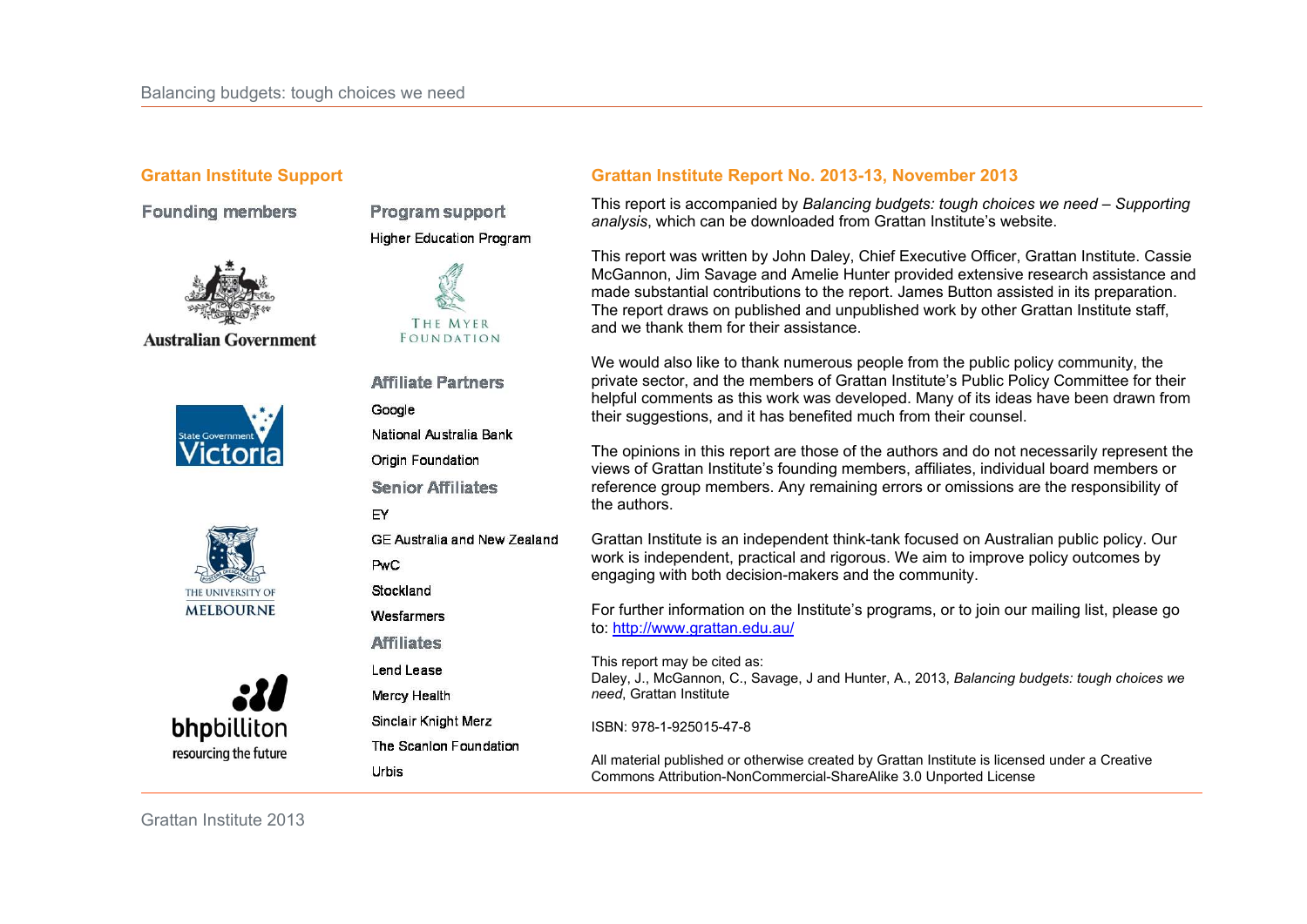### **Overview**

Australian governments must make tough choices to balance their budgets. They face a decade of deficits, the result of big ticket spending initiatives, rising health costs, pressure on welfare budgets and an inevitable fall in the terms of trade. Collectively these could lead to deficits of 4 per cent of GDP, or \$60 billion in today's terms, within a decade.

Tough choices cannot be put off indefinitely. Deficits impose heavy costs on the next generation in terms of debt and high interest payments. Government budgets cannot simply grow out of trouble, and the next decade may well be economically more difficult than the last.

History shows that governments that successfully repair their budgets make the public case for reform, and start early on the hard work of cutting expenditure and raising taxes. They design a package of measures that share the burden of reform fairly across the community.

This report surveys all realistic proposals that could contribute \$2 billion a year or more to government budgets. It puts a priority on reforms that are big enough to make a difference but do not have unacceptable economic and social effects.

One reform package could add \$37 billion a year to budgets. It would broaden the GST to include fresh food and private spending on health and education; raise the age of access to superannuation and the Age Pension; remove the exemption for owner-occupied housing from the assets test for the Age Pension; and limit tax concessions on superannuation contributions. The

burden of these changes would be spread across rich and poor, workers and retirees. While all these reforms are unlikely to occur at once, it will be hard to close the looming budget gap without tackling any of them.

Structural reform of benefits and tax exemptions for older Australians offer many of the best opportunities for budget reform. They are the least-well targeted parts of our tax and welfare system, with some benefits going to people that don't need them.

Substantial budget repair almost always involves tax reform. Increasing fuel excise in line with inflation would raise significant revenue, although it hits those with low incomes particularly hard. Higher rates of existing taxes could raise large revenues. Raising the GST and municipal rates would slow economic growth less than other tax increases.

Plausible reductions in spending on transport infrastructure, industry support, school class sizes, higher education subsidies, pharmaceuticals, health services, and defence could collectively improve budget positions by \$23 billion per year. But the execution risks are high – there would be unacceptable economic and social effects unless the cuts were executed unusually well. By contrast, the oft-cited cuts to the public service and 'middle class welfare' can do relatively little to improve budget balances.

Sustainable budgets depend on governments making tough choices. None will be politically easy, but making some of them is vital to Australia's prosperity.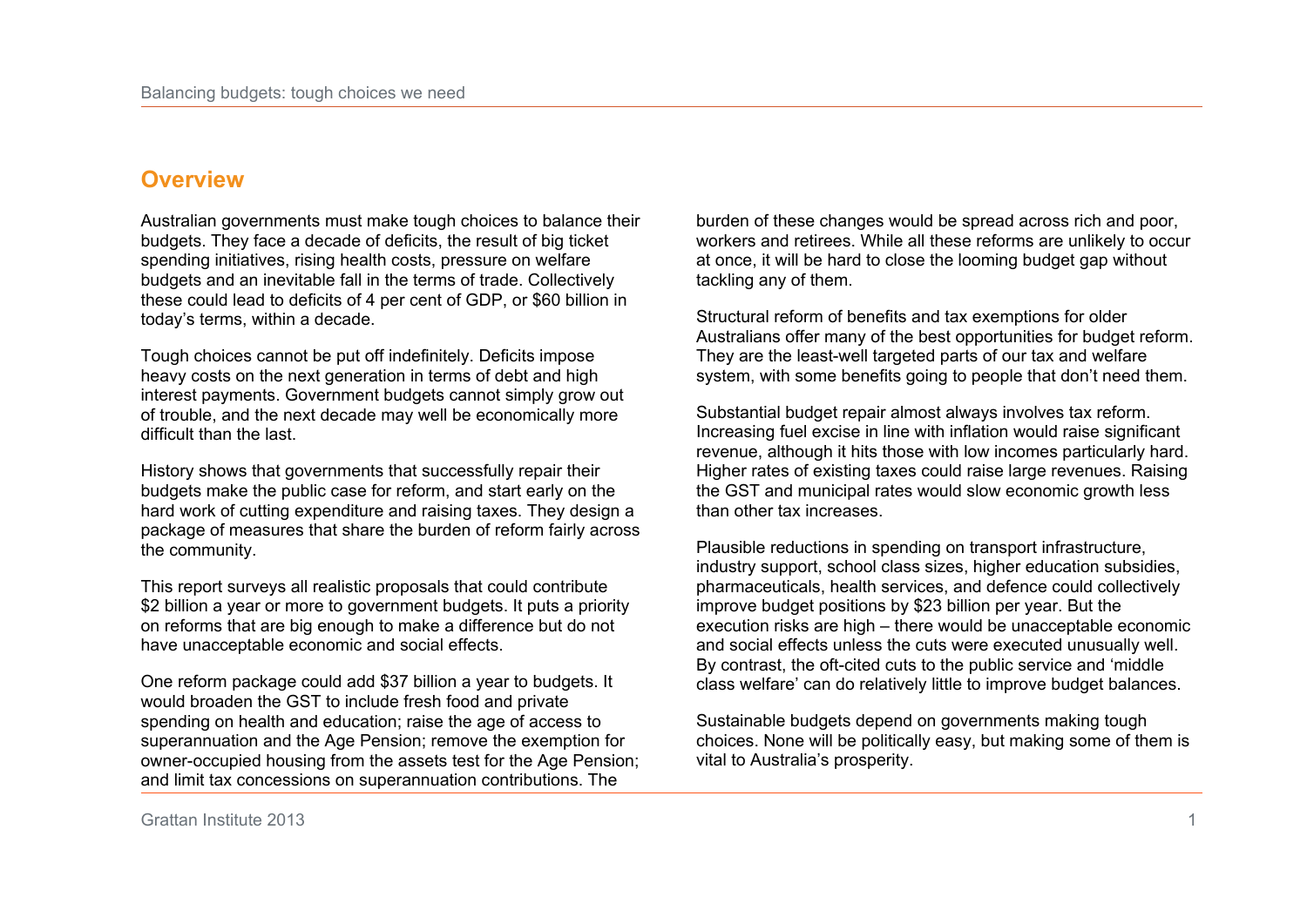# **Table of contents**

|  | 8. Other tax exemptions, introductions, and increases  49 |  |  |  |
|--|-----------------------------------------------------------|--|--|--|
|  |                                                           |  |  |  |
|  |                                                           |  |  |  |
|  |                                                           |  |  |  |
|  |                                                           |  |  |  |
|  |                                                           |  |  |  |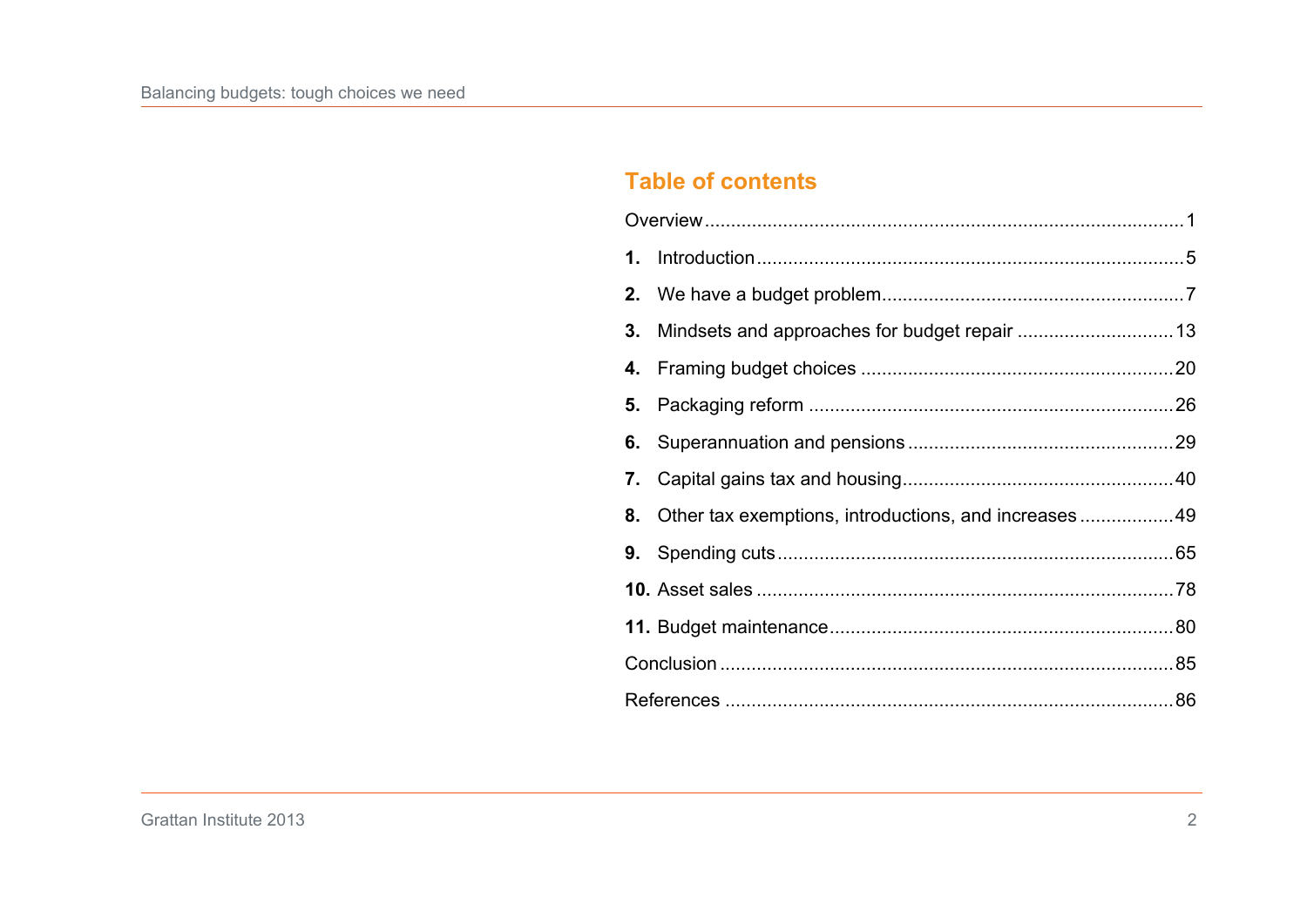# **Table of figures**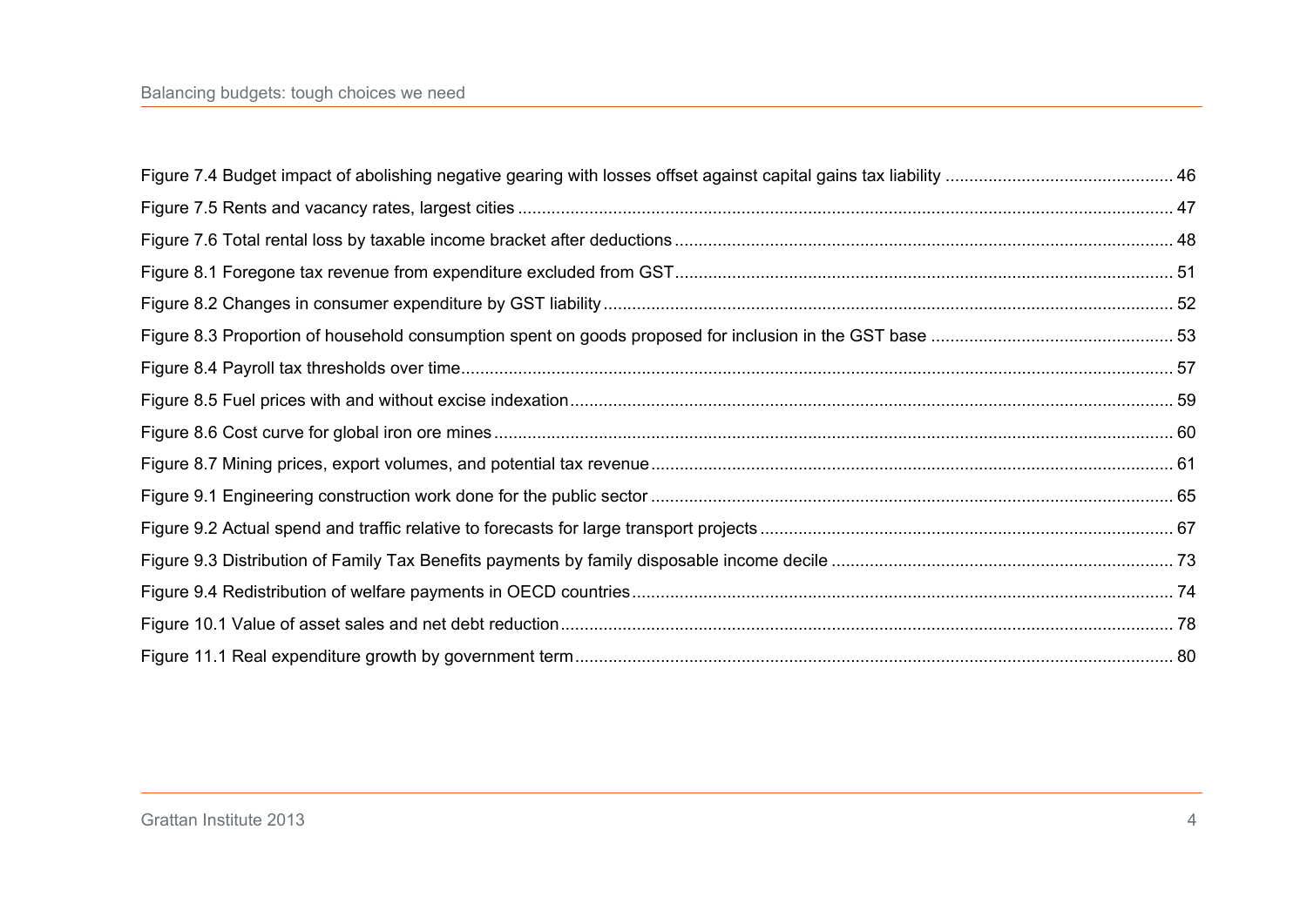# **1. Introduction**

This report examines how Australian governments should respond to the budget pressures they face.

It follows *Budget pressures on Australian governments*, published by Grattan Institute in April 2013, which showed the **scale of the budget problem** Australian governments face. Chapter 2 outlines and updates this analysis, which shows that Australian governments face deficits of 4 per cent of GDP, or \$60 billion in today's terms, within a decade.

Chapter 3 considers the best approach to balancing budgets. It shows how repair can only succeed if politicians and the populace have the right **mindsets and approach**.

Governments then need to make **tough choices** to either increase taxes or reduce spending. Chapter 4 outlines a **framework for evaluating** these choices on the basis of their budgetary impact, and social and economic side-effects.

Chapter 5 indicates how the key reforms might be **packaged** together so that the burden of reform is spread fairly across the community.

The bulk of this report examines 20 **budget repair choices**, and a number of possible tax increases, that might help balance budgets. These choices, their budgetary impact, and their sideeffects are summarised in Table 1. They are discussed in more detail in Chapters 6 to 9, drawing on the evaluation of each of them in the *Balancing Budgets: Supporting analysis* that accompanies this report. Chapter 6 covers changes to the pension and superannuation system. Chapter 7 discusses capital gains tax and housing. Chapter 8 looks at other tax exemptions, introductions and increases that may help to repair budgets. Chapter 9 covers spending cuts.

Chapter 10 looks at the role of **asset sales** in budget repair.

Finally, Chapter 11 discusses **institutions** that promote budgetary discipline in the longer term.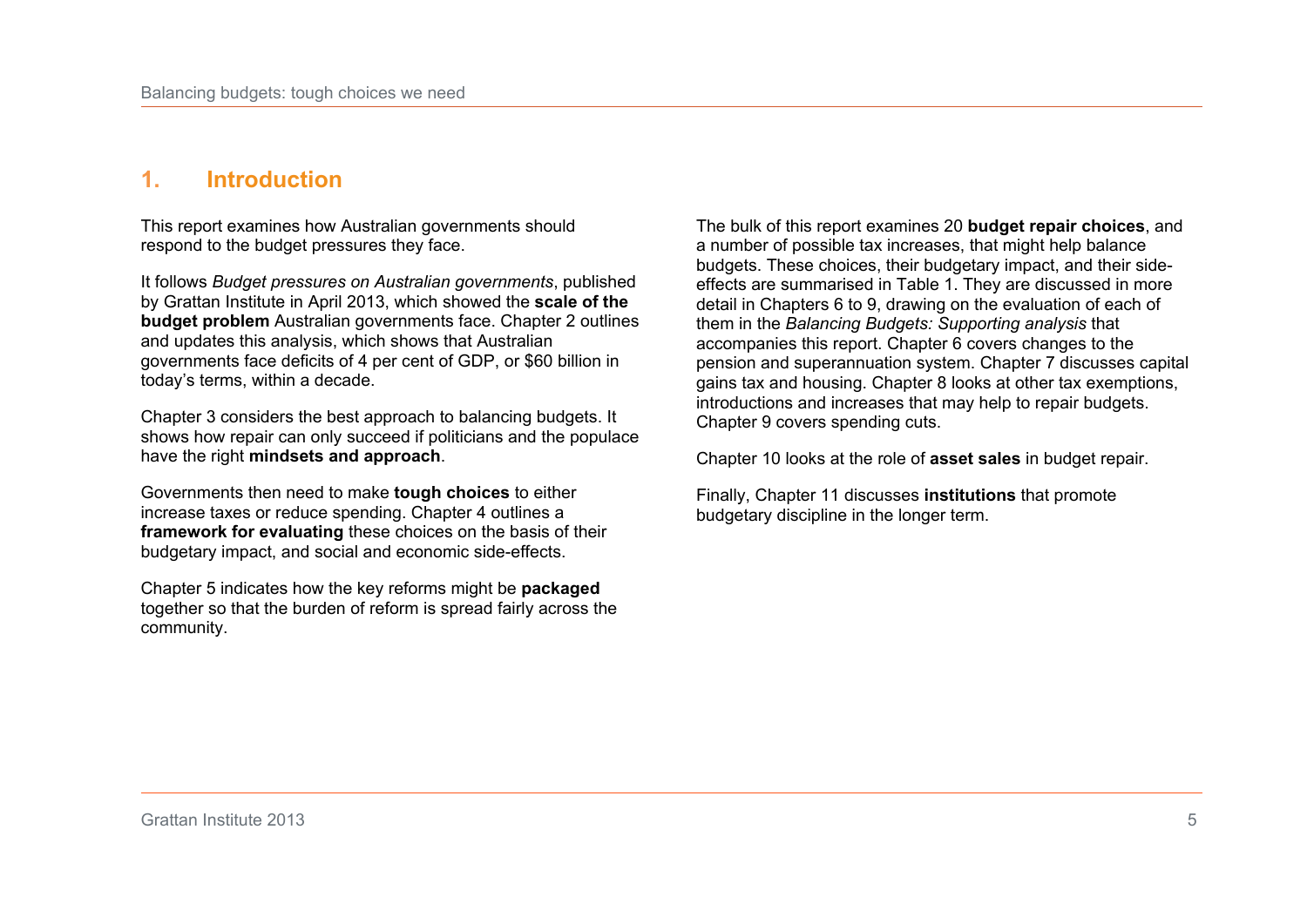| <b>Theme</b>   | <b>Proposal</b>                                 | <b>Value to</b><br>budget<br>(annual,<br>\$2013) | Summary of social,<br>economic and<br>distributional<br>impacts | Pg                  | Theme                 | Proposal                                  | Value to<br>budget<br>(annual,<br>\$2013) | Summary of social,<br>economic and<br>distributional<br>impacts | Pg       |    |
|----------------|-------------------------------------------------|--------------------------------------------------|-----------------------------------------------------------------|---------------------|-----------------------|-------------------------------------------|-------------------------------------------|-----------------------------------------------------------------|----------|----|
| Super and      | Age Pension and<br>superannuation<br>access age |                                                  | \$12b Neutral                                                   | 29                  | Tax rate<br>increases | Corporate tax rate                        |                                           | \$10b Very negative                                             | 62       |    |
| pensions       |                                                 |                                                  |                                                                 |                     |                       | Income tax rates                          |                                           | \$10b Very negative                                             | 62       |    |
|                | Super contribution<br>tax concessions           |                                                  | \$6b                                                            | Moderately negative | 32                    |                                           | <b>GST</b> rate                           | \$10b                                                           | Negative | 62 |
|                |                                                 |                                                  |                                                                 |                     |                       | Property tax rate                         |                                           | \$10b Negative                                                  | 62       |    |
|                | Superannuation<br>earnings tax<br>concessions   |                                                  | \$3b Moderately negative                                        | 36                  |                       | Payroll tax rate                          |                                           | \$10b Very negative                                             | 62       |    |
|                |                                                 |                                                  |                                                                 |                     |                       | Stamp duty rate                           |                                           | \$10b Very negative                                             | 62       |    |
|                | Age Pension assets<br>test                      |                                                  | \$7b Positive                                                   | 36                  |                       | Bracket creep                             |                                           | \$16b Very negative                                             | 63       |    |
|                |                                                 |                                                  |                                                                 |                     | Spending              | Transport                                 |                                           | \$6b Moderately negative                                        | 65       |    |
| Housing<br>and | <b>CGT</b> discounts                            |                                                  | \$5b Neutral                                                    | 40                  | cuts                  | infrastructure costs                      |                                           |                                                                 |          |    |
| capital        | Owner-occupied<br>housing and CGT               |                                                  | \$15b Very negative                                             | 43                  |                       | Industry support                          | \$5b                                      | Moderately negative                                             | 69       |    |
| gains          |                                                 |                                                  |                                                                 |                     |                       | Private health<br>insurance rebate        |                                           | \$3b Negative                                                   | 70       |    |
|                | Negative gearing                                |                                                  | \$2b Positive                                                   | 45                  |                       |                                           |                                           |                                                                 |          |    |
| Other tax      | GST base                                        |                                                  | \$13b Negative                                                  | 49                  |                       | Pharmaceuticals                           |                                           | \$2b Positive                                                   | 70       |    |
| exemption<br>s | Payroll tax threshold                           | \$6b                                             | Very negative                                                   | 55                  |                       | spending                                  |                                           |                                                                 |          |    |
|                | Fuel tax credit                                 |                                                  | \$3b Negative                                                   | 57                  |                       | Cost effectiveness of<br>treatments       |                                           | \$2b Neutral                                                    | 70       |    |
| New taxes      | Fuel excise<br>indexation                       |                                                  | \$3b Moderately negative                                        | 58                  |                       | Defence spending                          | \$2 <sub>b</sub>                          | Neutral                                                         | 71       |    |
|                | Federal royalties                               |                                                  | \$3b Negative                                                   | 59                  |                       | School class sizes                        | \$3 <sub>b</sub>                          | Moderately negative                                             | 71       |    |
|                | export tax                                      |                                                  |                                                                 |                     |                       | Student subsidies for<br>higher education | \$3b                                      | Neutral                                                         | 71       |    |

### **Table 1: Summary of impact of proposals over \$2 billion considered in this report**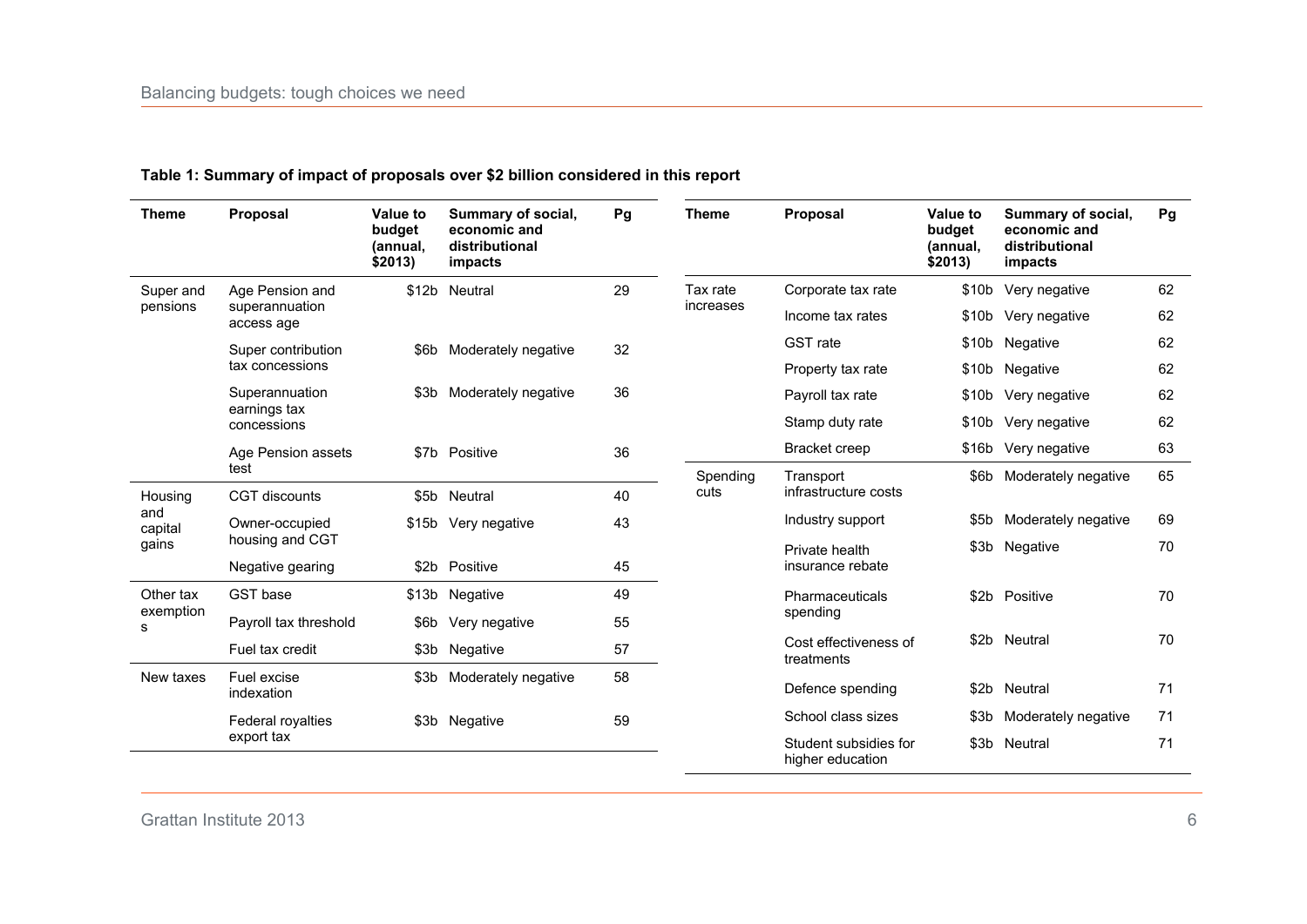### **2. We have a budget problem**

The Commonwealth Government has had an underlying budget problem for several years, as Grattan Institute's 2013 report, *Mining boom: impacts and prospects*, reveals*.* <sup>1</sup> Australian government budgets face a decade of deficits, as we showed in our previous publication, *Budget pressures*. 2 Signature initiatives, rising health expenditure, pressure on welfare budgets, and an inevitable fall in the terms of trade could lead to deficits of 4 per cent of GDP, or \$60 billion in today's terms, within a decade.

#### **2.1 We have a structural deficit**

The Commonwealth Government – responsible for 60 per cent of Australian government expenditure and 75 per cent of the taxation $3$  – has had a structural budget deficit of more than 2 per cent of GDP for the past five years. As Figure 2.1 shows, the Commonwealth spent more than its income after allowing for fluctuations in prices (particularly the mining boom and the terms of trade), and the business cycle (particularly the Global Financial Crisis).

Calculations of the structural deficit by the International Monetary Fund, the OECD, Australian Treasury, the Parliamentary Budget Office, Deloitte Access Economics and Grattan Institute all use slightly different methods and assumptions. But they all come to a similar conclusion: the Commonwealth Government has run a substantial structural deficit for half a decade. $4$ 

**Figure 2.1 Commonwealth budget balance** Per cent of nominal GDP



*Source: Minifie et al. (2013)* 

Grattan Institute 2013 7

 1 Minifie*, et al.* (2013)

<sup>2</sup> Daley*, et al.* (2013)

 $^3$  Ibid., pp. 11, 58

 4 Ibid., p. 28; PBO (2013a) ; IMF (2013a)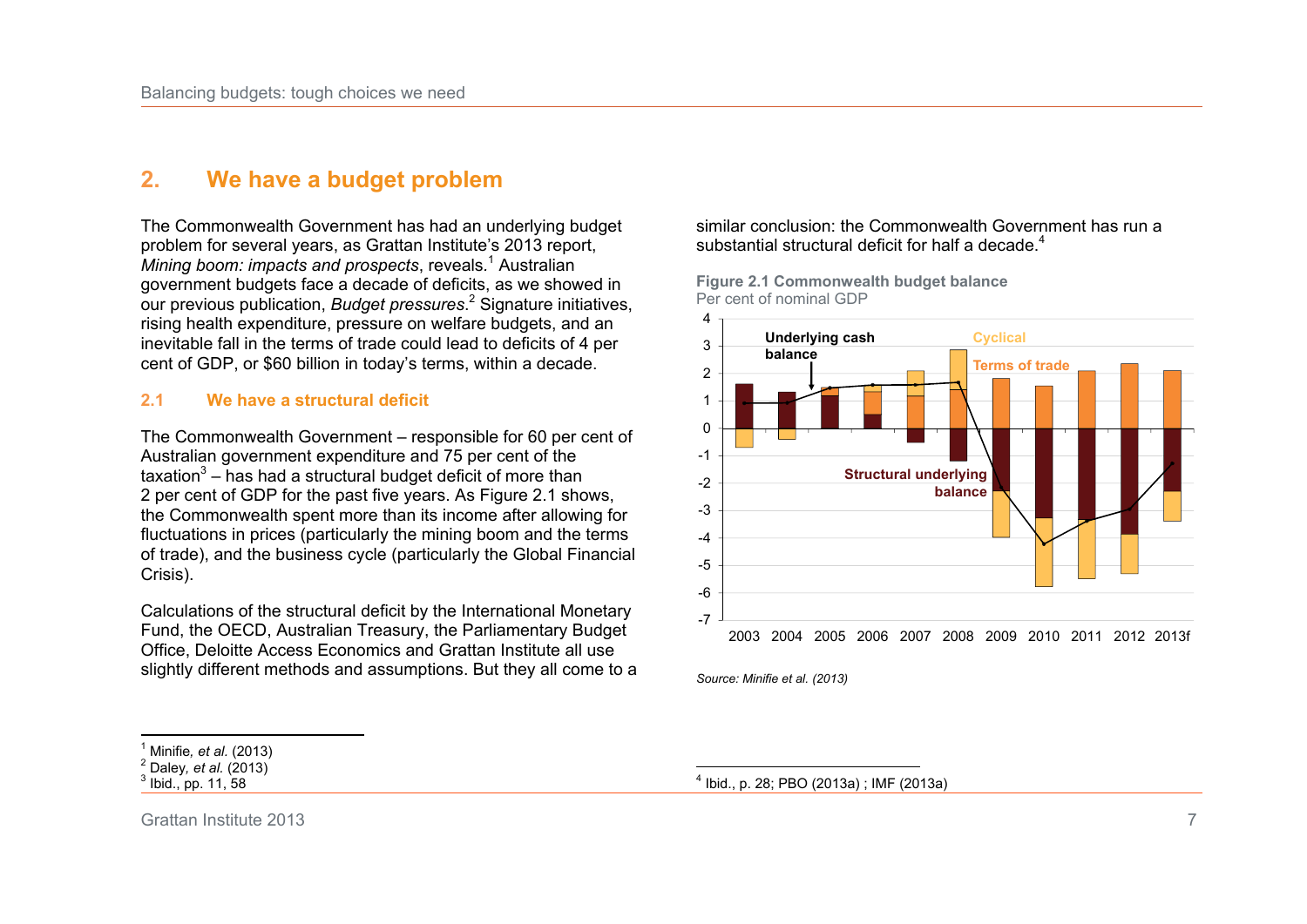The mining boom and the Global Financial Crisis (GFC) masked the problem. Australia failed to realise that the income from the mining boom would not last, but that spending increases started during the GFC *would*.

### **2.2 Spending has gone up**

One of the problems is that we often think about government expenditure as a percentage of GDP. In normal times, this is a good rule of thumb. If the massive run-up in the price of iron ore and coal were permanent, then Commonwealth Government expenditure today is only a tick higher than in 2003. But if iron ore and coal prices return to historic levels, then it would be apparent that Commonwealth government spending rose two percentage points in eight years.<sup>5</sup> That is a structural shift, as Figure 2.2 shows.

This structural shift also escaped attention because of the stimulus package. It looked as though spending was falling in 2012-13. But that fall was the consequence of the stimulus package rolling off, and payments being timed to fall in different years. *Underlying* spending has risen rapidly.

 5 If minerals prices fall, then (if CPI remains unchanged) so will nominal GDP, which takes into account the price of Australian exports. If nominal GDP falls, but government spend is constant, the ratio of government spend to GDP would rise.



#### **Figure 2.2 Commonwealth structural expenditure** Per cent of nominal GDP

*Source: Minifie et al. (2013)* 

#### **2.3 Revenue is going down**

Revenues have also fallen with the Global Financial Crisis reducing income and corporate tax levels. Although revenues are expected to return to long-run averages by 2014-15 – depending on minerals prices – indirect taxes have fallen steadily and remain 1 per cent of GDP below their long-term trend (Figure 2.3). $^6$ 

 6 Daley*, et al.* (2013), p. 22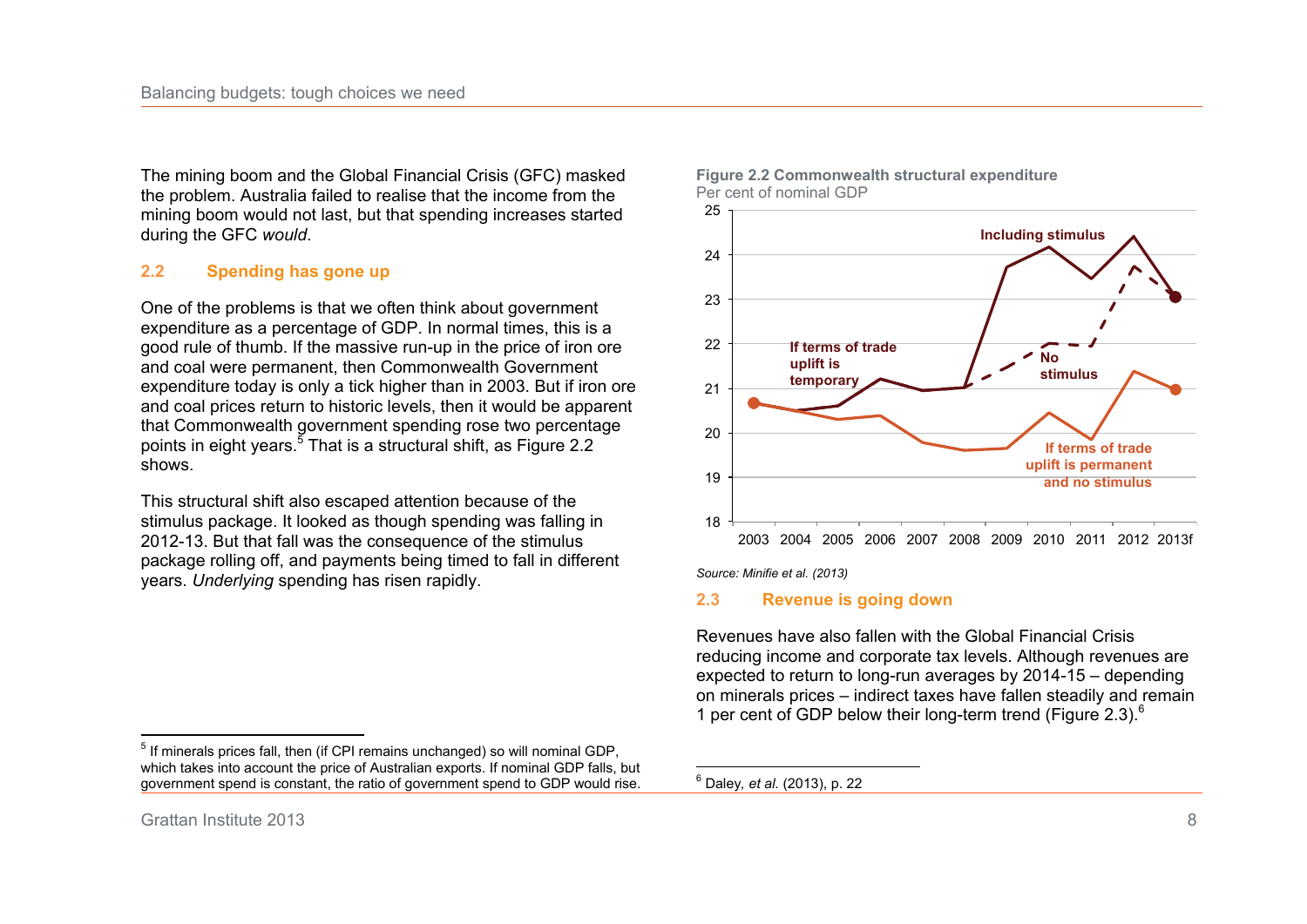

**Figure 2.3 Variation in Commonwealth major tax revenues** Per cent of nominal GDP above/below average 2000-01 to 2009-10

*Source: Daley et al. (2013)* 

#### **2.4 Future pressures**

Future pressures on Australian government budgets could reduce budget balances by 4 per cent of GDP within a decade as Figure 2.4 shows.

Updating the analysis of our *Budget pressures* report for subsequent developments alters some components but comes to the same conclusion. Governments have reduced their forecast surpluses for 2015-16 to zero, which incorporates our

expectations that revenue from company tax, mining resource rent tax and the emissions trading scheme would be less than previous forecasts. Additional signature initiatives have increased in cost to 1 per cent of GDP. The expected increase in health spending to 2023 is now only 1.5 per cent of GDP (previously it was 2 per cent) as some of the increase was incorporated in 2013-14 budgets. The expectation of future hits to the budget due to increased welfare costs and a fall in the terms of trade remains unchanged.

**Figure 2.4 Potential annual deficit of Australian governments by 2023**





*Source: Daley et al. (2013); subsequent Grattan analysis*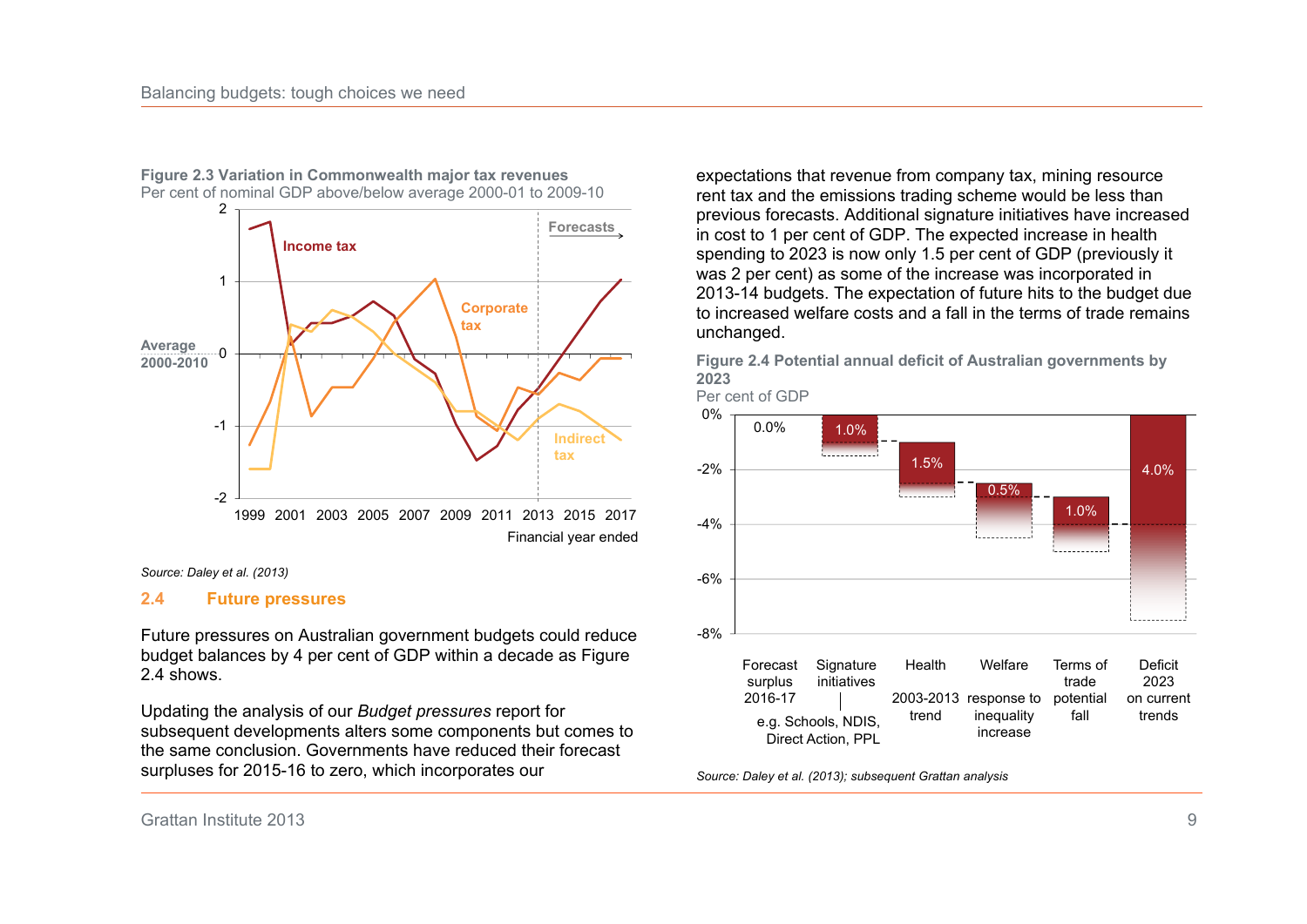The new Coalition government has promised a number of signature initiatives that will ultimately have a net cost to the budget of about \$15 billion in today's dollars by 2023 as shown in Figure 2.5.

There are the costs of abolishing the carbon and mining taxes. The government's company tax cut, increase in defence spending, and paid parental leave will also drag on the bottom line. In addition, most of the planned costs for the National Disability Insurance Scheme and school funding reforms start to bite after 2017, only reaching 'steady state' by about 2022. Initiatives of a similar magnitude were likely irrespective of who won the 2013 federal election.<sup>7</sup> For these purposes, we have assumed that costs of the National Disability Insurance Scheme will be as planned: in practice, costs may be higher as political pressure and legal decisions tend to stretch definitions in favour of increased spending.<sup>8</sup>

The largest threat to future budgets is the sustained pressure on health expenditure. Over the last decade, health has been responsible for most of the spending increases above GDP, for both Commonwealth and state governments (Figure 2.6).<sup>9</sup> The primary drivers were not ageing, but the provision of more and better health services per person. A 60-year old today visits the doctor more often, has more tests, has more operations, and takes more drugs, than a 60-year old 10 years ago.





*Note: 'Other ECs' is other election commitments. Impact is on all Australian budgets (Commonwealth, states and territories). Analysis includes all federal Coalition election commitments identified by the Parliamentary Budget Office except infrastructure, which*  has not been included as it is not possible to determine how new commitments for a given *year related to the available funding envelope. Analysis also includes the government's commitment to increase defence spending to 2% of GDP in 10 years, its commitment to implement the National Disability Insurance Scheme, and a likely increase in school funding based on existing agreements with some states and likely pressure from others. Source: Grattan analysis of Treasury (2012a); Daley et al. (2013); Loughnane (2013c); b); PBO (2013b); Treasury (2013c); a)* 

 $\frac{7}{1}$ lbid., p. 33-35

<sup>8</sup> Burkhauser*, et al.* (2013), p.357. There are already indications that the National Disability Insurance Scheme will exceed cost estimates. See Fifield (2013); Mather (2013)

<sup>9</sup> Daley*, et al.* (2013), p. 15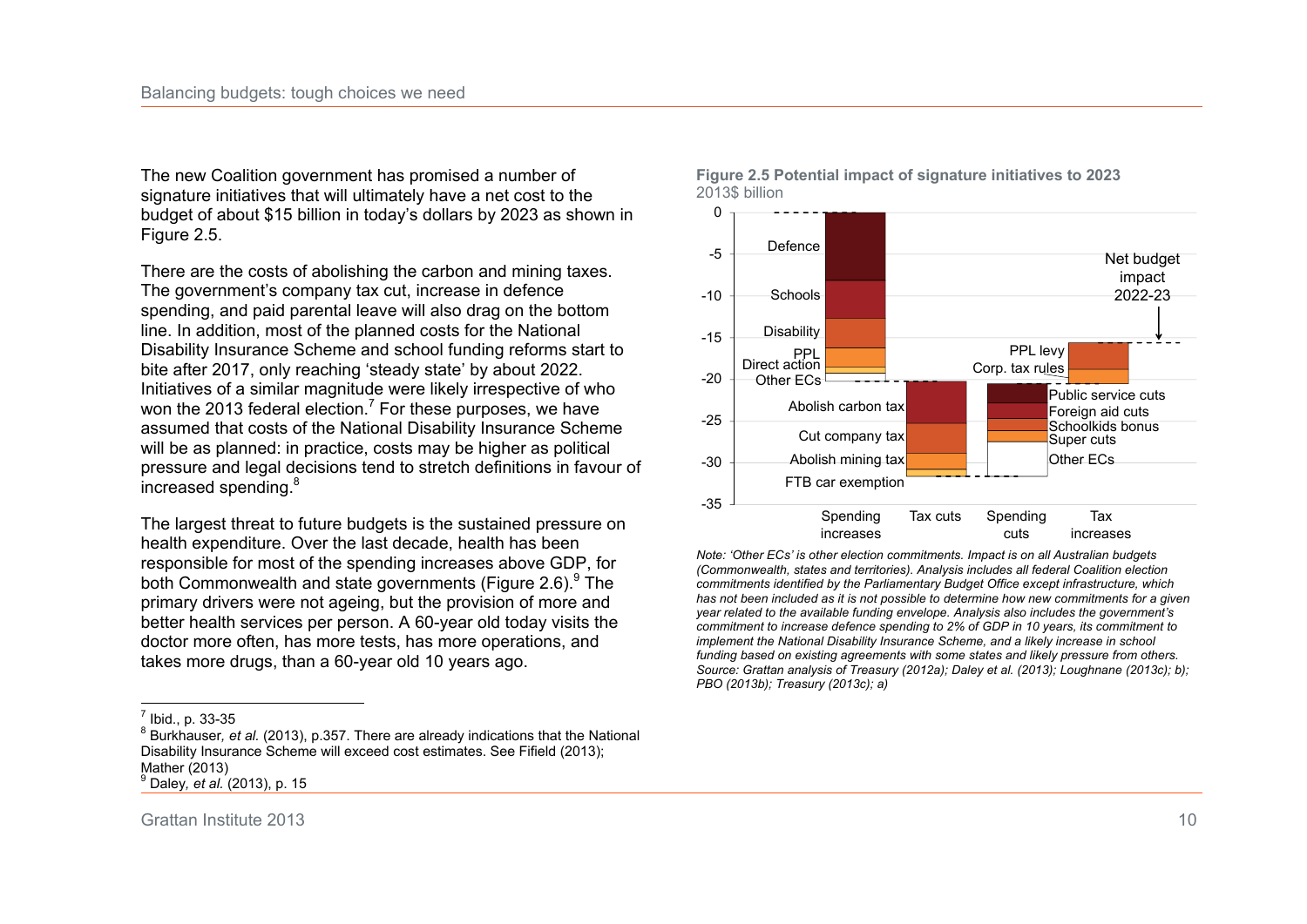

Real change in expenditure, 2013\$ billion



#### *Source: Daley et al. (2013)*

Governments are under enormous public pressure to spend more on health to improve lifespans and quality of life. If spending continues to grow at the same rate as over the past decade, health will consume an additional 1.5 per cent of government budgets by 2023.

Welfare costs are also likely to increase. Those on workforce payments such as Newstart face high levels of hardship.<sup>10</sup> The

 $\frac{1}{2}$ <sup>10</sup> Ibid., p. 18-19

Business Council of Australia has acknowledged that Newstart payments are too low.<sup>11</sup> As a result, there may be more pressure to increase welfare payments for those who are least well off, especially if the economy turns down.

We are also likely to see political pressure to keep increasing age pension benefits.<sup>12</sup> These grew faster than GDP over the last decade, not because of the ageing of the population, but because of deliberate policy choices to broaden eligibility and lift pensions faster than average weekly earnings.<sup>13</sup> The political pressure that led to these changes will grow as the population ages.

#### **2.5 Why does all this matter?**

Of course, Australian governments owe much less than many governments elsewhere. We are not in the emergency ward, crawling from one debt reconstruction to the next, with the economy shrinking and government slashing the social safety net. But surely we do not want to go there.

The most important argument for budget reform is that government deficits effectively require future generations to pay for the spending of the current generation. In recent times, the run up in Queensland government deficit spending led to annual interest payments of more than \$1.5 billion a year, substantially constraining the state budget.

 $\overline{a}$  $^{11}_{12}$  BCA (2013)

<sup>12</sup> Daley*, et al.* (2013), p. 44

 $13$  Ibid., p. 20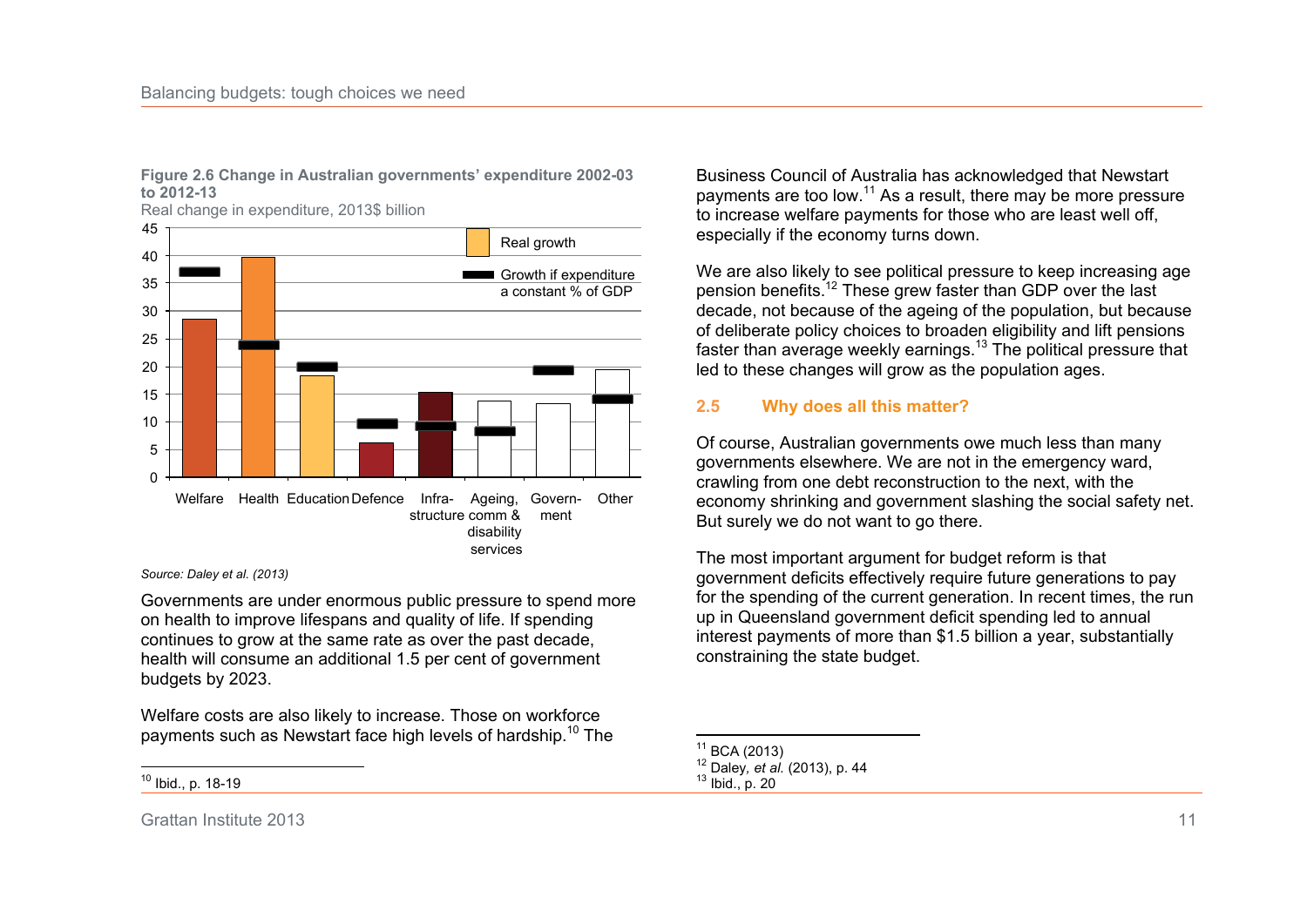Relatively little of the most rapid increases in annual spending can be justified on the basis that they will benefit future generations by increasing future economic growth. While education, research and infrastructure will benefit future generations, spending on increased health and age pensions increased the most. While health spending increases workforce participation a little, its major effect is to help today's generation live longer and enjoy happier retirements. While this is a good thing, it is unfair to fund this through deficits that must be paid for by future generations.

Recurring structural deficits inevitably lead to higher levels of debt. At high levels, these limit the ability of governments to respond to future economic downturns.<sup>14</sup>

Given the size of current underlying and projected budget deficits, repairing the budgets of Australian governments will be hard. The rest of this report explains how it might be done.

 $\frac{1}{2}$  $14$  Ibid.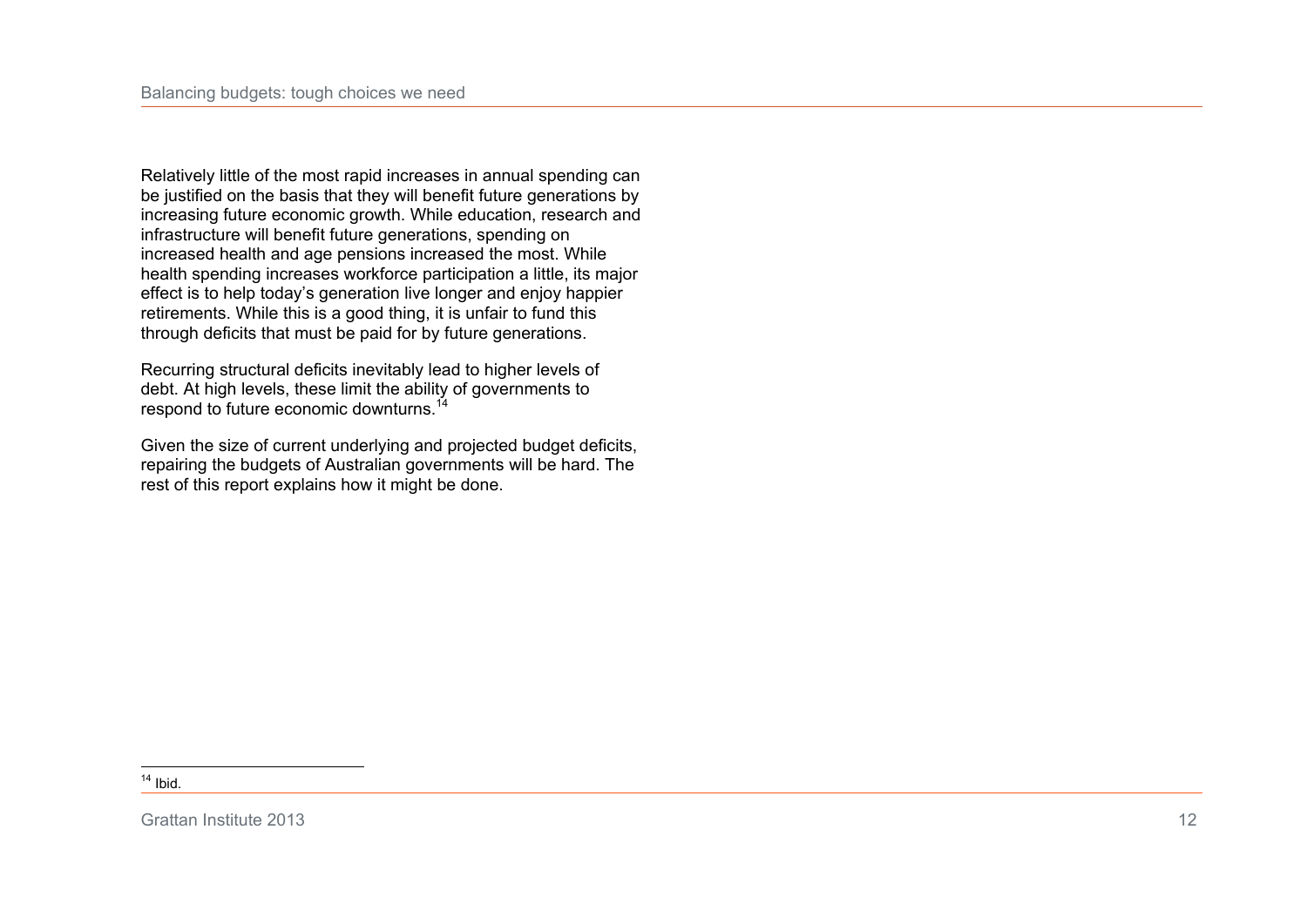## **3. Mindsets and approaches for budget repair**

If Australian governments are serious about fixing their budgets, they need to make some tough choices. The ones we present are not particularly appealing. Nobody likes paying higher taxes or receiving fewer services. But we need governments to make these difficult choices rather than putting them off for future governments. We cannot simply 'grow out of trouble'; we need structural reform.<sup>15</sup>

Valuable lessons can be learnt from previous Australian and international experiences of budget repair. These experiences, summarised in *Balancing budgets: Supporting analysis,* show that to balance budgets, governments need to explain the problem, prioritise the large reforms, tackle both spending and taxation, and resist the temptation to delay.

#### **3.1 Preparing people for pain**

There is little chance of successful budget repair unless the government builds public understanding of the size of the problem, and the need for action.<sup>16</sup>

Budget reform is most likely when all those affected by it – from politicians, to senior public servants, frontline public sector staff and the general public – agree that it is necessary. That means creating a shared understanding of the scale of the problem, and why major change is needed. These attitudes do not spring into life on their own. Governments that have successfully repaired

budgets put considerable time and deliberate effort into explaining the need for change to all involved.<sup>17</sup> Unless the ground is prepared, it is easy for the community to run out of patience with reform.

To build this public case, it helps to start from a position of political strength. For example, the Borbidge Government in Queensland was a minority government, and a mere 18 months in power gave it insufficient time and political capital to implement reforms. The final report of the 2011 Victorian Review of State Finances has not even been released, which some attribute to a combination of the government's narrow majority, and the report's recommendations, reputed to be radical.<sup>18</sup> In contrast, the huge majorities won by Barry O'Farrell in New South Wales in 2011 and Campbell Newman in Queensland in 2012 reduced pressure from the electorate, giving those governments greater licence for bigger reform.

Reform is also easier if the economic and budgetary challenges are obvious from the outset. In the 1990s, the major economic problems facing Victoria, South Australia and Western Australia helped to create a 'burning platform' for reform, and made it easier for governments to adopt tough recommendations. Queensland, in better shape, showed far less enthusiasm for

 $\frac{1}{1}$ <sup>15</sup> IMF (2013b), p. 10

<sup>16</sup> Mauro (2011), p. 258

 $\overline{\phantom{a}}$  $17$  See, for example, Kamener and Tan (2012) on the Kennett government budget reforms and Sancak*, et al.* (2011) on Canadian reform, discussed further in *Balancing budgets: Supporting analysis.*

<sup>18</sup> Jones and Prasser (forthcoming); Uren (2012)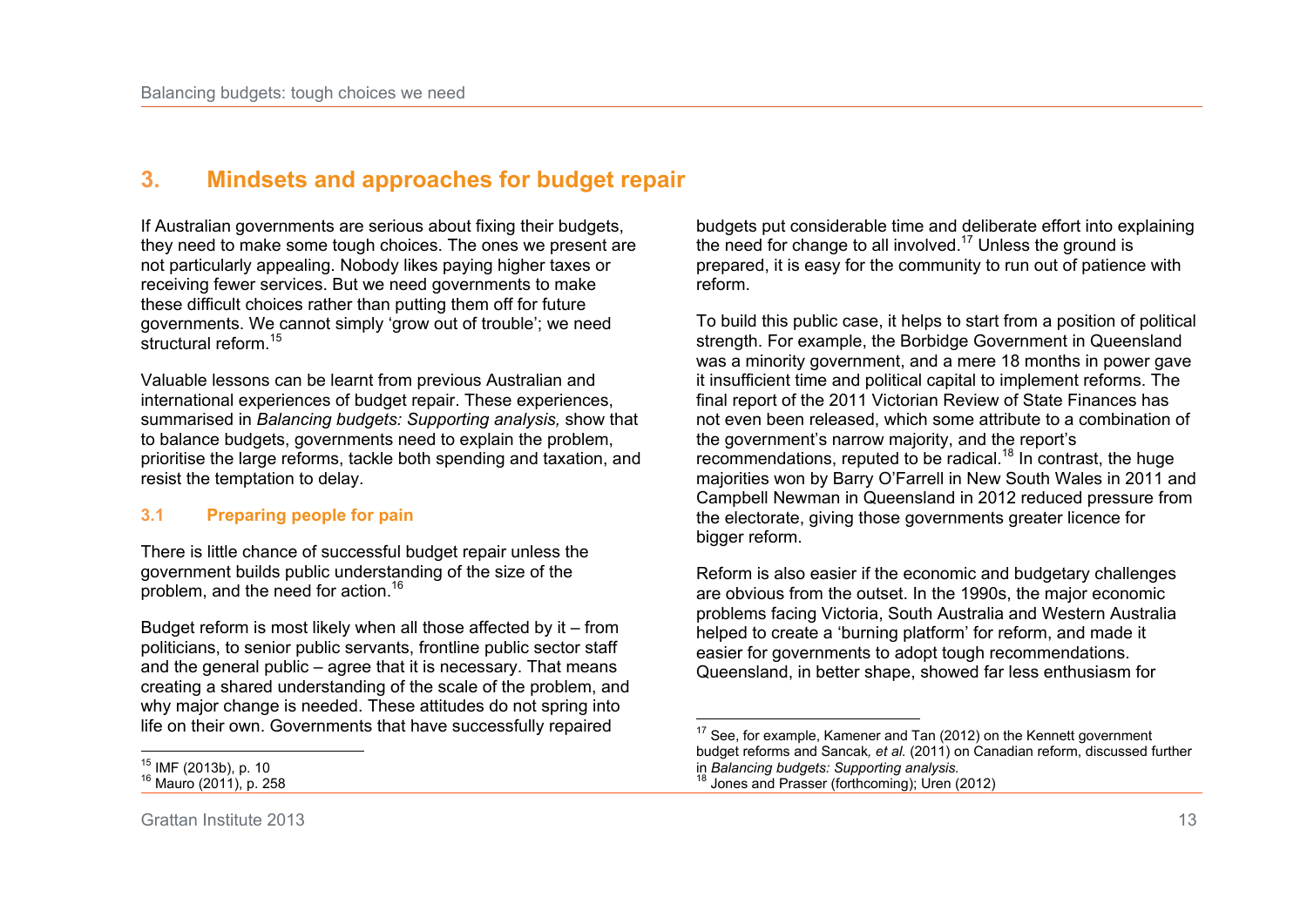reform.<sup>19</sup> Similarly, in 2011, the Victorian government faced less severe fiscal and economic problems than those of New South Wales and Queensland, which probably contributed to the lack of enthusiasm for its audit commission's recommendations.

Nor can a government rely on a commission of audit to build this public case for budget repair. Governments should treat any commission of audit as a buttress rather than the lead element. The Kennett Government did not wait for its commission of audit to report before it cut expenditure (see Box 3.1). It had come into office with a detailed reform plan already prepared, and it brought down a mini-budget within a month of being elected.<sup>20</sup>

Commissions can be useful in exploring tough choices, while being distant enough to give the government plausible deniability while it considers options. But the risk of the commission's independence is that no-one with real power 'owns' the recommendations, and they sink without trace. Successful budget reform efforts, including those in Canada, Victoria and the UK, had strong buy-in from politicians and senior public servants, and strong budget processes to accompany the repair effort. The Commonwealth Government should already be considering how it will 'sell' change and the necessary tough reforms.

The current Commonwealth Government's rhetoric provides some cause for concern. Although both the Prime Minister and Treasurer talked in May 2013 of a 'budget emergency', their language has shifted since election.<sup>21</sup> There has not been a mini-

### **Box 3.1: Case study – Budget repair in Kennett's Victoria**

In 1992, Victoria had a deficit of \$2.2 billion, total government debt of \$31 billion, and an A1 credit rating.

The Kennett Government was elected in 1992 with a massive majority and a mandate for budget repair. It cut spending by more than 10 per cent in real terms in four years. It increased revenues and sold about \$45 billion worth of assets. Between 1993 and 1997, expenditure as a percentage of revenues fell from 110 to 89 per cent. Government debt was reduced to \$4 billion by 2000.

Several factors contributed to this successful budget reform:

- A Budget and Expenditure Review Committee set firm expenditure reduction targets from the centre of government, but gave agencies autonomy in determining how to meet them.
- There was a concerted effort to get alignment between politicians, senior public servants, front-line public sector staff and the public on the scale of the problem and the need for major change.
- Reforms were structured so that the pain would be shared across the state. A \$100 per household debt-reduction levy raised a relatively modest amount but sent a clear message that no-one was exempt from sacrifice.

The reforms faced opposition. The government won the 1996 election, retaining a significant majority, but commentators have attributed its subsequent loss in 1999 at least partly to the harshness of its fiscal reforms.

*Source: Kamener and Tan (2012); Jones and Prasser (forthcoming)* 

Grattan Institute 2013 **14** 

 $\frac{1}{2}$  $\frac{19}{10}$  Jones and Prasser (forthcoming)

 $^{20}$  Ibid.

 $21$  For example, contrast statements in Griffiths (2013) with those in AAP (2013)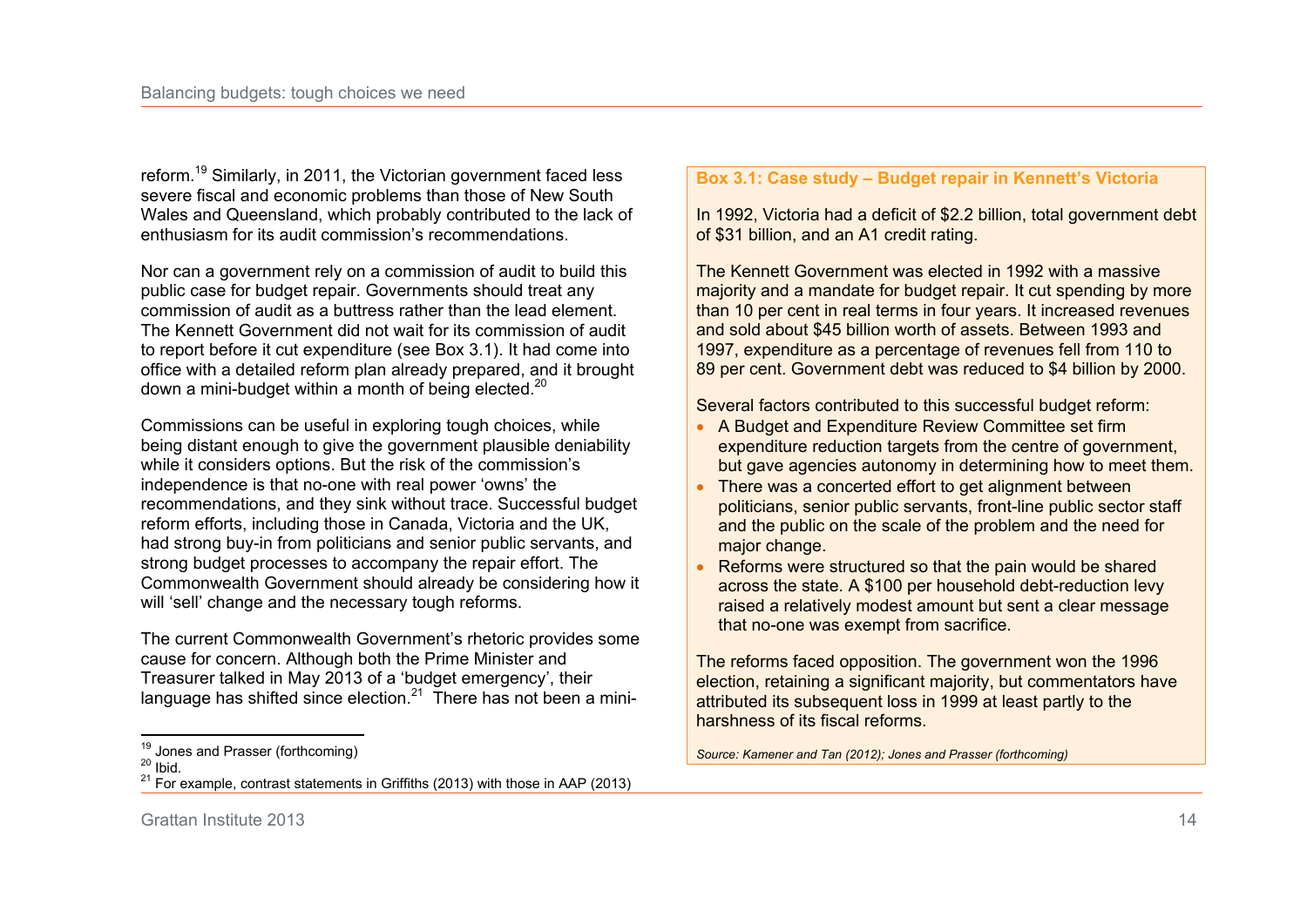Budget, and there is little sign that there will be policy changes announced in the Mid-Year Economic and Fiscal Outlook. A concerted and consistent effort is required to explain the extent of the budget issues.

Reform is also easier if there is a perception that the burden is being shared across society. Obviously those with more capacity to pay should bear *more* of the burden. But if everyone – the wealthy and poor, young and old, businesses and households, city and country – is seen to be making sacrifices, it blunts the power of any one group to complain about cuts. It also helps to contribute to a shared understanding of the magnitude of change required.

### **3.2 Prioritisation and delegation**

Governments should pick a few significant reforms that will make a large difference to the structural deficit. Prioritising budget choices is important because major reform is hard; it takes political will, time and strong leadership to design and implement good policy. As Paul Keating once said, the trick to government is to pick three big things and do them well.<sup>22</sup> Choosing a limited number of substantial reforms is important because a government can only alienate major interest groups so often before it is branded in public debate as out of touch.<sup>23</sup> Senior government ministers have limited time and energy both to persuade

stakeholders and to reallocate resources. Leadership cannot be spread too thinly, lest it lose its political influence. For their part, senior public sector managers can only properly supervise the design and implementation of a limited number of policies at the same time.

Without prioritisation, there is a risk that governments will use up their political capital on urgent, but relatively unimportant, issues.<sup>24</sup> If a government is to undergo the political pain of difficult reform, it may as well make sure that the money the proposals will save (or raise) is large enough to be worthwhile.

The media also has an important role to play in this debate. Media outlets frequently run stories about government spending or taxes that make little effort to put numbers into context. For those who do not follow budget debates closely, \$100 million seems like a huge number, but it is about one five-thousandth of the total expenditure of Australian governments. This makes it hard for voters to understand the scale of the issues discussed. *The New York Times* is working to better explain budget-related numbers:<sup>25</sup> the Australian media should follow suit.

Budget reform today also needs to be delegated. Budget repair efforts need to involve those who will have to implement them, not just public servants in Treasury and Finance. Because line agencies often know aspects of the policy area that central agency staff do not they are well positioned to identify feasible reform. Line agency staff are also more likely to 'own' rather than resist reforms that they have had a hand in designing. Both

 $\overline{a}$  $22$  Button ibid.. Nicola Roxon recently reflected on her time in government, noting that the Labor Party needs to "choose a few big areas and focus on them, taking people with them." Roxon (2013) <sup>23</sup> Daley*, et al.* (2012a), p. 6

 $\overline{a}$  $^{24}$  Ibid., p. 6

 $25$  Sullivan (2013)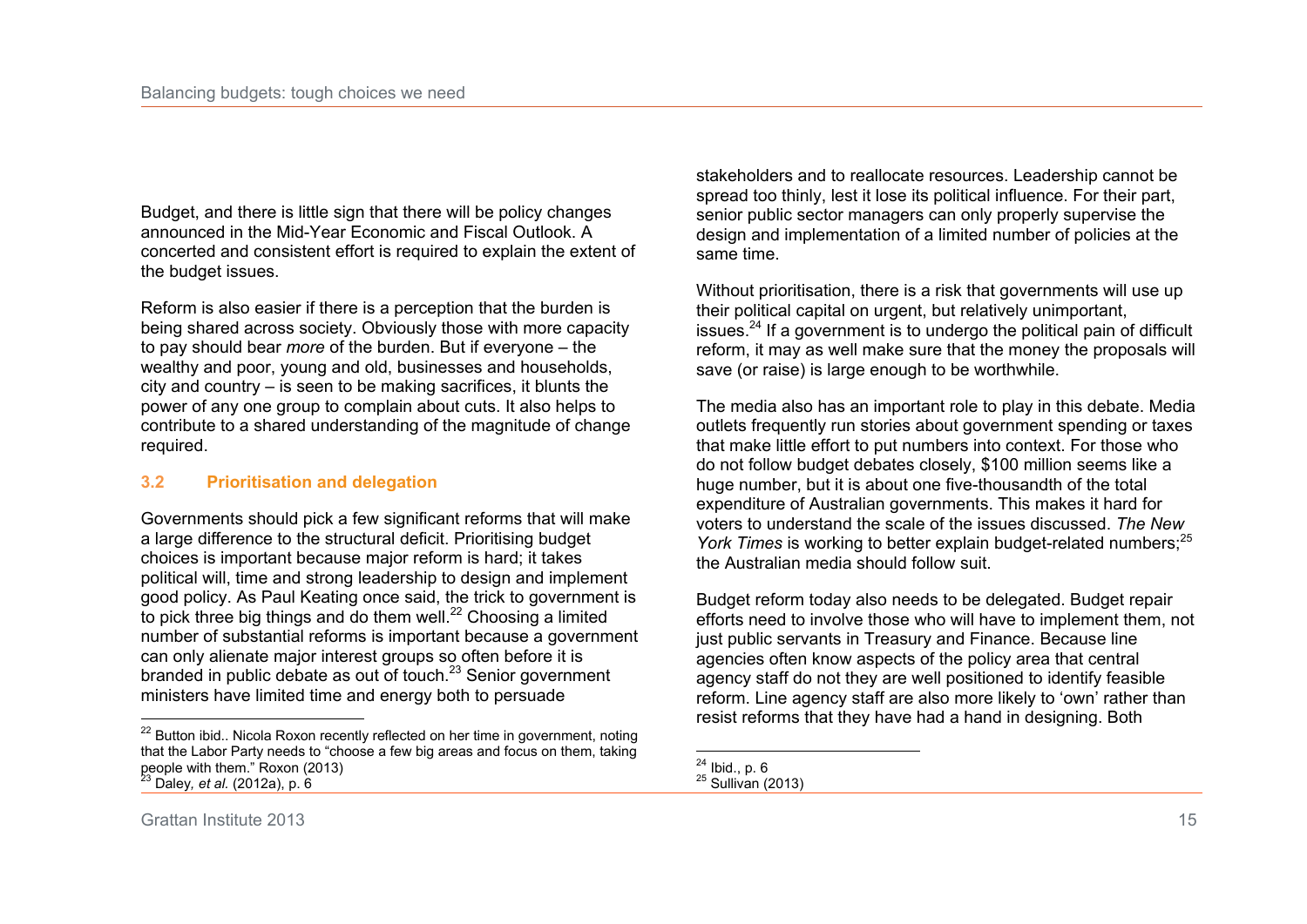Victoria and Canada gave agencies autonomy to determine how they would meet savings targets. Coupled with strong central oversight, it led to successful fiscal reform.

#### **3.3 Tackling the tough choices**

If big change is required, all options for reform need to be on the table, including both spending cuts and revenue increases. Reform can succeed even if it involves difficult and ambitious decisions. Overseas experience shows that ambitious plans are just as likely to achieve their targets as modest ones,  $26$  and Australian governments have successfully repaired big budget holes in the past.

However, governments cannot rely on economic growth alone to balance their budgets. Successful budget repair has historically emerged from a combination of tight fiscal policy and increased economic growth.<sup>27</sup> Fiscal repair is much easier when economic conditions are favourable, but few, if any, governments have managed to simply grow their way out of trouble without undertaking budget reform.<sup>28</sup> Although economic growth will increase tax revenues, spending tends to grow at a similar rate. Many government costs (such as welfare payments and service delivery salary costs) are linked to wage levels that tend to grow in line with the economy.

Previous experience does not dictate a particular balance between revenue and expenditure measures for budget repair.<sup>29</sup>

Tax increases have been important drivers of some, though not all, budget repair.<sup>30</sup> Without major tax increases, budget repair will be hard for Australia given that its government is relatively small, major revenue sources like the GST are in structural decline (see Chapter 1), and we could not identify expenditure cuts large enough to fix Australia's long run budget challenges. The promised tax review will need to be wide-ranging and taken seriously by government.

Almost all successful repair efforts have involved broad expenditure cuts. Yet today's Commonwealth Government may have tied its own hands, ruling out cuts to health, education and defence; major changes to superannuation; and changes to its election commitments.<sup>31</sup> The broad terms of reference given to the National Commission of Audit may give it scope to tackle these areas and at least build momentum for change after the next election.

Repair plans are also more likely to succeed if they include structural reforms such as changes to the welfare system and a repositioning of the role of the state. $32$  The proposals in this report for reforms to the age pension and superannuation, and taxes on assets and consumption, are examples of such structural change.

Repairing the Commonwealth's budget will probably require even tougher decisions than in the past. Tougher decisions are required if a previous budgetary reform has already picked the 'low-hanging fruit'.

 $\overline{a}$ <sup>26</sup> Mauro (2011), p. 252

<sup>27</sup> Ibid.; Abbas*, et al.* (2013)

<sup>28</sup> Abbas*, et al.* (2013), p. 17

<sup>29</sup> IMF (2013b), p. 35; Mauro (2011), p. 257

 $\overline{a}$  $\frac{30}{10}$  Mauro (2011), p. 253

 $31$  Crowe (2013)

<sup>32</sup> Mauro (2011), p. 254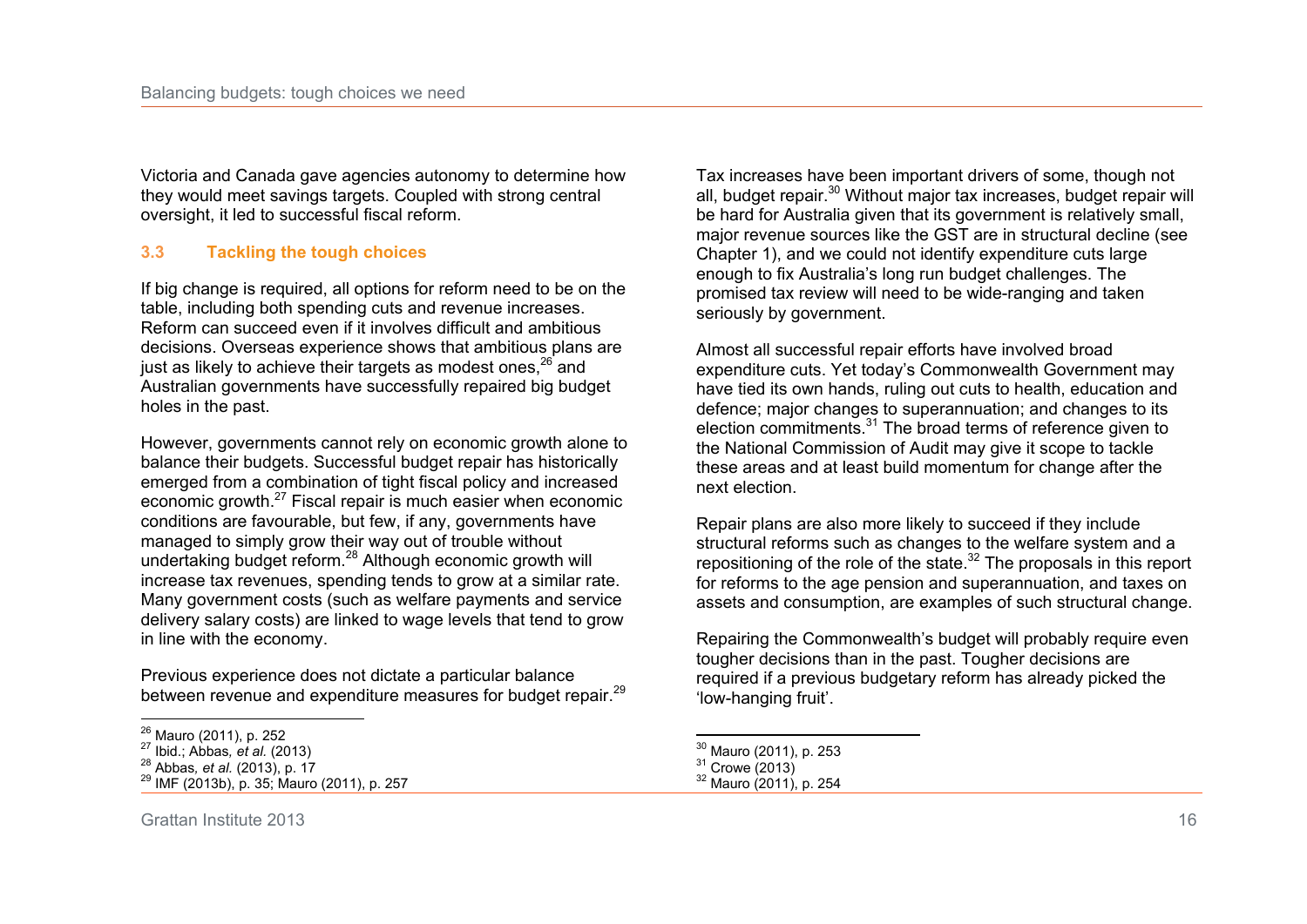The Howard Government picked much of the 'low-hanging fruit' of budgetary reform, particularly in public sector management reform and asset sales, after the last National Commission of Audit (see *Balancing budgets: Supporting analysis*). Recommendations that weren't adopted – including restructuring federal financial arrangements, and changing pension indexation – are no easier now than they were then.

At the state level, many of the recommendations of the 2012 Queensland Commission of Audit have already been enacted in other jurisdictions (examples include contestability in providing public transport, and divestment of energy assets).<sup>33</sup> In contrast, the sweeping reforms adopted by the Kennett Government in the 1990's may have left relatively few 'easy wins' for Victoria's 2011 Review of State Finances.

There is certainly scope for new reforms today. Some program creep can usefully be pulled back. A new wave of service delivery reform might focus on demand management given that uncapped programs like health and welfare are driving many of the budget challenges. But the Commonwealth Government shouldn't imagine that the National Commission of Audit will provide a set of easy reforms that are big enough to fix the problem. Tough choices will need to be made.

#### **3.4 Don't wait for tomorrow**

An incoming government needs to move quickly, as the Victorian experience of the 1990s and others show.<sup>34</sup> Governments must implement tough reforms early in the electoral cycle, while the failings of the previous government are fresh in voters' minds.<sup>35</sup> It is far easier for a government to build the case for and implement policy change early in its term.<sup>36</sup> A government needs to develop support for its policies, while holding off the opposition.<sup>37</sup> A government that leaves difficult decisions to the latter half of its term faces the additional stress of re-election and more pressure from lobby groups.

Once this early action has established credibility, fiscal repair is best undertaken gradually, within a credible medium-term strategy, supported by strong institutions,<sup>38</sup> and with credible contingency plans to deal with unforeseen economic shocks.<sup>39</sup>

Driven by the need for speed, governments often require a commission of audit to report quickly. This creates the risk that it will lack the time for thorough analysis and will fall back on preconceived ideas not based on good evidence.<sup>40</sup> Many of the commissions of audit in the 2000s had significantly longer

 $\frac{1}{2}$ <sup>33</sup> Costello*, et al.* (2013)

Grattan Institute 2013 **17** and 2013

 $\overline{a}$  $^{34}_{\sim}$  IMF (2013b), p. 30

 $35$  Jones and Prasser (forthcoming)

<sup>36</sup> Daley*, et al.* (2012a), p. 9

 $37$  Haggard and Webb (1993), p. 143

<sup>&</sup>lt;sup>38</sup> IMF (2013b), p. 29-30; Mauro (2011). See further discussion of budget

institutions in Chapter 11.

<sup>39</sup> Mauro (2011)  $40$  Martin (2013)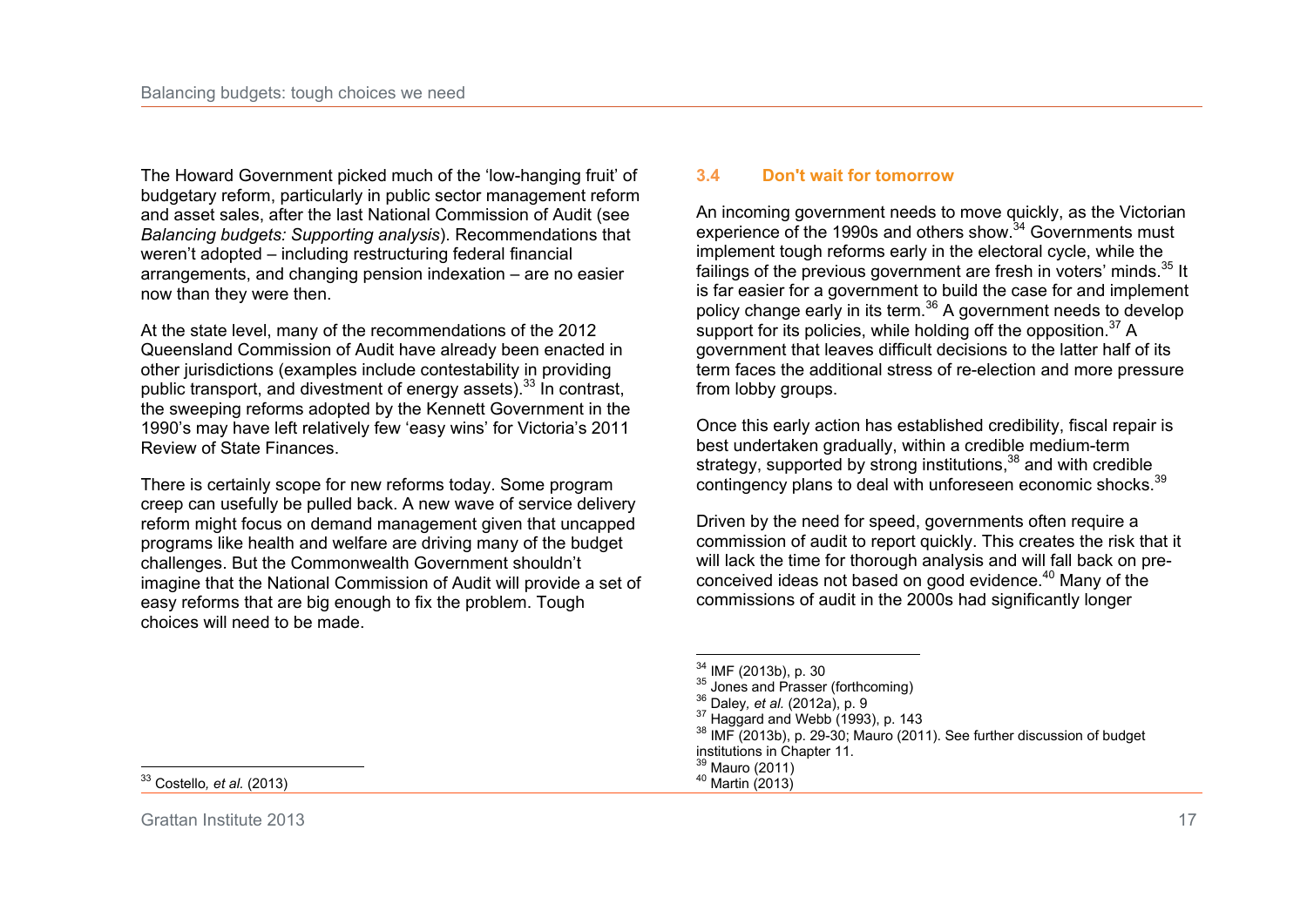timeframes, allowing more thorough work but also leading to more complexity and more politically unpalatable recommendations.<sup>41</sup>

It is concerning that in recent months both sides of politics have downplayed the urgency of Australia's budget problems. Perhaps chastened by the experience of its predecessor, the new Commonwealth government has not set a date for the budget to return to surplus. It has committed only to reaching a surplus of 1 per cent of GDP in 2023-24 – a decade and three elections away.<sup>42</sup>

In the meantime, the prospects of slower economic growth and rising unemployment have led some to urge a return to Keynesian stimulus. The clouds on the economic horizon might tempt some to argue for a delay to reform. GDP growth has slowed to 2.5 per cent.<sup>43</sup> Unemployment has increased from 5.1 to 5.8 per cent between April 2012 and October this year.<sup>44</sup> More people have less work than they would like.<sup>45</sup> The OECD has cautioned against dramatic fiscal contraction in the short term, but welcomed tightening in the medium term.<sup>46</sup>

We should worry about a tendency to look for any excuse to put off reform until *next* year. There will always be reasons to put off the hard political work of actual budget repair. Governments everywhere are keen to promise budgetary virtue, but less keen to deliver it. Budget choices are hard, and no-one likes any short-run

<sup>44</sup> ABS (2013l) Table 1, as at Oct 2013 (trend)

 $\overline{a}$ 

reduction in economic growth. The benefits of lower interest payments from reduced public debt are inevitably promises about the future that people tend to value less. $47$  Governments have many incentives to run deficits, including the desire to give the public the spending increases and tax cuts they say they want, and to avoid leaving surpluses for their political opponents to spend.<sup>48</sup>

That is why Australia's historic aversion to government debt may not always be the perfect answer from the perspective of economic theory.<sup>49</sup> However, it may be a very good answer given the political temptations to run deficits when it is not in the country's long-term interests. Unless governments are under constant electoral pressure to avoid debt, they will tend to find reasons to spend tomorrow's tax dollars today, until they hit the hard limit of financial market tolerance, and borrowing becomes either high cost or impossible. While that limit is a long way off today, reaching it would clearly be the worst of all outcomes.

In any case, the current economic situation may be as good as it gets for some time. Current GDP growth of 2.5 per cent may well be the long-term growth rate for many years. Economists such as Robert Gordon, Tyler Cowen, Stephen King, and some at the IMF suggest that economic growth will be slower in developed countries for the next few decades, since there is no obvious wave of productivity enhancing platforms, and ageing is starting to

 $41$  Jones and Prasser (forthcoming)

<sup>&</sup>lt;sup>42</sup> Greber and Heath (2013)

<sup>43</sup> ABS (2013a), as at June 2013 (trend)

 $45$  ABS (2013m)

OECD (2013b), p. 127

 $\overline{a}$ see Buchanan and Wagner (1997): Kahneman (2012)

<sup>48</sup> Eslava (2011)

<sup>49</sup> Macfarlane (2006)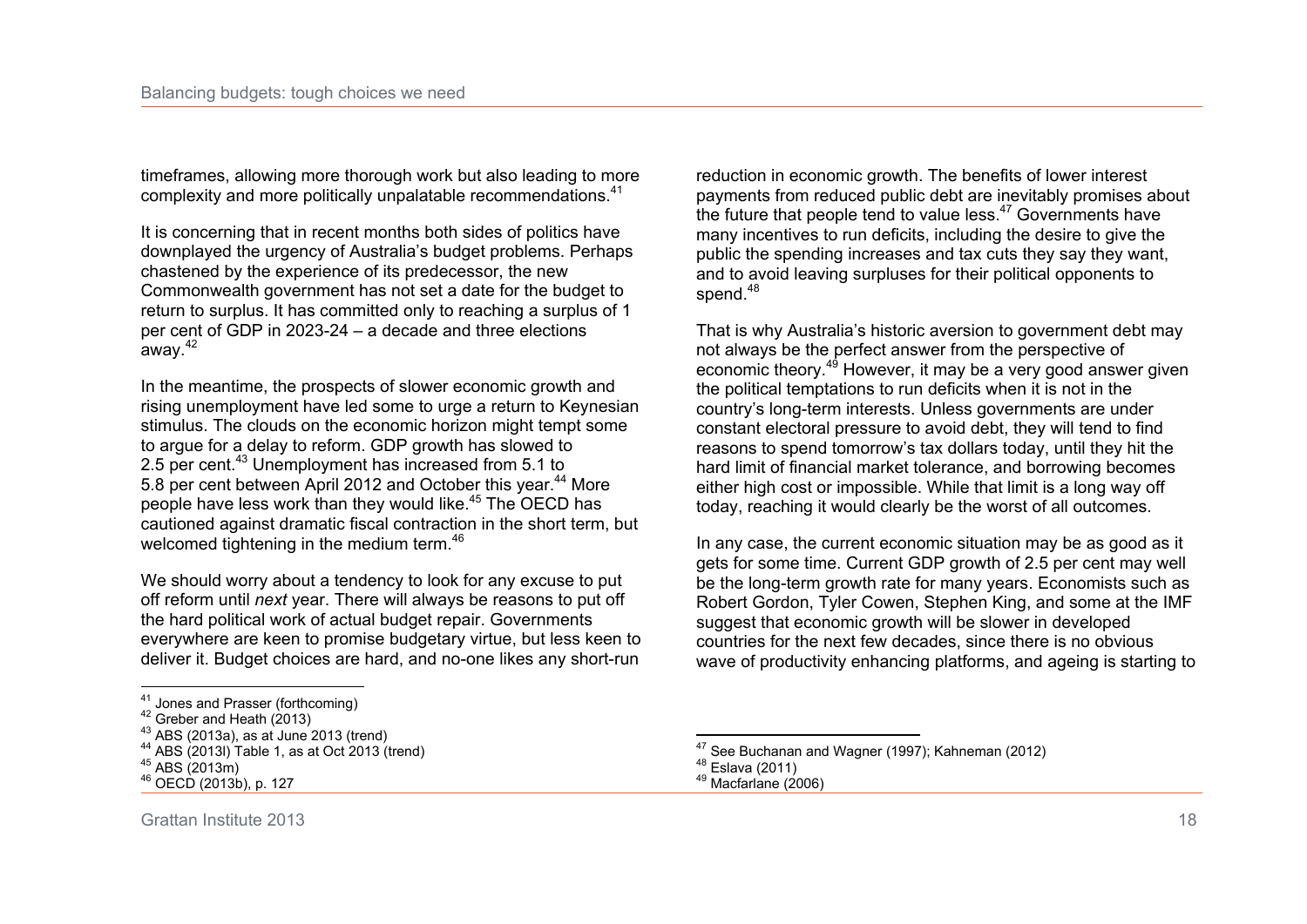reduce participation rates. $50$  As a result, future governments may have even less ability to repay than current governments.

Similarly, while an unemployment rate of 5.8 per cent is high relative to the last decade of the mining boom, it is much less than the 7.7 per cent average of the previous decade.<sup>51</sup> This rate of unemployment was achieved after a year in which the Commonwealth government reduced its spending by \$3.8 billion in *nominal* terms<sup>52</sup> – even if that statistic is much helped by timing payments to fall in the earlier rather than the later financial year.

Furthermore, we have something of an insurance policy. If budget repair leads to a significant rise in unemployment, then Australia's central bank still has some room to cut interest rates further to stimulate the economy. Most central banks in the developed world do not have that luxury.

 $\overline{a}$ 

<sup>50</sup> Gordon (2012); Cowen (2011); King (2013); Abbas*, et al.* (2013), p. 6

<sup>&</sup>lt;sup>51</sup> ABS (2013I) Table 1; Grattan analysis

 $52$  Treasury (2013b), p. 2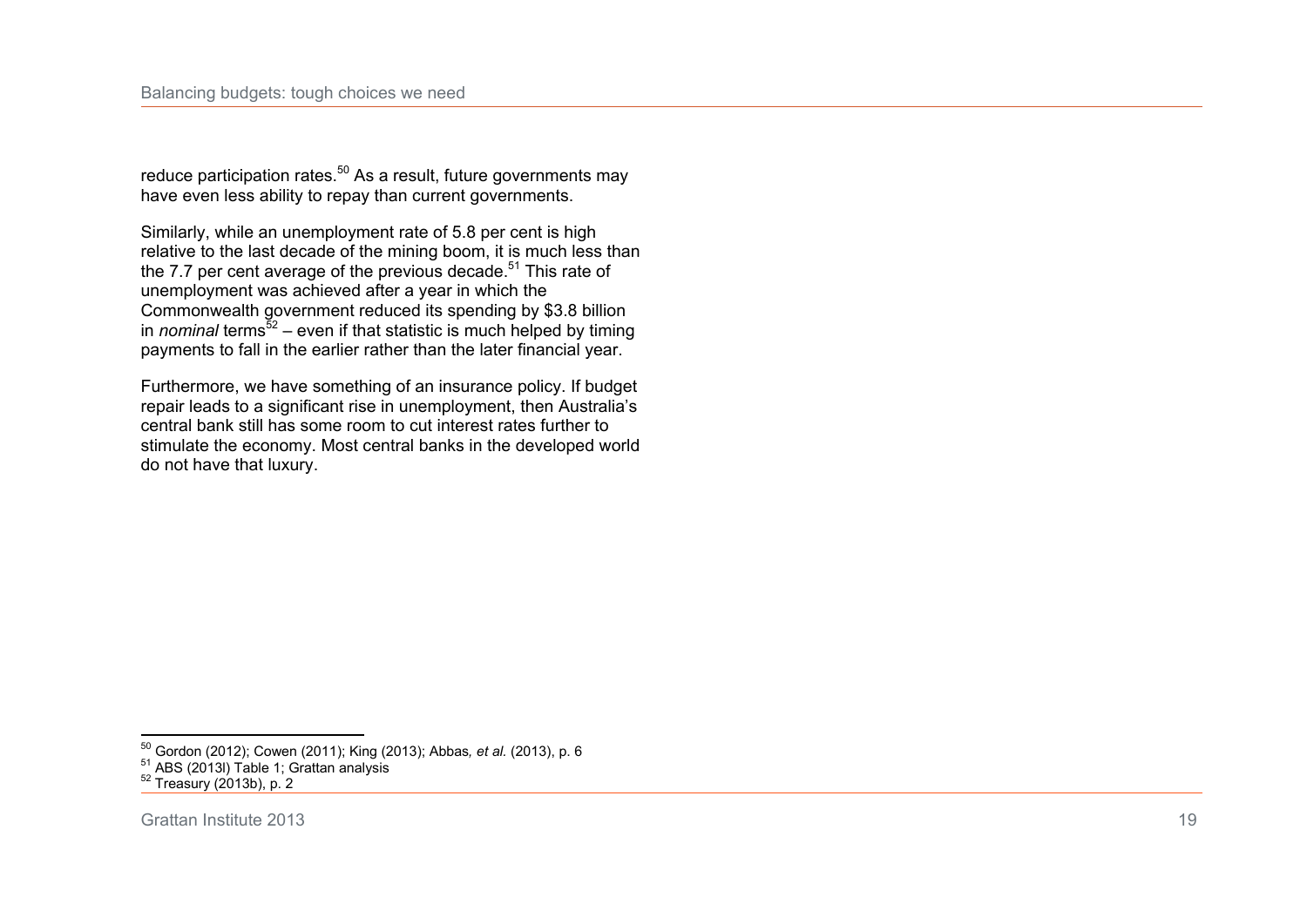# **4. Framing budget choices**

### **4.1 Criteria for choices**

This report presents some potential choices to fix structural budget deficits. We do not suggest that any Australian government will – or should – implement all of them. However, we have tried to identify as many choices as possible that would both make a material difference to budget outcomes, and do not have unacceptable social or economic side-effects. Australian governments may find many of the choices unpalatable, but given the size of their long-term budget challenges, it will be hard for them to repair budgets without facing at least some of these choices. If they are all ruled 'off the table' then Australians are entitled to ask whether their governments are serious about restoring budget balances.

All of the budget choices presented are politically difficult. If they were easy, they would have been made already. Australia's governments are small by OECD standards, and our public sector operates more efficiently than most.<sup>53</sup> This makes it harder to find savings by cutting waste and shrinking non-essential services.

In this report, we provide an approach to assessing budget choices that other policy actors can use as a model for prioritising potential reforms. Even if many do not agree with our assessment of individual reforms, we hope that the model will be useful in providing a disciplined approach that tackles the highest priority reforms first.

Our approach uses three criteria that we believe are the critical factors in prioritising budget reforms:

- **1.** Will the proposal have a significant impact on the budget deficit? In other words, is the financial impact of the proposal big enough to make a difference? We classify proposals as having significant impact if they save at least \$2 billion a year. We estimate the impact of all proposals once they are fully implemented, using 2012-13 dollars.
- **2.** If the proposal saves more than \$2 billion, what are its social, distributional and economic impacts?
	- Social impacts: how will the proposal affect people and their behaviour?
	- Distributional impacts: how will it affect people in the bottom 20 per cent of the income distribution?
	- Economic impacts: will it have positive or negative impact on economic activity?
- **3.** How confident are we in the size of the savings? Confidence will be high if there is concrete evidence about the size of the potential benefits. That confidence is affected by factors such as the complexity of the drivers, the uncertainties inherent in those drivers, the potential behaviour change as a result of the proposal and the availability and quality of underlying data.

 $\overline{a}$ <sup>53</sup> OECD (2012a); OECD (2012b)

Grattan Institute 2013 20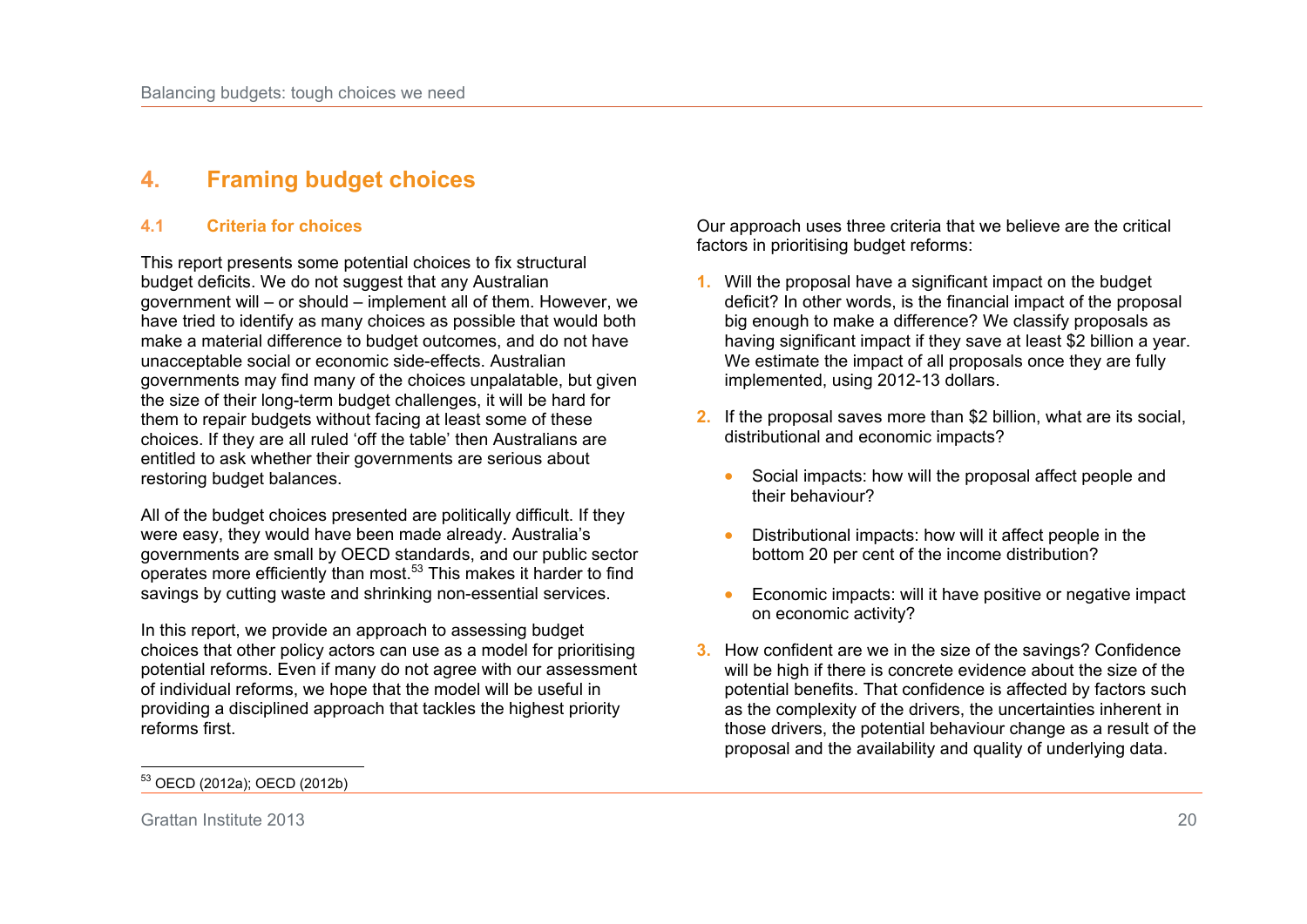We detail our findings on each of these criteria for each proposal in *Balancing Budgets: Supporting Analysis*. This also includes further details on methodology, including how social, distributional and economic impacts were combined.

Our focus on the size of reforms reflects the context of the Commonwealth Government's structural deficit of over 2 per cent of GDP for the last six years (\$30 billion in today's terms),  $54$  and the long-term projected structural deficit of 4 per cent of GDP across all Australian government budgets over the next decade (\$60 billion in today's terms).<sup>55</sup> Of course, smaller measures also matter. Between 2009 and 2013 the Commonwealth government made discretionary budget choices that improved its budget bottom line by \$72 billion in 2013-2014. Of these, \$13 billion were the result of small measures worth less than \$50 million a year.<sup>56</sup> However, inevitably a large portion of such substantial budget deficits will need to be corrected through major policy choices.

In assessing distributional impacts, we focus deliberately on the impact on the bottom 20 per cent of the income distribution – generally those who are worst off. This reflects a consensus in Australian political culture that policy should assist those who are less well-off to have opportunities to pursue lives that they have reason to value.<sup>57</sup> Many argue that policy should also aim to distribute resources more equally.<sup>58</sup> However, this latter approach

is more contentious, and so we do not use it as a criterion for evaluating budget choices.<sup>59</sup>

Our assessment of the size of each reform is generally an estimate. Setting priorities usually depends on relative size rather than precision. A \$5 billion proposal will contribute more to balancing budgets than a \$2 billion proposal, even if considerable uncertainties exist in both estimates. The main task in setting priorities is usually not in distinguishing between closely matched proposals. Rather, it is mostly to sort out the subset of proposals that are materially better than others. A more complex model of the economy that captures flow-on effects may be more precise in estimating the potential size of reforms, but we do not believe that this would assist prioritisation much. The impact of most of the proposals we examine will depend on how people respond – which is inherently impossible to predict precisely. If a reform is a priority, then often it is better to spend available resources on implementation, and discover the precise impacts in practice.

As with our estimates of budgetary impacts, our estimates of social and distributional impacts should not be treated with spurious precision. For many of these effects there is no common metric, and their relative importance depends on the weighting of different political values. For some the ultimate impact depends on second-round effects that are difficult to predict. Consequently our assessments are generally directional. They aim to produce an informed discussion.

Our analysis in this report assesses choices that are likely to have a substantial budgetary impact. There may be other reasons to

 $\frac{1}{2}$  $^{54}_{2}$  See above, Section 2.4

 $55$  See Chapter 1.

<sup>56</sup> Daley*, et al.* (2013), p. 51, which also shows how these budget improvements were accompanied by discretionary measures that cost the budget bottom line \$59 billion in 2013-14.

See the discussion in ibid., p. 37

<sup>58</sup> See Leigh (2013)

 $\overline{a}$ <sup>59</sup> Daley*, et al.* (2013), p. 36-37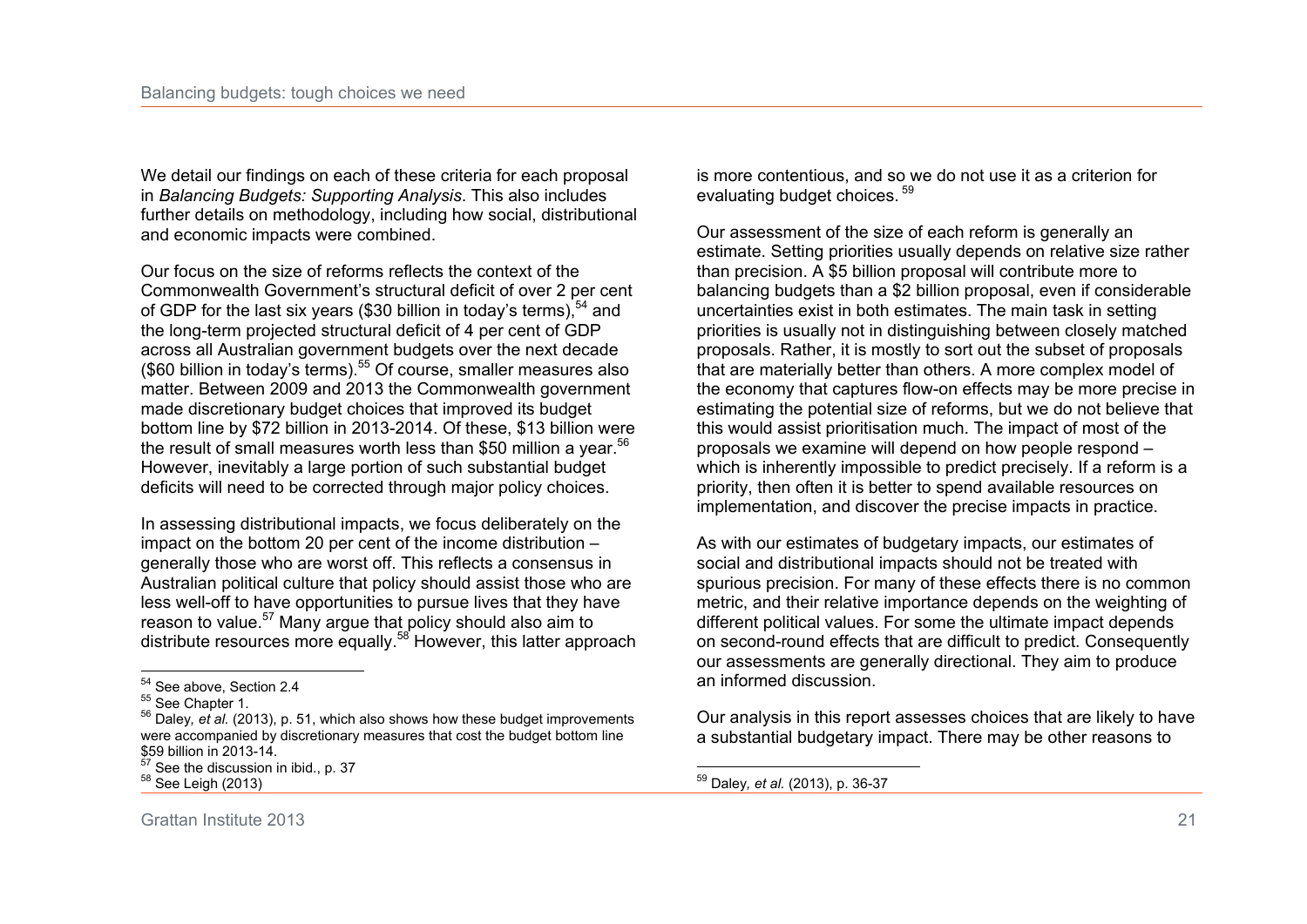undertake policy reform, such as improving social outcomes, protecting the environment or improving fairness of distribution within the community.<sup>60</sup> However, these other policy ends are beyond the scope of this report unless they are contained within proposals that have a substantial budgetary impact.

We do not assess the political feasibility of implementing these choices. Any significant reforms are likely to encounter substantial opposition. We aim to identify where political capital might be expended so that it would make the most difference to improving outcomes in the interests of all Australians.

#### **4.2 Scope of choices**

The 20 proposals we examine in detail aim to cover all of the spending reductions, tax exemptions, and new taxes that are commonly raised in discussions about budget repair. They include all those we have identified in publications such as the Henry Tax Review and tax expenditure statements. They also include a broad range of ideas raised with us in many external discussions about the material in this report. As well as proposals with a budgetary impact of more than \$2 billion a year, we also examine a number of reforms that are popularly believed to have a large budgetary impact, although our analysis suggests the impact would probably be much smaller in practice. These include abolishing negative gearing, public service cuts and reductions in 'middle-class welfare'.

As well as these specific proposals, we also briefly examine possible increases to existing taxes. In our summary of proposals, we have arbitrarily assumed each would raise \$10 billion a year; the tax rates required to do so are discussed in Section 8.7.

We also examine asset sales (Chapter 10 below). These are not included in our summary of proposals because the contribution of an asset sale to the annual budget balance depends on the sale price, government interest rate, and future dividends if the asset remains in government hands - an analysis beyond our scope.

We have only considered changes to budgetary policy as per the Pre-election Economic and Fiscal Outlook, published in August  $2013$ <sup>61</sup> Some of the signature initiatives promised by the incoming government are costly, and not enacting these may be a better way to improve the budget balance (see Box 4.1). Nevertheless, these proposals are hypothetical until legislated, and so have not been included.

Doubtless there are sensible proposals that we have failed to identify. We hope, however, that the approach and analysis we present provides a starting point for others to build a more comprehensive picture of the choices available to Australian governments in the difficult task of budget repair.

<sup>60</sup> Daley*, et al.* (2012a), p. 7

 $\overline{a}$ <sup>61</sup> See Treasury (2013c)

Grattan Institute 2013 22

 $\frac{1}{2}$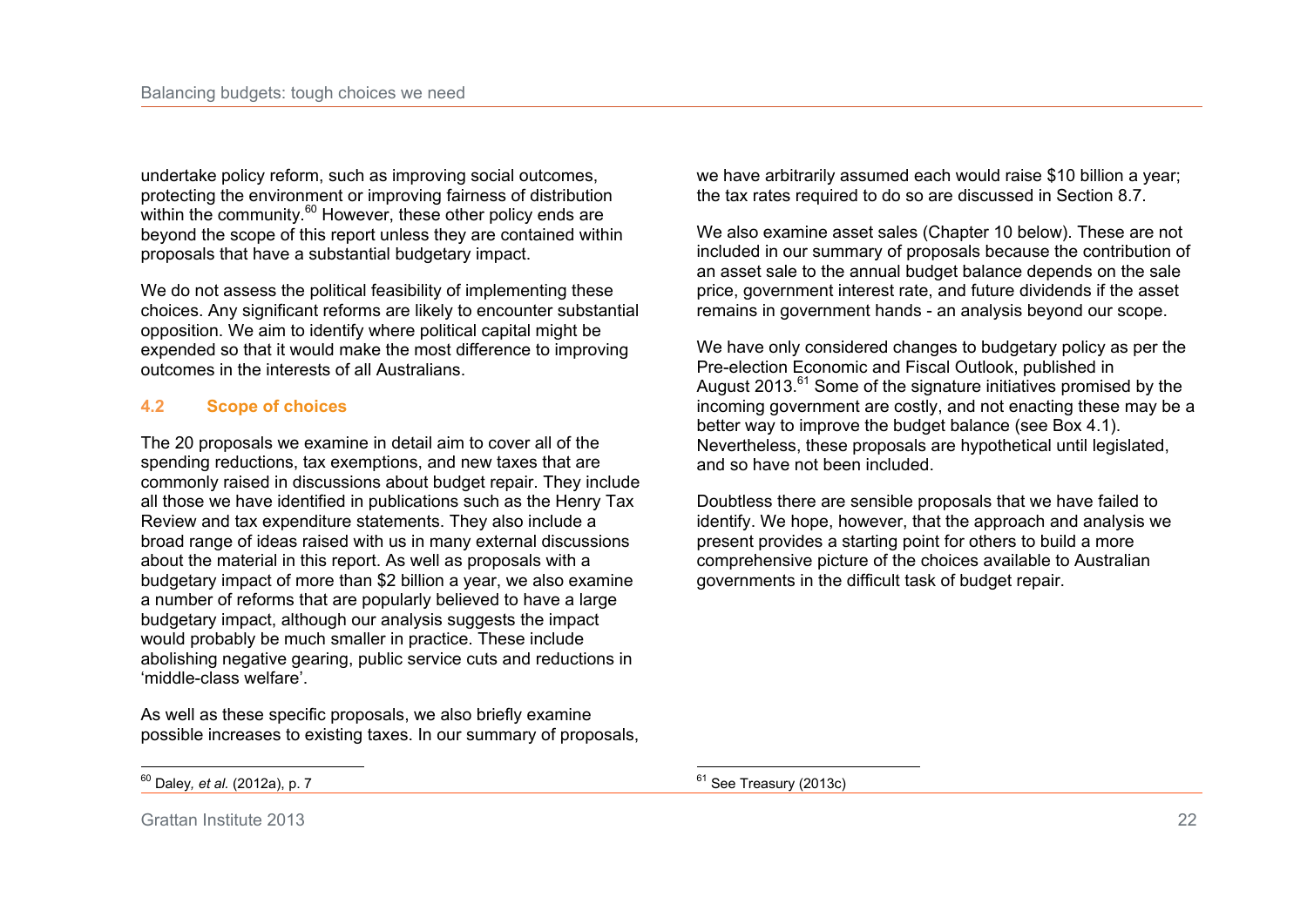#### **Box 4.1: Commitments of the new government**

The new Commonwealth Government made a number of election commitments that would have a significant effect on the long-term budget balance (see Figure 2.5). Further budget improvement might be achieved by not enacting some of these proposals:

- Expanded paid parental leave an extra \$2 billion a year going mostly to middle- and upper-income families (Section 9.5).<sup>62</sup>
- $\bullet$  Cutting company tax results in foregone revenue of over \$3 billion per year.<sup>63</sup>
- $\bullet$  Changes to climate policy the net effect of abolishing the carbon price and associated industry compensation, and introducing Direct Action, costs about \$4.5 billion a year. $64$
- $\bullet$  Increasing defence spending  $-$  the commitment to increase defence spending to 2 per cent of GDP in 10 years, from current levels of 1.6 per cent, will cost around \$8 billion at full implementation.<sup>65</sup>

Although these commitments were offset by budget improvements elsewhere in the Coalition's election platform (such as a levy on large companies, the abolition of the schoolkids bonus, and cuts to the public service and foreign aid) $66$  it would be possible to enact those improvements without the accompanying spending, improving the budget balance.

*Note: All costings are at full implementation, in \$2013* 

 $\frac{1}{2}$ 

#### **4.3 Summary of key choices**

The impacts of the 20 choices we analyse are summarised in Figure 4.1.

Some clear themes emerge from the figure. Proposals for better targeting of support for older people (shown in brown) are generally larger and more attractive than other alternatives. Just four choices could improve the budget balance by \$27 billion a year.<sup>67</sup> The different components of reform of assets taxation (shown in red) have very varied assessments. Broadening the GST is an attractive reform, but other tax exemptions (shown in light orange) are generally less attractive – by and large these tax exemptions have survived for good reasons. Tax increases (shown in yellow) could do more to improve budget balances, but they usually have more negative side effects. A number of cost reductions (shown in dark orange) have smaller side effects, but their budgetary impact is also often smaller.

 $\frac{62}{1}$  Grattan analysis of Loughnane (2013a); PBO (2013b)

<sup>&</sup>lt;sup>63</sup> Grattan analysis of PBO (2013b)

<sup>&</sup>lt;sup>64</sup> Grattan analysis of ibid.

<sup>&</sup>lt;sup>65</sup> Grattan analysis of Loughnane (2013b); Thomson (2013)

 $66$  See PBO (2013b); Hockey and Robb (2013)

 $\overline{a}$  $67$  There is some interaction between the Age Pension asset test proposal and the retirement age proposal. If the retirement age is lifted, the *additional* savings from reforming the Age Pension asset test are reduced as fewer people are old enough to qualify for the Age Pension.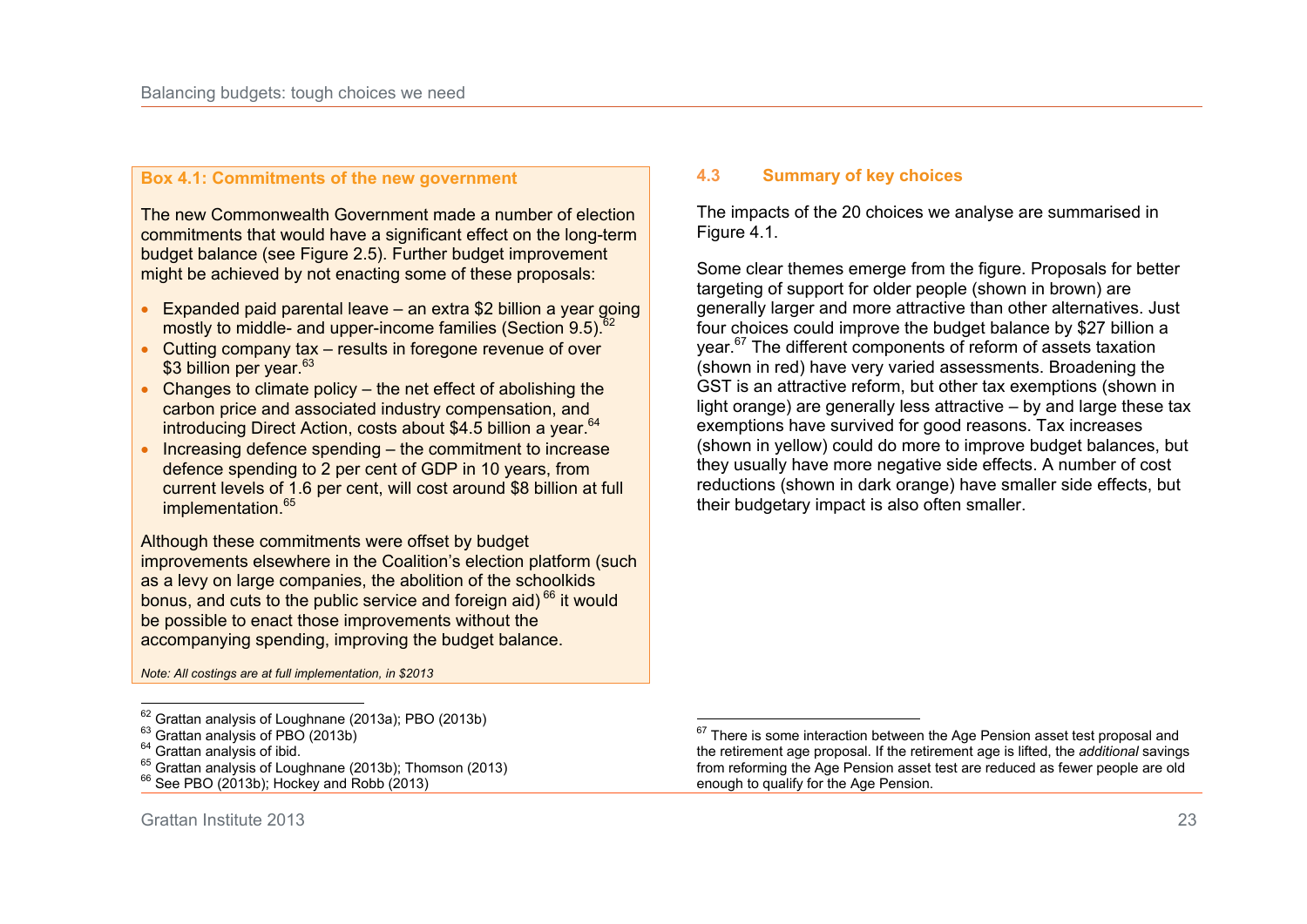

**Figure 4.1 Budgetary, social and economic impacts of budget choices**  Budget impact per year, 2103\$ billion

*Note: Proposals considered that would generate less than \$2 billion are not shown. These include congestion charges, grants to first home-buyers, middle-class welfare, public sector efficiency, avoidable hospital costs and end-of-life care. See Balancing budgets: Supporting analysis p. 48-9.*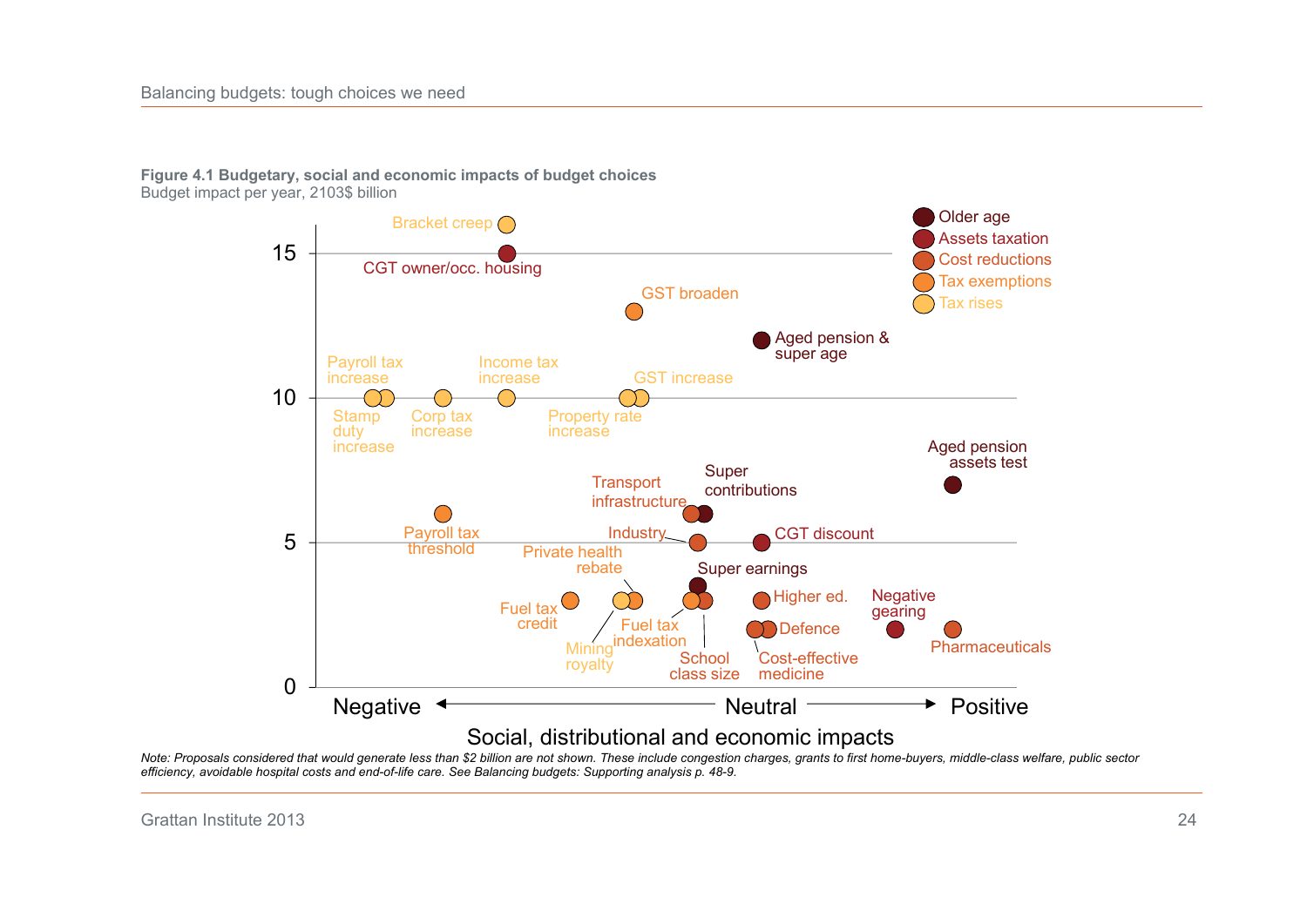Spending reductions, including reform to the age pension assets test and increases to the pension age (which reduce pensions), and the variety of other spending proposals identified, add to around \$33 billion a year. Tax increases as a result of removing exemptions add to around \$50 billion a year. Higher tax receipts as a result of increasing the age of access to pensions and superannuation would raise about \$9 billion (Figure 4.2).

Most of the remainder of this report explores these choices in detail. Each choice is explored in *Balancing budgets: Supporting analysis*, published in association with this report.

**Figure 4.2 Cumulative budgetary impacts of choice themes**  2013\$ billion per year



*Note: interaction effects between CGT proposals are captured within the proposal for CGT on owner-occupied housing, as shown in a lighter colour.*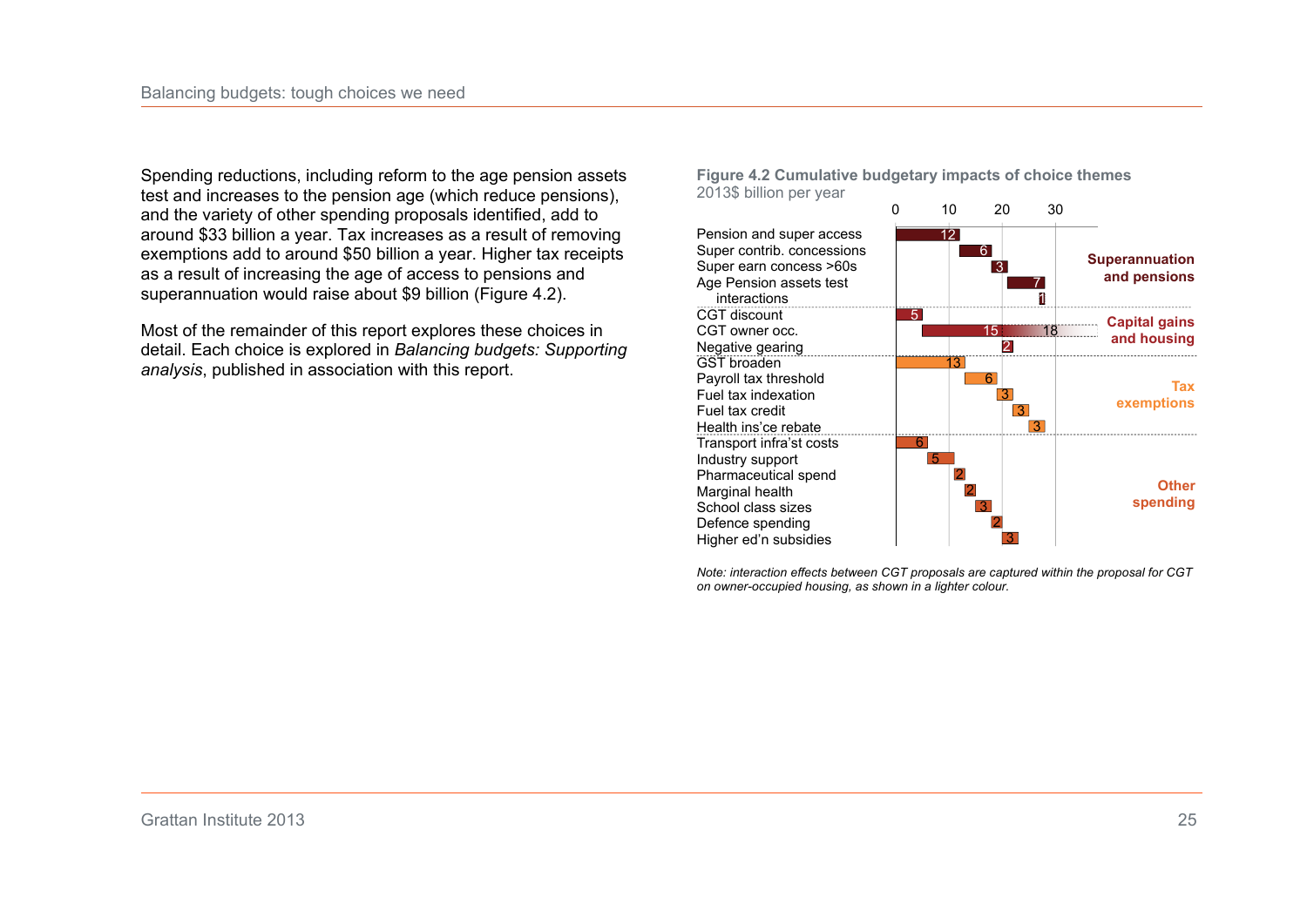# **5. Packaging reform**

All the proposals in this report would leave some people worse off, at least in the short run. In the last decade, governments have been averse to making decisions that create identifiable losers.<sup>68</sup> Chapter 3 shows how important it is for pain to be shared: people may be more willing to accept the burden if they understand that everyone is experiencing some pain. It is also harder for specialinterest groups to claim that their interests should not be adversely affected when everyone in the community is sharing the burden.

For these reasons, big and difficult reforms may be best introduced in a package. A package can indicate the magnitude of the overall problem and show that the burden is widely shared. It can also include some (smaller) spending increases that mitigate the impacts on those worst off and least able to absorb adverse change

In developing a potential reform package, we considered the following criteria:

- $\bullet$  Prioritisation which proposals are big enough to care about? Will they materially improve the budget deficit?
- Distributional impact how might proposals be combined so that a range of identifiable groups share the burden fairly?

#### **5.1 One potential package**

A package that would distribute the burden across the community, affecting both rich and poor, and focus on the most attractive opportunities identified in our prioritisation, would:

- broaden the GST
- $\bullet$  raise the pension and super age
- $\bullet$  include the primary residence in the Age Pension asset test
- limit superannuation tax concessions.

The proposals in this package would contribute about \$37 billion a year towards balancing budgets. The package picks up many of the proposals that would do most to improve budget balances, with relatively limited side effects

It would affect both rich and poor. Broadening the GST would affect all income groups, but would hit low-income earners hardest, although compensation could reduce most of the impact. Raising the pension and superannuation age would affect all income groups. Including the primary residence in the Age Pension asset test would primarily affect middle-income earners – people doing well enough to own their own house, but not so well

Grattan Institute 2013 26

 $\frac{1}{2}$ <sup>68</sup> Daley*, et al.* (2013), p. 9. For example, see Megalogenis (2012); Tingle (2012)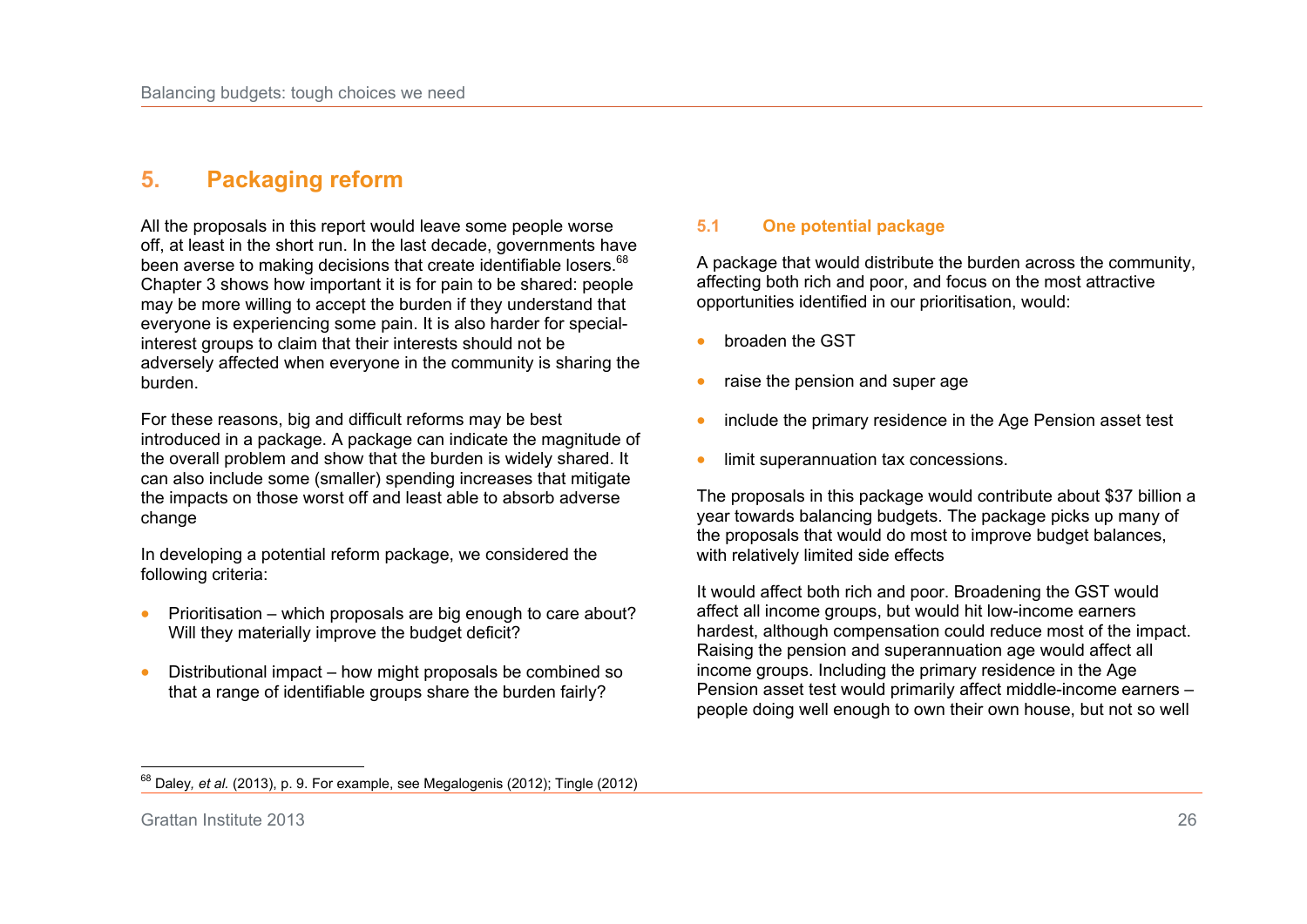that they do not qualify for the Age Pension.<sup>69</sup> Limiting superannuation tax concessions would mainly affect high-income earners, who reap most of the benefits of tax concessions for contributing more than \$10,000 a year to superannuation.

The package would probably slightly reduce inequality overall. consistent with some – but by no means all – efforts to improve budget balances around the world.<sup>70</sup>

The major sensitivity with this package is that all of the reforms appear to affect older Australians more. This may be more perception than reality, but it would be an important issue to manage.

Increasing the pension and superannuation preservation age mainly affects those aged about 50 to 55 in the short term. Assuming that the eligibility ages are lifted gradually, those already retired would be unaffected. All Australians who are under 50 today will share the burden in the future as they age. Many under the age of 45 may believe that increase is inevitable – and in any case the effect is at least 20 years away.

Including owner-occupied dwellings in the assets test primarily affects those over 65 – although obviously these rules will apply to everyone when they are older.

Limiting superannuation contribution tax concessions would affect high wage earners in all age groups, but particularly those over the age of 60 who currently pay much lower rates of income tax than younger people on similar incomes. Again, those who are younger now pay their share in that they will also miss out on current, generous arrangements as they age.

Broadening the GST affects the spending of all Australians. Older Australians who are not working are likely to prefer other tax changes such as income tax increases that inherently affect them less.

The skew of Australia's current tax and welfare systems explains why the proposed package would have a greater impact on older Australians in the short term. Our tax and welfare system is generally tightly targeted to those most in need. The biggest exception is pension and superannuation systems, which are substantially 'age-based' rather than 'needs based'. Inevitably, reforming these arrangements emerges as a high priority that would substantially improve budget balances with relatively limited side effects.

Other packages might be designed around a different combination of proposals. The key task is to group together major reforms in ways that demonstrate that everyone in the community is sharing the burden of budget repair.

### **5.2 A package for federalism**

Packaging reforms together can also help to overcome the politics of federalism, and ensure that both Commonwealth and state

 $\frac{1}{2}$  $69$  People in this cohort are likely to be middle-income earners over their lifetimes, and although their income in retirement is likely to be less than when working, their disposable incomes can often be relatively high: see Phillips and Nepal (2012)

<sup>70</sup> Rawdanowicz*, et al.* (2013), p. 27-28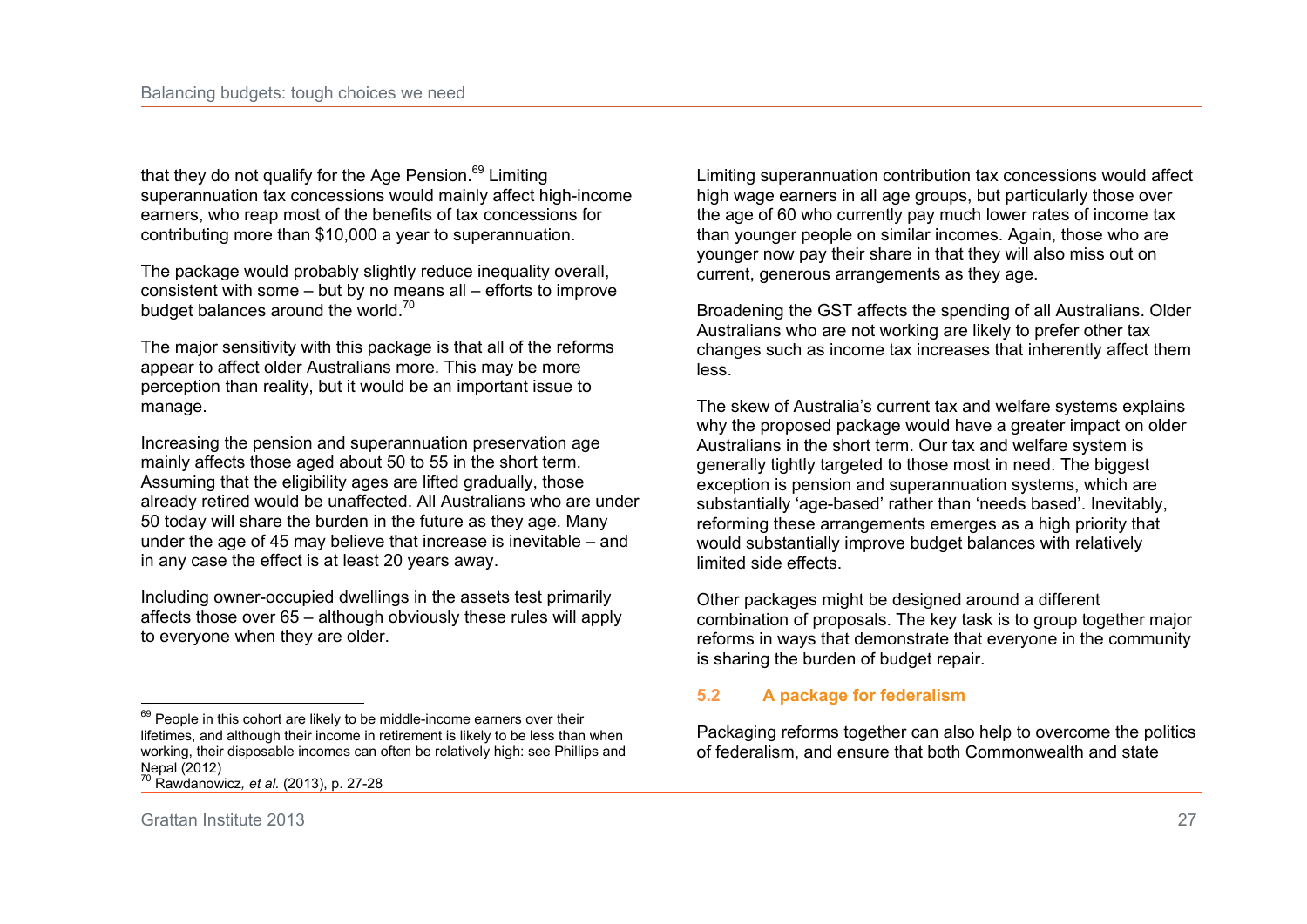governments pull their weight in improving budget balances.

Broadening the GST would transfer substantial additional revenue to states if current arrangements were maintained. The Commonwealth would incur much of the political pain in broadening the GST. To improve its budget, the Commonwealth might reduce some of the tied grants paid to the states that provide about 25 per cent of their revenue – although inevitably these are in program areas where the Commonwealth (at least in the past) saw substantial political benefits from involvement.

Such a substantial contribution to state government budgets and autonomy provides an opportunity to lock in other reform. One option would be to make the increased GST revenue conditional on states also reforming payroll tax thresholds. But while this might contribute up to \$6 billion a year to State government budgets, it is unclear that this reform would substantially improve long-run economic growth given its potential impact on unemployment. Alternatively, the Commonwealth might make the increased GST conditional on states reducing their payroll rate, but also abolishing the payroll tax threshold, which would provide some efficiency gains (see Section 8.2).

A better alternative might be to make the increased GST revenue conditional on states reducing stamp duties and increasing property rates over time. This reform, while politically difficult, would make it easier to sell property to whoever values it most highly. It also reduces the vulnerability of state budgets to falling revenues when there are fewer property transactions (typically

when property prices are falling).<sup>71</sup> This reform would not improve State budgets much, but it would substantially improve the efficiency of the tax system, and lift economic growth.

Any such package would reduce vertical fiscal imbalance (see glossary) between the Commonwealth and states. Many say that because states don't raise half the revenue they spend, they tend towards less responsible budgets.<sup>72</sup>

 $\overline{a}$ <sup>71</sup> For discussion of the merits of this reform, see Daley*, et al.* (2012a), p. 33-34; Kelly*, et al.* (2013), p. 32-33  $72$  See Evraud and Lusinyan (2011)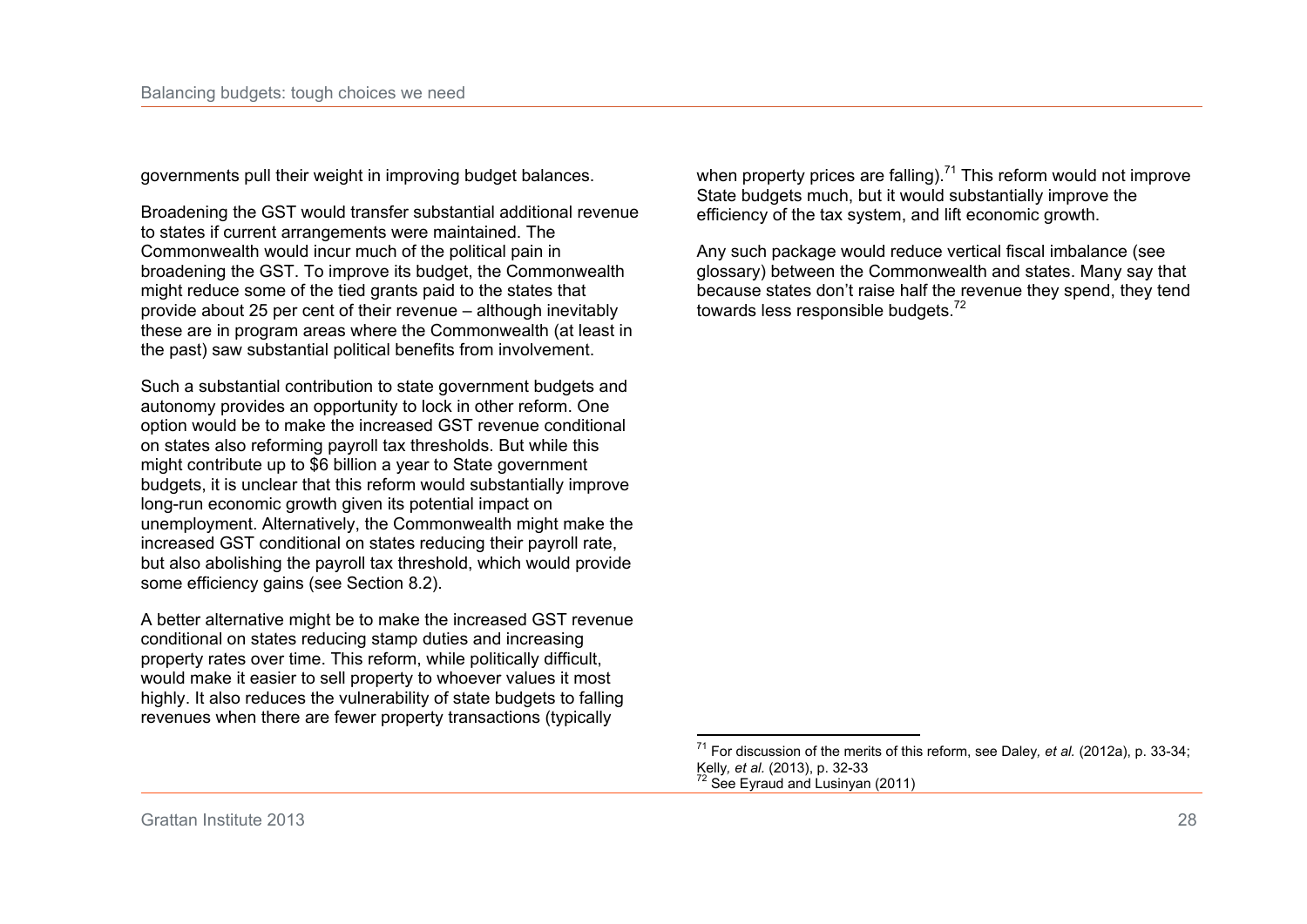# **6. Superannuation and pensions**

Improving the targeting of pension and superannuation policy is the largest single theme among the budget choices we have identified.

Obviously these choices primarily affect older Australians in the short term. They emerge as high priorities because tax and welfare policies for older Australians are less well-targeted to those most in need than are other policies, and consequently there are more opportunities for change that deliver substantial improvements to the budget with relatively few side-effects. These choices will affect all Australians as they age, not just the current older generation.

Budget measures that affect older Australians may also be appropriate because older Australians are putting most pressure on government budgets. As we showed in *Budget pressures on Australian governments*, the largest spending increases over the last decade have been increased spending on health (where more is spent per capita on older people than on younger people) and on the Age Pension. Both of these spending categories grew substantially faster than GDP, not because of the ageing population, but because of explicit and implicit choices to spend more per person of a given age. $73$ 

The key choices we identify are increasing the age of access for the Age Pension and superannuation, limiting tax concessions for superannuation, and including owner-occupied housing in the Age

 $\overline{a}$ <sup>73</sup> Daley*, et al.* (2013)

Pension assets test. Although a government is unlikely to make all these choices simultaneously, collectively they could improve budget balances by \$27 billion a year.<sup>74</sup>

#### **6.1 Pension and superannuation preservation age**

Increasing to 70 the age of access to the Age Pension and superannuation (the 'retirement age') is one of the most economically attractive choices to improve budgets in the medium term. It could ultimately improve the budget bottom line by \$12 billion a year in today's terms, while producing a lift in economic activity of up to 2 per cent of GDP.<sup>75</sup> The principal adverse social consequence is that some who would prefer to stop working earlier will not be able to afford to do so. Given increasing life expectancy, this is a reasonable burden.<sup>76</sup>

Increasing the retirement age would almost certainly lead to many people choosing to work for longer. There is a noticeable increase in the number of people who retire once they can withdraw super tax free, and another jump once they become eligible for the Age Pension (Figure 6.1).

 $\overline{a}$ 

 $74$  This costing is based on all measures being introduced, and includes likely interaction effects between the proposals.

<sup>75</sup> Daley*, et al.* (2012a)

 $76$  A recent analysis of ageing policy can be found in PC (2013)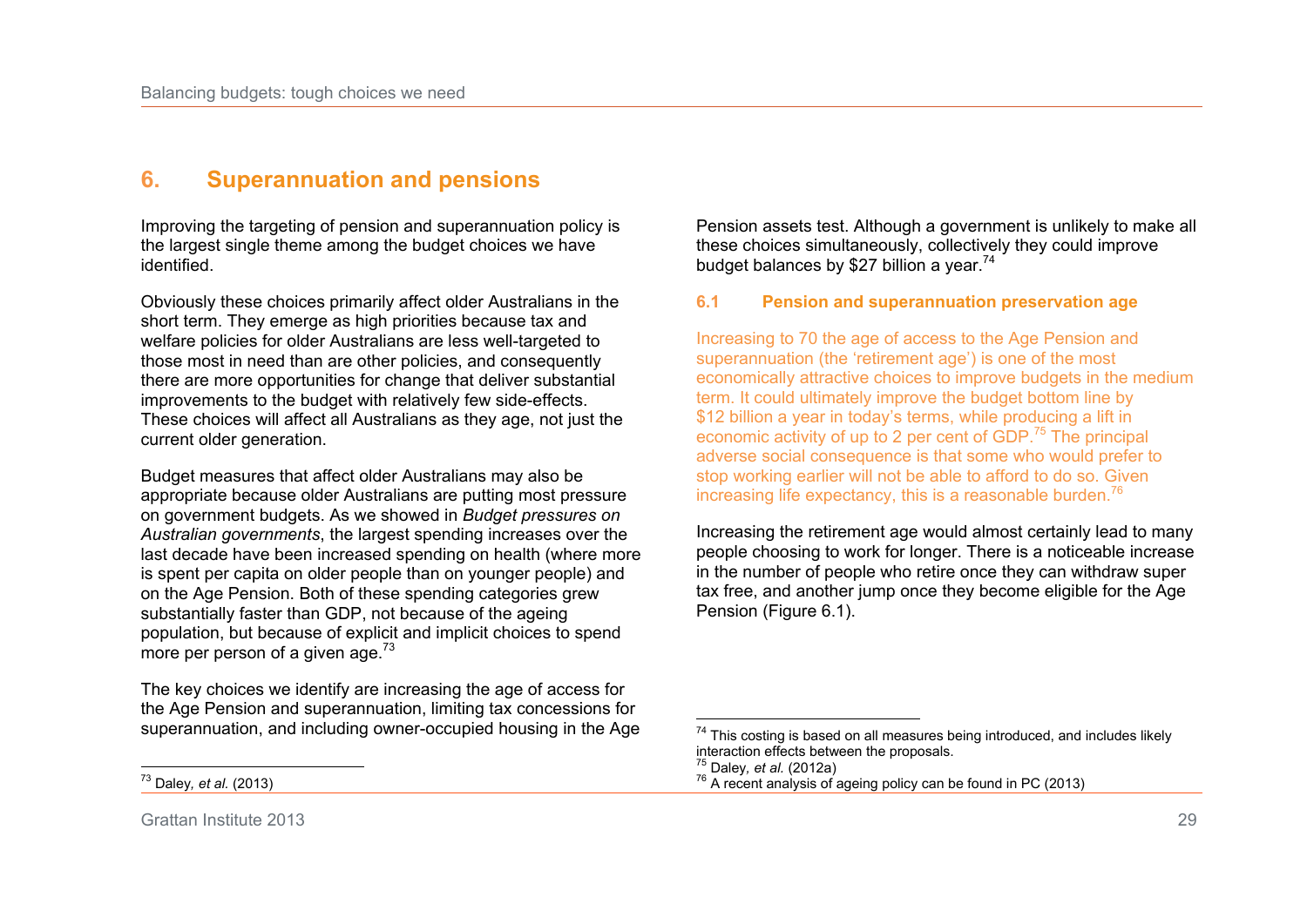

**Figure 6.1 Age of eligibility for superannuation and Age Pension affects retirement decisions**

Cumulative per cent retired, males

*Source: Grattan analysis of ABS (2011a)* 

*Note: Assumes that differences in labour-force participation rates between cohorts 1 year apart in age reflect retirement rates.* 

It is probably only feasible to increase pension and superannuation ages gradually over several years. Current legislation will increase the pension age from 65 to 65½ in 2017, and then by 6 months every 2 years until it reaches 67 in 2023.<sup>77</sup> This timetable could be accelerated to start raising the pension

age by 6 months every year starting in 2015, and it would then reach 70 by 2025.

The age of access to superannuation is legislated to rise from 55 to 60 by 2024, although there are already substantial restrictions and tax penalties on superannuation withdrawals between 55 and 60. The age of unfettered access to superannuation could be increased from 60 by 6 months every year starting in 2015, and it would then reach 70 in 2035. Once the substantial increases in life expectancy of the last 30 years have been incorporated into the access ages as proposed, then it may be appropriate to index the access age for age pension and superannuation to life expectancy.

This phasing would still have a substantial effect within a decade. The benefit to the budget bottom line would be approximately \$12 billion by 2023, and about \$15 billion by 2035 in today's dollars.

People working for longer would improve medium-term budget balances in a number of ways. First, they would pay income taxes for longer – increasing income taxes by about \$9 billion a year in today's terms by 2035, on our calculations. Second, they would continue to contribute to their superannuation accounts for longer, and so would self-fund their retirement for longer. Third, Age Pension payments would reduce by at least \$3 billion a year in today's terms, on our estimate. This third saving is primarily from those who retire onto part pensions. Those who qualify for the full Age Pension in the early years of retirement were usually receiving other welfare benefits such as the disability pension immediately beforehand. For this group, changing the age of eligibility for the Age Pension will not reduce welfare payments;

 $\overline{a}$ <sup>77</sup> DHS (2013a)

Grattan Institute 2013 30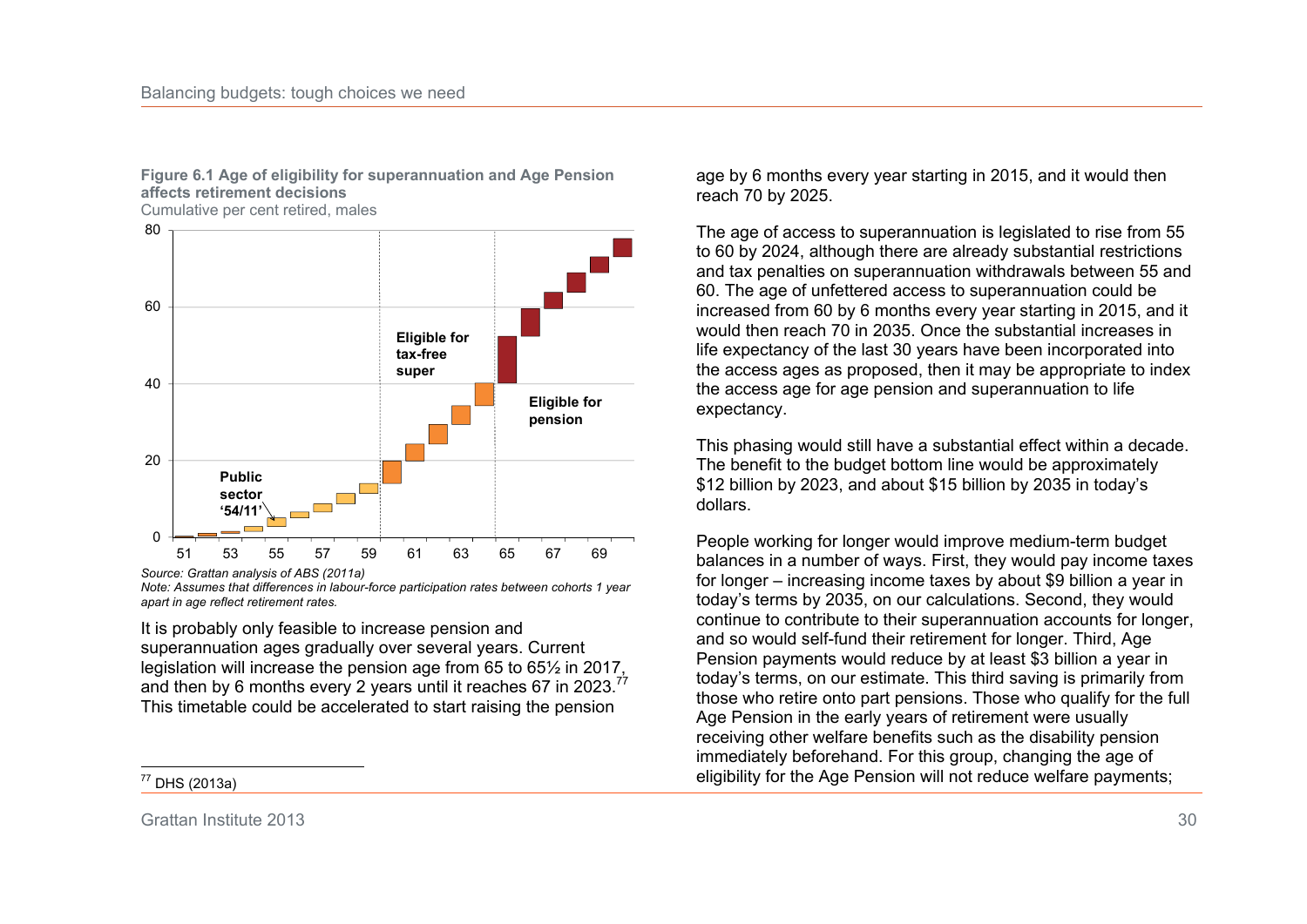instead it will merely change the category of payment received.<sup>78</sup>

Unlike almost all the other budget choices examined, this proposal would *increase* economic activity. A higher retirement age that encourages more mature-aged people to work for longer would produce a sizeable increase in economic activity. Our previous work identified this as one of the few policy gamechangers for economic growth, with analysis estimating that increasing the retirement age to 70 would increase economic activity by about 2 per cent once fully implemented.<sup>79</sup>

There would be some social costs to people working for longer. Contrary to popular belief, there would be little impact on volunteering, and life satisfaction would not be materially lower.<sup>80</sup> However, some people prefer to retire early, and some of them would no longer be able to afford to do so.

Yet this is a reasonable burden to impose. Life expectancy has increased substantially, while the eligibility age for the Age Pension did not move for men between 1908 and today. Increasing life expectancy is largely due to health care improvements that are themselves putting the greatest pressure on budgets.<sup>81</sup>

When the Age Pension was introduced in 1908, the age of eligibility was set to 65 for men and 60 for women. At that time, a

 $\overline{a}$ 

15-year old boy could expect to live to 64; a 15-year old girl to 67. Those who survived to receive the pension did not spend much time drawing it: on average male recipients would spend a little over 11 years on the pension, while women would draw it for 17.<sup>82</sup>

Today, the Age Pension age of eligibility is 65 for men and women, though this will increase slowly to 67 by 2023. Life expectancy for 15-year old boys is 80 today, and almost 85 for girls. Half the men going onto the Age Pension at 65 today will receive it for more than 19 years; half the women for more than  $22^{83}$ 

The value of this increased life expectancy, and its link to active lives, is perhaps best illustrated by the boom in travel over the last few decades. As the CEO of a leading tour operator remarked recently:

*"Modern medical science is [a] gift that keeps on giving! New knees and hips, as well as heart stents – especially heart stents – are giving my customers another 10 to 20 years of travelling".<sup>84</sup>*

Increasing the age of access to superannuation would not be a regressive policy change, because any reduction in choice would primarily affect those with higher incomes. Those who withdraw their super early are almost always those on higher incomes (Figure 6.2).

<sup>&</sup>lt;sup>78</sup> Horin (2010) Most of this group receive Disability or Carer's Pension rather than Newstart, and so there is little difference in benefits when moving to the Age Pension: Gregory (2012)

<sup>79</sup> Daley*, et al.* (2012a)

 $80$  Ibid.

<sup>81</sup> Daley*, et al.* (2013)

 $\overline{a}$  $^{82}_{\bullet}$  ABS (2008)

<sup>83</sup> Daley*, et al.* (2012a)

 $84$  Kohler (2013)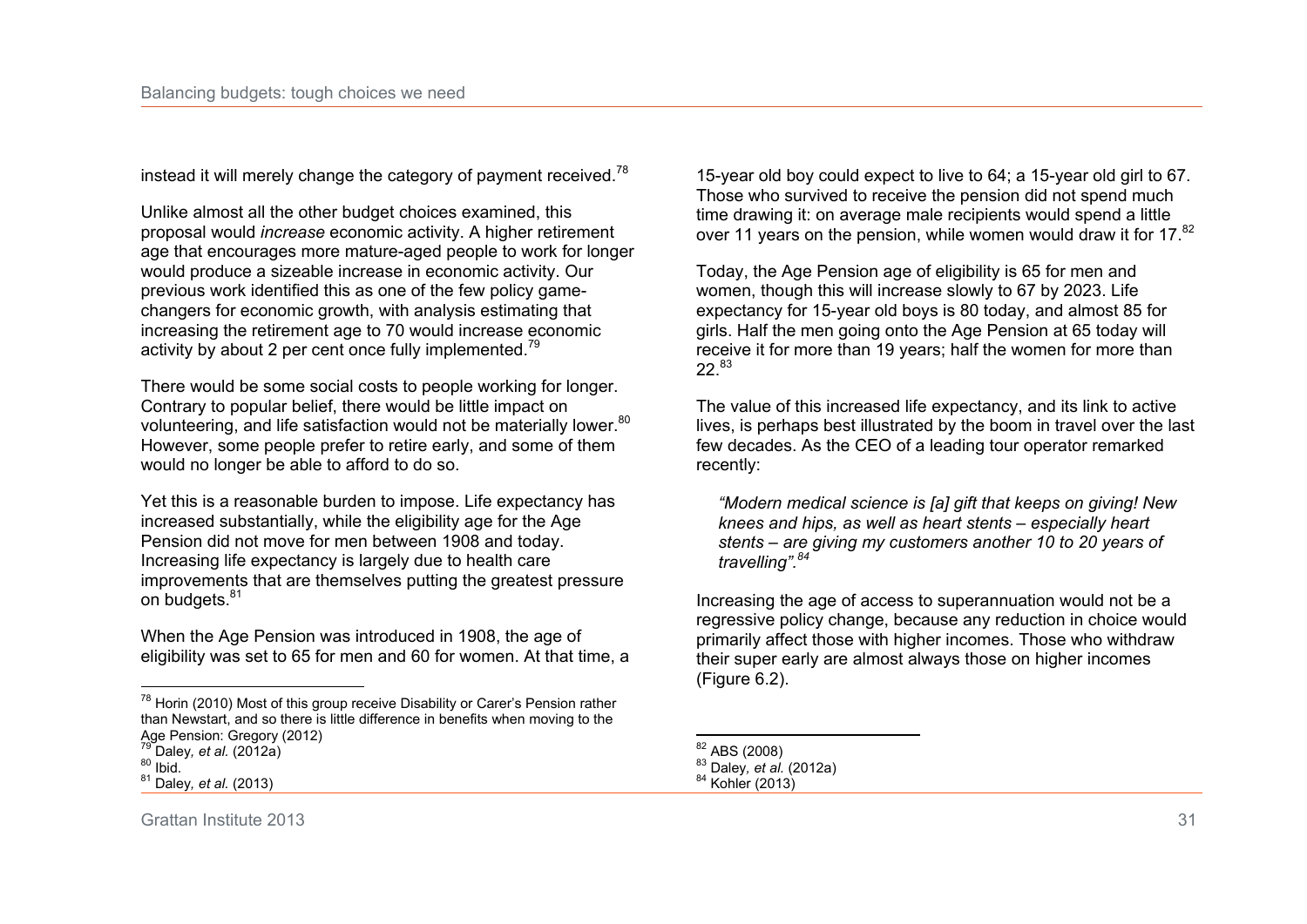

**Figure 6.2 Proportion of age cohort withdrawing payment from their superannuation account** 

Per cent

#### *Source: Grattan analysis of* ABS (2011c)

The primary concern with increasing the retirement age is the increased burden on those who are not fit to work at age 65. Yet this is a declining proportion of the population. $85$  The needs of this group would be best addressed by allowing earlier access to superannuation for those who have a disability. Assessments of

eligibility for the disability pension might also use less stringent tests of whether a person aged over 65 has such a severe impairment that they are unable to work. $86$  This is preferable to setting a lower than ideal retirement age for all people because of concern for this particular group.

Of course, policies that encourage employment of older workers would also help. However, as we showed in *Game-Changers*, pension eligibility ages are the biggest driver of retirement decisions around the world. In Australia most people retire because they choose to do so rather than because they are unable to find employment.<sup>87</sup>

#### **6.2 Superannuation contribution tax concessions**

At present, employees are only taxed at 15 per cent for the first  $$25,000 - or $35,000$  for those aged 59 and over – that they put into their superannuation account each year. Reducing these thresholds to \$10,000 could raise up to \$6 billion a year. The change would have little impact on low-income earners, as the vast majority of contribution tax concessions benefit older workers on high incomes. There would be some negative economic impact as older workers would pay more income tax, and so have less incentive to work. It may also reduce national savings.<sup>88</sup>

 $\overline{a}$ 

<sup>&</sup>lt;sup>85</sup> The proportion of the workforce in the most physically demanding sectors (agriculture, construction and manufacturing) has dropped from about 28 per cent to 20 per cent in the last two decades, and these trends are likely to continue. See Lowe (2012)

 $\overline{a}$ <sup>86</sup> Although this might create some 'leakage' into the disability pension, by definition these people would currently be on the Age Pension, so there would be no net increase in welfare payments.

<sup>87</sup> Daley*, et al.* (2012a), p. 52-53

<sup>88</sup> For a discussion of the relationship between superannuation and national savings, see Gruen and Soding (2011)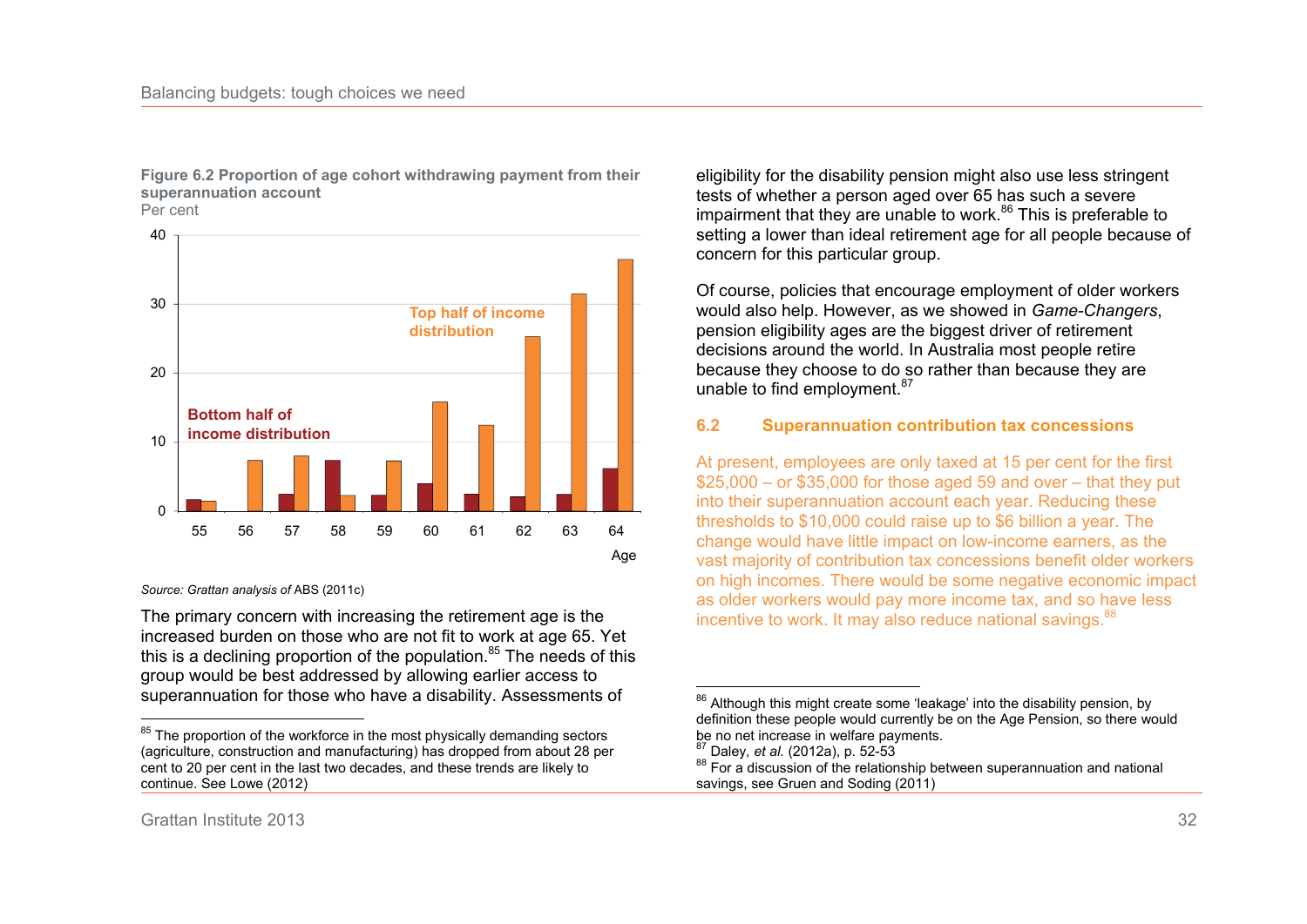Superannuation differs from regular savings because it attracts significant tax concessions. Contributions made from pre-tax earnings are only taxed at 15 per cent up to the \$25,000 or \$35,000 thresholds.<sup>89</sup> Earnings from superannuation funds are only taxed at 15 per cent during the accumulation phase (usually pre-retirement) and not taxed at all when supporting retirement income streams; earnings from other savings are taxed at the person's marginal tax rate.<sup>90</sup> People – especially high-income earners – who save through superannuation usually pay substantially less tax than if they save through other investments.

Superannuation savings can be taxed at three points: when they are put into a superannuation fund (known as contributions); when they earn income (known as accumulations, which include both capital gains and income); and when they are withdrawn or produce an income stream.

In Australia, superannuation contributions from pre-tax earnings are effectively untaxed for those earning less than \$37,000 a year. For those earning more, contributions up to the thresholds are taxed at 15 per cent, and over the thresholds at the person's marginal tax rate (which can be as high as 46.5 per cent). In 2014-15 these thresholds will be raised to \$30,000 of contributions in a single year for those under 50, and the \$35,000

threshold will apply to those over  $50<sup>91</sup>$  By comparison, savings outside of superannuation are generally made from post-tax earnings, and so in effect contributions are taxed at the person's marginal tax rate, which is 38.5 per cent for many taxpayers.

These arrangements lead to workers over 60 paying substantially less income tax than younger workers with similar incomes. They can arrange their affairs so that the first \$35,000 of income is deposited to superannuation – from where it can immediately be withdrawn tax free (conditional on a superannuation balance of more than \$350,000), but is not included in taxable income. As a result a 61-year old working full-time on the Australian average wage of \$77,000 a year may pay at least \$5000 less a year in tax than a person under 60 who only makes compulsory superannuation contributions of 9.25 per cent.<sup>92</sup>

Superannuation earnings also attract less tax. Capital gains made on assets inside a superannuation fund are taxed at 10 per cent, and other income — interest and dividends — is taxed at 15 per cent. Franking credits (tax paid on behalf of the shareholder by a company) may be used to offset a tax liability within the fund, including capital gains.<sup>93</sup> By comparison, earnings on savings outside of superannuation are again taxed at the marginal tax rate – 38.5 per cent for many taxpayers.

 $\frac{1}{2}$  $89$  Changes announced in the 2013 budget would tax contributions from those earning more than \$300,000 a year at 30 per cent (Swan and Shorten (2013)). The Coalition government has not announced any change to this policy (see Hockey and Robb (2013); Hockey and Sinodinis (2013)).

 $90$  Changes announced in the 2013 budget would tax earnings above \$100,000 a year that are supporting income streams at 15 per cent (Treasury (2013a) BP2, p. 41.) The Coalition government has announced that it will not proceed with these changes (Hockey and Sinodinis (2013)).

 $\overline{a}$  $91$  ATO (2013a) The threshold is indexed to CPI and rounded to the nearest \$5,000: it is expected to lift to \$30,000 in 2014-15.

These calculations do not include additional tax concessions from the Seniors and Pensioners Tax Offset. Depending on the spouse's income this might reduce the tax payable by a person aged 65 or over by another \$1600. <sup>93</sup> ASIC (2013c)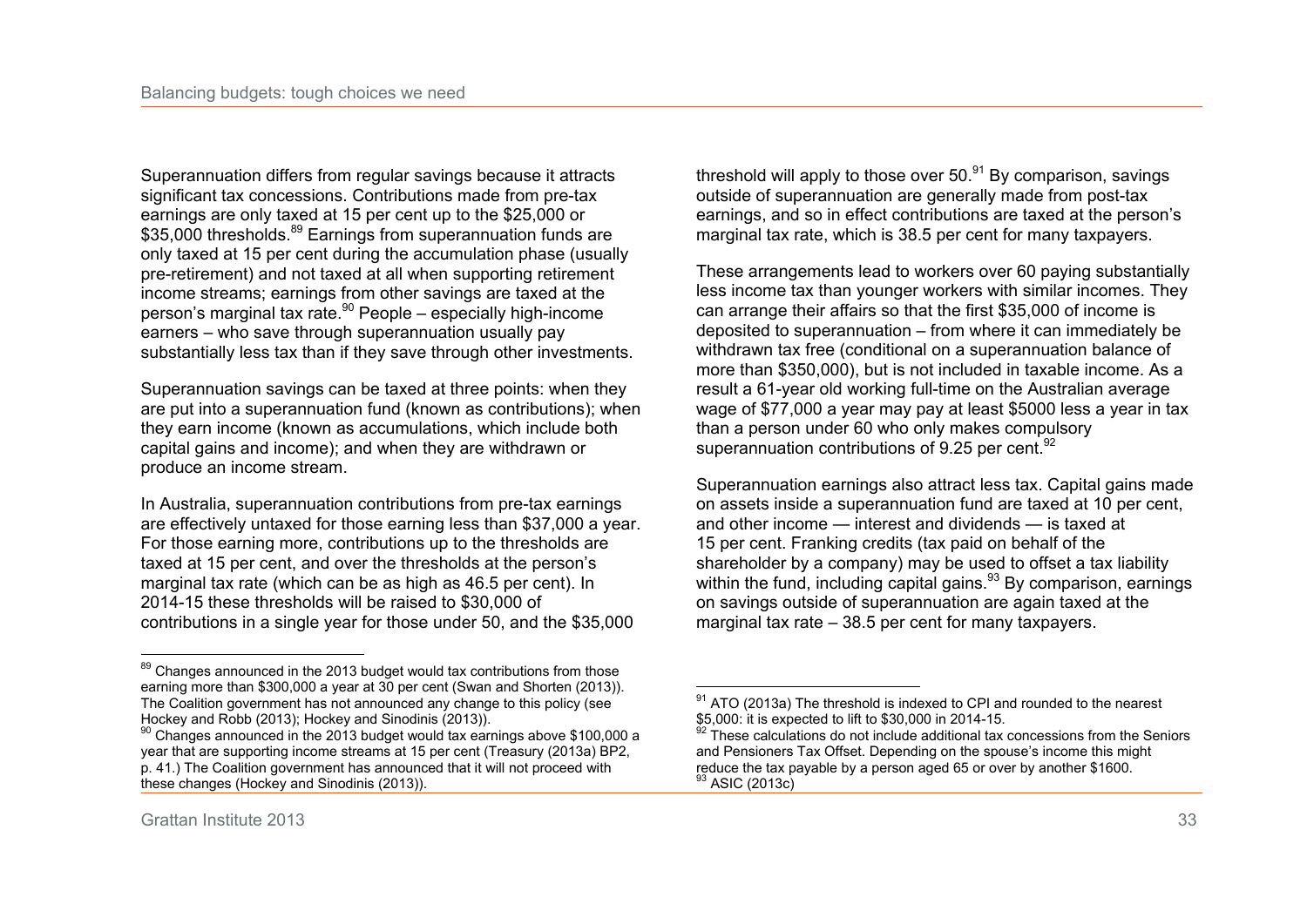Some retirement systems in other countries balance tax concessions on contributions and accumulations by taxing withdrawals. In Australia withdrawals from superannuation accounts are generally untaxed if the person is aged over 60.<sup>94</sup>

Our proposal would reduce the concessional contributions threshold to \$10,000.<sup>95</sup> Contributions above the threshold would be taxed at the marginal rate. After taking into account the interaction between deposit and accumulation tax concessions, this proposal would increase Commonwealth tax revenues by around \$6 billion when it was fully implemented. Not all the superannuation contribution concessions would become revenue if they were revoked.<sup>96</sup> However, we expect that income tax would be paid at marginal rates on almost all of the income that would otherwise attract a superannuation contribution tax concession. Although some investments would be switched into other asset classes, there is no alternative investment that allows taxpayers to avoid paying income tax on earnings before they are invested.

The proposal would have limited social impact. It would have almost no impact on the bottom 20 per cent, as superannuation contribution concessions mostly benefit older people on high incomes, as Figure 6.3 shows. Capping superannuation tax concessions would also support gender equity as the current

**Figure 6.3 Superannuation concessions and government benefits**  \$000 per person per year, income earners within age group



*Note: Assumes those aged 60 and over with income over \$60,000 contribute the full amount allowed by the concessional cap. Source: Grattan analysis of ATO (2013c)* 

 $\overline{a}$ <sup>94</sup> ASIC (2013a). More complex rules apply to taxation of withdrawals by peopled aged between 55 and 60.

 $95$  There is considerable uncertainty about the superannuation balances of those making concessional contributions into their superannuation accounts. Some who are making contributions are 'catching up' on not having had a superannuation guarantee for much of their working career. Others are simply using the rules to minimise their tax. Given the available data, it is impossible to tell what proportion of super contributions are made by each group. However, data from the ATO (2013c) suggest that those with the capacity to make large contributions are among the richest 30 per cent of those in their 60s. The Household Expenditure Survey, which gives a survey-based estimate of superannuation balances, suggests that the top 30 per cent of those in their 60s are more likely to have large superannuation balances (ABS (2011c)). Treasury (2013d)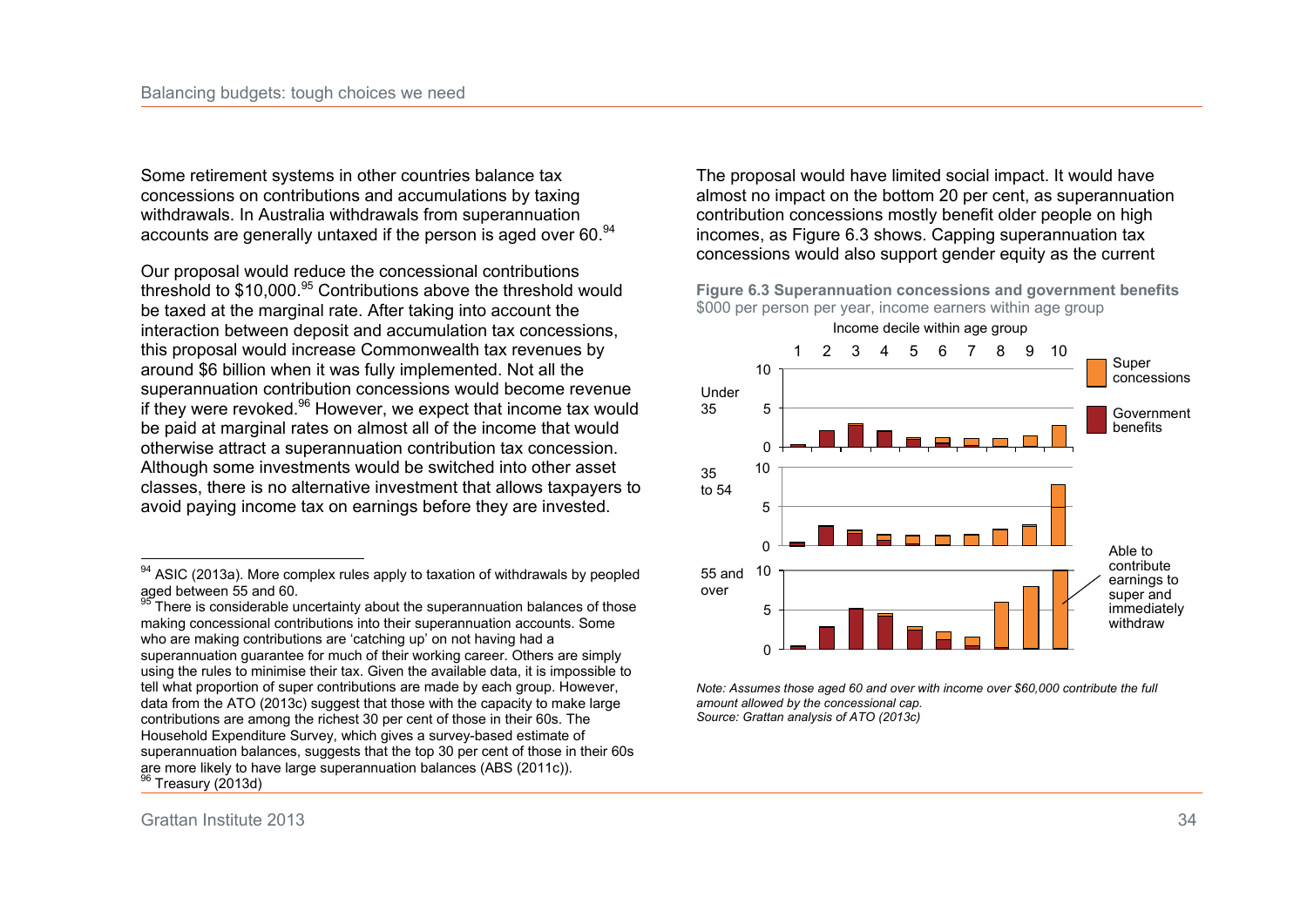superannuation concessions primarily benefit men (and their female partners). 97

Tightening these tax concessions is unlikely to substantially reduce the draw on the Age Pension. Those in the top 10 per cent of earners aged 35 to 54 are likely to have sufficient savings that they will not qualify for an Age Pension.<sup>98</sup> And those in the top three earning deciles aged 55 and over would probably save anyway. The superannuation concessions probably do increase their retirement incomes, but only at the cost of younger people paying more tax.

Tightening superannuation tax concessions might reduce workforce participation because it would increase marginal rates of income tax for those over 60. Assuming a 10 per cent reduction in take home pay leads to a 2 per cent reduction in participation.<sup>9</sup> we estimate the proposal would reduce labour force participation for those aged 60 to 70 by about 0.5 per cent, reducing income tax by about \$0.3 billion.

Nor would the proposal undermine the superannuation system. The articulated purposes of the superannuation system are to provide an adequate level of retirement income, relieve pressure on the Age Pension, and increase national savings.<sup>100</sup> Yet these aims need to be balanced against the many other purposes of government. Merely increasing retirement incomes of older workers is not sufficient justification for providing substantial tax

concessions that in effect mean that younger workers on similar incomes must pay more tax. Most people would like to be rich – both before and in retirement. If some are to have higher retirement incomes, the question is who is going to pay for it. As Figure 6.4 shows, even after the concessions are reduced, those on higher incomes will still receive substantially greater concessions than other taxpayers.





*Notes: Assumes those aged 60 and over with income over \$60,000 contribute the full amount allowed by the concessional cap. Source: Grattan analysis of ATO (2013c)* 

 $\frac{1}{2}$  $\frac{97}{12}$  Jefferson (2012)

<sup>98</sup> See Figure 6.7 showing that few households in the top 10 percent qualify for an Age Pension.

<sup>&</sup>lt;sup>99</sup> Saez, *et al.* (2012)

<sup>100</sup> Treasury (2013d), p. 21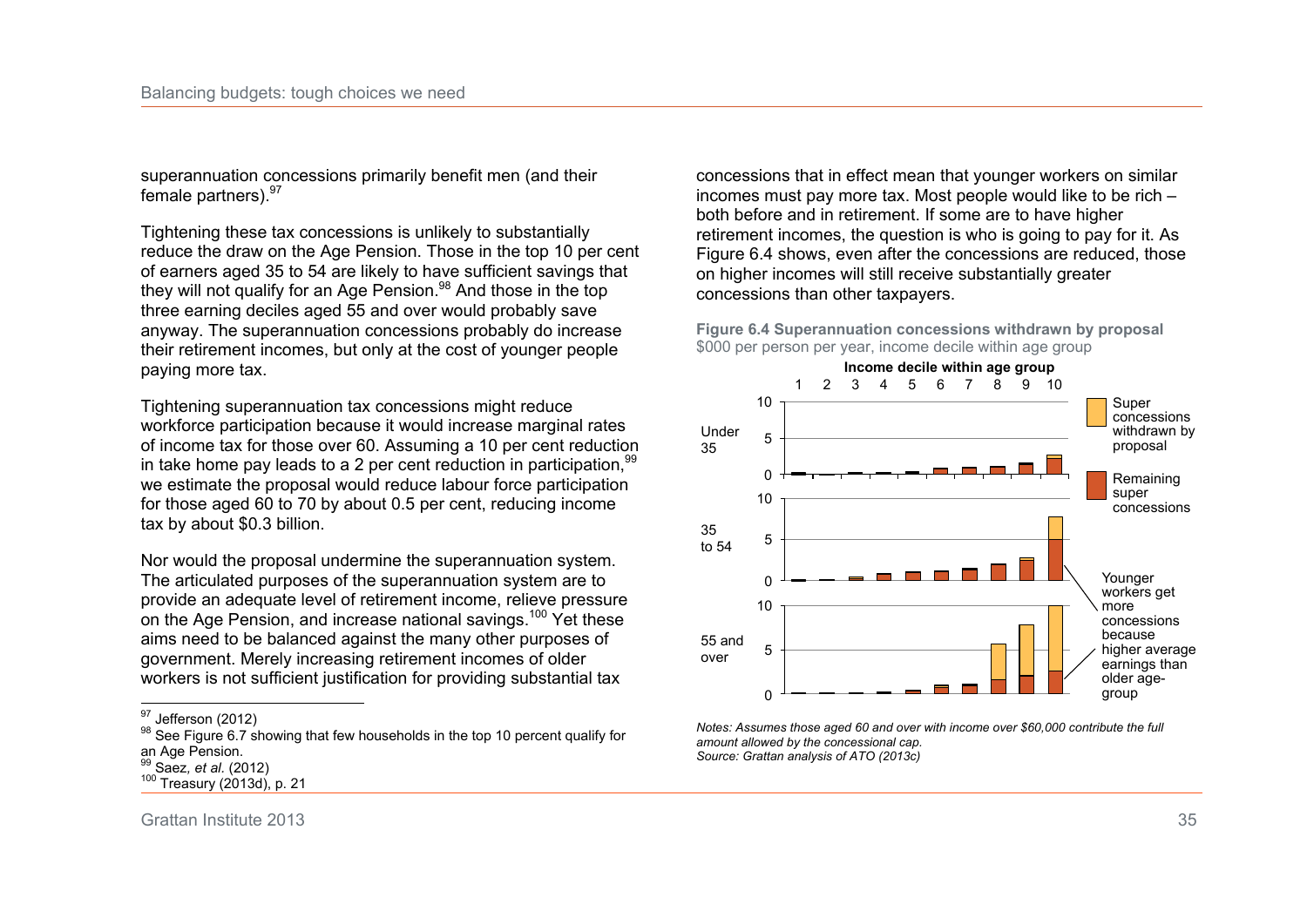We recommend changes to taxation of contributions rather than withdrawals, which would be administratively complex and potentially extremely costly. Changes to withdrawal rules raise difficult questions of how to treat superannuation that has already been contributed, and now cannot be withdrawn. These contributions were made with expectations that they would be treated according to the existing rules on accumulation and withdrawal. An alternative proposal would tax *all* contributions at the taxpayer's marginal rate, but exempt all earnings from tax.<sup>101</sup> Again this would be administratively complex, as all previously contributed superannuation funds would then be taxed at a different rate to all newly contributed funds.

## **6.3 Superannuation earnings tax concessions**

Taxing superannuation earnings of those over 60 at 15 per cent (as for younger taxpayers) would yield \$3 billion in additional tax revenue. The measure would have minimal effect on the bottom 20 per cent of income earners, as they receive very little in superannuation earnings.

Superannuation accounts held by over-60s do not pay tax on earned income, such as dividends, interest and capital gains, so long as the account-holder is making some withdrawals.<sup>102</sup> Superannuation accounts held by under-60s, by contrast, pay 15 per cent tax on all income.<sup>103</sup>

The proposal would tax all earnings on superannuation at 15 per cent, restoring the taxation arrangements that existed until late 2006. The proposal would have little effect on low income earners. As Figure 6.5 shows, the richest 10 per cent of those in their 60s receive most of the benefit of this tax exemption, worth on average around \$100 a week to them.<sup>104</sup> By contrast, those in the bottom 20 per cent, with limited superannuation balances, barely benefit from this concession.



**Figure 6.5 Income by source for those in their 60s**  \$000 per person per year

 $\frac{1}{1}$ 

*Source: Grattan analysis of ABS (2011c)* 

 $\overline{a}$ <sup>104</sup> Based on Grattan analysis of ABS (2011c)

Grattan Institute 2013 36

 $101$  Freebairn (2013a)

 $102$  ASIC (2013a)

<sup>&</sup>lt;sup>103</sup> This anomaly was excluded from the terms of reference of the Henry Review: Treasury (2010a)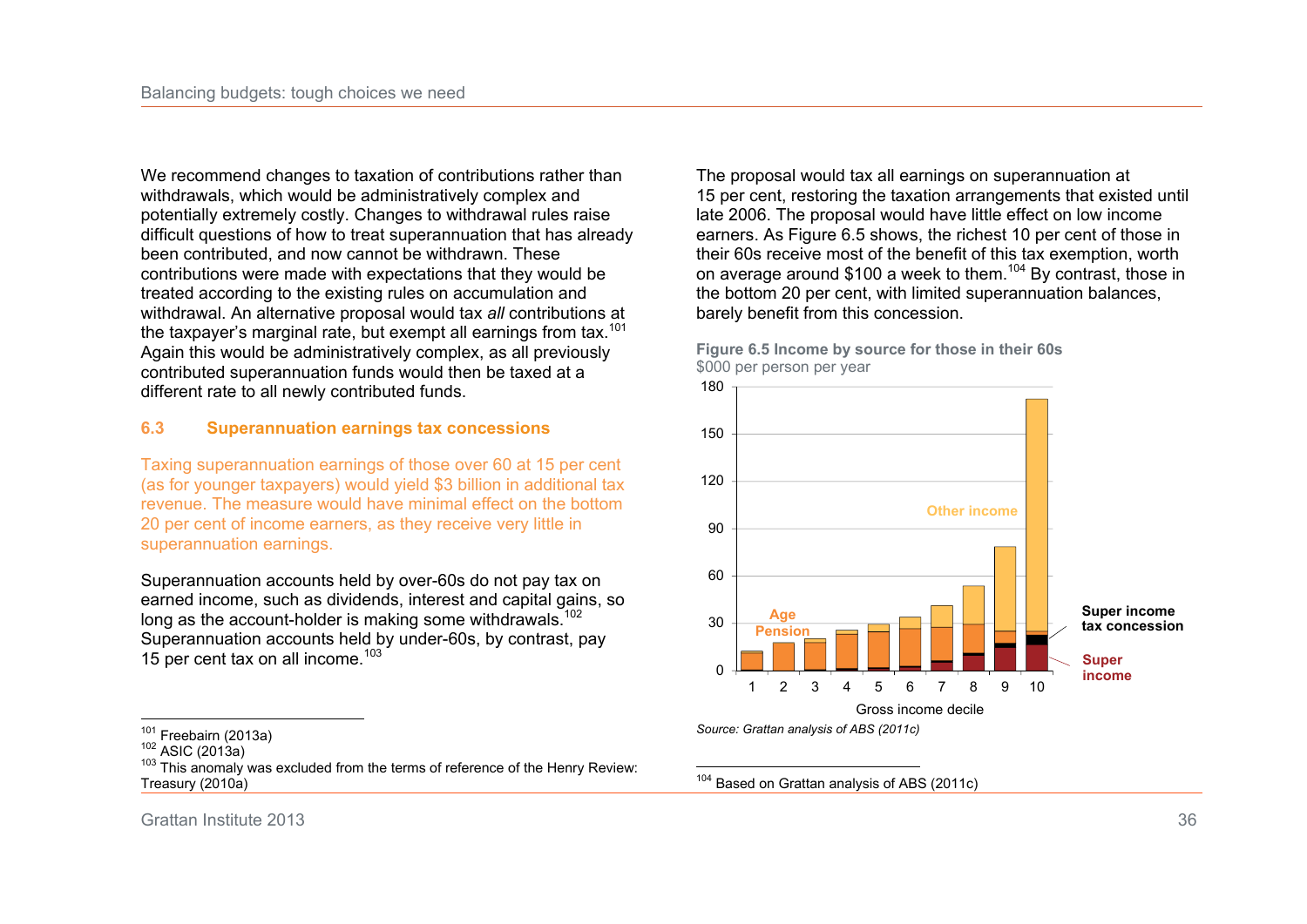## **6.4 Age pension asset test**

Including owner-occupied housing in the calculation of a retiree's eligibility for the Age Pension would contribute about \$7 billion a year to the budget.<sup>105</sup> The change would also encourage people to downsize to housing which may be better suited to their needs, enabling more efficient use of the existing housing stock. The change would have little impact on those in the bottom 20 per cent of incomes because they do not have enough wealth to put them over the asset test threshold. The impact on lowincome retirees with high-value houses would be mitigated by allowing them to claim the pension that would be paid back when their house is eventually sold.

Currently an assets test is applied to the Age Pension. Those with net wealth above a threshold have their payments reduced progressively. The assets included in the asset test include most forms of wealth, such as cash deposits, shares, superannuation balance and investment properties – but not the primary residence. Although there is a slightly lower threshold for those who own their own home, this effectively only takes into account the value of the residence up to \$142,500. Consequently, many Age Pension payments are made to households that have substantial property assets. Almost \$20 billion of these payments – around half of the total – are made to households with more than half a million dollars in net assets (Figure 6.6).



**Figure 6.6 Age pension expenditures and household wealth**  Age Pension expenditures, 2012-13, \$ billion

*Source: Grattan analysis of ABS (2011c)* 

Of mature age households with a million dollars in net assets, about 80 per cent receive welfare benefits. On average they receive more than \$200 a week (Figure 6.7).

 $\frac{1}{2}$  $105$  This estimate is based on Grattan analysis of ibid. and HILDA (2012)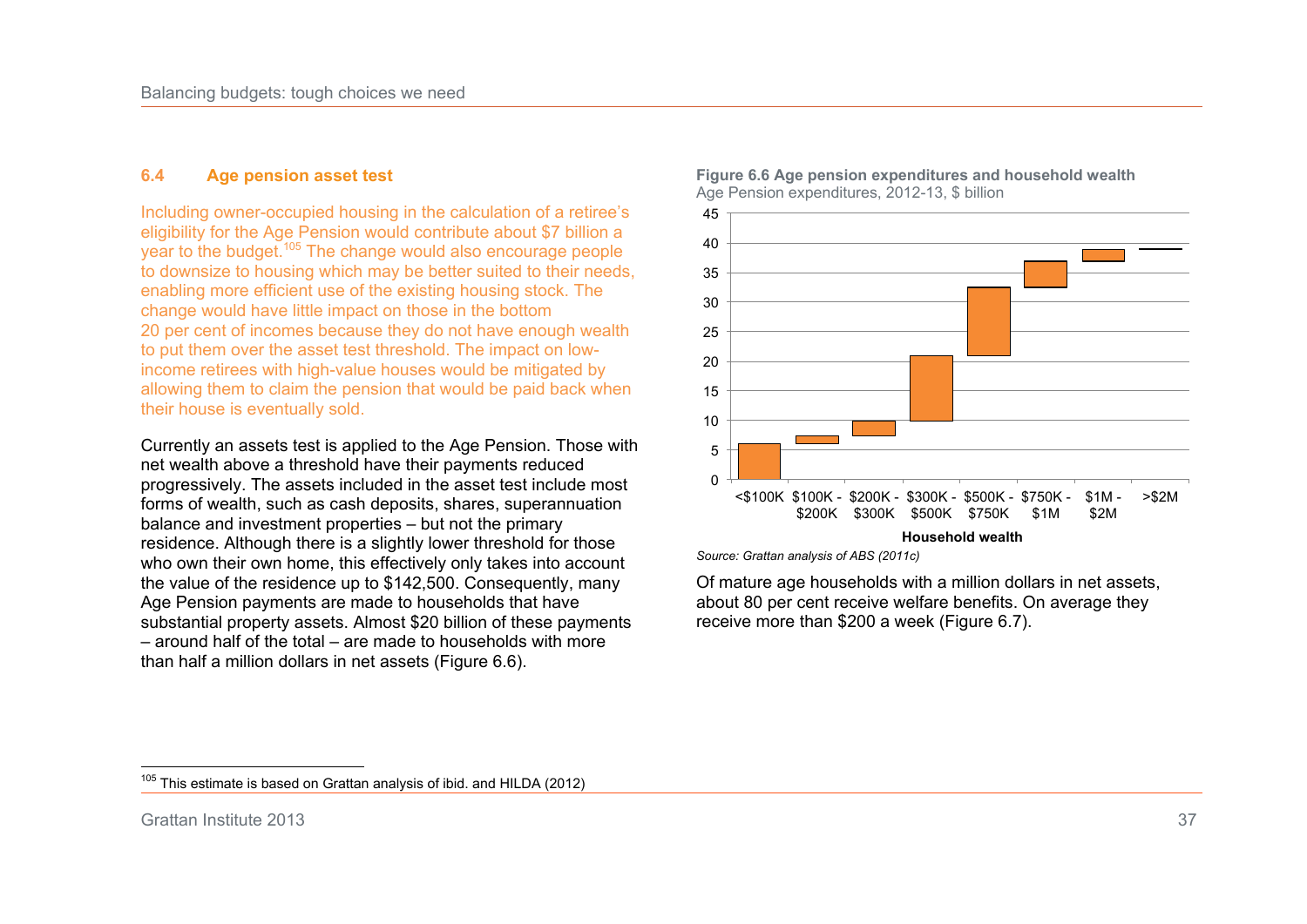

*Note: 'Mature-aged households' refers to households in which the household reference person, generally the 'head' of the household, is of Age Pension age (65 and over). Source: Grattan analysis of ABS (2011c)* 

Including owner-occupied housing in the Age Pension assets test raises significant concerns that the change would hurt asset-rich but income-poor households. An equitable solution would be to allow people who fail the asset test due to the value of their dwelling to receive the age pension. However, the government would accumulate a claim against their dwelling, which it would reclaim when the dwelling was transferred or sold.<sup>106</sup> The value of the debt would be included in calculating the asset test. Over time the net asset value might reduce so that the person was eligible for the pension without accumulating further debt. By definition the person would always retain a net equity in the dwelling of at least the asset test threshold.

On our estimates, such a reform would improve the budget bottom line by about \$7 billion a year on an accounting basis, though only about \$5 billion a year on a cash measure. The difference is the value of the debt accumulated by the government that will be realised when houses are ultimately sold.

This proposal would also treat homeowners and renters more fairly. Home-owners would be able to access benefits equivalent to rent assistance, but the same assets test threshold would apply to both home-owners and renters.

In addition to their cash payment, Age Pension recipients are eligible for significant concessions on services such as car registration and third party insurance, utilities, rates and health expenses. These benefits are available to those receiving a part pension of any value, so the majority of mature-aged households are currently eligible.<sup>107</sup> Reducing the number of people eligible for the Age Pension thus has the potential to reduce concession expenditure for states, improving their budget position.

However, the proposal would leave untouched other 'age-based' welfare schemes, including the Senior Australians and Pension

 $\frac{1}{1}$  $106$  In effect the scheme would be similar to including dwellings in the asset test, and the government providing a no-interest reverse-mortgage.

 $\overline{a}$  $107$  Grattan analysis of ABS (2011c), see Figure 6.7. Commonwealth-state agreements prevent states from restricting eligibility for concessions to full pensioners. See Treasury (2010b) Section D6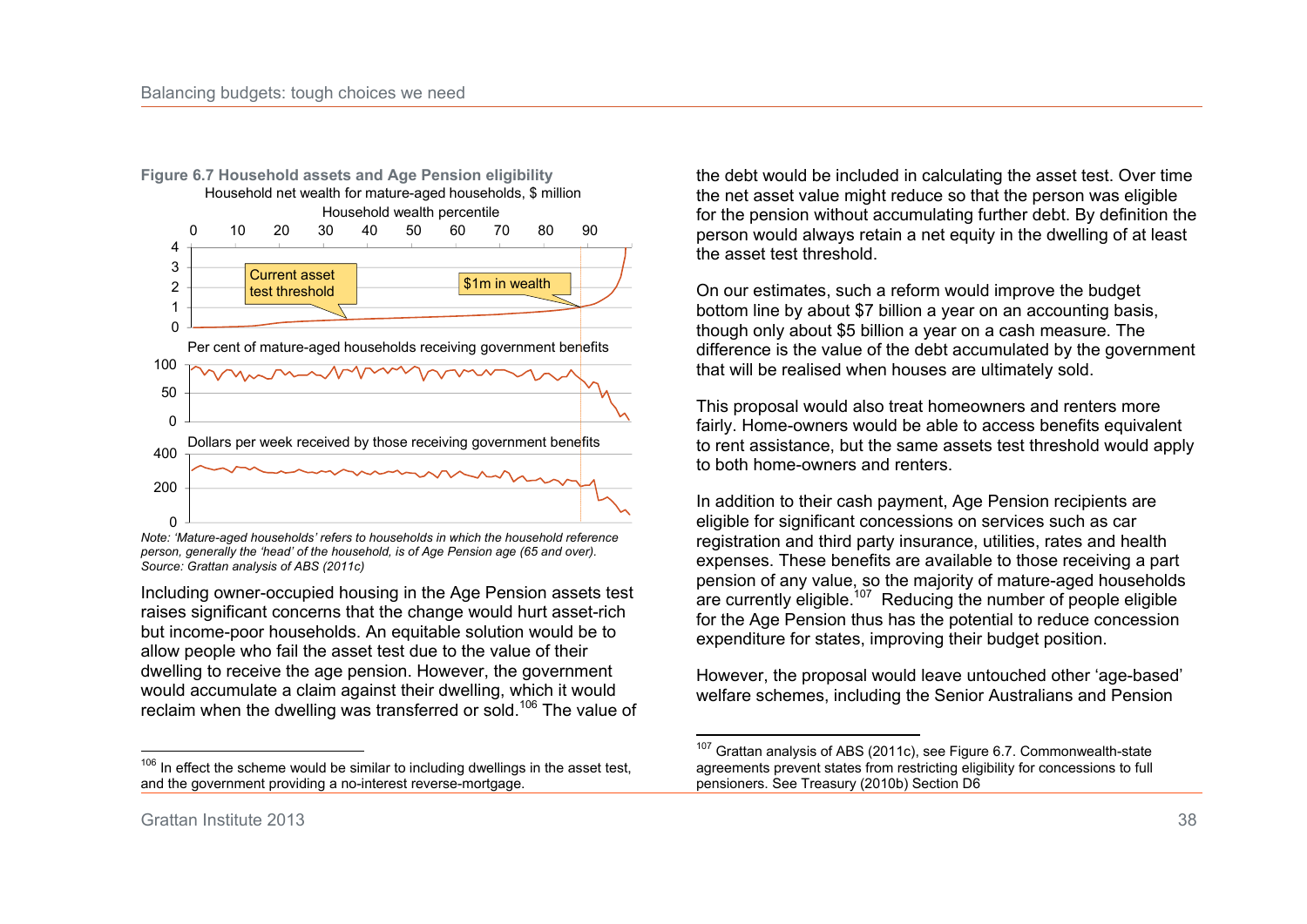Tax Offset (which reduces income tax rates for those over 65) and the Seniors Health Card (which further subsidises medical costs for those over 65 but not eligible for a pension).

The change would also have substantial positive economic and social effects. The current Age Pension asset test encourages many retirees to stay in houses which may be larger than they need. If a retiree moves into a smaller house and has a surplus, this surplus is included in the Age Pension asset test, and the pension reduced accordingly.<sup>108</sup> Despite some policy attempts to smooth the transition to more appropriate housing, <sup>109</sup> many retirees face reduced retirement incomes if they move into a smaller dwelling.

Removing barriers to downsizing would enable more efficient use of the existing housing stock – particularly important when supply of new housing stock is constrained.<sup>110</sup>

The current Age Pension test also encourages retirees to hold more of their wealth in a highly concentrated asset: their residence. A reformed asset test would encourage retirees to invest in a more balanced portfolio. It would also reflect that older owner-occupiers have been the primary beneficiaries of the very large real increases in house prices over the past 40 years, which are unlikely to be repeated in future now that interest rates cannot fall much further.

 $\frac{1}{2}$  $^{108}_{100}$  ASIC (2013b)

<sup>&</sup>lt;sup>109</sup> Net receipts up to \$200k from the sale of a dwelling held more than 25 years may be quarantined from the asset test for 10 years or until they are used. See Chancellor (2013)

<sup>110</sup> See Kelly*, et al.* (2011)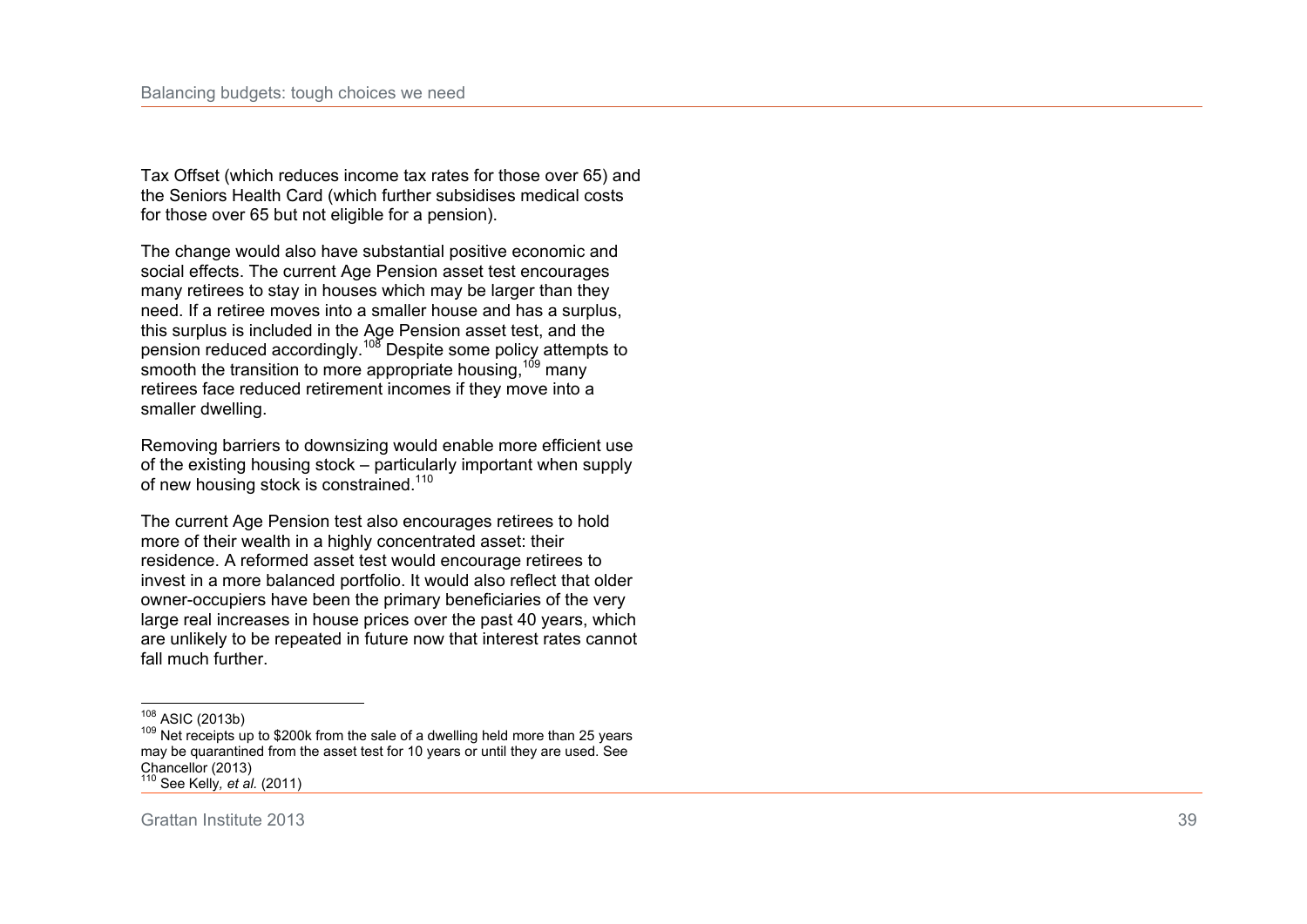# **7. Capital gains tax and housing**

Change to the tax treatment of housing and other assets has been widely discussed as a way to improve budget balances. Options that have been canvassed include reducing the capital gains discount on assets, taxing the capital gain on the largest single asset class in Australia – owner-occupied housing – and eliminating the ability to negatively gear investments, typically investment properties. Our analysis shows that abolishing the capital gains tax discount is attractive; levying capital gains tax on owner-occupied housing could have large negative social and economic side-effects, and abolishing negative gearing would raise little budgetary revenue in the long run.

Many of these proposals also affect home ownership, the availability of housing, and the equitable treatment of renters and owner-occupiers. While these important policy objectives were discussed in the recent report published by Grattan Institute, *Renovating housing policy*, <sup>111</sup> this report focuses on the extent to which the proposals might improve budget balances.

Instincts that these proposals would yield substantial revenue may be based on the very large increases in property prices over the last two decades. Yet these increases were largely based on long-term reductions in inflation rates and interest rates, which are unlikely to be repeated in future.<sup>112</sup>

Pressure to reform this area also stems from inconsistencies in the taxation of different investment types. Rules for specific

 $\frac{1}{1}$ <sup>111</sup> Kelly*, et al.* (2013).  $112$  Ellis (2013)

investment types such as dividend imputation, capital gains, and superannuation, result in real effective marginal tax rates for a high-income earner ranging from 70 per cent (on bank deposits) to -30 per cent (on superannuation).<sup>113</sup> This report focuses on reforms that would contribute to balancing budgets, although obviously rationalizing the taxation of investments as well is preferable.

## **7.1 Capital gains discount**

Eliminating the capital gains tax (CGT) discount to tax capital gains at the same rate as income could raise \$5 billion a year in extra revenue.<sup>114</sup> The additional revenue raised is relatively uncertain, and depends on future asset price appreciation and interest rates. There might be some reduction in the numbers of individual entrepreneurs setting up businesses. There would be little impact on people in the bottom 20 per cent of the income distribution.

Capital gains tax is levied on assets that are sold for more than their nominal cost plus the cost of improvements. The introduction of capital gains tax in 1986 ensured that all sources of income were taxed.<sup>115</sup> Before this income from capital investments was

 $\overline{a}$  $113$  Treasury (2010b) Vol 1, p. 67

 $114$  In 2012-13, the capital gains discount was valued at \$5.4 billion with \$4.7 billion provided to individuals and trusts. This excludes exemptions for owner-occupied housing. Treasury (2013e), p. 5, 7

 $115$  The principle of comprehensive income was outlined by Haig and Simons in the early  $20<sup>th</sup>$  century and discussed by Evans (2002), p. 119

Grattan Institute 2013 40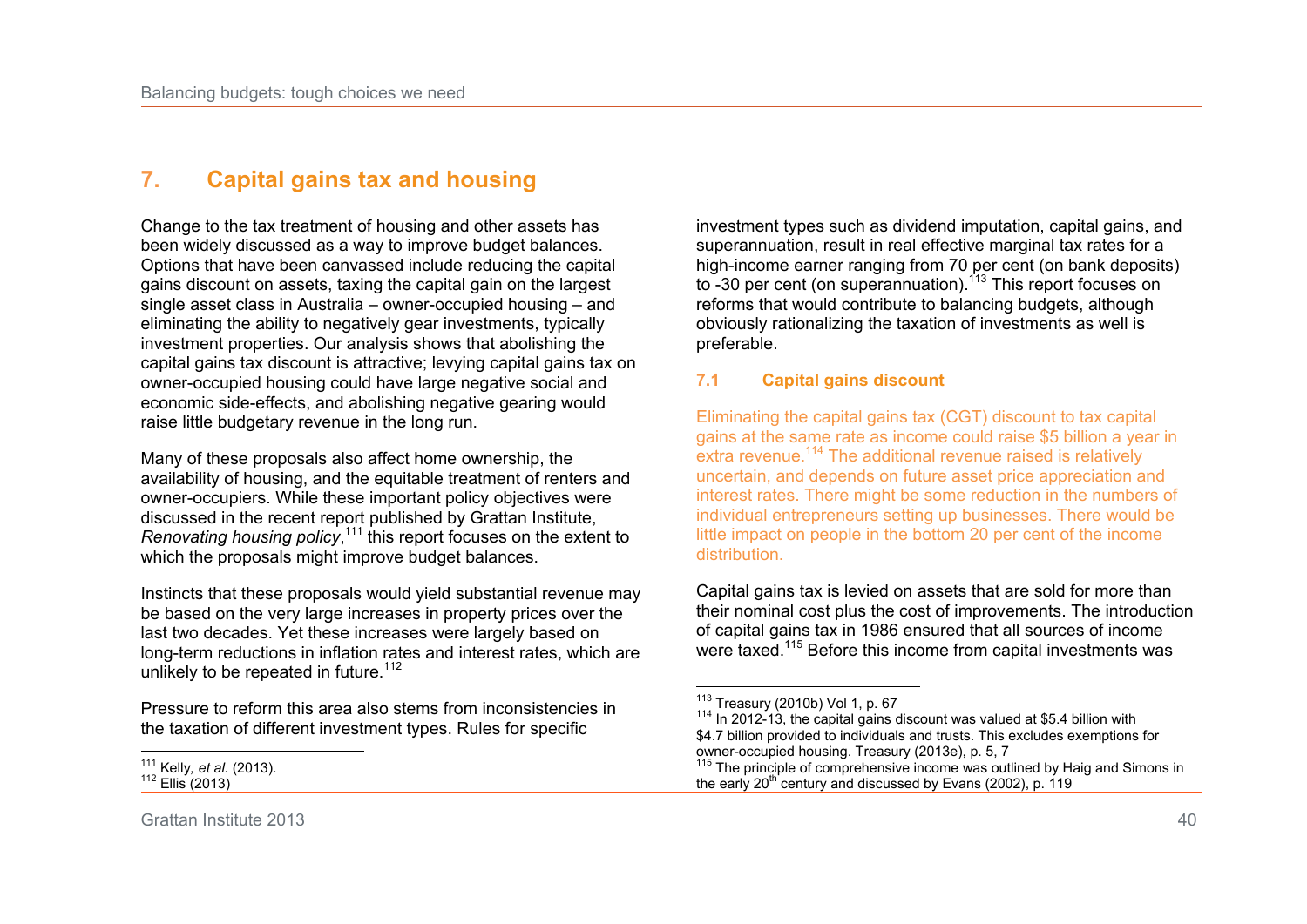not taxable and people could reclassify ordinary income as capital gains to avoid paying tax.<sup>116</sup>

Initially, capital gains were calculated as the difference between an asset's purchase price (indexed for inflation) and selling price.<sup>117</sup> Since 1999, capital gains have been calculated as the difference between an asset's purchase price (not indexed for inflation) and selling price, less a discount.<sup>118</sup> Under that discount, individuals and trusts are taxed on 50 per cent of their capital gains, and superannuation funds on 67 per cent of their gains.<sup>119</sup> A range of special provisions apply to small businesses.<sup>120</sup>

The discounts were rationalised on the basis that they encourage people to become entrepreneurs and invest in riskier assets. Proponents argue that the discounts compensate for capital gains being eroded by inflation, double taxation on savings and reduce potential lock-in effects created by the tax.<sup>121</sup> However, other forms of investment – such as bank deposits – are similarly eroded by inflation and double taxation, but receive no discount, and tax is payable each year rather than being deferred until the

investment is sold.<sup>122</sup> Not surprisingly, all of the arguments for the capital gains tax discount are contested<sup>123</sup> and some commentators argue that the discounts reduce equity.<sup>124</sup> Freebairn describes the capital gains tax regime as "…an unsatisfactory hybrid with limited logic."<sup>125</sup> Nevertheless, the Rudd government explicitly rejected changes to the discounts in its response to the Henry tax review.<sup>126</sup>

There are good arguments to abolish the capital gains discount altogether. Other forms of investments and income from working are taxed at the marginal rate of income tax. On other investments (such as bank deposits), investors are not compensated for inflation, and effectively pay tax on the nominal value of their investment. It is not obvious why returns on investment should be taxed less than returns from working.

If the discount were abolished entirely, additional tax of \$5 billion would have been collected in 2012-13.<sup>127</sup> It is likely that investors would attempt to change their investment strategy in response. However, it is difficult to see an alternative strategy that would become more attractive, and so reduce the amount of tax collected if investors moved to alternative investments.

The proposal may have negative social and economic effects. Removing the discount may reduce investment in new

 $\frac{1}{2}$  $116$  Ibid., p. 118. The incentive to reclassify income as capital gains still exists as a result of the 50 per cent discount, but is weaker than when capital gains were untaxed.

 $117$  As a result of 'grandfather' provisions, capital gains tax is only levied on assets acquired after 1985.

<sup>&</sup>lt;sup>118</sup> Other changes introduced at the same time included abolishing averaging provisions, rationalization and extension of a series of small business retirement and roll-over concessions and the removal of depreciable assets from the CGT regime: Evans (2002).

 $\frac{119}{12}$  Ibid.

<sup>120</sup> Wood*, et al.* (2006), p. 23

<sup>121</sup> Burman (2009), p. 114

  $122$  Capital gains are taxed on sale rather than by estimating the increase in value and paying tax each year.

<sup>123</sup> For example, see Burman (2009) p. 113-114 and Evans (2002) p. 120-122

<sup>124</sup> For example, see Evans (2002), p. 127

<sup>125</sup> Freebairn (2012), p. 22

 $126$  Lester (2010)

 $127$  Treasury (2013e)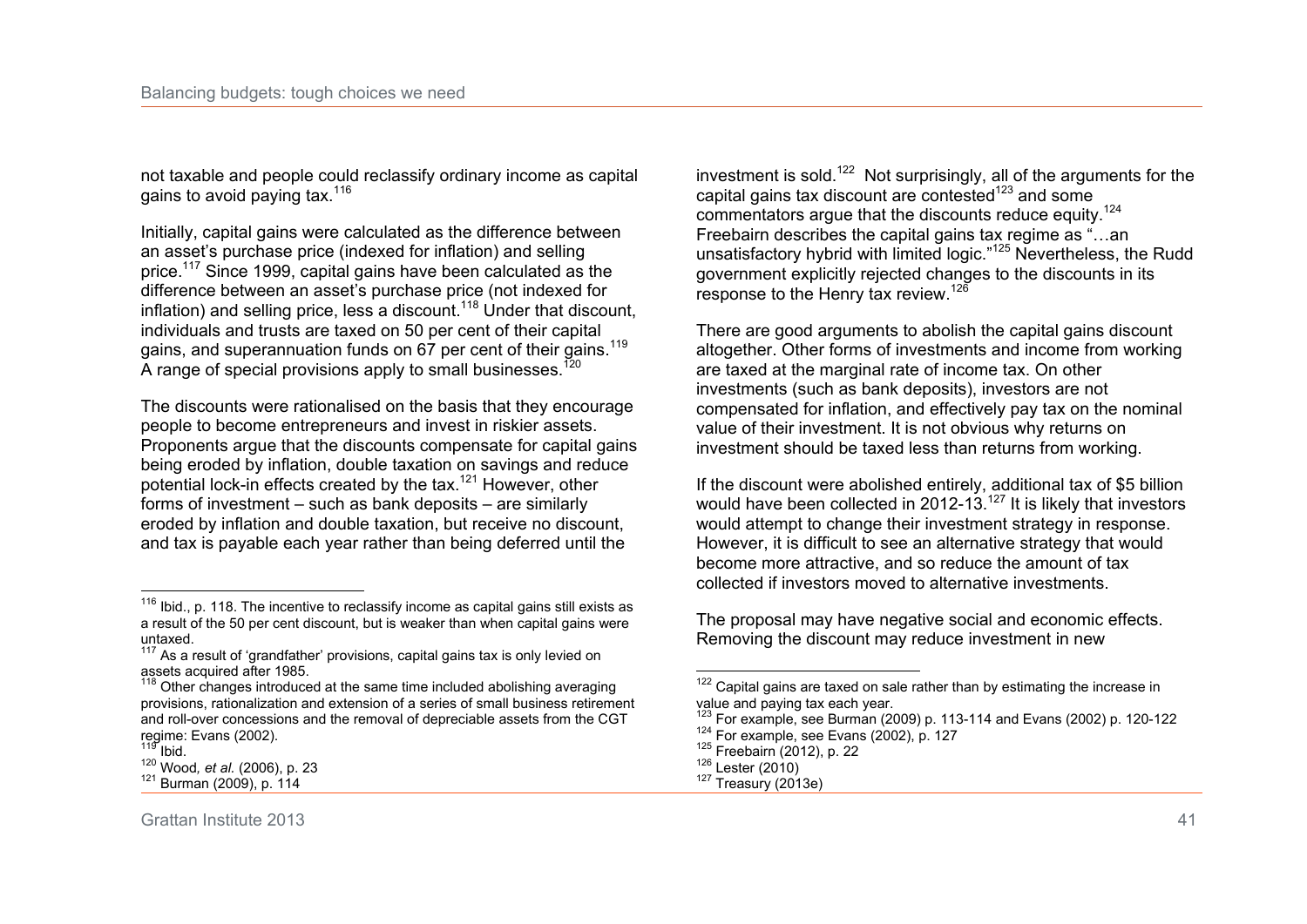businesses, since the returns from selling a successful business would be lower.<sup>128</sup> This effect may be limited: the discount is smaller for superannuation funds and does not apply to larger businesses. For individuals and small businesses there are already a range of exemptions (not affected by this proposal) that limit the effect of capital gains tax. In any case, capital gains paid on the sale of businesses are a small proportion of the total tax collected: most of the tax is paid by individuals on share-market investments and investor housing.<sup>129</sup>

The proposal may have the disadvantage of increasing asset lock-in effects: investors might avoid selling assets that would produce capital gains.<sup>130</sup> As a result, it would discourage rebalancing portfolios in order to maintain diversity.<sup>131</sup>

Abolishing the discounts would have little impact on people in the bottom 20 per cent of the income distribution, and would be strongly progressive.<sup>132</sup> As Figure 7.1 shows, high-income earning individuals benefit the most from capital gains tax discounts. 2 per cent of the highest income earners earn 52% of the capital gains. Compared to lower-income earners, higher income earners are more likely to have additional income that can be invested.<sup>133</sup>

In order to reduce the effect on investment decisions by removing the discount, capital gains tax could be calculated as the sale price less the cost base of the asset increased at the same rate

 $\frac{1}{2}$ 

as inflation (the original 1985 design for CGT). This would calculate real capital gains, accounting for inflation. Alternatively, the discount could be reduced to 40 per cent, but capital gains would still be calculated on the nominal cost base.<sup>134</sup> These arrangements would generally collect more tax than the current

**Figure 7.1 Proportion of taxpayers, income and total capital gains**  Percentage of total, by income tax bracket, 2010-11 tax returns



*Note: Tax free thresholds changed between 2010-11 and 2012-13. 2010-11 data is presented in 2012-13 tax brackets as closely as data allows. Source: Grattan analysis of ATO (2013c) Detailed table 2.8* 

 $\overline{\phantom{a}}$ 

<sup>128</sup> OECD (2006); Djankov*, et al.* (2010)

<sup>129</sup> See *Balancing budgets: Supporting analysis*, p. 16

<sup>130</sup> For example, see Dai*, et al.* (2008)

<sup>131</sup> OECD (2006)

<sup>132</sup> Treasury (2010b) Vol.1, p. 66

<sup>133</sup> Evans (2002); Burman (2009), p. 116-117

 $134$  Treasury (2010b), p. 80. This would work in conjunction with changes to the way savings are taxed.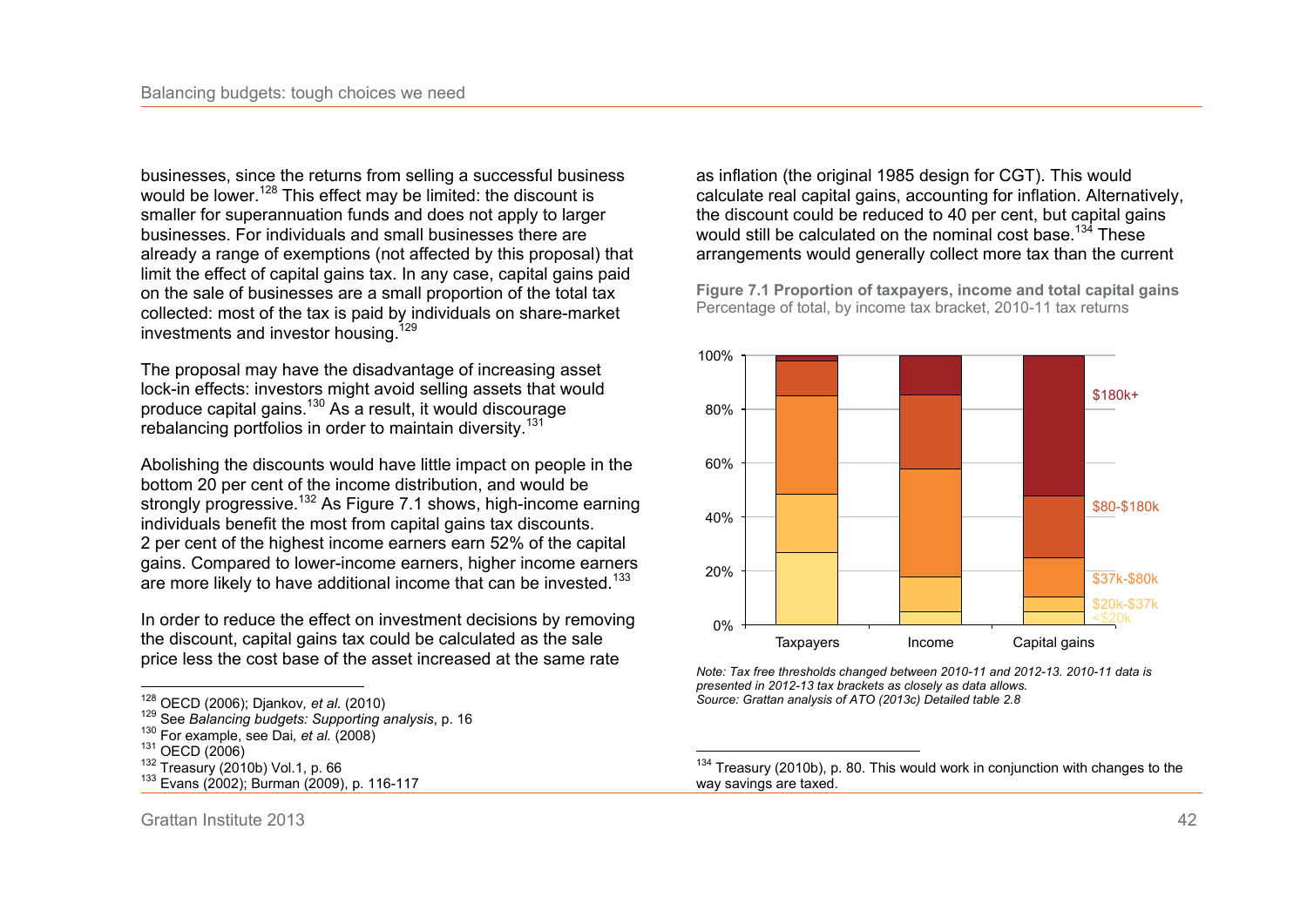discount arrangement, depending on the rate of asset price appreciation, inflation, and how long the asset is held.<sup>135</sup> However, it is unclear why these intermediary proposals would be preferable to simply abolishing the capital gains tax discount altogether.

# **7.2 Capital gains exemption for owner-occupied housing**

Making owner-occupied housing liable for capital gains tax could generate additional tax revenue of \$15 billion. However, collections could be anywhere between zero and \$36 billion, depending on whether the capital gains tax discount of 50 per cent remains in place, whether owners are allowed to claim tax deductions for the interest paid on home mortgages, and future rises in house prices. However, the proposal would have substantial negative social impacts. It would discourage moving house since home sales would crystallise liability to pay capital gains tax. Young purchasers would be tempted to choose oversized housing to reduce the number of home moves they make over a lifetime If mortgage interest can be deducted from income tax, this would encourage home-owners to consume more and save less. The policy might well reduce home ownership rates.

If capital gains tax is charged on owner-occupied housing with the 50 per cent discount that applies to capital gains on other assets, it could generate about \$18 billion a year in gross revenue based on a 5-year average. After allowing for alterations and additions, the net capital gain would be \$15 billion. The tax payable would

 $\frac{1}{2}$ <sup>135</sup> See *Balancing budgets: Supporting analysis,* p. 17 increase to \$36 billion a year if the capital gains tax discount were also abolished.<sup>136</sup>

Relatively little tax would be raised for many years if all existing holdings were exempted from the tax (similar to the exemption of all assets acquired before the capital gains tax was first introduced).

The potential tax revenue would be substantially reduced if owner-occupiers were allowed to deduct expenses incurred in owning the house, particularly mortgage interest. If this had been permitted in 2012-13, mortgage interest deductibility would have offset most of the capital gains. Based on a 10-year average, about \$63 billion in interest was paid annually on owner-occupied housing, entitling owners to deductions valued at about \$19 billion,<sup>137</sup> compared to potential capital gains revenue of around \$18 billion if the 50 per cent discount is retained, as shown in Figure 7.2.<sup>138</sup> Some tax would nevertheless be paid by individual taxpayers with low leverage or with houses that rose in value quickly.

 <sup>136</sup> Treasury (multiple years), based on five year average between 2008-09 and 2011-12.

 $137$  RBA (2013b), Table D2, RBA (2013a), Table F5

 $138$  Deductions for alterations and additions were significantly less, valued at \$2 billion, assuming that all alterations and additions are undertaken by owneroccupiers and an average marginal tax rate of 30 per cent. This does not include deductions for maintenance. ABS (2013d); ABS (2011b)

Grattan Institute 2013 43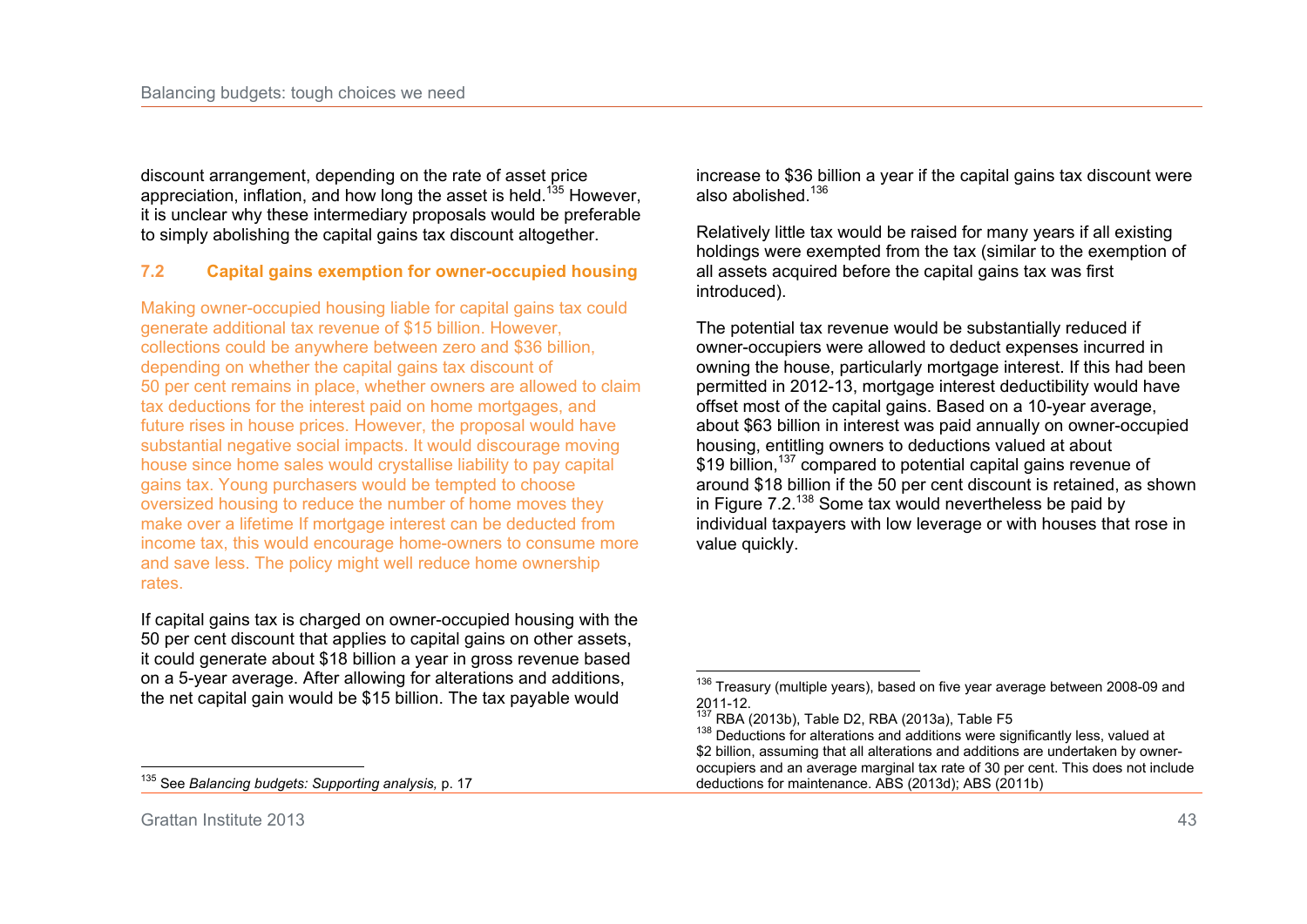

## **Figure 7.2 Fiscal impact of collecting CGT on owner-occupied housing**

*Note: Assumes no CGT discount, total value of alterations and additions are attributable to owner-occupiers and an average marginal tax rate of 30 per cent. Source: ABS (2012, 2013); RBA (2013)* 

However, allowing tax deductibility of mortgage interest encourages households to maintain higher leverage, increasing their vulnerability to an economic downturn, as the US experienced over the past 5 years.<sup>139</sup>

There would be less tendency to over-leverage, and the tax revenue would be substantially larger, if owner-occupiers were not allowed to deduct mortgage interest. This might be justified on the basis of 'imputed rent'. If owner-occupiers were treated equitably with renters and landlords, they would pay tax on the rental value of the dwelling – but claim the mortgage interest against this income.<sup>140</sup> Tax is not levied on imputed rents in Australia, and so mortgage interest is not deductible against it. Consequently, it might be considered fair to disallow owner-occupiers from deducting mortgage interest from their capital gains.

However, there would be substantial adverse social and economic effects. The policy change could exacerbate lock-in effects, with people delaying selling their houses in order to avoid capital gains tax. People would over-invest in housing relative to their immediate needs. Some would buy a first home larger than they currently need (to delay incurring a CGT liability associated with up-sizing); others would hold on to homes that no longer meet their needs.<sup>141</sup> The increase in demand for larger housing would make the existing stock more expensive for those who would really value the additional space. Housing lock-in may also discourage people from moving to housing closer to their employment, limiting job mobility and increasing transport costs. It would also limit capital gains tax revenue in the short term, although in the long-run similar amounts of capital gains tax would be levied if sales are merely delayed.

 $\frac{1}{2}$ Bartlett (2012), p. 108-109

Grattan Institute 2013 44

 $\overline{a}$ <sup>140</sup> Kelly*, et al.* (2013), p. 24

<sup>141</sup> Stamp duties paid when a house is sold already have these effects (see ibid.: CGT on owner-occupied housing would make them worse).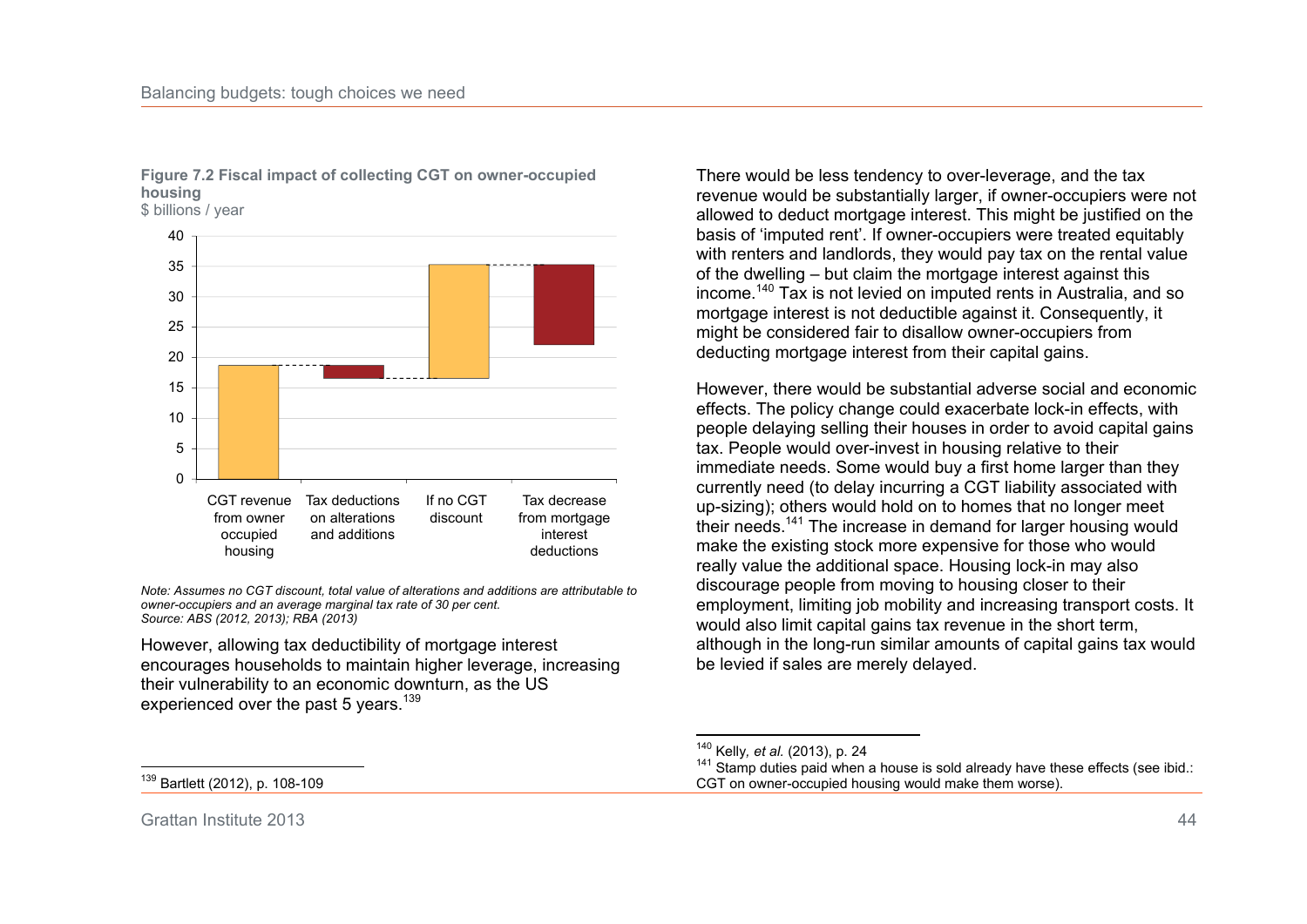The proposal might also significantly reduce home ownership rates. It would reduce the return on housing for owners relative to landlords.

The budget impact would also depend on other factors that are inherently difficult to predict. Apart from the policy choices made, these factors include tax collected would depend on house price appreciation rates, initial leverage, interest rates, and repayment rates. Notional capital gains tax foregone over the last decade

**Figure 7.3 House price appreciation and interest paid**  Per cent per year



*Source: Grattan analysis of ABS (2013j); RBA (2013c); RBA (2013a)* 

includes gains on three years of very rapid house price appreciation, largely driven by a one-off reduction in interest rates, as Figure 7.3 shows.

House price appreciation in future may be much slower. Imposing capital gains tax may itself reduce demand and therefore house prices, reducing future tax revenue. The actual tax collected could well be substantially less than the 'headline' tax expense of \$15 billion.

### **7.3 Negatively geared investments**

 $\overline{a}$ 

Negative gearing allows taxpayers to deduct any losses they make on investments (including mortgage interest) from their overall income when they calculate their tax liability. Under the proposed reform, investors would no longer be able to deduct these losses against wage income. However, they would be able to carry forward any losses and deduct them against any capital gain they make when the investment is sold. The proposal would contribute about \$4 billion a year to the budget in the short term, falling to approximately \$2 billion a year in the long term. The change could increase rates of home ownership by reducing demand for investment properties. The change would have little impact on those in the bottom 20 per cent, who own relatively few investment properties.

Negative gearing is a popular way to reduce personal income tax.<sup>142</sup> In the ten years to 2010-11, 1.2 million taxpayers recorded

 $142$  While negative gearing is most commonly used for investment properties, it can also be used to fund investments in other assets such as shares. Any change in tax rules should apply to all asset classes.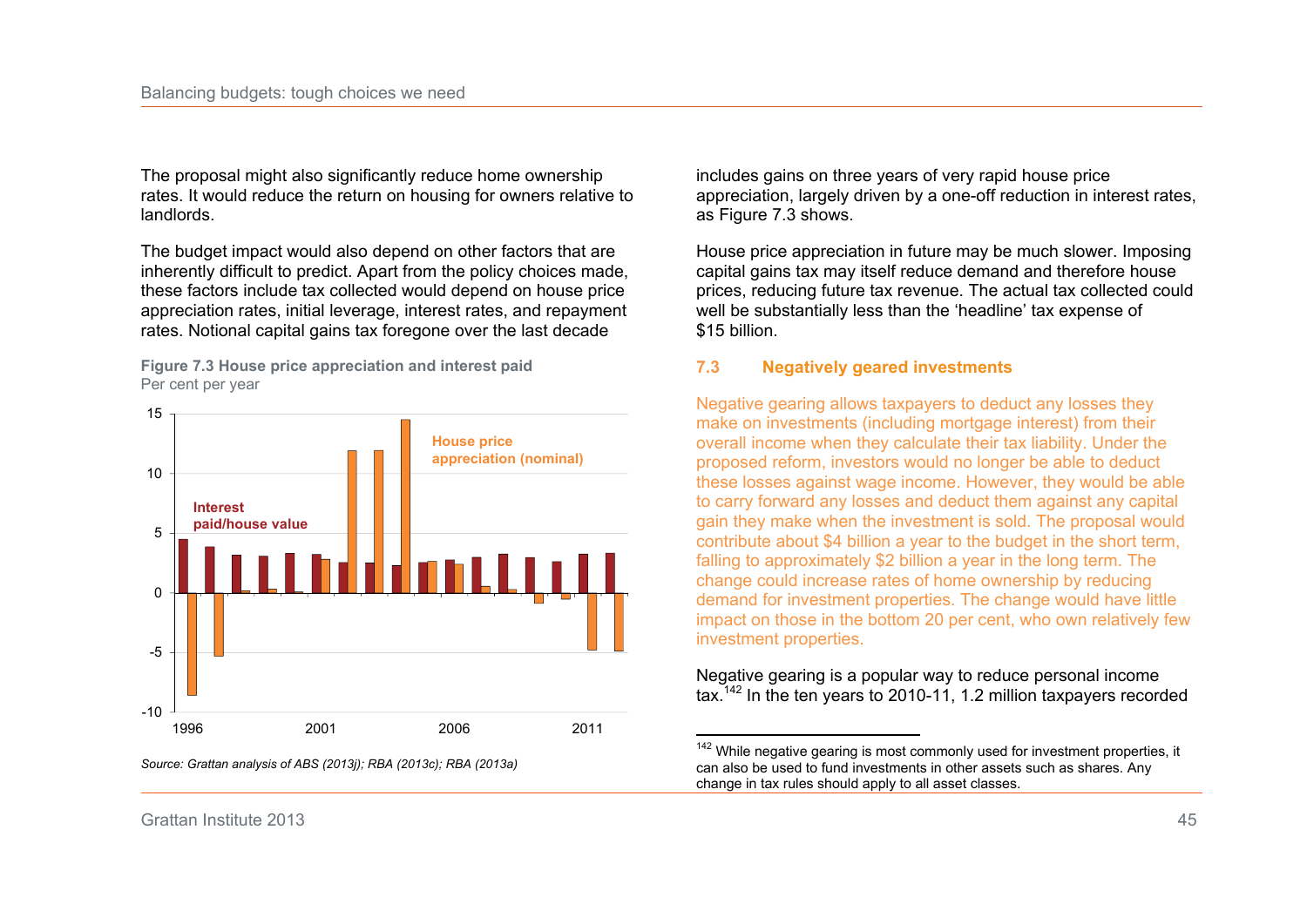net losses of \$13b on investment properties.<sup>143</sup> As an investment and tax strategy it is attractive because while losses (including interest on borrowings) are fully deducted against taxable income, any capital gains are usually taxed with a 50 per cent discount, and tax is not payable until the asset is sold.<sup>144</sup> As a result negative gearing can be an attractive means to reduce and defer personal tax liabilities.

Under the proposal, investors would not be allowed to claim losses on investments against other income (particularly wages and salaries). However, to maintain parity with the remainder of the tax system, they would be able to carry forward these losses and claim them against the capital gains liability once the investment is sold.<sup>145</sup>

The proposal would generate additional tax revenue in the short term, although the potential revenue is particularly sensitive to changes in the housing market. Applying the average marginal tax rate to the average annual net rental losses of \$13 billion would yield \$4 billion in additional tax revenue.<sup>146</sup> Under the proposal, however, in the medium term this \$13 billion loss would be offset against future capital gains. Between 2001-02 and 2010-11, on average investors made annual capital gains on real estate of \$14 billion, which was discounted to \$7 billion, incurring tax liabilities of \$2 billion (see Figure  $7.4$ ).<sup>147</sup>

 $\overline{1}$  Ibid., Table 7.6, converted to 2012-13 dollars

The precise reduction in future capital gains tax would depend on future house price appreciation and the level of gearing of each individual investor. However, since net rental losses are larger than the capital gains tax liability, it is likely that investors forced to defer their negative gearing benefit will end up paying no capital gains tax when they sell their properties. Assuming no change in investor behavior, the net budget benefit to government would therefore be only about \$2 billion a year. While this would be the long-run effect, in the shorter run it could improve budget

**Figure 7.4 Budget impact of abolishing negative gearing with losses offset against capital gains tax liability**  \$ billion, based on tax returns, 10-year average



*Source: ATO (2013); Grattan analysis* 

 $\frac{1}{2}$  $143$  Inflated to 2012-13 dollars. ATO (2013c), Detailed Table 2.1

<sup>&</sup>lt;sup>144</sup> See above Section 7.1

 $145$  Eslake (2013)

 $146$  ATO (2013c) Detailed table 2.1, Grattan analysis, 10-year average, converted to 2012-13 dollars.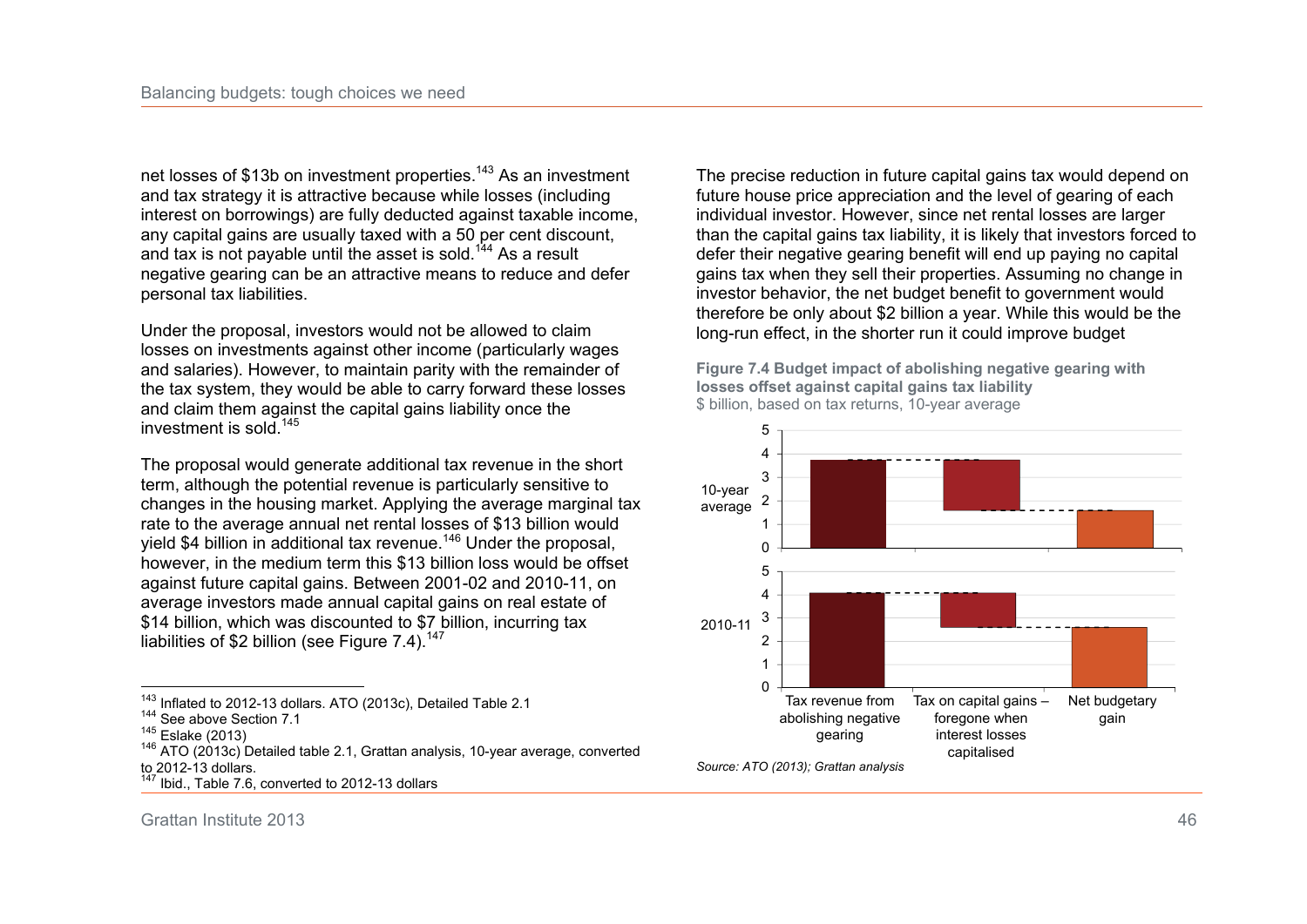balances by \$4 billion a year. If the capital gains discount were reduced (see Section 7.1), then the budget benefit of abolishing negative gearing would be smaller as the carried forward losses offset a greater amount of future tax liability.

If the proposal induced property investors to invest in other assets, tax revenue would be even higher. Alternative investments will not usually produce a tax deduction against income – indeed any switch to investments that generated a positive return would increase the tax collected.

There are other ways to reform negative gearing. The Henry Tax Review proposed to both discount net rental losses by 40 per cent (this discount would also apply to other types of deductions),  $148$ and to increase taxable capital gains from 50 to 60 per cent (reducing the capital gains discount from 50 to 40 per cent).<sup>149</sup> Based on 2010-11 figures, this proposal would generate about \$1.6 billion in additional tax revenue, assuming no change in investor behaviour.

Abolishing negative gearing would have a number of positive social outcomes.<sup>150</sup> It may increase home ownership rates by reducing returns at the margin for landlords relative to first homebuyers. This could then increase investment in other more productive assets.

Although many say that abolishing negative gearing would increase rents, this is a folk memory based on increases between

1985 and 1987 in Sydney and Perth. (see Figure 7.5).<sup>151</sup> During this period when negative gearing was not permitted, rents did not increase particularly rapidly in Melbourne, Brisbane or Adelaide, and it appears that the Perth and Sydney rental increases were driven by unusually low vacancy rates



*Note: shaded are indicates the period from July 1985 until September 1987 in which negative gearing was not available for property investments* 

*Source Kelly, Harrison, et al. (2013) p.26, citing ABS, REIA via Eslake (2013)* 

Grattan Institute 2013 47

 $\frac{1}{2}$  $^{148}_{112}$  Treasury (2010b), p. 33-34

<sup>149</sup> Ibid.

<sup>150</sup> See Kelly*, et al.* (2013)

<sup>151</sup> Eslake (2013)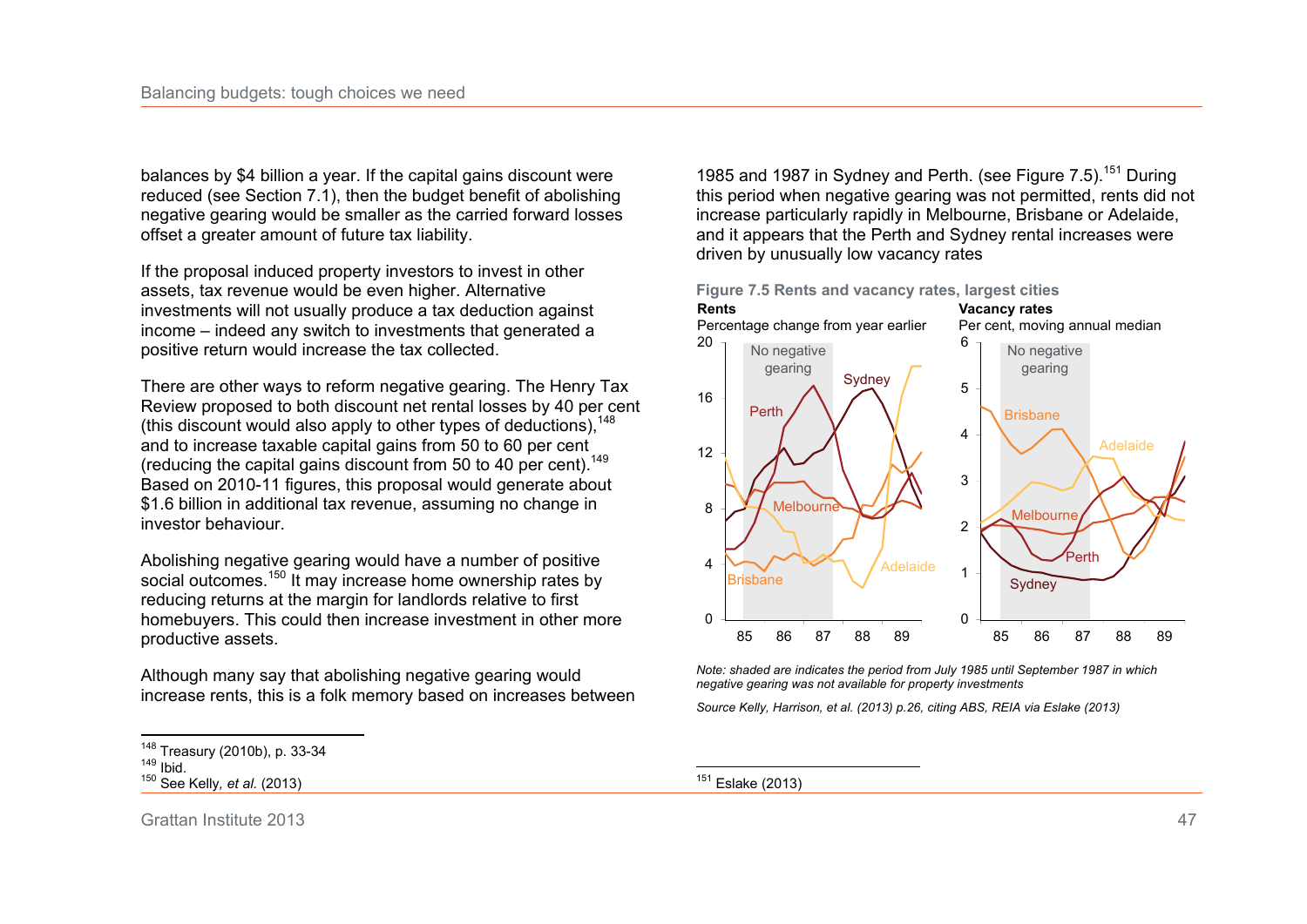In theory, negative gearing should have no effect on rents: for every landlord that sells, there would be a renter that buys and becomes a home-owner. The supply of rental properties would fall at the same rate as the number of renters.

Nor is the abolition of negative gearing likely to affect construction of new dwellings, as almost all of investment property loans are now for existing dwellings.<sup>152</sup> There might be some impact on construction rates as abolition of negative gearing would depress house prices. However, the market for new housing, typically at the edge of cities, is somewhat detached from the market for established housing, typically closer to the centre of cities.<sup>153</sup>

Consequently, lower prices for established housing will only have a limited effect on prices, and therefore supply, of new housing.

Abolishing negative gearing on other assets, particularly share investments, would have little impact. Investors borrow relatively little to invest in shares and managed funds outside of superannuation. Even at the height of the share market boom, only about 10% of investments outside of superannuation were funded by borrowing;<sup>154</sup> since then margin lending has reduced by 71 per cent from its peak in 2007).<sup>155</sup>

Abolishing negative gearing would have limited impact on those in the bottom 20 per cent, although there are a number of lowincome earners who own investor property and make substantial losses. Taxpayers with incomes between \$37,000 and \$80,000

claim the most under negative gearing, but those with incomes under \$20,000 per year made surprisingly large losses totalling over \$2 billion (Figure 7.6).

**Figure 7.6 Total rental loss by taxable income bracket after deductions** 



*Notes: The tax-free threshold was increased from \$6,000 in 2010-11 to \$18,200 in 2011- 12. 2010-11 data is presented in current income tax brackets as closely as data allow. Source: ATO (2013), Grattan analysis* 

 $\frac{1}{1}$  $152$  RBA (2013c)

<sup>153</sup> Kelly*, et al.* (2011), p. 13

 $154$  See Daley (2007)

<sup>155</sup> RBA (2013c) Table D10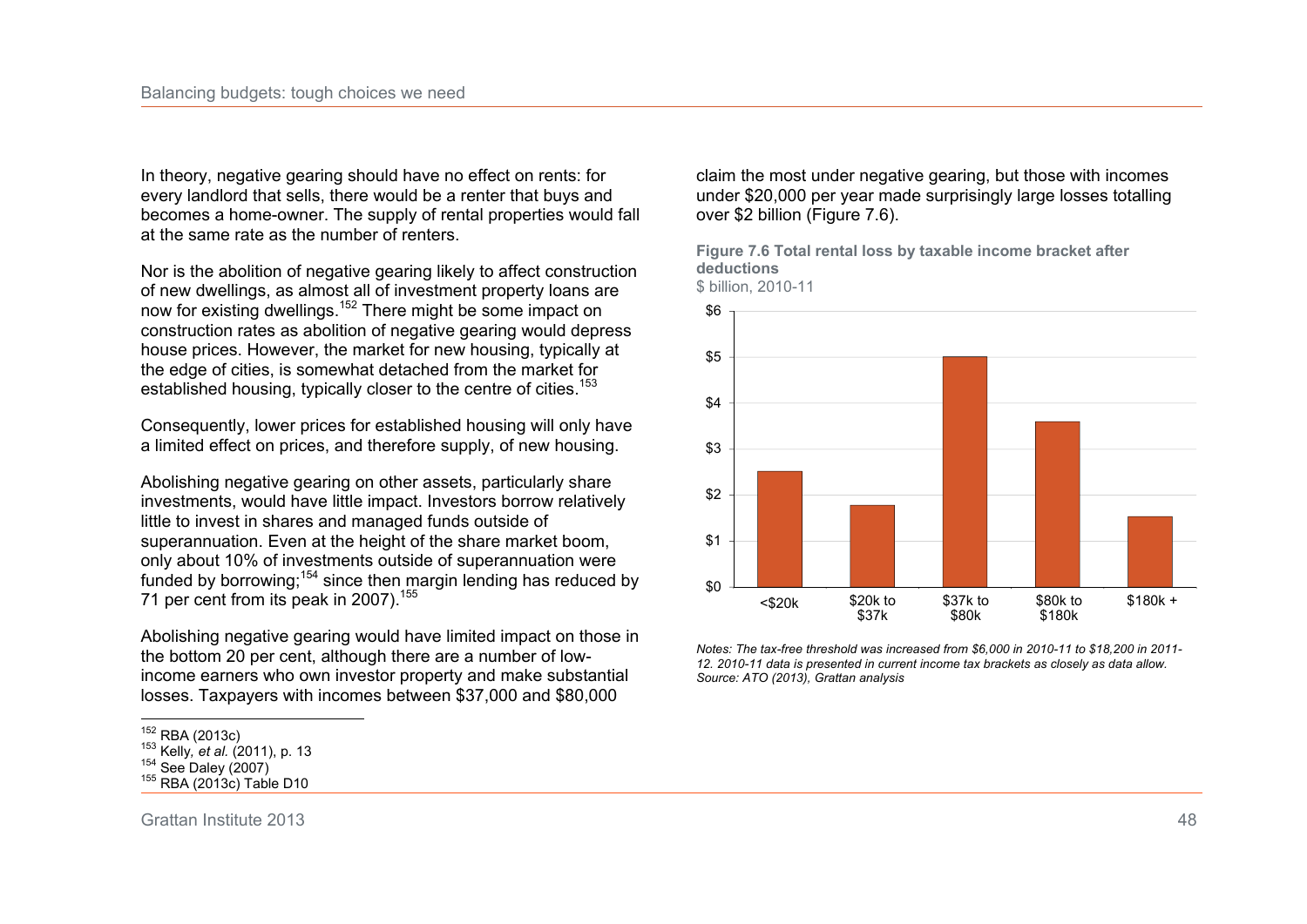# **8. Other tax exemptions, introductions, and increases**

Governments could choose to reduce deficits by increasing their revenue. They could do so by reducing tax exemptions, increasing taxes or introducing new ones. In general, the economic cost of tax increases is considerable.

Eliminating tax exemptions (often known as 'tax expenditures') generally distorts economic activity less than introducing new taxes or increasing existing taxes. Tax exemptions, by their very nature, shape decisions to earn, spend, or invest. Eliminating them can level the playing field, increasing economic efficiency and reducing unfairness. However, tax exemptions can have worthwhile policy objectives that justify any loss of efficiency

Tax exemptions already discussed include superannuation tax concessions, the exemption of owner-occupied housing from capital gains tax, and capital gains discounts. Other major tax exemptions – described below in Sections 8.1 to Section 8.3 – are the exemption of several expenditure categories from the GST, the exemption of small businesses from payroll tax, and the exemption of various businesses from normal rates of fuel tax.

Most taxes inherently grow roughly in line with GDP. The exception, which creates an ever-widening hole in the Commonwealth budget, is fuel tax. As the tax is set as a fixed amount per litre that has not been indexed to inflation since 2001, the value of the tax inherently falls behind increases in GDP and government expenditure, as Section 8.4 discusses.

New taxes might be proposed. The analysis in Section 8.5

focuses on a mining tax given the salience of this issue in the Henry Tax Review, the recent history of tax reform, and the unusual size of Australia's mining sector, in which more was invested over the last decade than in any other country.<sup>156</sup> Other new taxes emphasised by the Henry Report are those that put a price on externalities. Congestion taxes may have useful outcomes, but experience shows they do not raise much revenue, as discussed in Section 8.6. There is much to be said for pollution taxes (including carbon taxes), but given the wider political issues involved they are beyond the scope of this report.<sup>157</sup>

Finally, governments could simply increase the rates of existing taxes. Again, the range of options is very large, but by way of comparison in Section 8.7 we indicate the rate increases required to raise an additional \$10 billion a year from each tax, as well as briefly considering their collateral impacts.

## **8.1 Broaden the GST**

About \$13 billion a year could be raised by extending the GST to cover private spending on fresh food, health, education, childcare, water and sewerage, while increasing welfare benefits to reduce the effects of the change on those worst off. The choice is attractive. It adds substantially to the collective budget bottom line

 $\overline{\phantom{a}}$ <sup>156</sup> Minifie*, et al.* (2013), p. 7

 $157$  On carbon taxes as the least bad way to reduce carbon pollution see Daley and Edis (2011) and OECD (2013a). On congestion taxes, see Treasury (2010b) Vol 2, p. 373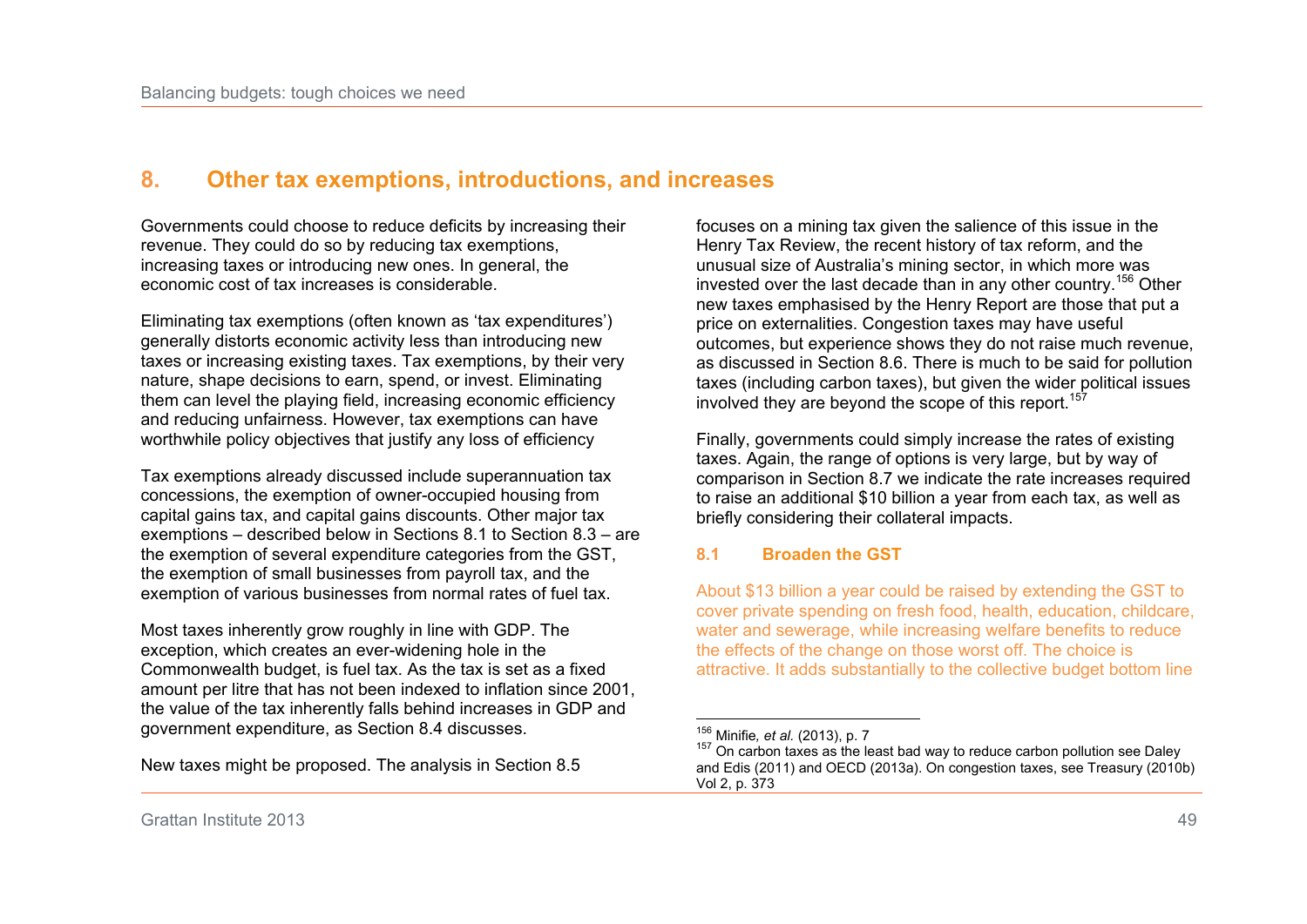of Australian governments.<sup>158</sup> It drags relatively little on the economy as it discourages working or investing less than most other taxes. Eliminating exemptions reduces time wasted in definitional issues. It has few social impacts, and the effect on people in the bottom 20 per cent of the income distribution would be largely mitigated by increases in welfare.

Almost all taxes drag on economic growth. But the GST, a form of consumption tax, is a relatively efficient tax. It does not discourage earnings or investment nearly as much as income and corporate taxes. It is hard to avoid on a large scale. It distorts behavior less than other potential state government revenue sources, such as payroll tax and stamp duties.<sup>159</sup> If governments want to increase the amount of revenue they raise, it will harm growth less to do so with GST revenue than with most other taxes $160$ 

Australia's GST covers about 60 per cent of a comprehensive consumption tax base.<sup>161</sup> This gives Australia the seventh-lowest 'coverage ratio' amongst 32 OECD countries.<sup>162</sup> Australia's

consumption taxes are a lower percentage of GDP (and corporate taxes are a higher percentage) than in most of the OECD.<sup>163</sup>

Private spending on a range of categories is currently exempt from GST, as Figure 8.1 shows. If the tax were extended to cover fresh food, health, education, child care, water and sewerage, governments could have raised an extra \$15 billion in 2012-13.<sup>164</sup> This figure takes into account the effects of consumer behaviour change due to increased costs, and leaves exemptions in place for a number of areas where applying a GST is particularly difficult.<sup>165</sup> Using 10 per cent of this revenue to compensate lowerincome households for the regressive impact of the tax – more than these households in fact spend – would still improve budget balances by \$13 billion.<sup>166</sup>

 $\frac{1}{2}$ <sup>158</sup> Under existing legislation – which the Commonwealth Parliament could amend – state governments benefit from any increase in GST revenues.

 $159$  Although increasing the GST reduces the real value of working, it has less impact than a higher rate of income tax, if nothing else because it has less psychological impact because it is not visible in take-home pay.

<sup>160</sup> See PwC (2013), Mirrlees*, et al.* (2011), Daley*, et al.* (2012a) and Treasury NSW (2011) for a more comprehensive discussion of the effects of various taxes on growth.

 $161$  Freebairn (2013b)

<sup>162</sup> Treasury (2012b), p.155

 $\overline{a}$ <sup>163</sup> Daley*, et al.* (2012b), p. 27

 $164$  Treasury (2013e), p. 212-213

<sup>&</sup>lt;sup>165</sup> Under this proposal, exemptions would remain for international transactions including international education, financial services, existing residential housing, supplies by charitable institutions, and administrative purposes (e.g. very small businesses). Financial services are 'input taxed': financial services providers pay GST on their inputs, but do not charge GST to consumers. Applying GST to housing would be very complex. Owner-occupied housing is effectively treated as being input-taxed, rather than applying GST to imputed rents. GST is not applied to residential rents to maintain neutrality between owner-occupiers and investors. See ibid., p. 230.

<sup>&</sup>lt;sup>166</sup> Households in the bottom quintile account for around 9 per cent of consumption, so should be compensated equivalently (Grattan analysis of ABS (2011b)). Note this more precise data on consumption by the bottom 20 per cent updates the estimates in Daley*, et al.* (2012a), p. 33.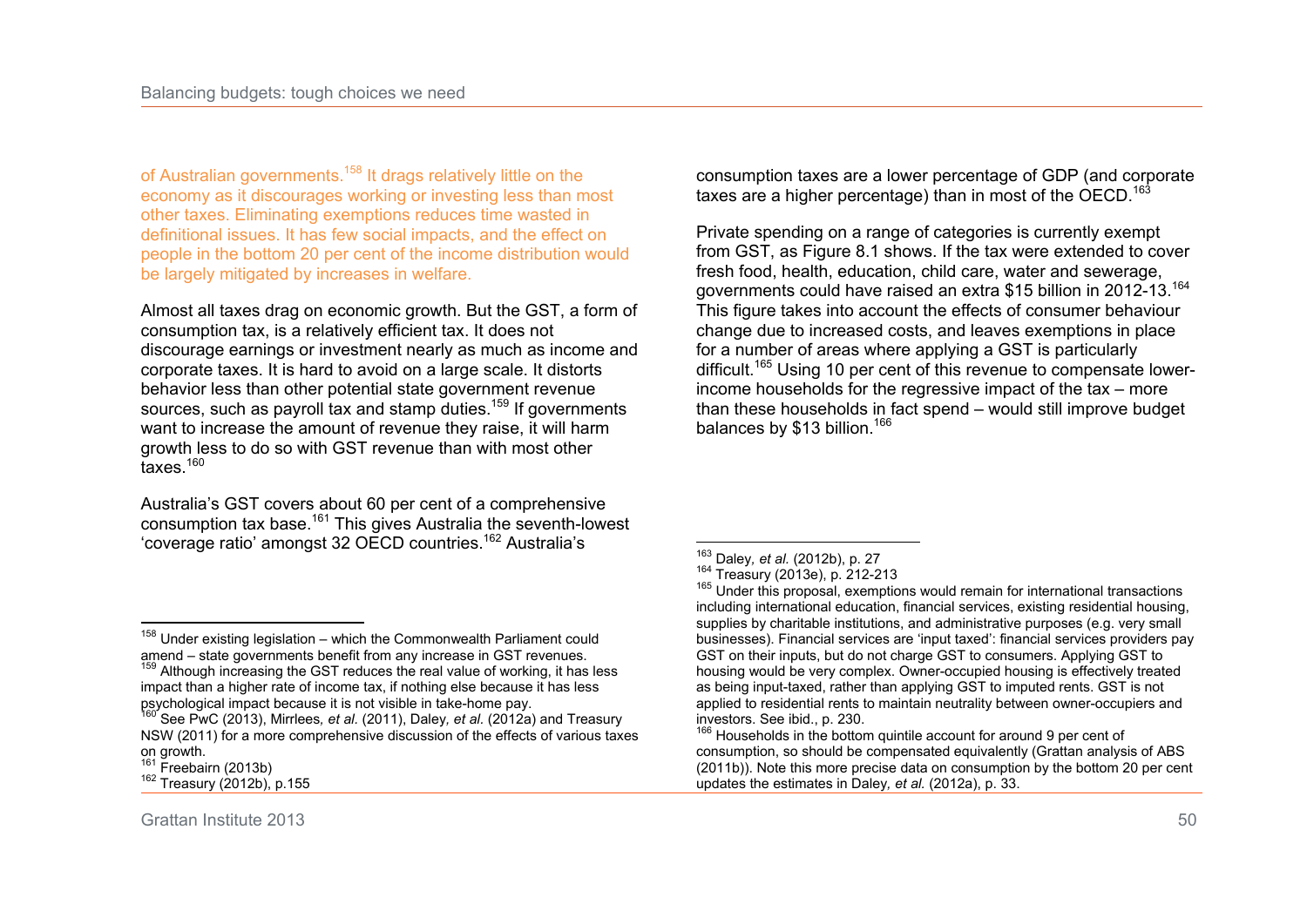#### **Figure 8.1 Foregone tax revenue from expenditure excluded from GST**

Foregone revenue by exemption category, 2012-13, \$b



*Note: Excludes foregone revenue from housing, as comparable estimates are not available.* 

*Source: Grattan analysis of Treasury (2013e) and ABS (2013k) Table 11.1* 

Instead of broadening the GST base, the government could raise similar revenue by increasing the rate from 10 to 13 per cent, while maintaining existing exemptions (see Section 8.7 below) and providing similar compensation.

There are a number of reasons to favour broadening the base over increasing the rate. A broader GST is simpler and more efficient than a limited one. A broader based tax may have lower administrative costs as businesses which deal in both exempt and non-exempt goods simplify their accounting. Having fewer 'grey lines' between exempt and non-exempt categories reduces opportunities for tax avoidance and lobbying by rent-seekers for exclusion of particular goods.<sup>167</sup>

Increasing GST revenue would discourage states from raising other more inefficient taxes because they are raising less through the GST than originally expected.<sup>168</sup> The introduction of the GST in 2000 was intended to create a sustainable revenue base for state governments, who faced rising expenditure pressures. It worked for the first few years – GST grew at average of 8.3 per cent a year up to 2007-08. But between 2008-09 and 2011-12, the average increase was only 2.2 per cent and has been very volatile.<sup>169</sup> In this time, household savings rates have gone up,<sup>170</sup> reducing GST by about \$10 billion. Households have spent relatively more on GST-exempt categories, particularly rent and mortgage interest, and to a lesser extent health and education (Figure 8.2), reducing GST by about \$2 billion.<sup>171</sup> Tax exempt international internet transactions have grown (Box 8.1), reducing GST by about \$0.7 billion. As a result, GST takings have declined relative to both GDP and total consumption over the past decade (see Figure 2.3 above).<sup>172</sup>

Grattan Institute 2013 51

<sup>167</sup> Eslake (2011); Freebairn (2013b); PwC (2013)

 $168$  Eslake (2011)

<sup>169</sup> Treasury (2012b), p. 153

 $170$  ABS (2013o)

<sup>&</sup>lt;sup>171</sup> The shift in spending towards untaxed categories is about 3% of total household expenditure of \$708 billion. ABS (2013b) Table 42  $172$  Treasury (2012b)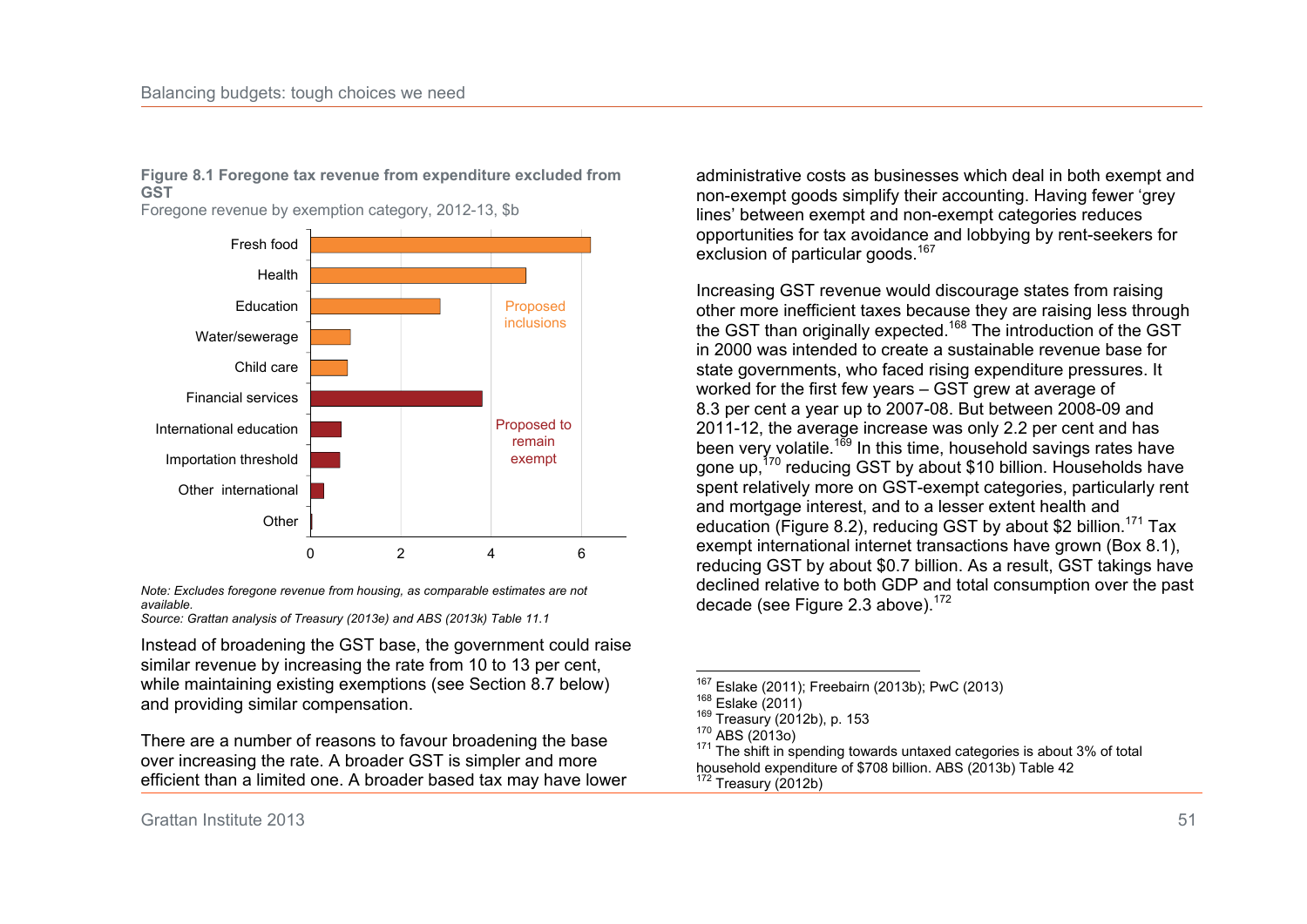

**Figure 8.2 Changes in consumer expenditure by GST liability**  Change in share of household expenditure, 2004 – 2010, per cent

#### *Source: ABS (2012a)*

There is no obvious reason for these trends to reverse in the foreseeable future. Savings rates are now close to long-run averages, with the low savings rates in the late 1990s and early 2000s looking like a historical anomaly. Nor is the rise in health spending likely to slow significantly as the population ages: older people spend a much higher proportion of their income on health.<sup>173</sup>

#### **Box 8.1: GST on overseas internet purchases**

The GST importation threshold, through which imports of goods from overseas worth less than \$1000 are exempt from GST, has attracted considerable commentary, including from state premiers.<sup>174</sup> But this exemption only cost \$0.65 billion in foregone revenue in 2012-13.<sup>175</sup> It was established because the cost of collecting the tax on small transactions (estimated at \$2 billion a year in 2011) was greater than the revenue that would be collected.<sup>176</sup> Once administration costs are factored in, halving the threshold to \$500 might raise \$0.02 billion a year from items entering Australia via international mail.<sup>177</sup> As online retailing becomes a greater share of purchases, and new transaction technology reduces collection costs, change might be worthwhile. In particular, a substantial portion of the revenue could be collected from a small number of online retailers greater than a threshold size, responsible for most of the transactions. $178$ 

The competitive disadvantages of the Australian retail sector run deeper than paying GST. As the Productivity Commission showed, industry productivity and regulatory barriers are bigger problems.<sup>179</sup> However, pressures on Australian retailers to improve their productivity would be weakened if GST were charged on all international internet purchases, deterring retailers with small volumes from entering the Australian market.

<sup>179</sup> Productivity Commission (2011)

 $\overline{a}$ 

<sup>&</sup>lt;sup>174</sup> Koziol (2013); Treasury (2012b), p. 159

<sup>175</sup> Treasury (2013e), p. 195; EY (2012), p. 1

<sup>&</sup>lt;sup>176</sup> Productivity Commission (2011), p. 169

<sup>177</sup> Grattan analysis of Treasury (2012c), p. 193-4

<sup>178</sup> Treasury (2012b), p. 160; EY (2012)

 $\frac{1}{2}$ <sup>173</sup> Productivity Commission (2005), p. 264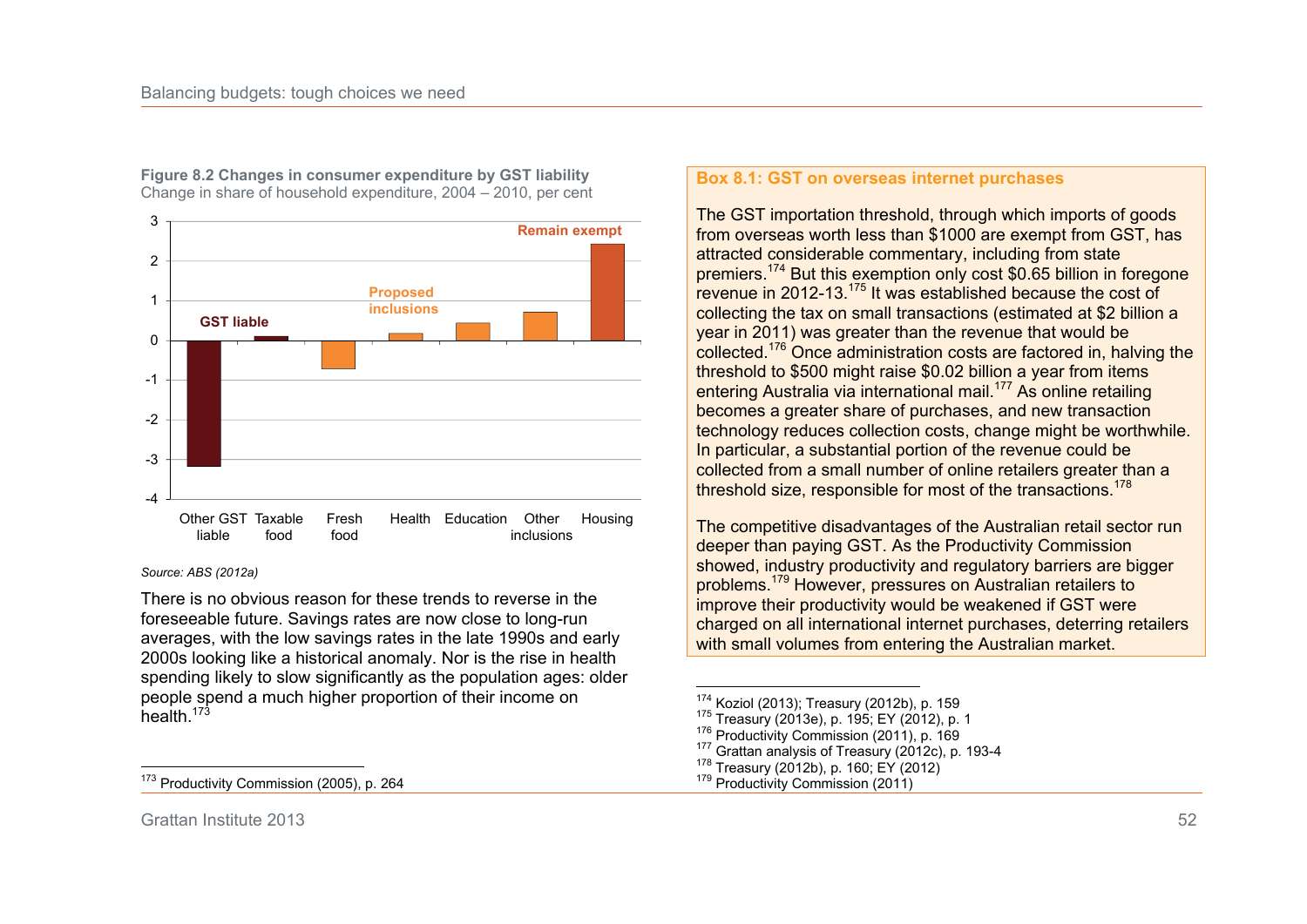A GST is regressive. People with lower incomes tend to save less. As a result, GST paid is a greater proportion of their *income*. However, those on higher incomes pay much more GST per person. The wealthiest 20 per cent of households spend almost six times as much on fresh food as the poorest 20 per cent; the exemption of fresh food from the GST benefits those wealthy households to the tune of \$2 billion a year.<sup>180</sup>

Figure 8.3 shows that low-income households do not spend a significantly greater proportion of their consumption on the goods proposed for inclusion in the new GST base. This indicates that a broader GST would not be significantly more regressive than current arrangements.

However, any regressive effects from a broader GST should be dealt with through welfare transfers and income tax cuts at the lower end.<sup>181</sup> It is better to pursue equity through the tax and welfare system as a whole, rather than making the GST more complex in an attempt to protect those on lower incomes. As the Henry Review noted:

*"A narrower GST does not mean it is fairer, but adds complexity. Income redistribution to make Australia fairer is primarily the job of the personal income tax and transfer system. This means that other taxes and charges can be used in the most efficient way, reducing the overall complexity of the*  *system. It is very difficult to target GST exemptions on some products to certain groups."<sup>182</sup>* 

Some of the increased revenue raised from a broader GST should be used for income redistribution. There is a risk that any compensation will be eroded through bracket creep and low indexation of benefits, as happened in New Zealand, so continued

**Figure 8.3 Proportion of household consumption spent on goods proposed for inclusion in the GST base**  % of household consumption



*Source: Grattan analysis of ABS (2013i)* 

 $\overline{a}$ <sup>182</sup> Treasury (2010b) Vol 1, p. 286

 $\frac{1}{1}$ <sup>180</sup> Treasury (2010b) Vol 1, p. 286 181 Henry (2011); Freebairn (2013b)

Grattan Institute 2013 53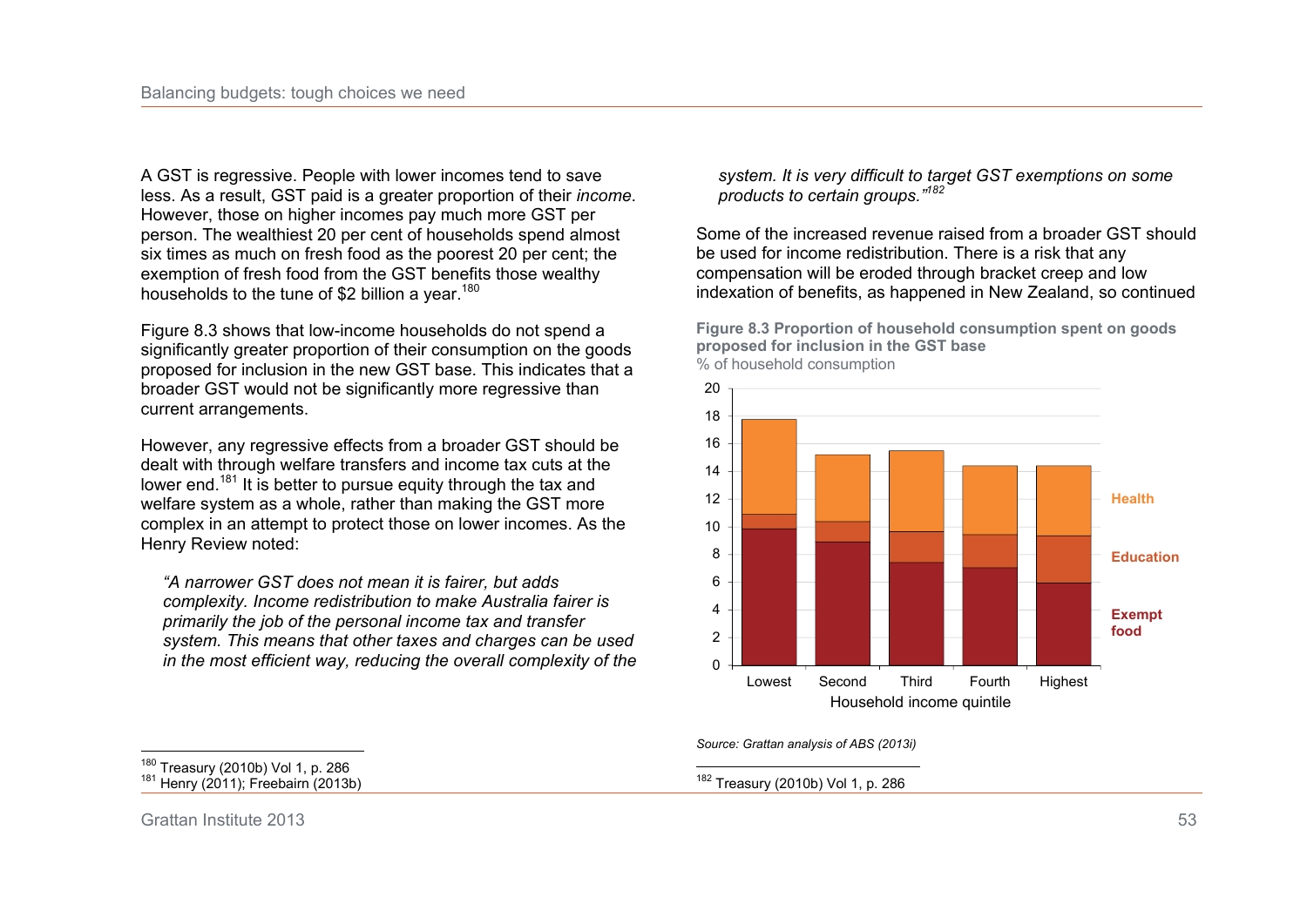attention needs to be paid to the impact of the tax-transfer system on those worst off.<sup>183</sup> Unfortunately, the opposite may be a bigger risk: governments under budget pressure may squeeze welfare benefits and community services even harder.

What are the risks of broadening the GST? Taxing private expenditure on fresh food could lead to people spending more on processed foods, leading to poorer, long-term health outcomes.<sup>184</sup> Yet Treasury estimates suggest that spending on these categories is relatively inelastic, so there may not be much change in consumption.<sup>185</sup> Similarly, higher prices for education could lead to parents moving children into government schools, and students choosing not to enroll in higher education. But demand for education also seems to be relatively insensitive to price: changes in private school fees and higher education contribution amounts have not significantly affected choices in the past.<sup>186</sup> There are other potential side-effects, including whether increases in child-care costs might reduce workforce participation rates. This would require further attention.

GST on international student fees may reduce the competitiveness of Australian higher education. By analogy with other exports, it may be appropriate to rebate or waive

international student fees. Doing so would reduce the additional tax raised by \$0.7 billion a year.<sup>187</sup>

GST on education would result in government taxing a service that it also subsidises. There would be less churn of tax if government simply reduced the subsidy.<sup>188</sup> This may well be a first-best option. However, given the difficulties of reducing government subsidies for education (at least in nominal terms), broadening the GST to include education may be a more palatable option since it would be seen as imposing a universal rule across the economy.

Expanding coverage of the GST to include health would increase the price paid by consumers for a number of subsidised health services and products, including private health insurance, pharmaceuticals and medical services. The GST exemption currently acts as a hidden and indirect subsidy for these services and products. If government, on policy or equity grounds, wishes to ensure no net change in the price to consumers of a subset of previously GST-exempt products and services, a better public policy is to increase subsidies to these so the total subsidy is direct and overt rather than a hidden subsidy through GST exemption. The Commonwealth is responsible for the key health care services and products that would be affected by these changes. The current GST exemption for these services and products thus effectively represents a subsidy from the states – the beneficiaries of GST revenue – to the Commonwealth.

 $\frac{1}{2}$ <sup>183</sup> Davidson (2000). See ACOSS (2012) for analysis showing that the purchasing power of NewStart allowance has fallen far below its pre-GST level, eliminating the value of the compensation introduced at the time, and Daley*, et al.* (2013), p. 19 illustrating the severe pressures on NewStart households.

 $184 \text{ V}$ eerman and Cobiac (2013)

<sup>185</sup> Treasury (2013e), p. 212

<sup>186</sup> Norton (2012); Jensen*, et al.* (2013), p. 57; Treasury (2013e), p. 213

 $\overline{\phantom{a}}$  $187$  Grattan analysis of ABS (2013k) Table 11.1, which indicates that international students at all levels of education spent \$6.8 billion on fees in 2012. <sup>188</sup> See Norton (2012) for discussion of whether these subsidies should be reduced anyway.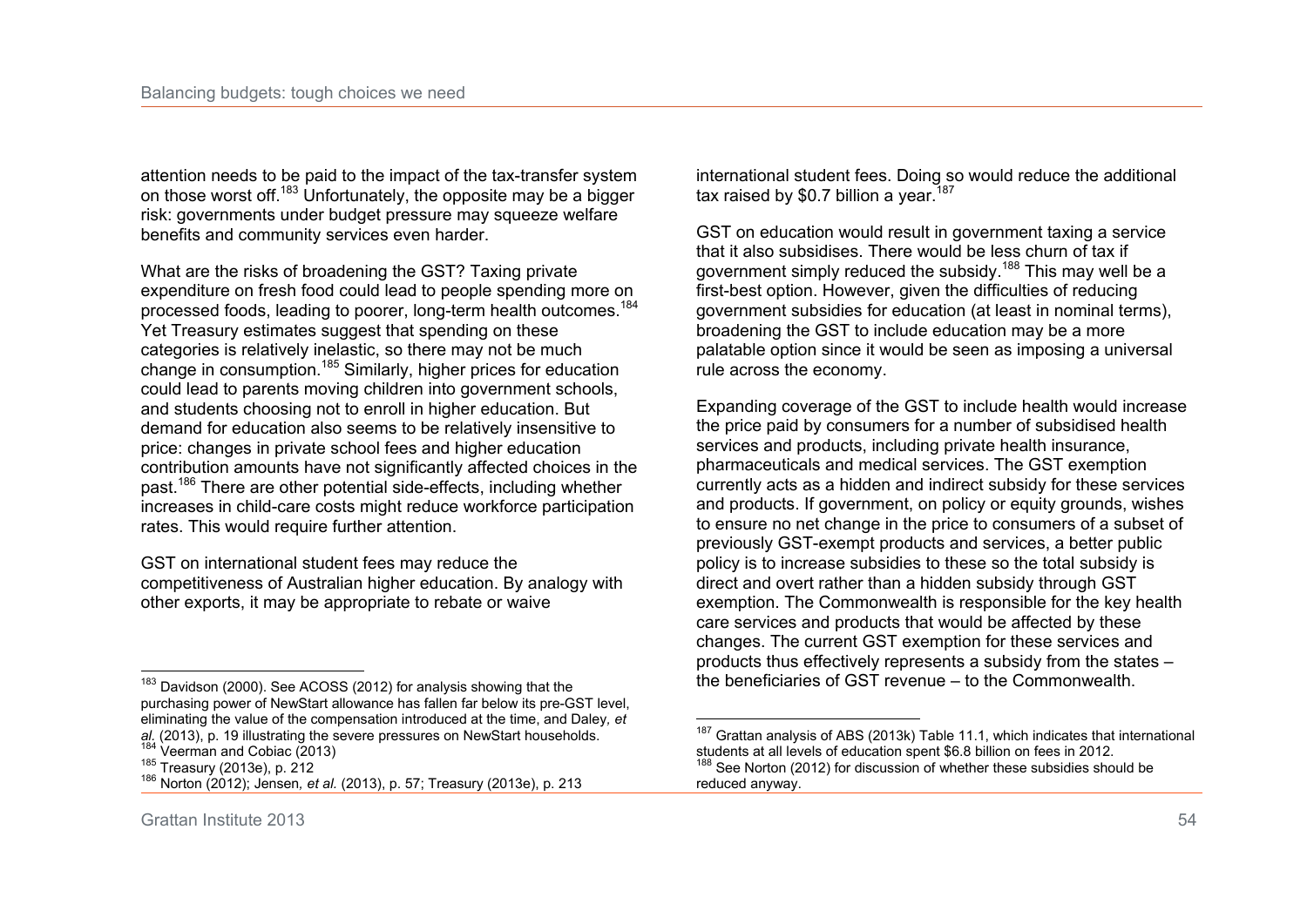Increasing the subsidy to private health insurance, benefit-paid pharmaceuticals and medical services to offset the GST increase is estimated to cost \$2 billion.<sup>189</sup> This cost has not been included in the budget impact above.

There might be concerns that a GST on private health and education spending would create market distortions between private and public service providers. However, competitive neutrality is not an object of current education and health policy, as government already provides higher subsidies per student or patient for government-supplied services.

# **8.2 Payroll tax threshold**

Removing the threshold below which payroll tax is not payable would contribute a net \$6 billion a year to Australian government budgets. However, this choice may be relatively unattractive depending on the impact on unemployment. Any substantial increase in unemployment reduces economic activity, and has serious social impacts on the bottom 20 per cent. On the other hand, broadening payroll tax to include all employees may increase economic efficiency by encouraging activity to move from less efficient small firms to more efficient large firms.

Payroll tax is the largest single state tax, contributing \$21 billion to state budgets in 2012-13.<sup>190</sup> Businesses with payrolls below the threshold do not pay the tax. Those with larger payrolls pay tax at a single marginal rate on payroll amounts above the threshold

 $\frac{1}{1}$  $^{189}$  Grattan analysis of ABS (2011b) and ABS (2013a)

(Queensland and the Northern Territory use a deduction system but a similar structure applies). The threshold varies by state, from as low as \$550,000 in Victoria to \$1.75 million in the  $\text{ACT.}^{191}$ 

The net effect of eliminating the thresholds would increase the tax revenues of Australian governments by \$6 billion a year. It would increase State payroll tax revenues by \$8 billion a year. Businesses deducting this tax as an expense would reduce Commonwealth company income tax revenues by approximately \$1.5 billion,<sup>192</sup> and the Commonwealth would also be liable for increases in unemployment benefits (discussed below), which could amount to \$0.5 billion.

Views differ on whether eliminating the payroll tax threshold would increase unemployment. Some believe there would be little impact because most workers would ultimately accept a drop in wages rather than become unemployed. Others believe some wages paid would increase due to the interaction of awards, minimum wage laws and payroll tax. By increasing the floor on these wages, payroll tax would increase unemployment.

Cross-country evidence does not strongly support the claim: many European countries have much higher payroll taxes levied as 'social security charges' and historically, some have lower unemployment rates than Australia.<sup>193</sup>

Estimates of the sensitivity of employment decisions to payroll tax rates vary widely: a 1 per cent increase in labour costs is

<sup>&</sup>lt;sup>190</sup> DTF NT (2012); DTF SA (2012); DTF Tasmania (2012); DTF Victoria (2012); Treasury ACT (2012); Treasury and Trade Qld (2012); Treasury NSW (2012); Treasury WA (2012)

 $\overline{a}$  $^{191}_{12}$  Treasury NSW (2013)

 $192$  Grattan analysis of ATO (2013c) and ABS (2013f)

<sup>193</sup> Nickell (1997)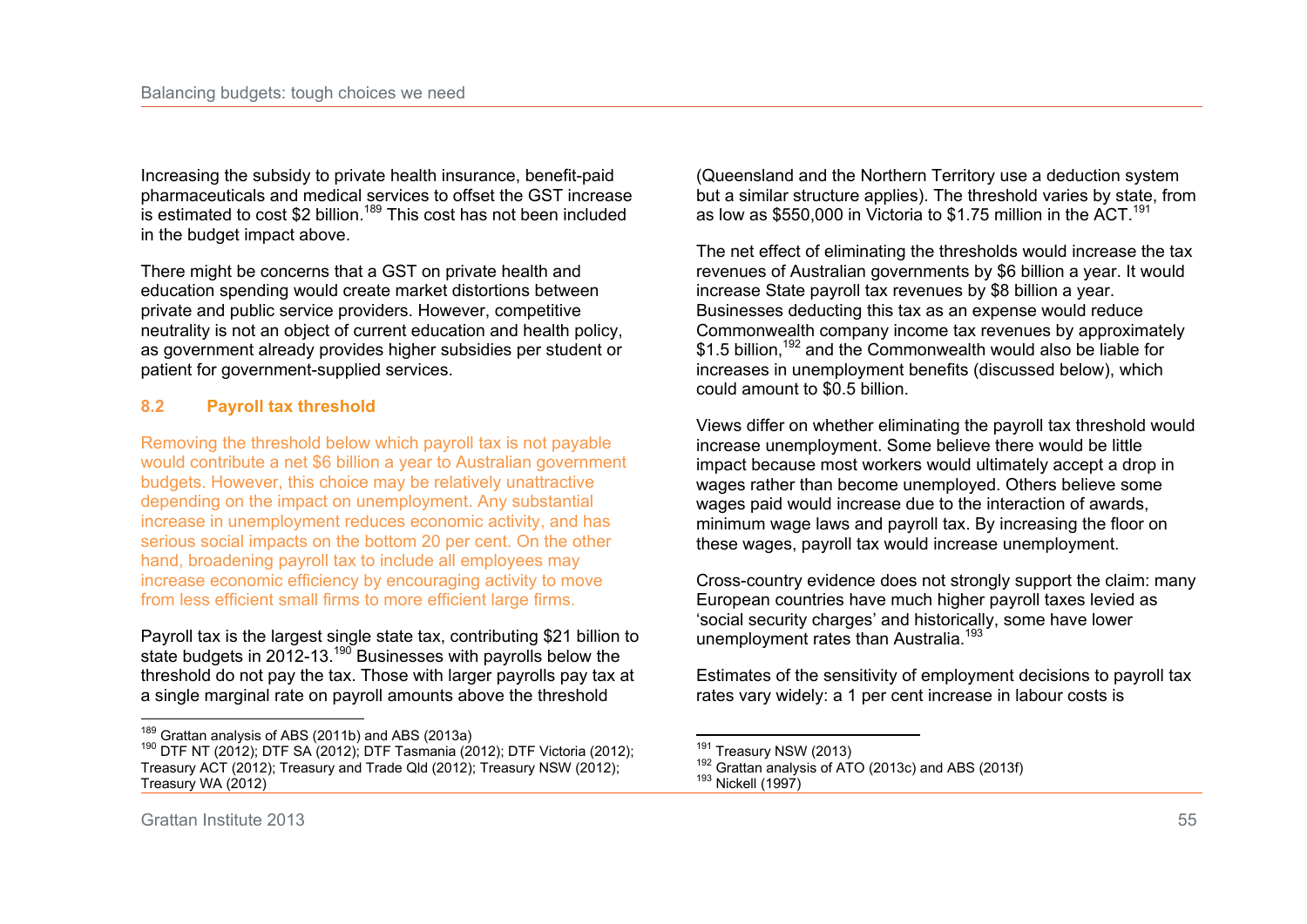estimated to increase the unemployment rate by anywhere between 0.04 and 1.01 percentage points.<sup>194</sup> The median estimate of the studies reviewed is an increase of 0.35 percentage points. In Australia, and given existing payroll tax rates, this would imply that eliminating the payroll tax threshold in all states would increase unemployment by approximately 40,000 people. The direct fiscal cost to the Commonwealth budget of such an unemployment increase would be around \$51 million per year.<sup>195</sup> The flow-on costs of higher unemployment, slower economic growth and poorer social outcomes are difficult to quantify but they would be significant.

Timing would be very important. Analysis conducted for the Australian Fair Pay Commission found that increases in minimum wages affect unemployment rates more during a recession than when employment is growing.<sup>196</sup>

Beyond these costs to government and society, individuals face specific costs from unemployment. The direct financial cost to households of this increase in unemployment, in the form of the difference between their previous earnings and the amount they receive in unemployment benefits, would be about \$0.9 billion a year.<sup>197</sup>

There would be some additional compliance costs for firms that are brought inside the tax net. Some surveys of small business owners estimate the compliance cost for business could be as high as \$0.6 billion a year.<sup>198</sup> However, the cost of change is likely to be substantially lower given the growing popularity of standard package payroll systems amongst small businesses, and the options of administering the tax through workers compensation systems or the Commonwealth PAYG tax base.

On the other hand, abolishing the threshold would reduce economic distortions that encourage smaller, less productive firms. The same employee costs about 5 per cent more to a firm with a payroll above the threshold. Small businesses generally have lower productivity per employee than larger firms.<sup>199</sup> On this basis, the NSW Treasury estimates that abolishing the payroll tax threshold would produce an *extra* 8 cents of economic activity for every dollar of revenue raised – implying an increase economic activity in Australia by around \$0.6 billion a vear.<sup>200</sup> Presumably the basis of this calculation is that abolishing the threshold would encourage economic activity to move towards larger more efficient firms.<sup>201</sup>

Despite the significant revenue available from reducing the threshold, some states and territories have historically competed to increase their payroll tax thresholds with the aim of attracting mobile businesses to their jurisdiction (Figure 8.4).<sup>202</sup> However,

 $\overline{a}$ 

 $\frac{1}{2}$ <sup>194</sup> Karanassou and Sala (2008); Hutchings and Kouparitsas (2012); Dixon*, et al.* (2004); Debelle and Vickery (1998); Dungey and Pitchford (1998); Lewis and MacDonald (2002); Carne (2007); Treasury (1996);Stacey and Downes (1995); Bernie and Downes (1999); Treasury NSW (1999); ABS (2012b); ABS (2013c); ABS (2013l). See *Balancing budgets:* Supporting analysis, p. 25

<sup>195</sup> Grattan analysis based on Treasury (2013c)

<sup>196</sup> Australian Fair Pay Commission (2009)

<sup>&</sup>lt;sup>197</sup> Grattan analysis of ABS (2013c) Table 14a-14h

 $^{198}_{12}$  Lignier and Evans (2012)

<sup>199</sup> OECD (2013c)

<sup>200</sup> Treasury NSW (2011), p. 11. See also Dixon*, et al.* (2004)

 $201$  Treasury (2010b) Vol 1, p. 298;

<sup>202</sup> Gabbitas and Eldridge (1998); Treasury (2012b), p. 169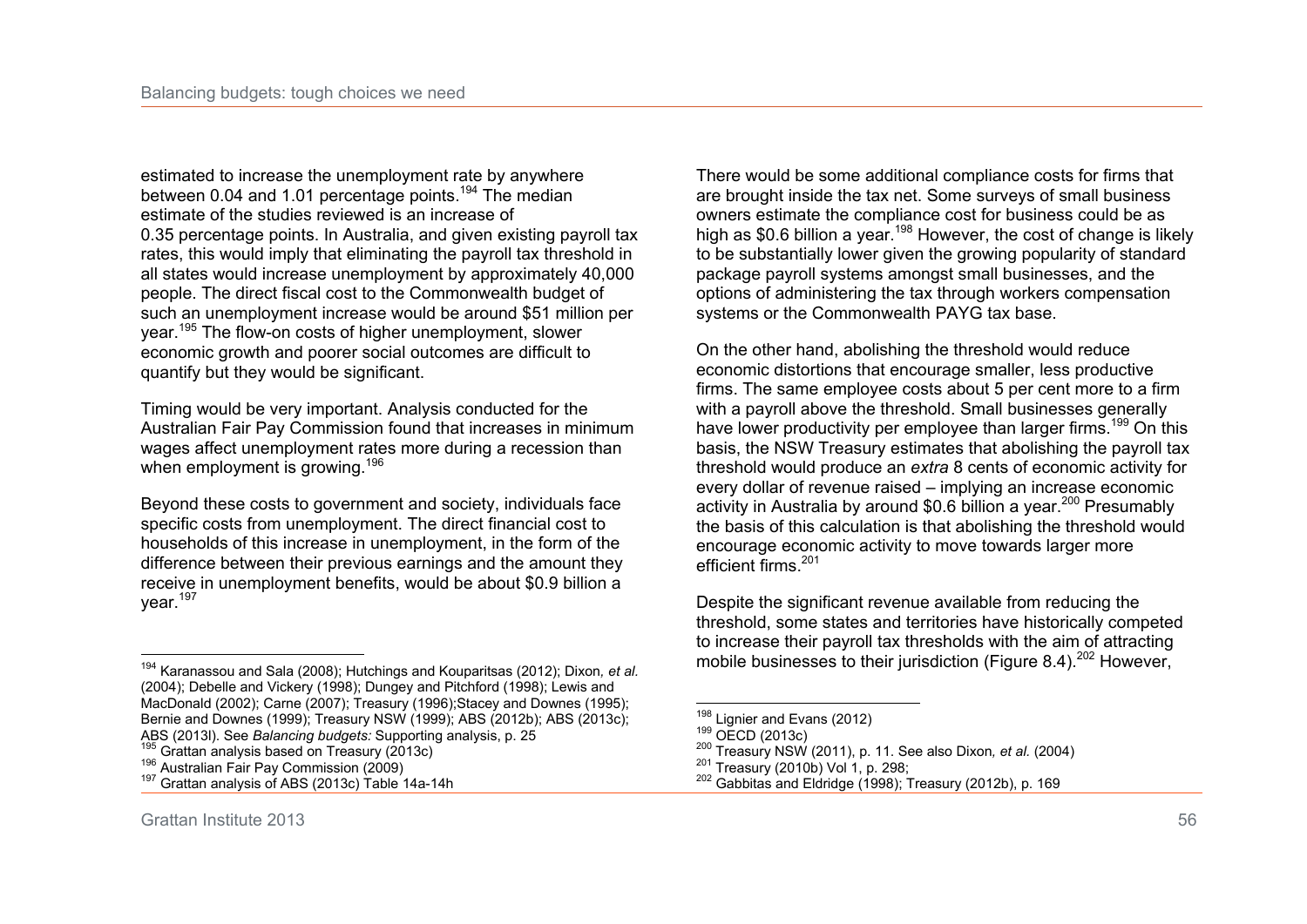

#### **Figure 8.4 Payroll tax thresholds over time**  Tax threshold (\$m)

*Source: NSW Treasury (2000-2013)* 

over the past decade, only the two territories have increased the threshold materially faster than inflation.

### **8.3 Fuel tax exemptions**

Halving the exemptions that reduce the fuel tax paid by a variety of commercial users would contribute around \$3 billion a year to the Commonwealth government budget. However, a higher effective tax rate would reduce economic activity, particularly in coal mining and agriculture, also reducing corporate and income taxes.

Ordinary users of petroleum fuel pay an excise of 38.1 cents per litre of fuel.<sup>203</sup> Commercial users of fuel such as freight trucks can usually claim a tax credit so that they pay 12 cents less than this. Those using fuel in mining (generally off public roads) effectively only pay excises of about 6 cents a litre, and forestry and agriculture users (also generally off public roads) pay close to no fuel tax.

The current exemptions are worth about \$5.8 billion.<sup>204</sup> Halving this would add about \$3 billion to the Commonwealth budget.

Fuel taxes paid by commercial users drag substantially on economic activity because inherently they are a tax on business inputs. Fuel excise can nevertheless be justified as economically efficient if it is considered as a form of user pricing for road building and maintenance, the costs of congestion, and vehicle pollution.<sup>205</sup> It is imprecise, but relatively easy to collect. However,

 $\overline{a}$  $^{203}_{\ldots}$  ATO (2013b)

<sup>204</sup> Treasury (2013a), BP 1 p. 6-41

 $205$  Treasury (2010b), E 3-2 p 375. Fuel excise collects \$15 billion a year, from which about \$6 billion are returned in FTC Treasury (2013a) BP 1 p. 6-41. Motor vehicle registration revenues are around \$8 billion. Annual road building costs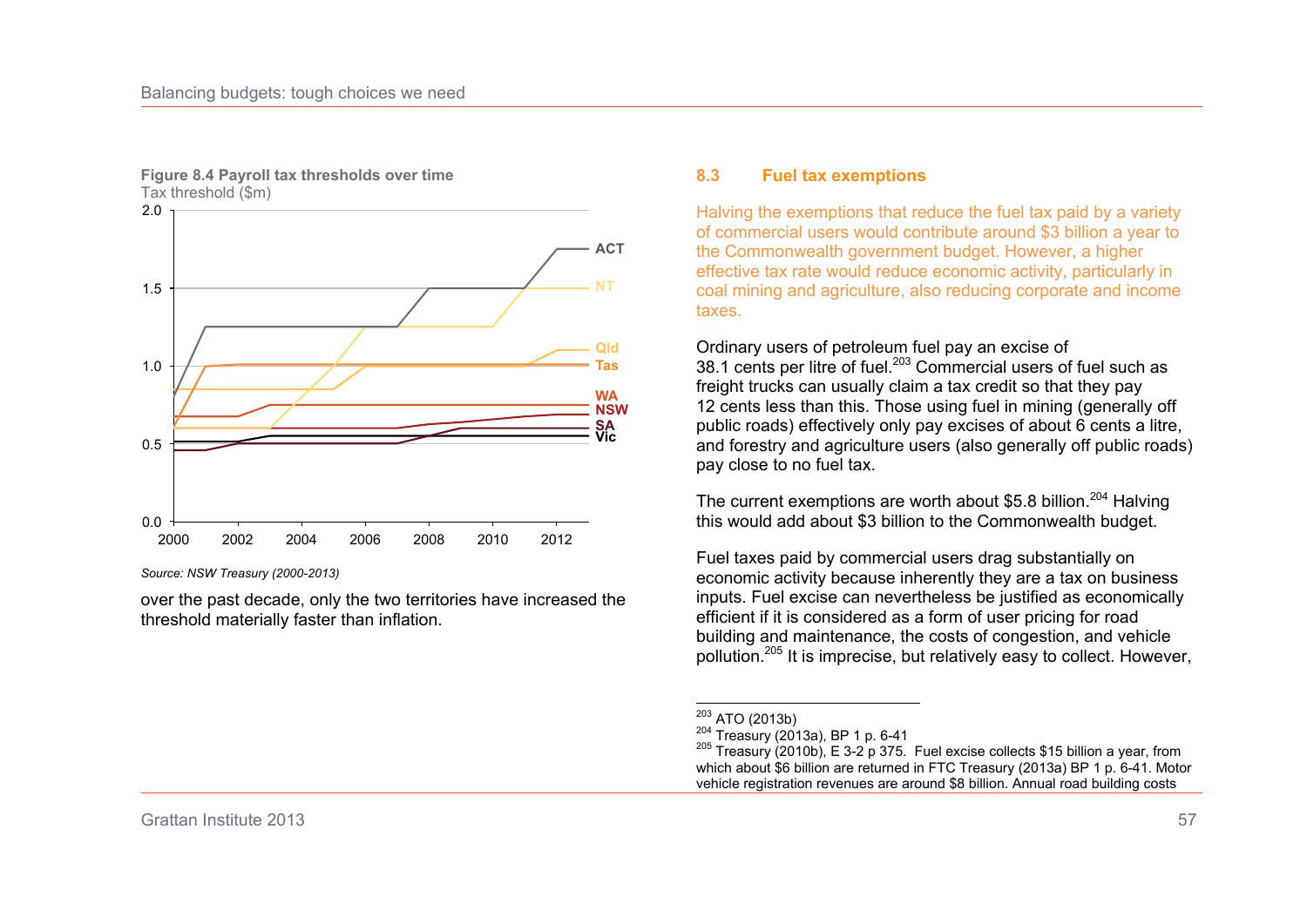this justification for fuel excise on business inputs implies that offroad use should be exempt.

Reducing fuel excise exemptions would have several unattractive collateral impacts. It might substantially reduce economic activity, particularly in thermal coal mining and agriculture. As their products are internationally traded, they would have little ability to pass on the increased costs. Any reduction in the activity of these industries would hurt regional communities largely dependent on them. Many of these areas are already struggling economically. The impact on economic activity is likely to be substantial relative to the additional tax collected. Grattan analysis suggests the effect could be around \$0.5 billion.

## **8.4 Fuel excise indexation**

Reintroducing fuel excise indexation would contribute around \$3 billion, after compensatory welfare increases, at minimal social and economic costs.

Most fuels in Australia attract several taxes, including an excise, and the GST. The GST component automatically increases as the price of fuel increases. Between 1983 and 2001, the excise component was increased each year by the rate of consumer price inflation. Although the excise was cut by 6.7 cents per litre as part of the GST package, petrol prices continued to rise.<sup>206</sup> As

a result, the Howard Government abolished indexation.<sup>207</sup> This exacerbated the structural decline in the fuel tax base, growing more slowly than GDP given declining per capita car use, and increased fuel efficiency.

At current volumes, the decision to abolish indexation has reduced government revenues by a little over \$4 billion in 2013- 14. However, higher priced fuel would probably lead to reduced fuel consumption. Judging the impact is difficult: actual oil price increases swamp the impact of fuel tax indexation (Figure 8.5). If excise had been indexed since 2001, fuel prices would be about 10 per cent higher; if this reduced use by 5 per cent, Commonwealth tax revenue would be \$1 billion a year lower. On this basis the net increase in Commonwealth tax revenue would be \$3 billion a year.

Reintroducing fuel excise indexation would hit the bottom 20 per cent of households hardest. These households spend about 6 per cent of their income on fuel. The richest 20 per cent of households only spend about 2 per cent.<sup>208</sup> This could be remedied through the tax-transfer system. Returning the increase to the bottom 20 per cent would consume 8 per cent, or approximately \$320 million of the additional \$3 billion raised.<sup>209</sup>

 $\overline{a}$ were around \$16 billion in 2009 (DIT (2009)), and in 2010, accidents were reported to cost \$15 billion; see Treasury (2010b) p 390.

<sup>&</sup>lt;sup>206</sup> The combination of the cut in excise, together with other savings from the tax package was intended to amount to 1.5 cents per litre, cancelling out the impact

<sup>&</sup>lt;u>.</u> of the GST and keeping petrol prices constant. Costello and Coleman (2008), p. 154

Treasury (2002); Costello and Coleman (2008), p. 154. This was in addition to a further cut to the excise of 1.5 cents per litre.

<sup>&</sup>lt;sup>208</sup> Grattan analysis of ABS (2011b)

<sup>209</sup> Grattan analysis of ibid.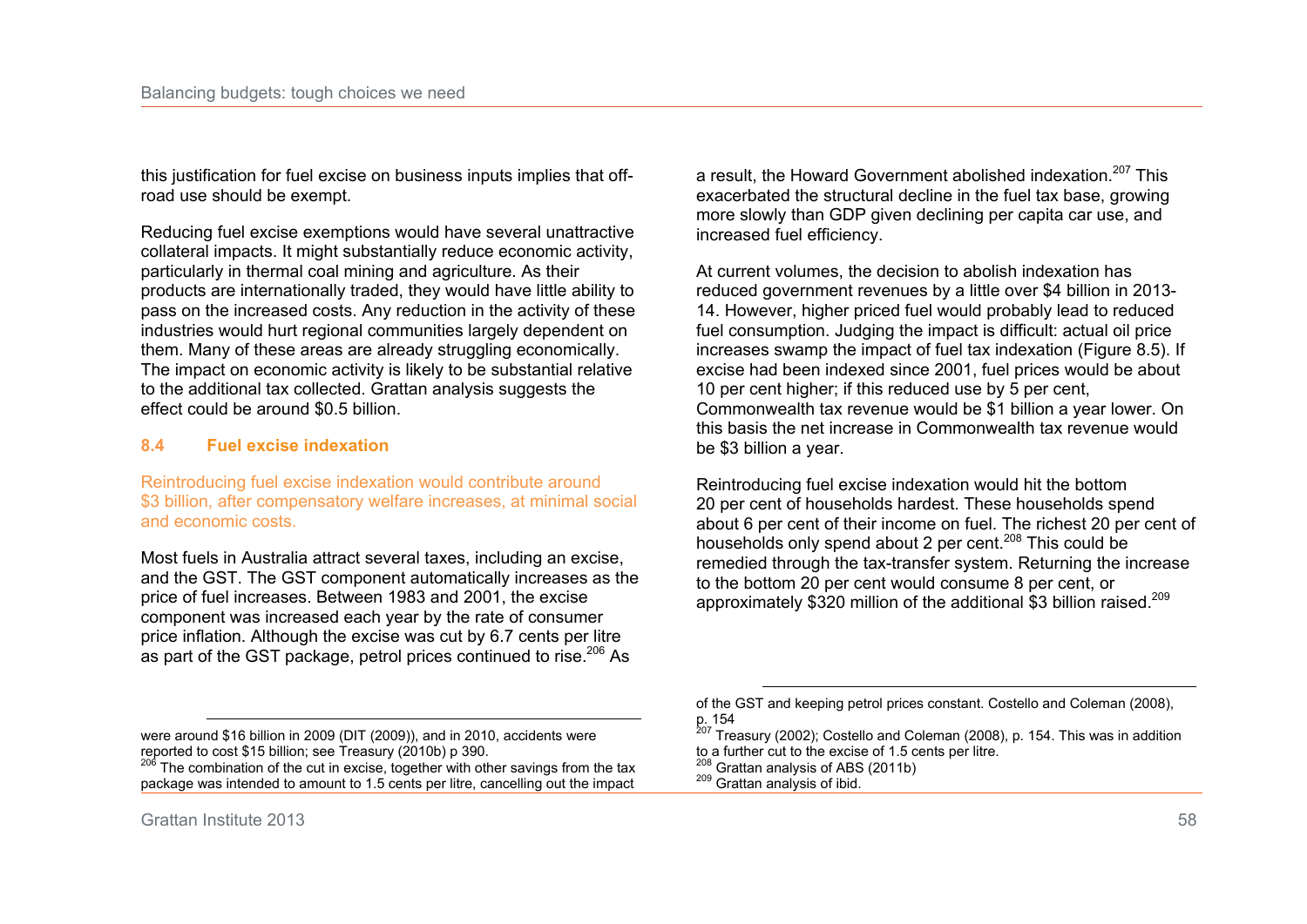

**Figure 8.5 Fuel prices with and without excise indexation**  Cents per litre

Most of the economic costs of reintroducing fuel excise indexation can be reduced using the existing fuel tax credit scheme. This scheme rebates much of the tax on fuels paid by producers, minimising its impact on economic activity.

### **8.5 Mining taxes**

A mining tax could be designed as a federal export tax on minerals, set at 50 per cent of the portion of the price above nominated thresholds. A well-designed tax might capture a lot of revenue in the short term. But once prices drop in line with most analyst forecasts, a new mining tax would probably collect little more than \$3 billion a year after 2017. The tax would discourage some investment and economic activity. Its effects would be far more acute when prices fall

The combination of Australia's mineral resources and its strong institutions have attracted world-leading levels of investment.  $2^{10}$ Inherently these resources cannot be moved, and when prices remain as high as they have been over the last decade, profits can be substantially higher than the cost of investment. Mining taxes seek to capture some of these profits (or 'excess rents') to benefit the community.

Mining taxes can be designed in a number of ways. The most efficient design in theory is a profits tax (such as the original design of the Resource Super Profits Tax) whereby government takes a share of both the profits and losses. Its effect is the same as government buying shares in mines whenever miners invest in mining projects. In theory the tax is more efficient because it does not affect returns to private shareholders, and so does not affect their investment decisions.

However, there are substantial problems in practice. The design requires that the government pays out (either in tax credits or

 $\overline{a}$ <sup>210</sup> Minifie*, et al.* (2013), p. 7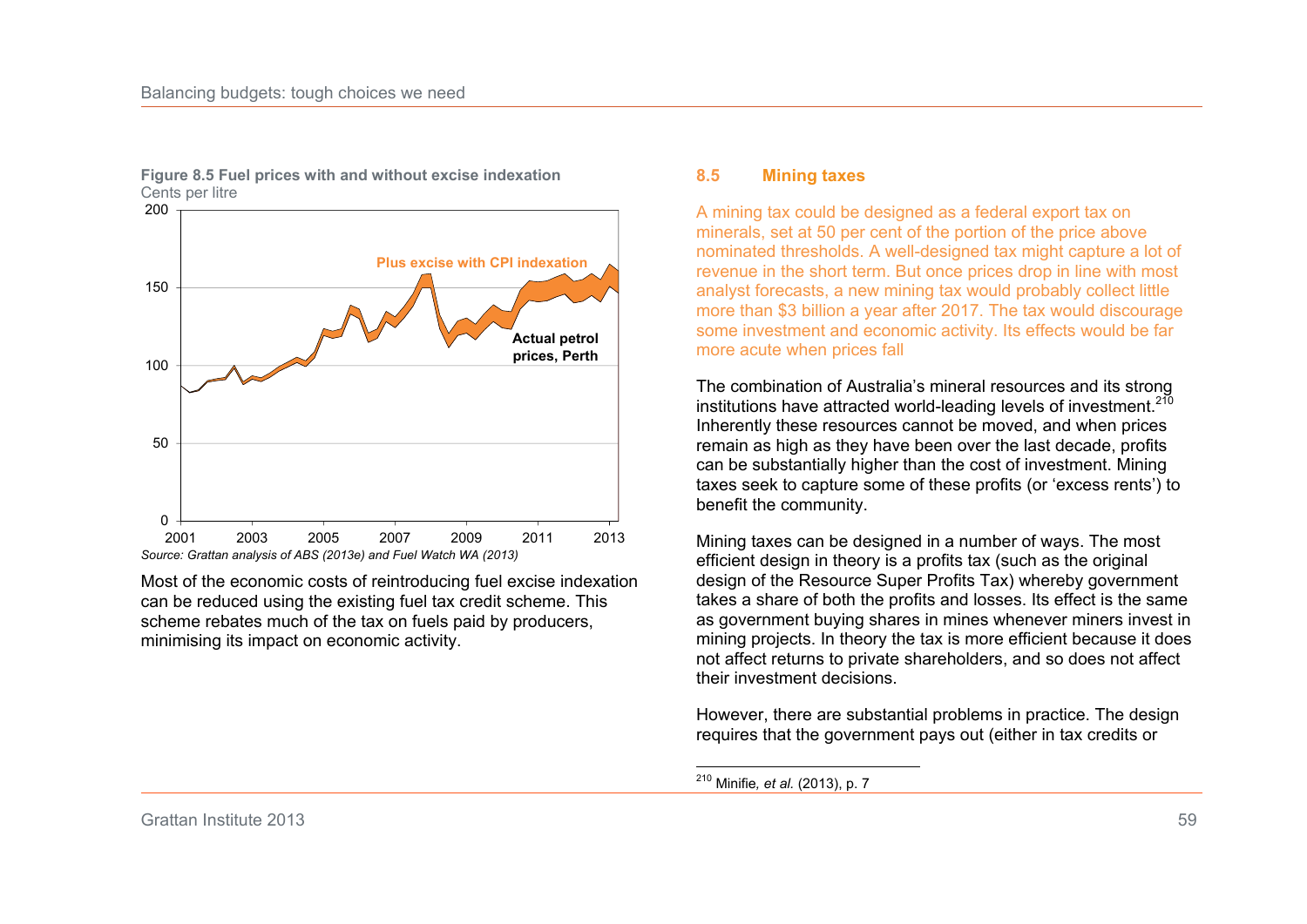cash) when a mine loses money. Investors will be adversely affected if they – or their financiers – do not trust governments to make good on this promise. As one commentator put it:

*"There will be times when the government is writing cheques to miners. Imagine that the economy is tanking and mining profits are way down. How politically feasible is it to believe that the government will write cheques to miners – apparently they're all foreigners anyway – and not send that same money to Australians?"<sup>211</sup>*

Mining taxes can also be designed as royalties. These are used extensively by Australian states, which essentially sell minerals to mining companies. The royalty may be determined by the market price of the underlying mineral, the energy content, or a price per tonne.<sup>212</sup> As royalties increase the costs of inputs, they reduce investment and operation of more costly mines. However, royalties have a number of advantages: they are easy to explain, difficult to game, and relatively efficient if the level of royalty is linked to the price. $213$ 

There are some constitutional difficulties with the Commonwealth Government levying simple mining royalties.<sup>214</sup> However, the Commonwealth could levy an analogous tax as an export tax. It could be set as a percentage of the price above a threshold set

high enough for each mineral that most investments would proceed anyway.

Mines vary widely in how cheaply minerals can be extracted from them. More costly mines are more acutely affected by cost increases, including taxes such as royalties payments. For some minerals (especially iron ore), most Australian production comes from inexpensive mines, which would be relatively unaffected by increases in tax (Figure 8.6).

**Figure 8.6 Cost curve for global iron ore mines**  Cost per tonne, \$US/t iron ore 62% equivalent, CFR



*Source: Credit Suisse (2013), Goldman Sachs (2013), Deutsche Bank (2013)* 

 $\frac{1}{2}$  $\frac{211}{10}$  Davidson (2010)

 $^{212}$  Dol (2013)

<sup>&</sup>lt;sup>213</sup> Although KPMG Econtech (2010) estimated that royalties substantially reduce economic activity, others argue that these estimates are implausibly high. See Pincus (2012)

 $214$  s.114 of the Commonwealth Constitution prohibits the Commonwealth from imposing a "… tax on property … belonging to a State".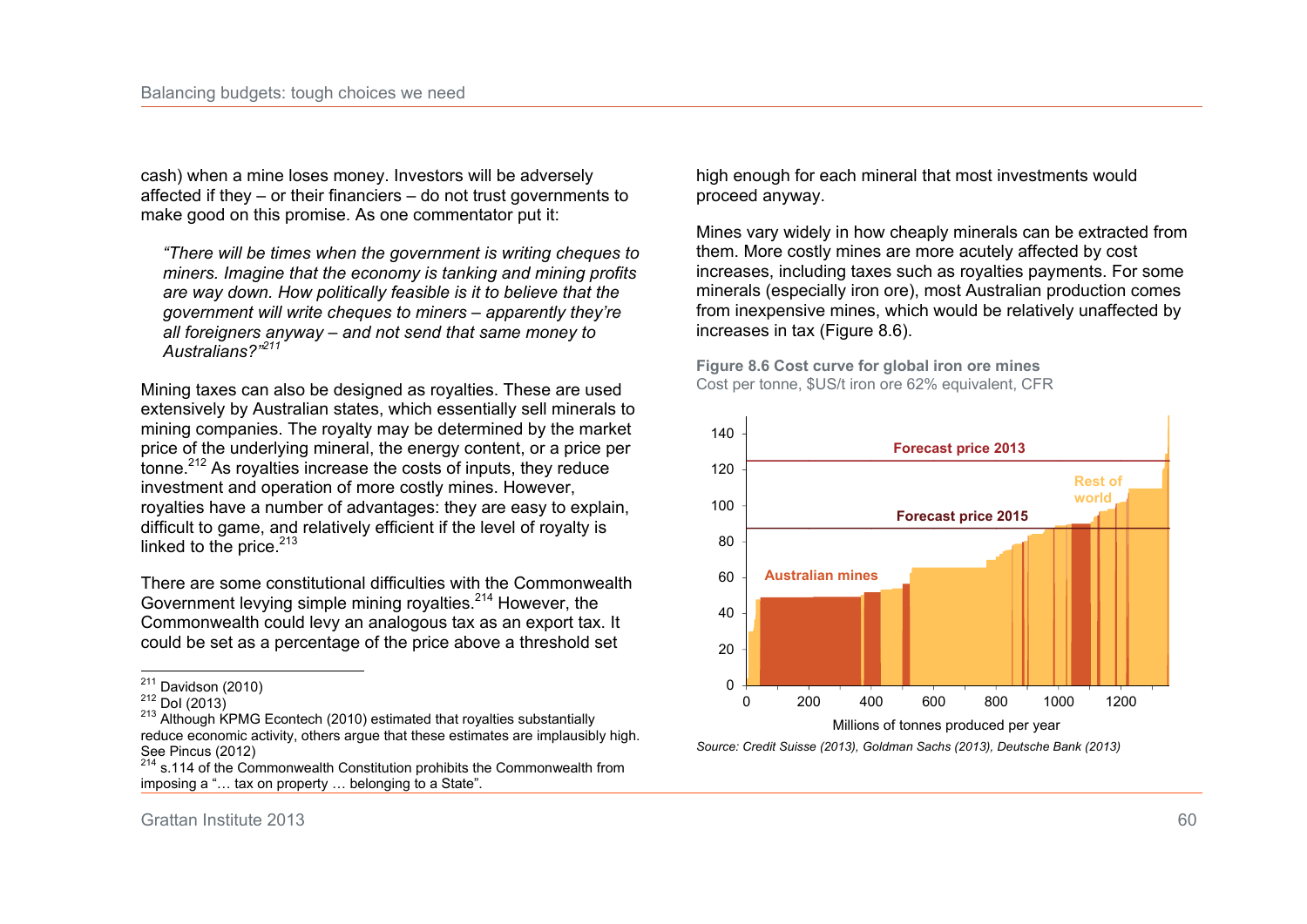Other minerals, like thermal coal, are extracted at a cost closer to the sale price. Increased taxes would more severely affect investment and output of these mines. Avoiding substantial negative effects would depend on the Commonwealth accurately selecting the price thresholds for the tax so that they did not substantially deter investment. However, the Commonwealth government is unlikely to be able to levy substantial revenue through such an export tax in the near-term. Our analysis of price and volume forecasts by Goldman Sachs, Deutsche Bank and the Bureau of Rural and Energy Economics suggests that even a fairly heavy tax on the exports of minerals would only raise about \$3 billion a year by 2017, beyond which analysts are wary of forecasting prices.<sup>215</sup> Most prices are forecast to fall below thresholds at which substantial investment and operation would become marginal, and volume increases are unlikely to fill the gap (Figure 8.7).

Mining taxes designed in this way also provide very volatile revenues. The danger is that the revenue is committed to longterm recurrent spending, rather than saved to a fund that can provide more sustainable revenues over a longer period.<sup>216</sup> A government today might want to help future generations by imposing an export tax today. But such an approach will provide little revenue for medium-term budget pressures.



**Figure 8.7 Mining prices, export volumes, and potential tax revenue** 

*Assumes threshold prices of \$90/tonne for 62% iron ore FOB; \$75/tonne for thermal coal and \$120 for metallurgical coal in constant \$2008 terms.* 

*Source: Grattan analysis of Credit Suisse (2013), Goldman Sachs (2013), Deutsche Bank (2013), BREE (2013).* 

 $\overline{a}$  $^{215}$  Goldman Sachs (2013)

<sup>216</sup> Minifie*, et al.* (2013)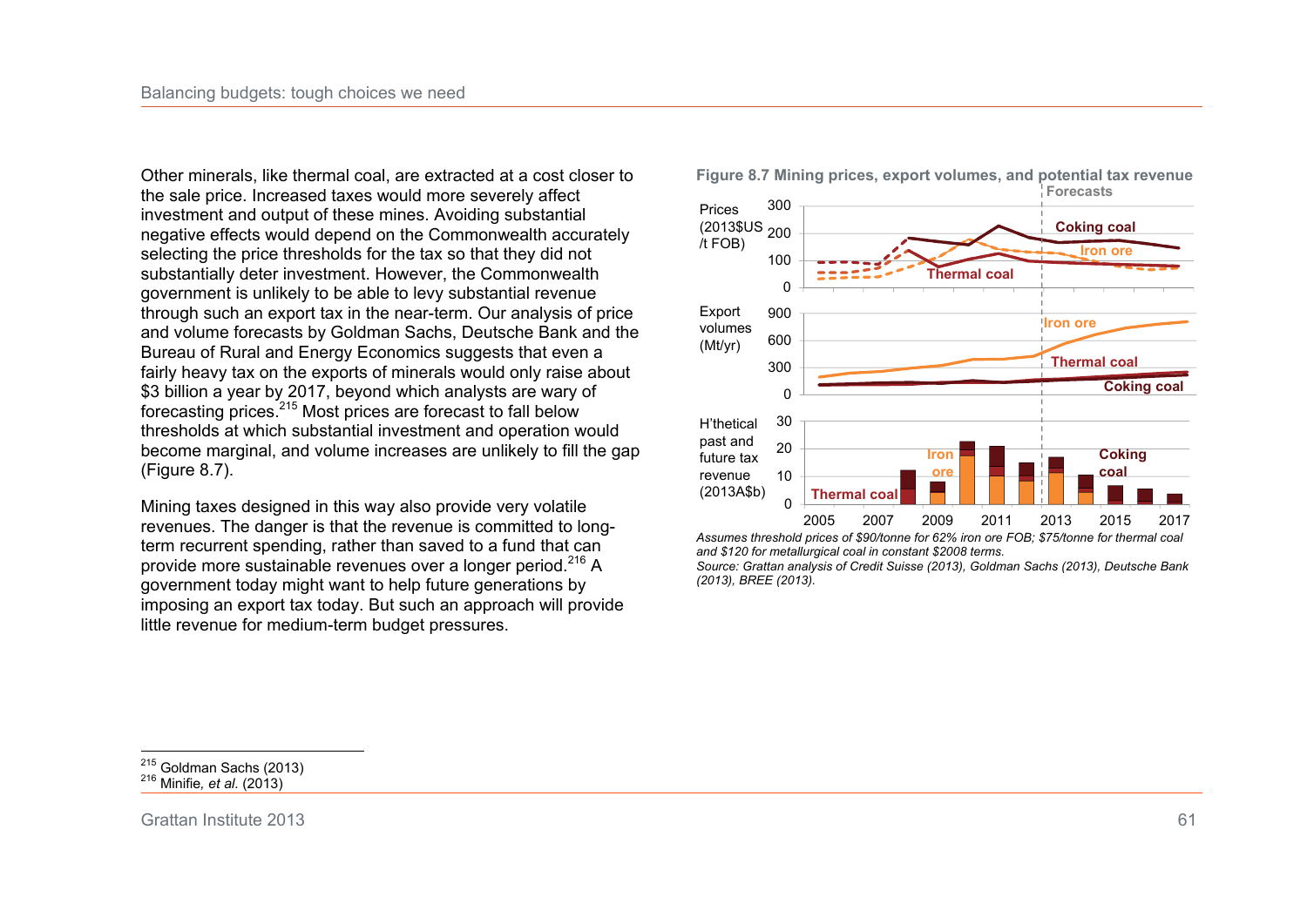# **8.6 Congestion charges**

If implemented well, congestion charging can be effective in reducing traffic congestion and making more efficient use of existing road infrastructure.<sup>217</sup> In theory, it could also raise revenue. For example, some estimate that a charge of 10 cents per kilometer travelled in the Sydney metropolitan area could raise up to \$3 billion in revenue.<sup>218</sup> The exact amount of revenue raised is highly dependent on the design of the scheme.

However, international experience shows that it is very politically difficult to implement congestion charging unless the majority of the revenue is directed towards improving public transport infrastructure.<sup>219</sup> There is no reason to think that Australia is different in this regard; surveys here suggest that road pricing proposals have much more public support if funds are used to lower car registration charges, eliminate existing tolls, and improve public transport. $220$  A congestion charge regime would have to be close to budget-neutral to be feasible.

## **8.7 Tax increases**

Budget outcomes can always be improved by raising the rates of existing taxes.

A comprehensive assessment of alternatives for tax reform is beyond the scope of this report. Relevant considerations include their impact on equity, and the extent to which they reduce economic efficiency by distorting decisions to work, spend, or invest.<sup>221</sup> These considerations are similar to those in our general framework for assessing budget proposals: budgetary impact, social, distributional and economic impacts, and confidence that a policy change will have the budgetary result intended.

To put other specific proposals into context, we can briefly compare the major taxes that already raise more than \$10 billion a year in revenue, as shown in Table 2.

There is no obvious limit to the size of tax rises, which depends on the rate chosen. To compare proposals, we can ask how much would tax rates change to raise \$10 billion?

In general, corporate and income taxes distort economic activity more than consumption and land taxes.<sup>222</sup> Increasing taxes generally tends to distort economic activity more than removing tax exemptions that are by definition aimed at encouraging specific activities. Tax expenditures also tend to benefit the rich more than the poor.<sup>223</sup> Many of these tax exemptions (often described as 'tax expenditures') are discussed above.

The social and distributional impacts of major taxes vary. Any assessment needs to distinguish between who *pays* the tax and who *bears the burden* (because the tax reduces their resources in the long run). For example, corporate and payroll taxes are levied on corporations, but individuals ultimately bear the burden.

 $\frac{1}{2}$  $^{217}_{21}$  Treasury (2010b) Vol 2, p. 379

<sup>218</sup> Unpublished analysis cited in University of Sydney (2012); see Hensher and Mulley (2013)

 $219$  Albalate and Bel (2009)

<sup>220</sup> See, for example, Hensher*, et al.* (2013) and Palmer (2010)

 $\overline{a}$  $\frac{221}{10}$  PwC (2013)

<sup>222</sup> See ibid., Mirrlees*, et al.* (2011); Daley*, et al.* (2012a); Treasury NSW (2011). <sup>223</sup> Rawdanowicz*, et al.* (2013)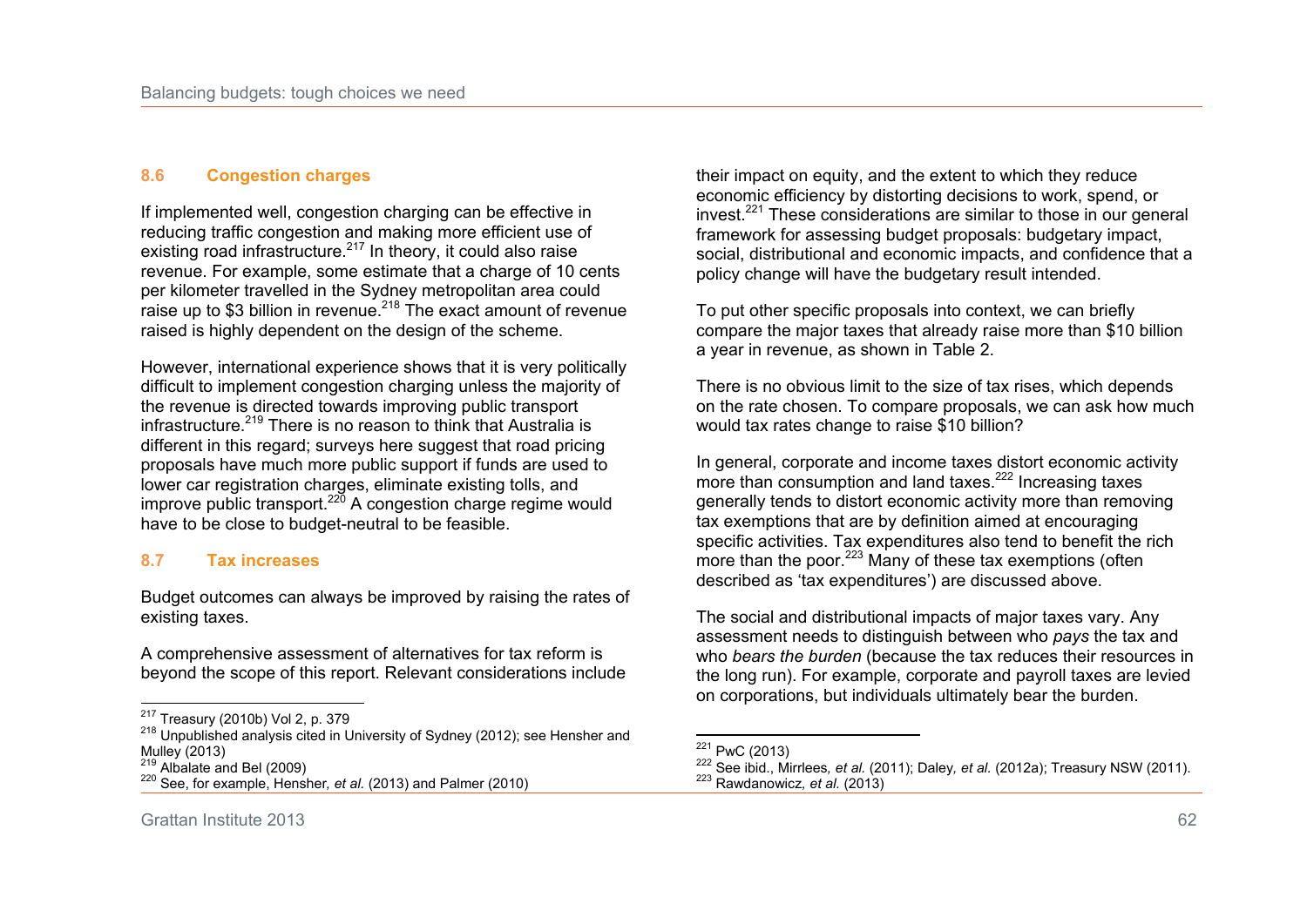| Tax                | <b>Revenue</b><br>raised (yr)    | Rate change to<br>raise \$10b/yr                                | Econo.<br><b>Impact</b><br>(\$GDP/yr) | Impact on<br>bottom 20%                                         |
|--------------------|----------------------------------|-----------------------------------------------------------------|---------------------------------------|-----------------------------------------------------------------|
| Personal<br>income | \$161b<br>$(2012-13)$            | Raise marginal<br>rates by 2<br>percentage points               | $- $2.4b$                             | Neutral - bottom<br>20% pay little/no<br>income tax             |
| Company<br>income  | \$68b<br>$(2012-13)$             | Increase rate from<br>30% to 34%                                | -\$4.0b                               | Mod. negative -<br>lowers<br>employment and<br>real wages       |
| GST                | \$50b<br>$(2012-13)$             | Increase rate from<br>10% to 12%                                | $-$0.8b$                              | Mod. negative -<br>regressive<br>impact mitigated<br>by welfare |
| Payroll            | \$20b<br>$(2011-12)$             | Increase average<br>rate from 5.5% to<br>9.1%                   | -\$4.1b                               | Negative $-$<br>discourages<br>employment                       |
| Property<br>rates  | \$13b<br>$(2011-12)$             | Increase revenue<br>by 75%                                      | $-$0.2b$                              | Mod. negative -<br>few in this group<br>own property            |
| Stamp<br>duty      | \$12 <sub>b</sub><br>$(2011-12)$ | Increase average<br>rate on median<br>home from 4.8%<br>to 8.9% | $-$3.4b$                              | Mod. negative -<br>few in this group<br>own property            |

**Table 2: Impact of increasing large taxes to raise an additional \$10b** 

*Note: Economic impact based on estimates of marginal excess burden by KPMG Econtech for the Australia's Future Tax System Review (Treasury (2010b). Estimates of excess burden vary substantially: see for example Treasury NSW (2011). See Balancing budgets: Supporting analysis p. 27 for further detail.* 

*Sources: Grattan analysis of KPMG Econtech (2010); Daley et al. (2012a); b); PwC (2013); Rawdanowicz et al. (2013); ABS (2013o) Tables 10 and 18; Treasury (2013a); Treasury NSW (2013); ABS (2013h) Table 7* 

The key question is how the burden is distributed: between Australian and foreign individuals, and between rich and poor. Such a complex assessment is beyond the scope of this report.

Increasing the rate of GST raises many of the same issues as broadening its base. In practice it would need to be accompanied by increased welfare payments to mitigate the effects on those worst off, which would consume about 10 per cent of the revenue raised (see Section 8.1 above).

Our analysis has focused on increasing property rates rather than land taxes. The existing state land tax base has very substantial exemptions – not least owner-occupied property – and so is a very inefficient tax base. By contrast, property rates (currently levied by local councils) have very few exemptions. It is constitutionally possible for state governments to levy a property rate in addition to local council rates (such as the Victorian government's Fire Services Levy). However, it would be politically very difficult to increase property rates without simultaneously reducing stamp duties.<sup>224</sup> While this would boost economic productivity, it would do little to improve budget balances.

## **8.8 Bracket creep**

As an alternative to raising the rate of income tax, bracket creep can help repair the budget, albeit not equitably. Not increasing tax thresholds substantially increases income tax receipts as a percentage of GDP. When tax thresholds are not increased, wage inflation pushes incomes into higher tax brackets. Individuals then

 $\overline{a}$  $224$  As recently implemented by the ACT, and proposed by many, including Daley*, et al.* (2012a) and Kelly*, et al.* (2013).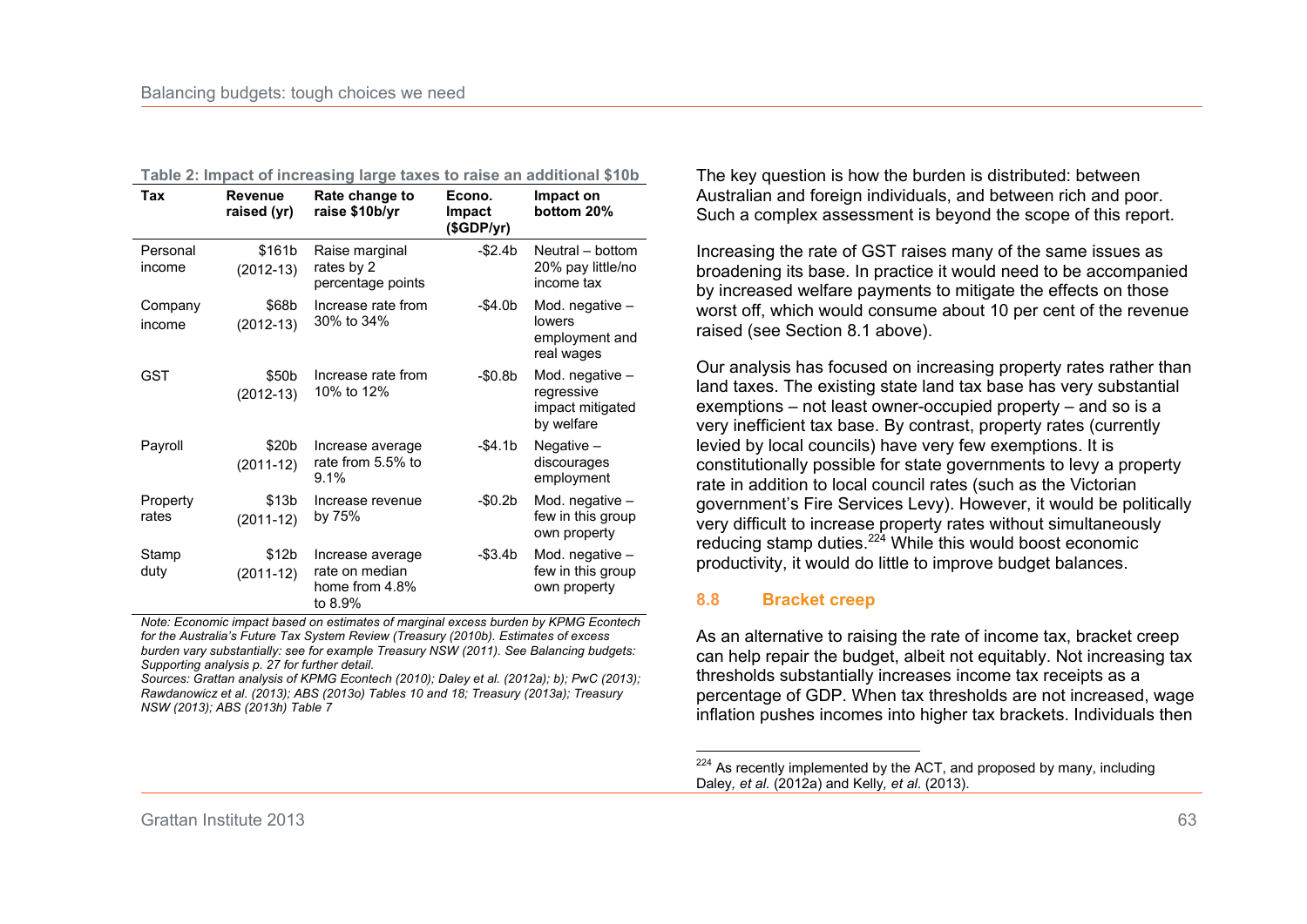pay more of their income in tax, even if the purchasing power of their income has not increased.

Bracket creep can be valuable to the Commonwealth Government. Assuming 2.5 per cent wage inflation for the next decade, maintaining current personal income tax thresholds would increase Commonwealth taxes by about \$16 billion in today's dollars.<sup>225</sup>

Bracket creep falls squarely on middle-income earners. A person at the 50<sup>th</sup> percentile of the income distribution would pay an additional 4 per cent of their income in tax, while someone in the top 10 per cent would pay only an additional 2 per cent. The bottom 20 per cent would pay only 1 per cent of their incomes.<sup>226</sup>

 $\overline{a}$  $225$  Grattan analysis of ATO (2013c) <sup>226</sup> Grattan analysis of ibid.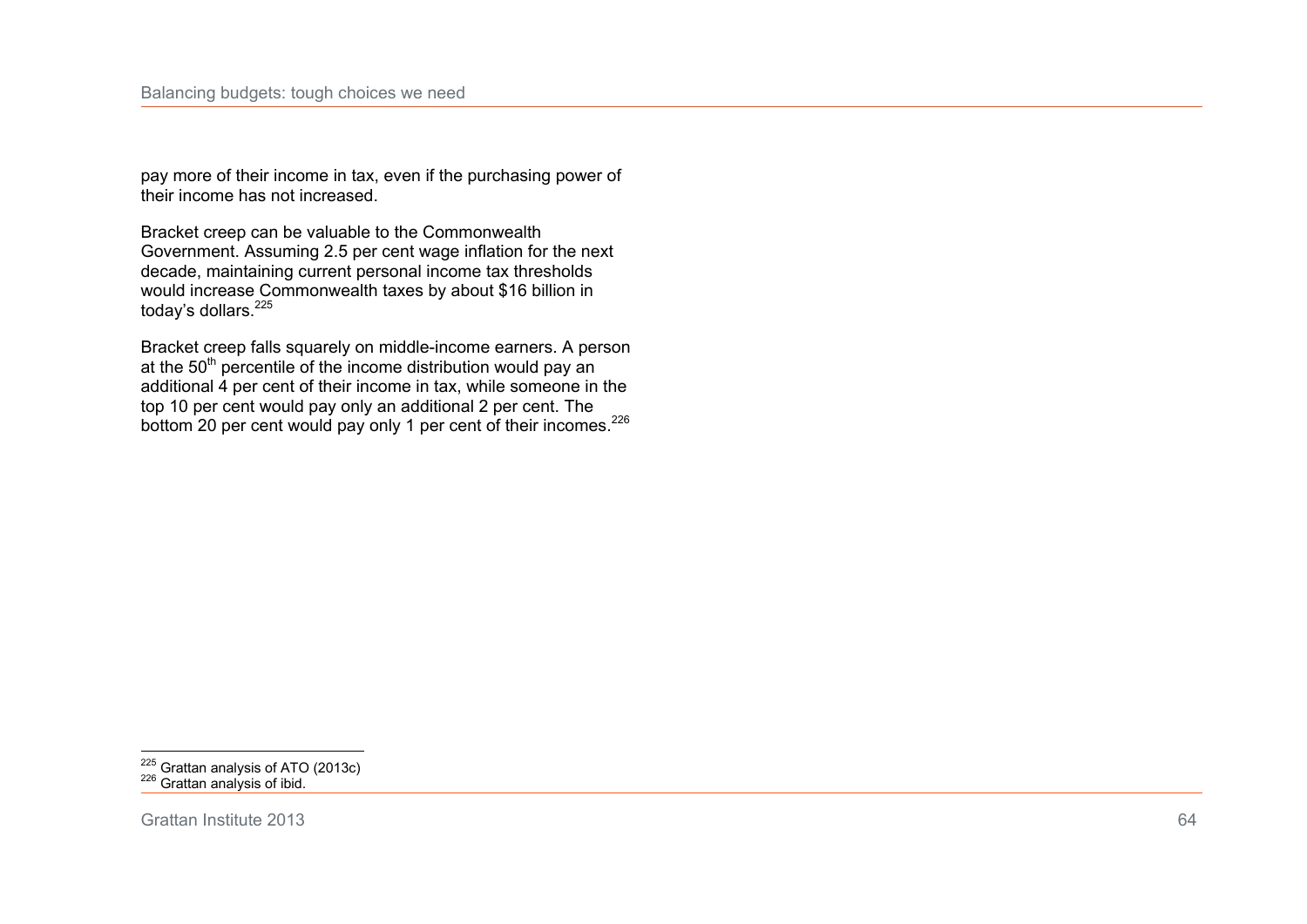# **9. Spending cuts**

Governments can improve their budget position by reducing spending. Reducing Age Pension spending by including owner occupied housing in the assets test is discussed above. This chapter discusses a large number of other choices. They include reducing spending on transport infrastructure, industry support, defence spending, school class sizes, higher education subsidies and pharmaceuticals. In the unlikely event that governments chose to implement all of these changes, they could improve budget balances by \$23 billion. For most of these spending reductions, execution would need to be unusually good to avoid very undesirable social and economic side-effects

This chapter also discusses a number of other proposals that are often raised but where the potential savings appear to be limited. These include 'middle-class welfare' and public service spending,

## **9.1 Infrastructure spending**

Reducing high levels of Australian government spending on transport infrastructure could save up to \$6 billion a year. The economic and social impacts would depend on how well the remaining expenditure was prioritised, and how well costs were controlled. The substantial lift in expenditure over the last five years includes a number of projects where the projected benefit: cost ratio was low, and then actual costs were higher and benefits lower than expected. If fewer low value projects were selected, a return to historic spending levels might well have little economic impact.

Australian government spending on infrastructure is currently at record levels. ABS data indicates that \$18.8 billion was spent on 'transport infrastructure engineering construction for the public sector' in 2011-12. As Figure 9.1 shows, this is the highest annual spend as a percentage of GDP since records began in  $1987.<sup>227</sup>$ 



**Figure 9.1 Engineering construction work done for the public sector**  % of GDP

## <sup>227</sup> ABS (2013g) Table 11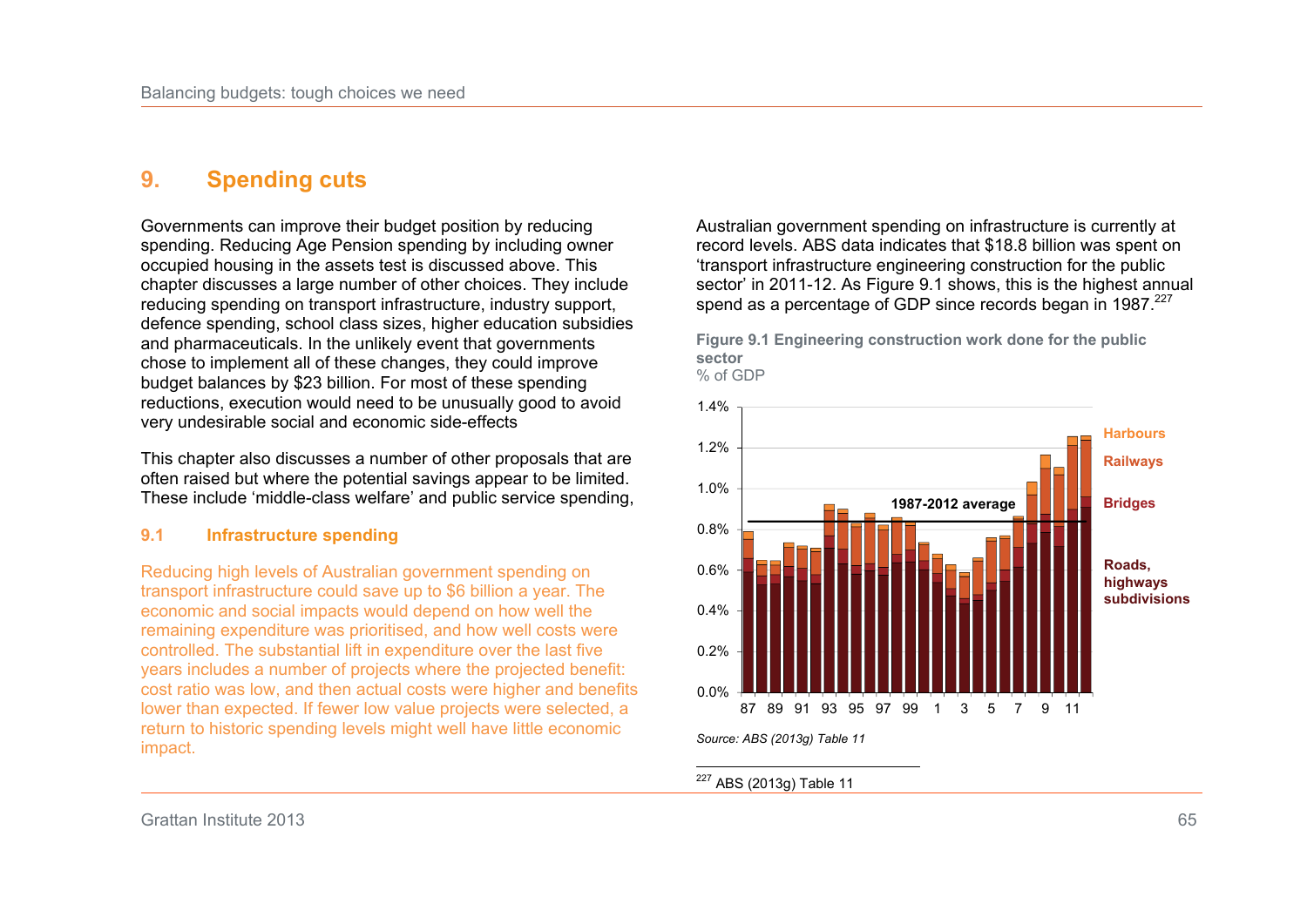If spending returned to the long-run average of 0.84 per cent of GDP from its current high of 1.26 per cent, it would add \$6.3 billion a year to the budget bottom line. $228$ 

Governments are spending more than ever, but it's questionable whether they are getting good value from that spending. Making better choices about what to build, and building it more efficiently, would produce the same outcomes at lower cost.

There have been persistent calls in Australian public debate in recent years to increase government spending on infrastructure. It is said that Australia has an infrastructure deficit of more than \$700 billion.<sup>229</sup> a claim that seems to be based more on a wish list devised by engineering and construction firms than on any rigorous economic analysis. Recently, the new Commonwealth Government and some commentators have suggested that going further into debt to fund infrastructure would be their preferred approach to boosting economic growth.<sup>230</sup>

Improving the capacity of transport system in Australia is critical for supporting growth and maintaining quality of life, particularly in cities. $^{231}$  But there are other ways to do this aside from building big infrastructure. Previous work by Grattan Institute has demonstrated that infrastructure doesn't *necessarily* increase economic growth.<sup>232</sup> It can do so, but only if it is the right infrastructure in the right place, at the right time, for the right price. $^{233}$ 

There are two ways to reduce transport infrastructure spending without materially reducing outcomes. The first lies in making better choices about what infrastructure gets built. While some progress has been made with the establishment of Infrastructure Australia and its processes to recommend infrastructure priorities to the Commonwealth Government, there is a long way to go. Governments continue to promise investment in projects that don't have rigorous benefit cost analyses ahead of those that do. $^{234}$ 

Even when these analyses are followed, they do not guarantee value for money. Analyses for transport infrastructure systemically overestimate the benefit cost ratios of projects. As Figure 9.2 shows, an international survey of large infrastructure projects found that project costs are typically at least 20 per cent higher than forecast.<sup>235</sup> A litany of local examples – from the cost

 $\overline{a}$ <sup>228</sup> Analysis of infrastructure investment is severely restricted by data availability. Determining exactly how much government spends on infrastructure, and on what types of infrastructure, is difficult because not all infrastructure expenditure appears directly in the headline budget balance; some is treated as capital expenditure and so is captured in the budget via interest and depreciation costs, and some is spent outside the general government budget by governmentowned corporations. Rigorous post-hoc evaluation of projects is rare, making it difficult to assess value for money: see *Balancing budgets: Supporting analysis, p. 33* 

<sup>&</sup>lt;sup>229</sup> Engineers Australia (2010)

<sup>&</sup>lt;sup>230</sup> See, for example, Bassanese (2013)

 $\overline{a}$ <sup>231</sup> Kelly*, et al.* (2013)

<sup>&</sup>lt;sup>232</sup> See Daley, et al. (2012a) and Daley (2013) for a further discussion of the relationship between infrastructure and economic growth.

 $233$  Eslake (2010)

<sup>&</sup>lt;sup>234</sup> See, for example, Wiggins (2013); Infrastructure Australia (2013); Flyvbjerg (2009); Davies (2013); Dobes (2008); Ergas and Robson (2010)  $235$  Flyvbjerg (2009)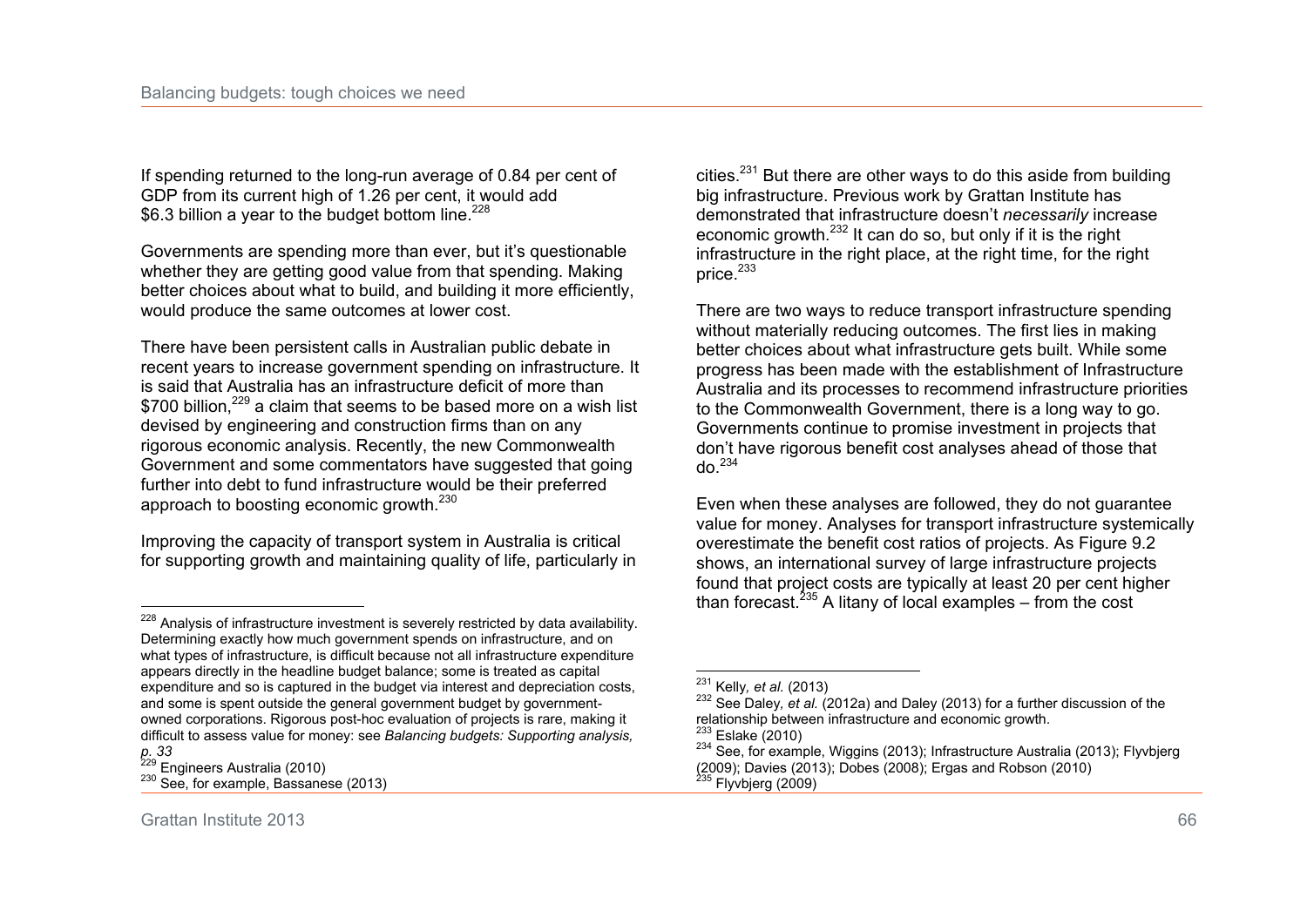

**Figure 9.2 Actual spend and traffic relative to forecasts for large transport projects** 

*Note: Cost overrun data based on analysis of 258 projects in 20 countries; traffic forecast data based on analysis of 208 projects in 14 countries. Source: Flyvbjerg (2009)* 

overruns for the Myki ticketing system in Melbourne to the highly optimistic initial traffic forecasts for the Clem7 Tunnel in Brisbane, the Cross City Tunnel in Sydney, Eastlink in Melbourne, and the Sydney and Brisbane airport trains – demonstrates that Australia is not immune from this dynamic.<sup>236</sup> Unfortunately, rigorous evaluation is hampered by lack of availability of data.

Governments seem reluctant to invest financial or political capital in alternatives to major transport projects. $237$  Evidence suggests that pricing for demand management, such as road user charges, is a highly effective way to make use of existing transport system capacity and reduce the need for costly new investment.<sup>238</sup> But while state governments have used road pricing to fund new projects, they have been reluctant to impose it on existing road infrastructure. Another option is to consider the value of small, local infrastructure upgrades to remove bottlenecks. These local solutions often have much better benefit cost ratios. $239$ 

A second broad avenue for cutting expenditure is to reduce the costs of projects once they are chosen. In Australia, construction costs have risen faster than prices in other industries, and are higher than those in many comparable countries. The causes of these high costs are complex and intertwined, and some are probably unavoidable. The mining boom has created skills shortages in construction industries. Many projects are constructed in areas with existing residential and commercial activity, which tends to cost more and take longer due to efforts to minimise disruption to travellers. The structure of the construction industry creates few incentives to keep costs down. There is a strong union presence, and oligopolies at the level of major construction firms as well as many materials suppliers. State

Grattan Institute 2013 67

 $\frac{1}{2}$ 

 $\overline{a}$ 

<sup>238</sup> Infrastructure Australia (2013)

Davies (2010); Davies (2012)

 $\frac{237}{100}$  Wiggins (2013)

 $239$  Eddington (2006)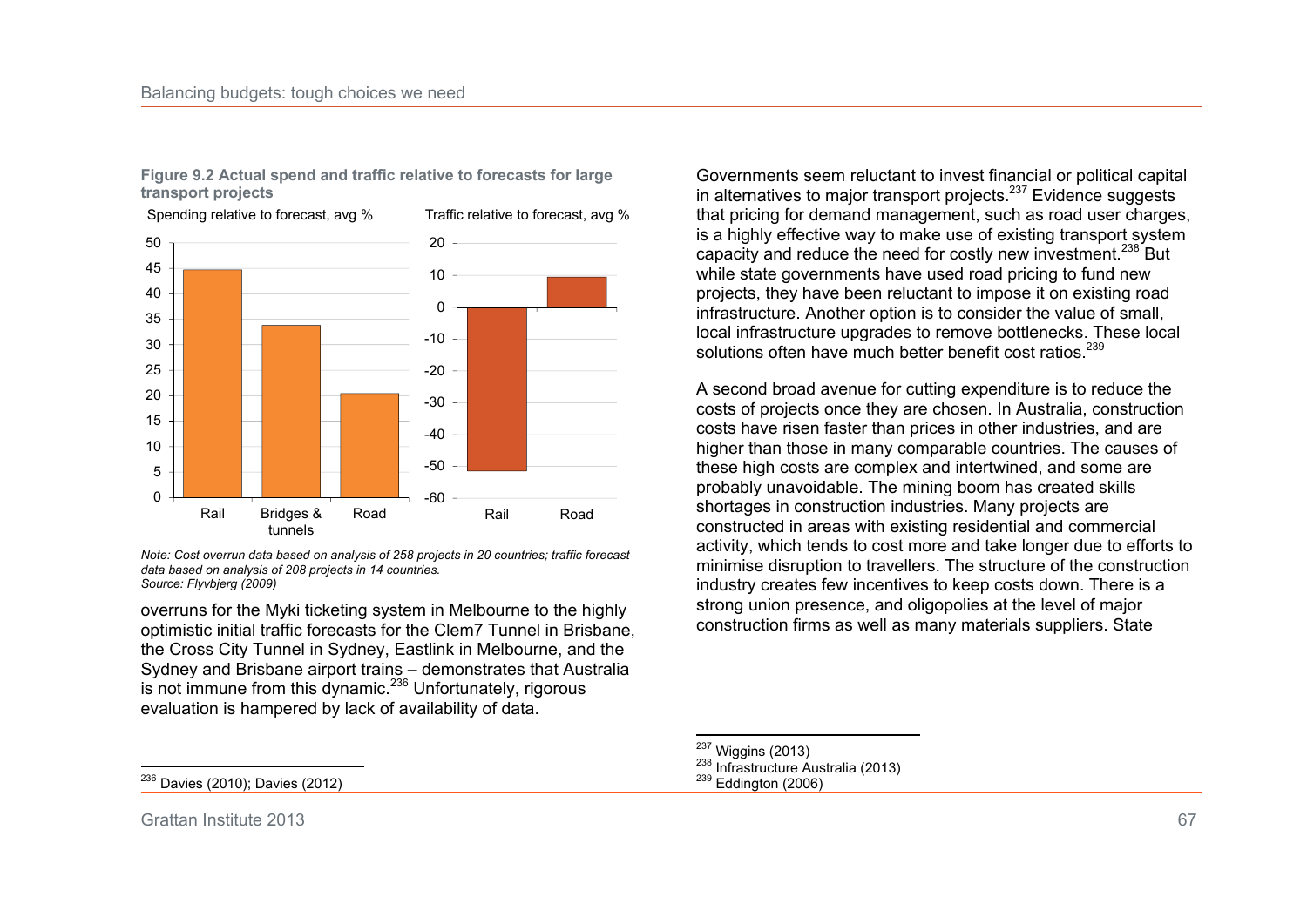governments effectively are single purchasers for major projects in each jurisdiction, hindering attempts to benchmark costs.  $240$ 

There is also plenty of evidence to suggest that the way projects are regulated and run is causing delays in projects, driving costs up.<sup>241</sup> Project proponents face complex and overlapping regulatory standards: the Productivity Commission's draft report on major project development assessment processes indicates that streamlining is feasible.<sup>242</sup> Other governance and procurement issues include poor scoping to define the real need and the most efficient way to meet it; poor project planning and performance management; gaps in project governance skills in the relevant areas of government; and a lack of independence between project governance and project delivery agencies. Infrastructure Australia has suggested that better project management could produce cost savings of 20 to 50 per cent.<sup>243</sup>

Across the infrastructure spectrum, Australian governments seem to have a tendency to 'gold-plate' infrastructure: building projects to the highest possible specifications even if these are not necessary. This drives costs higher. In the energy industry, government-owned electricity companies invest more in capital infrastructure per customer than do private companies, at rates that cannot fully be explained by higher regulatory standards, rising peak demand, and the need to replace ageing assets.<sup>244</sup> State governments have invested large amounts of money in

desalination plants and other big water infrastructure projects, when other, cheaper options were available.<sup>245</sup> In transport, the trend is visible in the preference for large road tunnels rather than smaller surface projects, and in efforts to build infrastructure that can withstand natural disasters, even in places where such disasters do not happen. $246$ 

The Commonwealth Government has recently commissioned an Productivity Commission inquiry into infrastructure costs, competitiveness and productivity, which will be useful in better understanding how costs might be reduced. $247$ 

Shifting infrastructure spending off the government balance sheet, either via government-owned corporations or public-private partnerships, doesn't necessarily help the budget position. If the infrastructure generates enough revenue to cover its costs, then the budget position would be similar, whether or not government retains ownership, depending on the price for which the government sells the right to construct the project. If government has to fund a gap between future revenue and costs, then again the future budget impact is similar whether or not government retains ownership. The budget position is only improved if private sector ownership leads to lower construction or operation costs, and these benefits outweigh the fees charged by investment banks for their services in establishing the partnership and the higher borrowing costs faced by private companies compared to governments.

 $\frac{1}{2}$ <sup>240</sup> Infrastructure Australia (2013); Turner & Townsend (2012); Grattan analysis of ABS (2012a); ABS (2013a); ABS (2013n)

<sup>241</sup> Taylor*, et al.* (2012); Caravel (2013); Infrastructure Australia (2013)

 $242$  Productivity Commission (2013a)

<sup>243</sup> Infrastructure Australia (2013)

<sup>244</sup> Wood*, et al.* (2012)

 $\overline{a}$  $\frac{^{245}}{^{245}}$  PricewaterhouseCoopers (2010)

<sup>&</sup>lt;sup>246</sup> Discussed in Wiggins (2013) and Ludlow ibid.

<sup>&</sup>lt;sup>247</sup> Productivity Commission (2013b)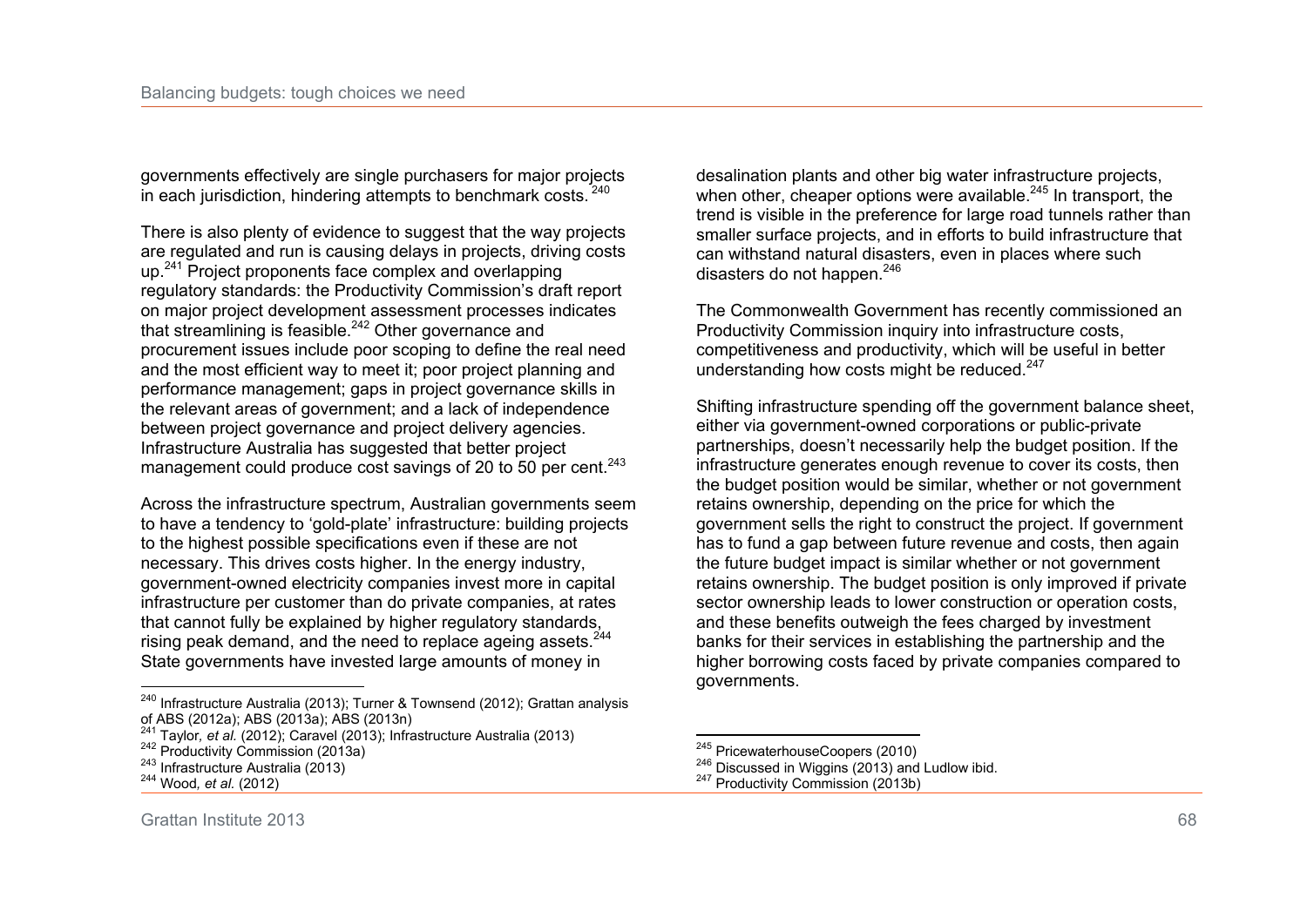Public-private partnerships can also impose discipline to prioritise projects where a private sector firm is prepared to invest on the basis that future revenue will be greater than the constructions costs. However, with the failure of toll roads from Clem 7 to the Lane Cove Tunnel, the private sector is increasingly reluctant to take on projects, unless governments guarantee the future revenue, which removes any private sector discipline to ensure benefits are greater than costs.

Governments are more likely to get fair value for infrastructure once usage patterns have been established in practice. Transferring existing infrastructure to the private sector can help reduce debt, although its impact on deficits will vary, as discussed in Chapter 10.

# **9.2 Industry support**

Australian governments spend more than \$16 billion a year on industry-related policies and programs, through tariff assistance, tax concessions and direct spending.<sup>248</sup> Despite popular perceptions, service industries get more in subsidies and tax concessions than do manufacturing or primary production industries, although the latter get much higher rates of support relative to the value they add to the economy.<sup>249</sup> A 50 per cent cut to Commonwealth and state budgetary support to small business, specific industry sectors and industries, and regional adjustment programs, could improve the budget bottom line by more than  $$5$  billion.<sup>250</sup>

 $\frac{1}{2}$ <sup>248</sup> Productivity Commission (2013c); Daley*, et al.* (2013) There is little confidence that traditional industry support leads to additional innovation, employment or productivity. Evidence suggests that industry subsidies are not effective at supporting regional economic growth, or at creating growth industries, and that government subsidies distort industry decision-making.<sup>251</sup>

Much modern industry support at least nominally pursues policy aims other than supporting industry for its own sake. Examples include subsidies to encourage carbon emissions reduction or research and development.<sup>252</sup> There is little evaluation of most industry support, so it is difficult to tell if the subsidies drive activity beyond what would occur anyway. In some cases, these goals may be better pursued through other means.

Some industry support, such as some manufacturing industry assistance, maintains relatively low-skilled jobs in regional areas. Without support, the jobs would probably not exist. If it is withdrawn, these areas are likely to face high unemployment rates and consequent social dislocation, with consequent costs to the welfare and education systems. If the industry is the major employer in a region, as tends to be the case in automotive and agriculture, there may be significant economic and social effects on the local community. People are often reluctant to move, and this results in higher unemployment.

Ironically, governments that continue to prop up struggling industries can exacerbate this problem. By providing hope that a region will continue to offer the same jobs as in the past,

<sup>&</sup>lt;sup>249</sup> Productivity Commission (2013c)

<sup>250</sup> Grattan analysis of ibid. and Daley*, et al.* (2013)

 $\overline{a}$ <sup>251</sup> For a more detailed discussion of the effectiveness of industry policy, see Daley*, et al.* (2012a) and Daley*, et al.* (2012b)  $252$  See Wood and Mullerworth (2012)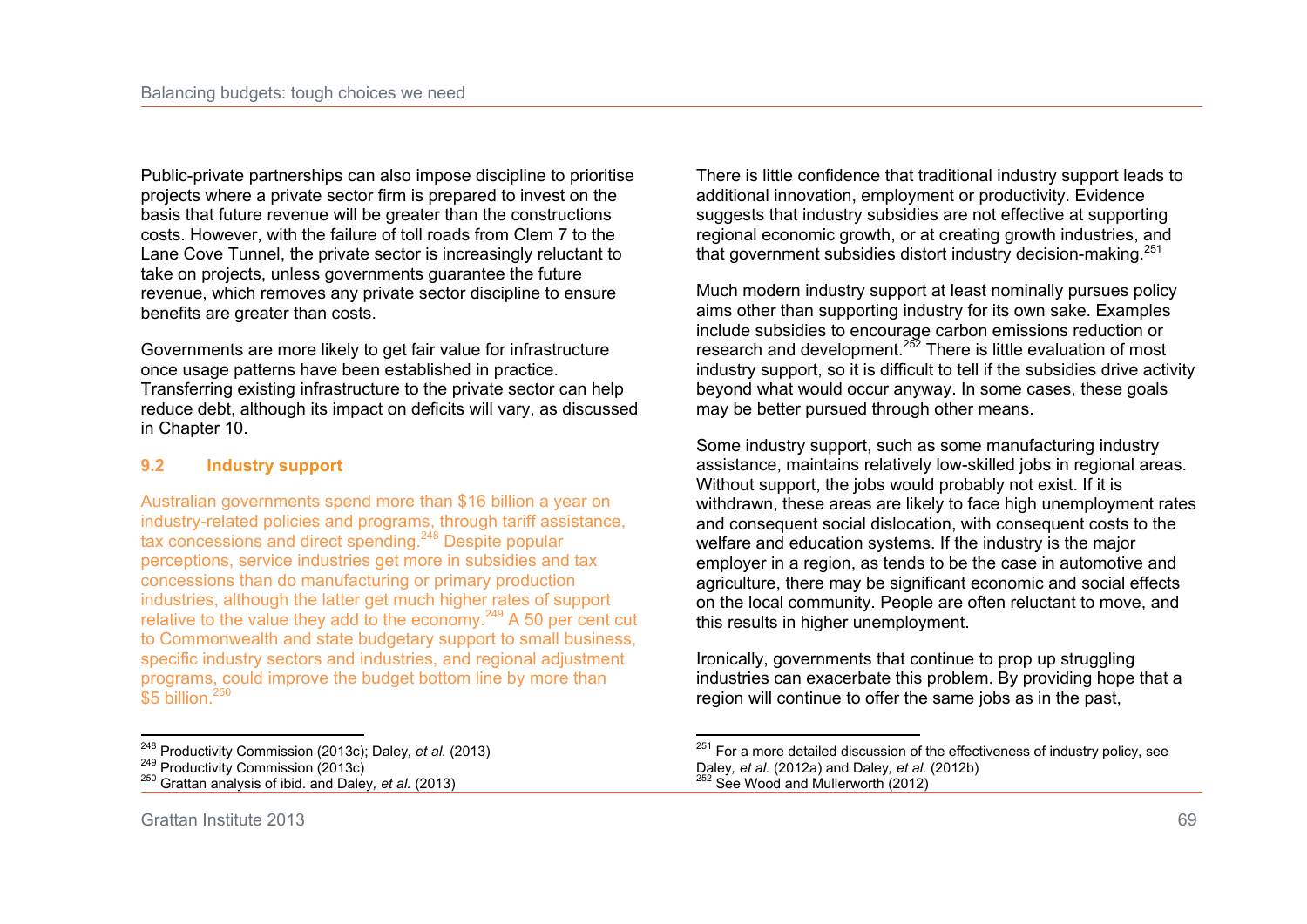governments encourage people to put off the hard decision of moving. In practice, when substantial industries close, most workers rapidly find alternative employment<sup> $253$ </sup> – although it is often at a lower wage precisely because the new job is in an unsubsidised industry.

In this sense, industry support can be less about supporting an industry and more about assisting a community through a transition. Even so, this type of industry support is highly inefficient. For example, steel industry assistance under carbon price compensation measures will cost \$36,000 per year per worker.<sup>254</sup> Such a sum would be better directed to more sustainable initiatives such as education and training to prepare workers for jobs in growth industries.

Cutting all industry support would thus have some detrimental social and economic outcomes, at least in the short term. Yet the evidence – or lack of evidence – of benefits from current support suggests there is significant scope for savings.<sup>255</sup> The reduction proposed leaves untouched support for research and development, carbon emissions reduction, and export assistance. In all these cases, there is at least an arguable case for broader public benefit.

As with many of the spending proposals identified, high quality execution would be required. Governments would need to make good decisions about which industry assistance is and is not

justified, in the face of a range of special interest groups with much to lose.

# **9.3 Health spending**

Reducing high levels of health spending could save up to \$9 billion per year through a variety of measures. Few health proposals on their own create significant savings, but when combined, can save a large amount offsetting the recent growth in health spending. These measures include abolishing the private health insurance rebate, improving pharmaceutical pricing and reducing avoidable hospital costs. While some proposals will have positive economic impacts, there are moderately negative social impacts should these proposals affect access to and timeliness of treatment for some people.

Growth in health spending over the past 10 years accounts for the largest increase in Australian government expenditure above GDP growth. The increase is largely due to an increase in spending on hospitals. If health expenditure continues to grow, it will consume an extra 1.5 percentage points of GDP by  $2023^{256}$ 

This additional spending brings substantial benefits. Life expectancy continues to increase and quality of life has improved. Life expectancy in Australia is among the highest in the world, and health spending per person is relatively modest. This suggests that only genuine innovations will produce savings that do not harm the quality of health care.<sup>257</sup>

 $\frac{1}{2}$  $^{253}_{\sim}$  Beer (2008), p. 324

 $254$  Productivity Commission (2012)

 $^{255}$  Daley and Lancy (2011)

 $\overline{a}$  $^{256}_{\sim}$  See above Figure 2.6

 $257$  OECD (2010)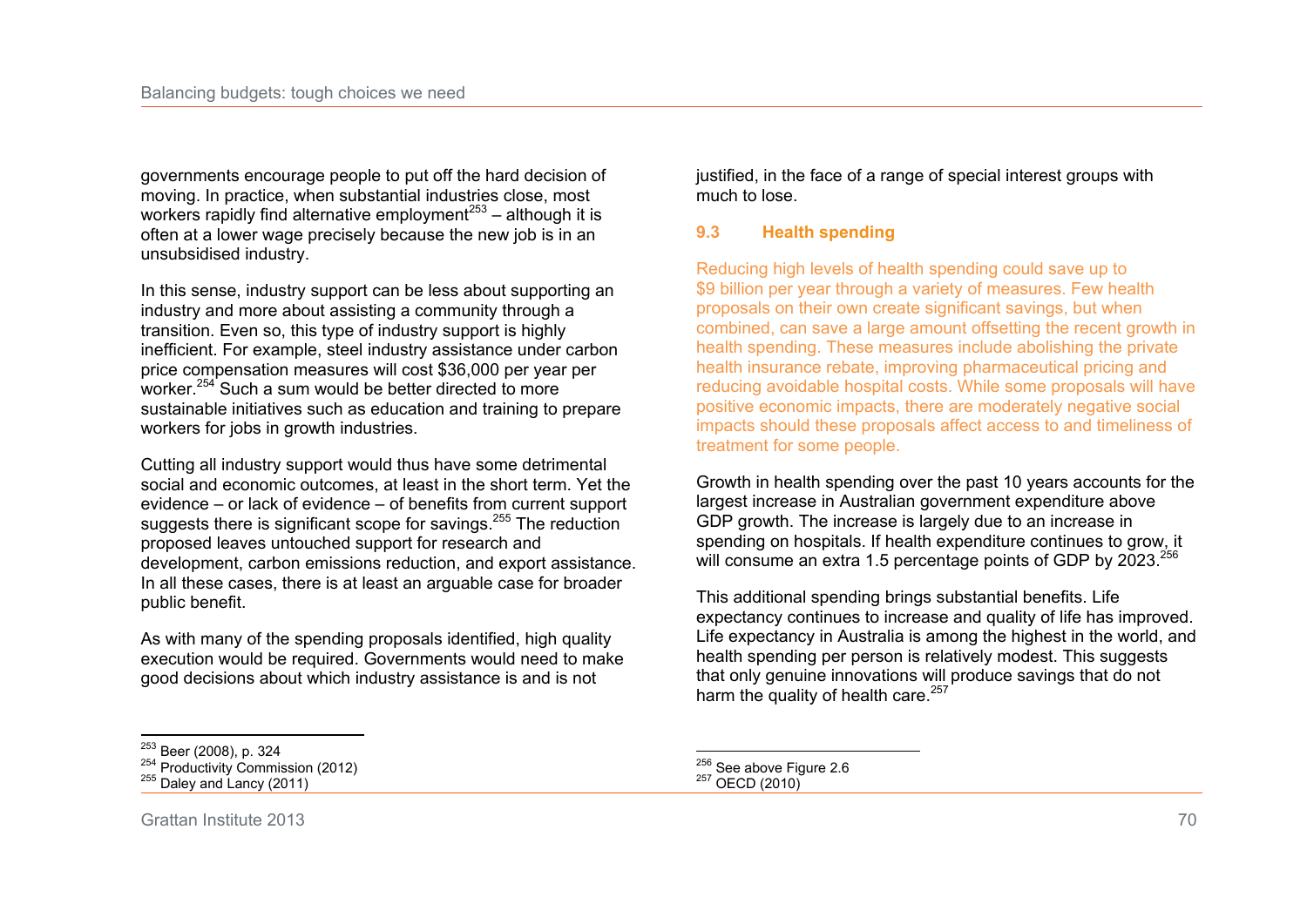Within the health system, there is no one magic bullet that will rein in spending. Rather, a number of smaller measures to improve efficiency may reduce health costs below projections:

- **Private health insurance rebate:** Removing the private health insurance rebate could save \$3.5 billion in expenditure. Savings of \$5.5 billion<sup>258</sup> from the cost of the rebate would be offset by an increase in demand for public hospital services.<sup>259</sup>
- **Pharmaceutical pricing:** A previous Grattan Institute report estimated that up to \$2 billion per year could be achieved by changing the way government pays for pharmaceuticals.<sup>260</sup>
- x **Avoidable hospital costs:** A forthcoming Grattan Institute report suggests there is wide variation in costs between hospitals for the same procedures.<sup>261</sup> Reducing costs that may be avoidable could reduce hospital spending by up to \$1 billion per year.
- **End of life care:** Initial Grattan analysis suggests that that the cost of hospital admissions in the year before death (for people aged over 65) may be around \$2 billion a year. Offsetting costs are not captured in this analysis, including alternative health care and support provided outside hospital, which would probably reduce the budget impact to less than \$1 billion. Although the cost of end of life care is substantial, there are few concrete proposals to reduce it.
- **Cost effectiveness of treatments: Costs could be reduced** by systemically using lowest cost procedures and medicines that provide the same benefit to patients as more expensive options. Costs could also be reduced by not using procedures if on balance they are not beneficial or if there is no evidence that they work. $262$  Based on the UK experience, these approaches could save up to \$2 billion in Australia.<sup>263</sup>
- **Preventative strategies:** Strategies to prevent illness, such as increasing alcohol taxes, could help to reduce health costs in the long run.  $264$

The Grattan Institute Health Program continues to contribute to work to define these policy options more precisely.

### **9.4 Other spending reductions**

We have analysed a number of other proposals, including plausible reductions in defence spending, increasing school class sizes, and reducing student subsidies for higher education. Individually, each of these is worth \$2 billion to \$3 billion. Collectively they could improve the budget bottom line by \$8 billion. They are described in more detail in *Balancing budgets: Supporting analysis.*

 $\overline{a}$ <sup>258</sup> Treasury (2013a), p. 6-27

 $^{259}$  Grattan analysis of Segal (2004) and Cheng (2013)

<sup>260</sup> Duckett*, et al.* (2013)

<sup>261</sup> Duckett*, et al.* (Forthcoming)

 $\overline{a}$ <sup>262</sup> The UK's National Institute for Health and Care Excellence (NICE) is an independent body that provides evidence-based guidelines and advice in public health, develops standards and performance metrics for public health and social services and information services. It provides a 'do not do' database outlining clinical practices that should be discontinued or not used routinely by health professionals. See NICE (2013b)

 $263$  Grattan analysis of NICE (2013a) and Department of Health - UK (2010) <sup>264</sup> Doran*, et al.* (2013)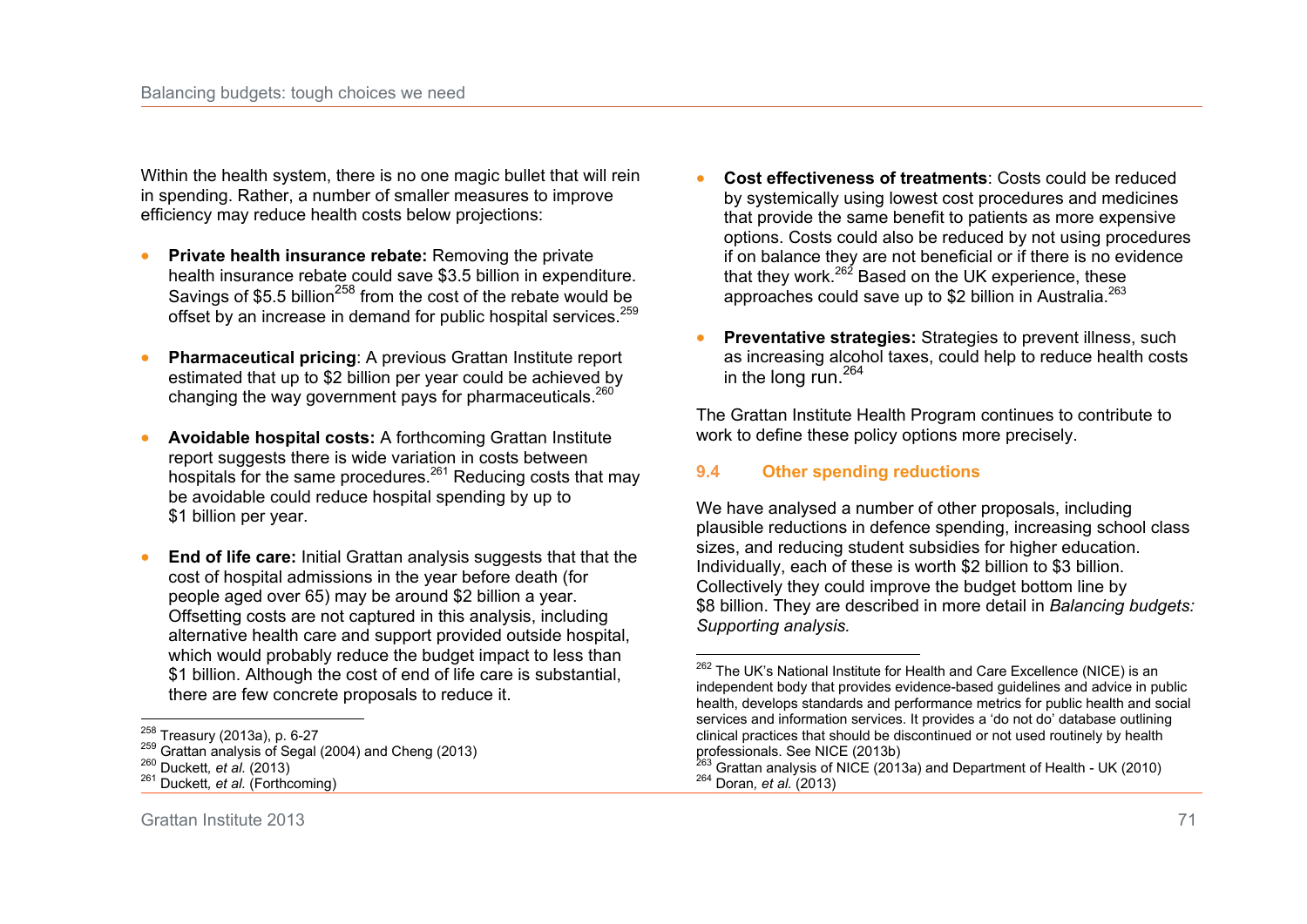However, in order to reduce school or defence spending without significant adverse effects, execution would have to be unusually high quality. Governments would have to selectively keep the better teachers as teaching workforces reduced. They would have to keep high value, and cut low value defence spending, despite regional political pressures. By contrast, reducing student subsidies for higher education would be relatively straightforward to execute.

### **9.5 Middle-class welfare**

Conversations about Australian government budgets frequently assert that there are large savings in 'middle-class welfare'. A small number of high-profile payments to families with children seem to drive this discussion. Yet compared to the scale of Australian government budgets, the amount going to well-off families via these payments is small: around half a billion per year. Australia has the most tightly targeted welfare system in the world. The major recipients of middle class welfare in Australia are people over the age of 65, and proposals to address this are discussed in Chapter 6.

The idea that governments should provide some support to families in need for the costs of raising children is relatively uncontroversial. The Henry Tax Review found that appropriately targeted family payments were important for supporting lowerincome families with the cost of raising children; supporting parents of young children to balance work and family; and improving horizontal equity between taxpayers who support children and those who do not  $265$ 

 $\frac{1}{2}$ <sup>265</sup> Treasury (2010a)

Most family payments are made through Family Tax Benefit (FTB) Part A, which will cost the budget \$14.3 billion in 2013-14.<sup>266</sup> Families with an adjusted taxable income of \$48,837 or less receive the full rate of payment.<sup>267</sup> Families earning more than this have their FTB payment reduced as their earnings increase. The upper income limit varies depending on family composition, but a two-child family that earns more than \$113,000 pre-tax will not get FTB Part A payments.<sup>268</sup>

Family Tax Benefit Part B, which will cost the budget \$4.6 billion in 2013-14, has more generous thresholds, and so is available to more middle and upper-income families.<sup>269</sup> It is paid to singleparent families with an annual adjusted taxable income under \$150,000, and to two-parent families where one parent has little or no income and the other parent earns up to  $$150,000$  p.a.<sup>270</sup>

Payment rates for FTB taper rapidly, so relatively little of the payment goes to families earning incomes above the median for their household type.<sup>271</sup> Less than \$2 billion of FTB are paid to families in the top 40 per cent of households ranked by income (Figure 9.3)

 $\overline{a}$  $^{266}_{\sim}$  FaHCSIA (2013)

 $267$  For reference, a couple with children at the median of the working age population earns \$90,500 in equivalised disposable income. See Phillips and Toohey (2013).

<sup>268</sup> DHS (2013b)

 $269$  FaHCSIA (2013)

 $270$  DHS (2013c)

 $271$  Phillips and Toohey (2013)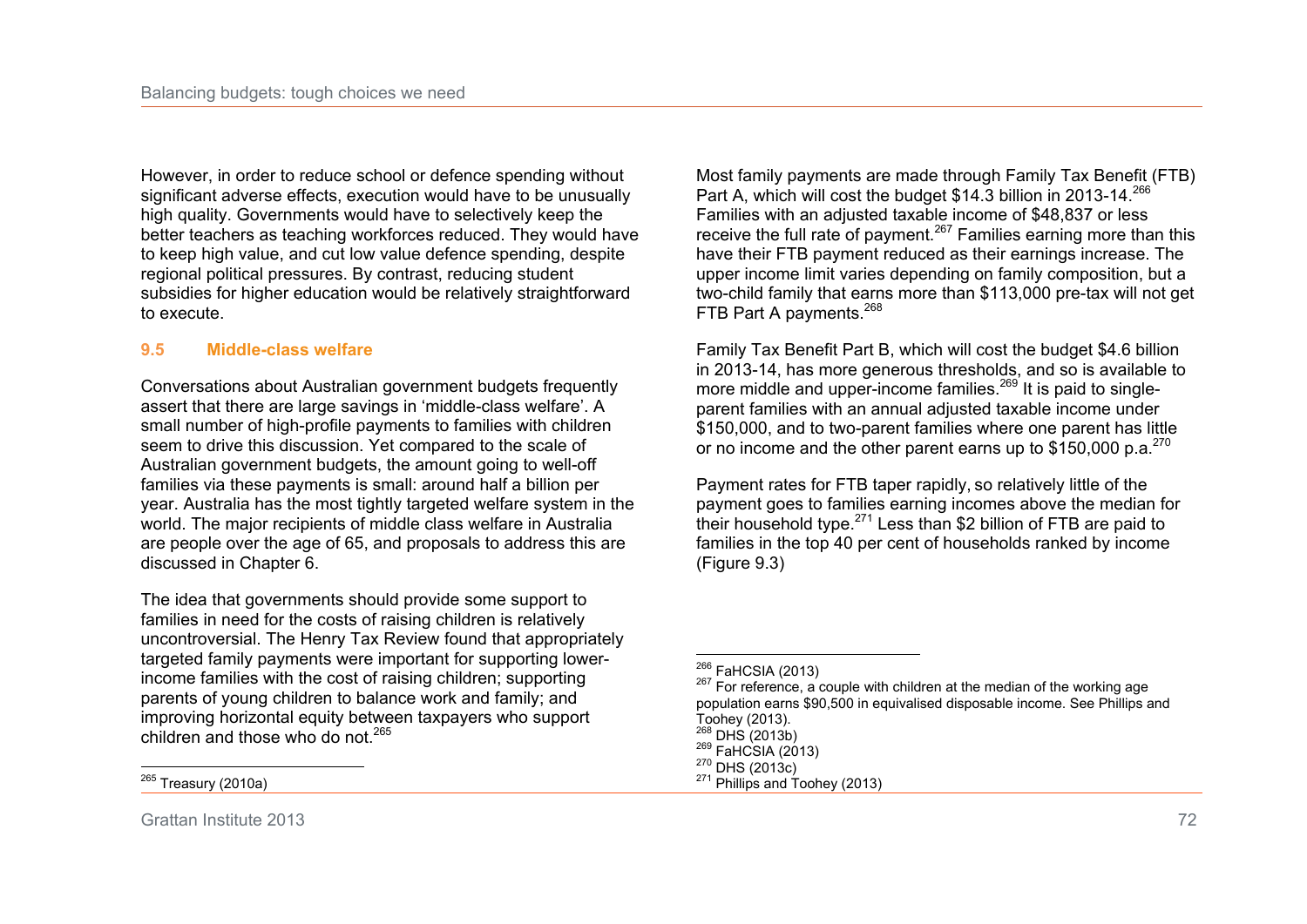

#### **Figure 9.3 Distribution of Family Tax Benefits payments by family disposable income decile**

\$ billion, per year

*Note: Includes Family Tax Benefits Parts A and B. Income deciles refer to equivalised household disposable income for families whose survey reference member (generally the 'head' of the household) is under 60. Source: ABS (2011c)* 

Abolishing FTB Part B payment for families with combined taxable incomes of above \$100,000 would save the budget around \$0.5 billion a year. Applying tougher participation requirements for those with children of school age, similar to those now required for

parenting payments, would save an additional \$1.5 billion a  $vear.<sup>272</sup>$ 

The two payments most often condemned as 'middle-class welfare' are the Schoolkids Bonus and the Baby Bonus, but they're a small problem that's getting smaller. Both are now restricted only to recipients of FTB Part A, and so are more closely targeted to lower-income families than before. The Schoolkids Bonus (which the current government has pledged to abolish<sup>273</sup>) will cost \$1.3 billion in 2013-14.<sup>274</sup> The Baby Bonus will cost \$0.4 billion in 2013-14. From 1 March 2014 it will no longer exist as a separate payment, but will be paid as a loading on FTB Part A. Families who take up Paid Parental Leave will not get the loading.<sup>275</sup>

'Middle-class welfare' will increase over the coming years if the incoming government implements its Paid Parental Leave scheme.<sup>276</sup> The scheme will provide mothers with 26 weeks of paid parental leave at their actual wage (capped at \$150,000) plus superannuation. The existing scheme pays mothers the minimum wage for 18 weeks, and is not available to those earning over \$150,000.<sup>277</sup> The gross cost of the scheme is estimated at \$5.7 billion in 2016-17, compared with \$2 billion for the scheme currently in place. Taking into account the further \$1.6 billion in reduced costs and increased revenue to government expected to

 $\overline{a}$  $^{272}_{22}$  Unpublished NATSEM modelling, cited in Karvelas (2013)

 $273$  Hockey and Robb (2013)

<sup>274</sup> FaHCSIA (2013)

<sup>275</sup> Ibid.

 $276$  As discussed in Box 4.1 on p. 18, this is not included as a potential saving because it is not yet legislated.

 $277$  Loughnane (2013a)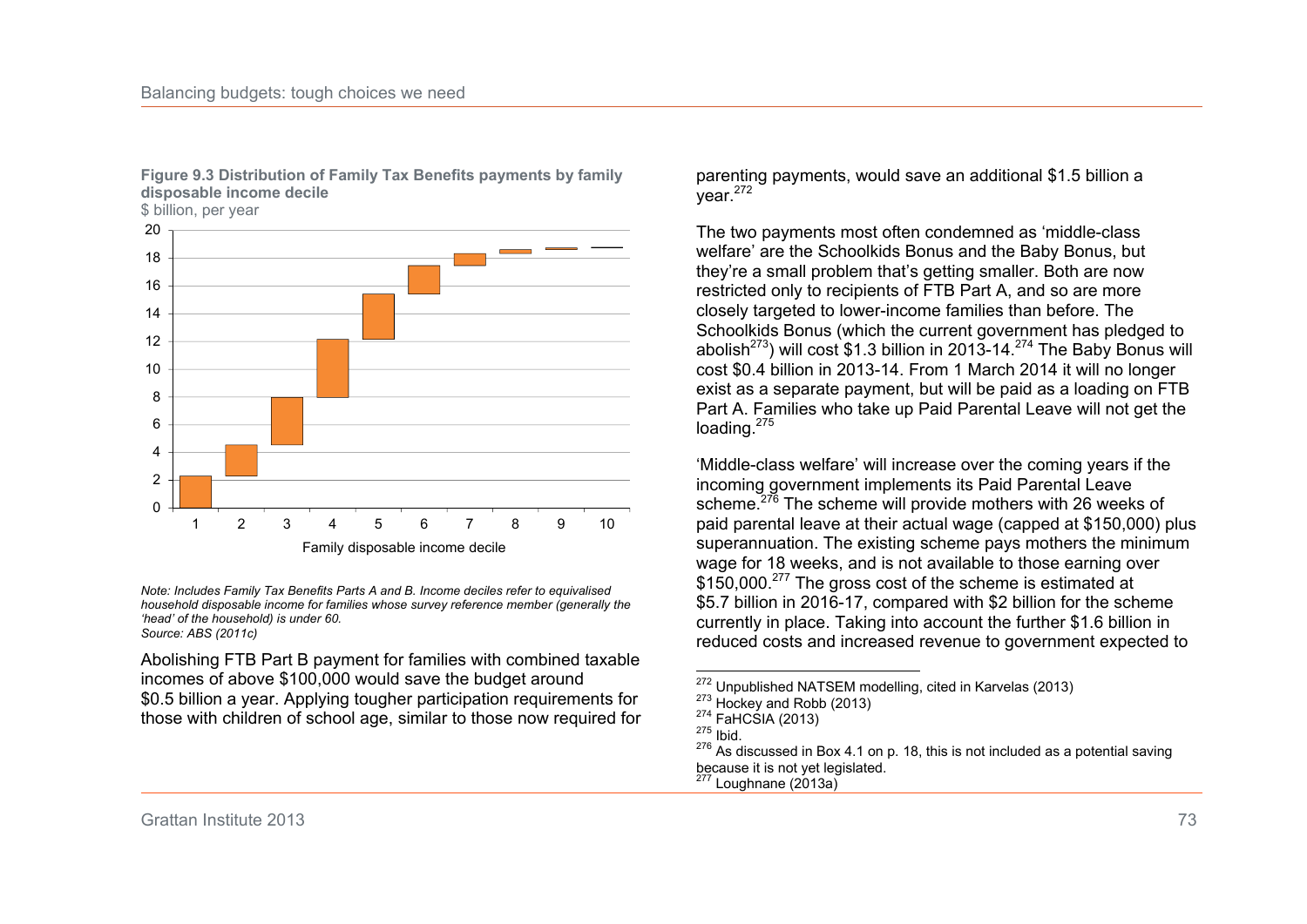arise from the scheme, the net budget impact is around \$2.1 billion.<sup>278</sup> The majority of this additional funding will go to middle- and high-income earning women. A woman earning \$32,000 per year will be around \$5,000 better off under the new scheme, while a woman earning \$85,000 will be around \$31,000 better off<sup>279</sup>

Looking more broadly than specific payments to families, Australia has one of the world's most tightly targeted welfare systems. Figure 9.4 shows that Australian government payments do more to redistribute welfare payments to the poorest 20 per cent of households than does any other OECD country except Denmark. 42 per cent of transfer spending goes to the poorest 20 per cent, while only 3 per cent of transfer spending goes to the richest 20 per cent.  $280$ 

Looking more broadly at 'in kind transfers' – government spending on services that people use – these are fairly constant in dollar terms across income groups and age groups.<sup>281</sup>

If Australia has a problem with 'middle-class welfare', most of the recipients are aged over 65. Australian welfare policies systemically favour older people over the young, and older people pay less tax and receive more benefits than younger households with similar incomes.<sup>282</sup> As discussed in Chapter 6, current arrangements for the Age Pension and superannuation provide significant benefits to those in the middle- and upper-income

# 25

deciles, and reforms are attractive choices for repairing budget balances.

**Figure 9.4 Redistribution of welfare payments in OECD countries**  Public payments to households as a proportion of population disposable income, mid-2000s



*Note: Incomes are equivalised Source: Grattan analysis of Whiteford (2010)* 

 $\frac{1}{2}$  $^{278}_{\phantom{1}-\phantom{1}-\phantom{1}}$  PBO (2013b), p. 30

 $279$  Loughnane (2013a)

 $280$  Whiteford (2013)

<sup>281</sup> Daley*, et al.* (2013), p.43

<sup>282</sup> Tapper*, et al.* (2013)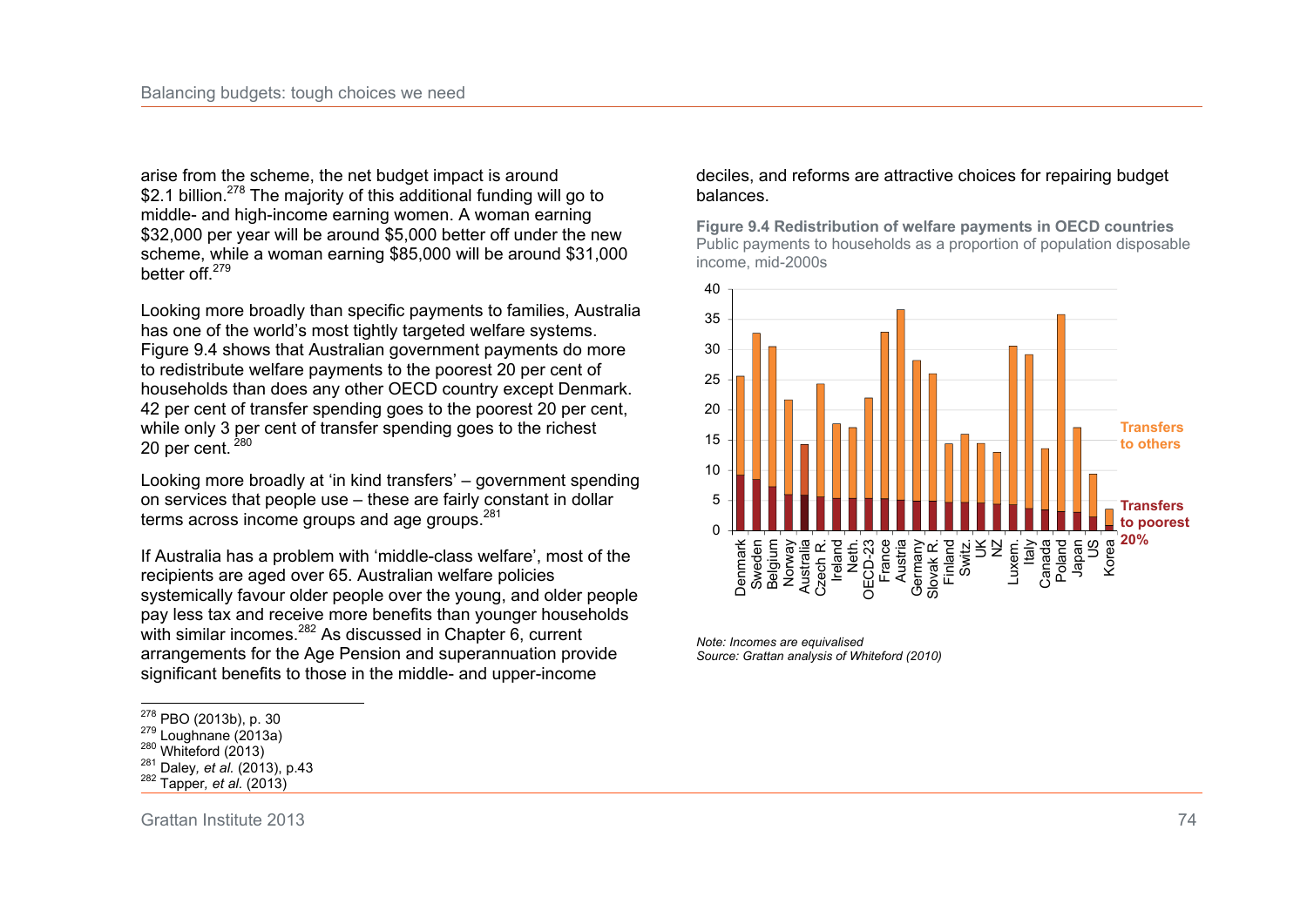#### **9.6 Public service cuts**

Other conversations about budgets frequently assert that large deficits could be remedied by cutting a bloated public service.

By international standards, the Australian public sector is relatively efficient. The OECD identifies Australia as an example for other countries to follow in this regard, with small general government employment and large efficiency gains in recent years.<sup>283</sup>

Across-the-board reductions in funding for government departments have long been used to improve efficiency and reduce costs. In recent years, annual reductions, or 'efficiency dividends' of 1.25 to 1.5 percent have been applied to the departmental expenditure of most Commonwealth and state agencies. Some governments have made further cuts above this base rate. $284$ 

While such cuts may be useful discipline to reduce wasteful spending and drive efficiency, they do not raise significant funds. In 2011, the Commonwealth imposed an additional efficiency dividend of 2.5 per cent (on top of the base rate of 1.5 per cent) for the 2012-13 budget year.<sup>285</sup> This was estimated to raise \$0.5 billion a year.<sup>286</sup> In this year's budget, the Victorian Government projected that increasing its efficiency dividend from 2 to 2.5 per cent would raise \$0.05 billion a year.<sup>287</sup> Extrapolating nationally, this suggests that a 2.5 per cent cut across all levels of government (with similar exemptions for front line staff as in Victoria) would save only \$1.5 billion a year. The new Commonwealth Government has committed to an additional 0.25 per cent efficiency dividend on the Australian Public Service, which will raise \$0.2 billion in 2016-17.<sup>288</sup>

Beyond a certain point, efficiency dividend-style approaches may reduce the capacity of the public service to fulfill the functions of government.<sup>289</sup> Cuts are indiscriminate, making little distinction between high-value and low-value functions of government, or between departments which are already operating efficiently and those with fat available to trim. Given the relatively large efficiency dividends imposed in recent years, the scope to reduce savings via the usual suspects of travel, hospitality and advertising is small.<sup>290</sup> That leaves staff cuts.

Another proposed option for savings is to simply reduce the public sector headcount. The new government has already announced that it will cut 12,000 staff from the Australian Public Service, which if implemented as planned will save \$1.2 billion in 2014-15 and \$1.9 billion by 2016-17. $^{291}$  It is not obvious that these savings are feasible. When the public sector is being squeezed, attrition rates fall, as people hold onto existing jobs for fear of not finding another. When the Howard Government began public service cuts in 1996, the resignation rate fell by 11 per cent, the retirement rate

 $\overline{a}$ 

 $\frac{1}{2}$  $^{283}_{\ldots}$ OECD (2012b)

 $284$  Horne (2012); Horne (2013)

 $285$  Horne (2012)

 $286$  Treasury (2011)

<sup>&</sup>lt;sup>287</sup> Victorian Government (2013)

 $^{288}_{\ldots}$  PBO (2013b), p. 42

<sup>289</sup> MacDermott and Stone (2013)

<sup>290</sup> Bartos (2011)

 $291$  PBO (2013b), p. 41. This cut is in addition to the effect of the efficiency dividend and cuts to the former Department of Climate Change.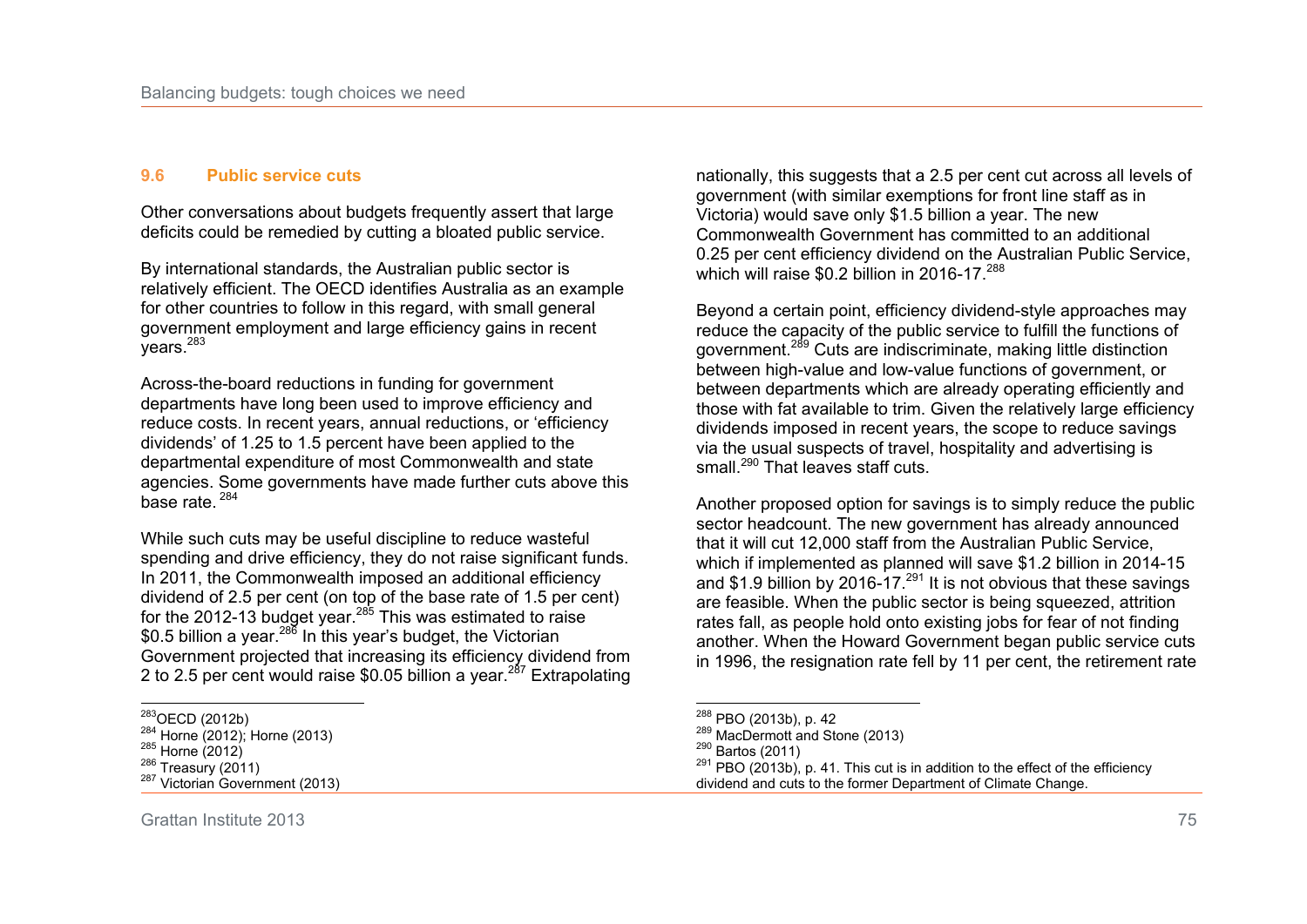by 60 per cent, and dismissals by 80 per cent.<sup>292</sup> To achieve staff cuts of the size proposed, retrenchments may be needed and redundancy payouts will erode proposed savings.

Staff cuts tend to be pursued via voluntary redundancies, which weaken the public service as high-quality people who are confident of finding another role are more likely to leave. They may also reduce the quality of services: even though frontline staff are usually nominally quarantined from such cuts, having fewer back office staff may push administrative work onto frontline staff, leaving them with less capacity to deliver services. A much better approach to public sector savings is to take the time to identify functions that no longer need to be delivered, or can be delivered differently, and target savings appropriately.

### **9.7 Federalism reform**

Some suggest that there are significant savings in abolishing one or more departments – usually health or education – and transferring their functions to the states. The first stated task of the new National Commission of Audit is to 'assess the current split of roles and responsibilities between and within the Commonwealth Government and state and territory governments'.<sup>293</sup>

There is obvious room to reduce duplication between Commonwealth and state public services.<sup>294</sup> However, the budget savings are likely to be small relative to the budget problem

Australia faces.<sup>295</sup> For example, the Commonwealth Department of Health and Ageing will only spend \$0.6 billion on employee expenses in 2013-14.<sup>296</sup> If the entire department were abolished, some of this money would be saved, but much of the work those staff were doing would need to be taken up by state governments, which would have to spend more. And some functions, such as regulating the safety and efficacy of medications, should stay with the Commonwealth Department rather than being duplicated by eight states and territories.

The primary value of reducing federal-state overlap may be not in budgetary savings, but in better use of senior management. Federal-state interactions inevitably consume a large portion of senior management time in both Commonwealth and state bureaucracies. With less overlap, more of this time would be spent in managing and pursuing substantive reform.

In any case, governments of both political colours have been reluctant to give up control. For example, the 1996 Officer Commission of Audit recommended that the Commonwealth transfer many functions, including health and education, to the states, but this recommendation was never implemented.<sup>297</sup>

The Commonwealth can relieve pressure on its budget by simply ending its spending in an area of shared responsibility (such as hospitals), and leaving states to manage the entire area – but with no change in funding. This would be particularly tempting in

 $\frac{1}{2}$  $\frac{292}{100}$  Mannheim (2013)

 $293$  Hockey and Cormann (2013)

 $294$  See, for example, the reforms proposed in OECD (2012b)

 $\overline{a}$ <sup>295</sup> There is little good evidence on the savings possible from changes to federal financial arrangements, and much of what does exist is contradictory. See Daley*, et al.* (2012b), p. 28-9  $^{296}$  DoHA (2013) <sup>297</sup> Officer*, et al.* (1996)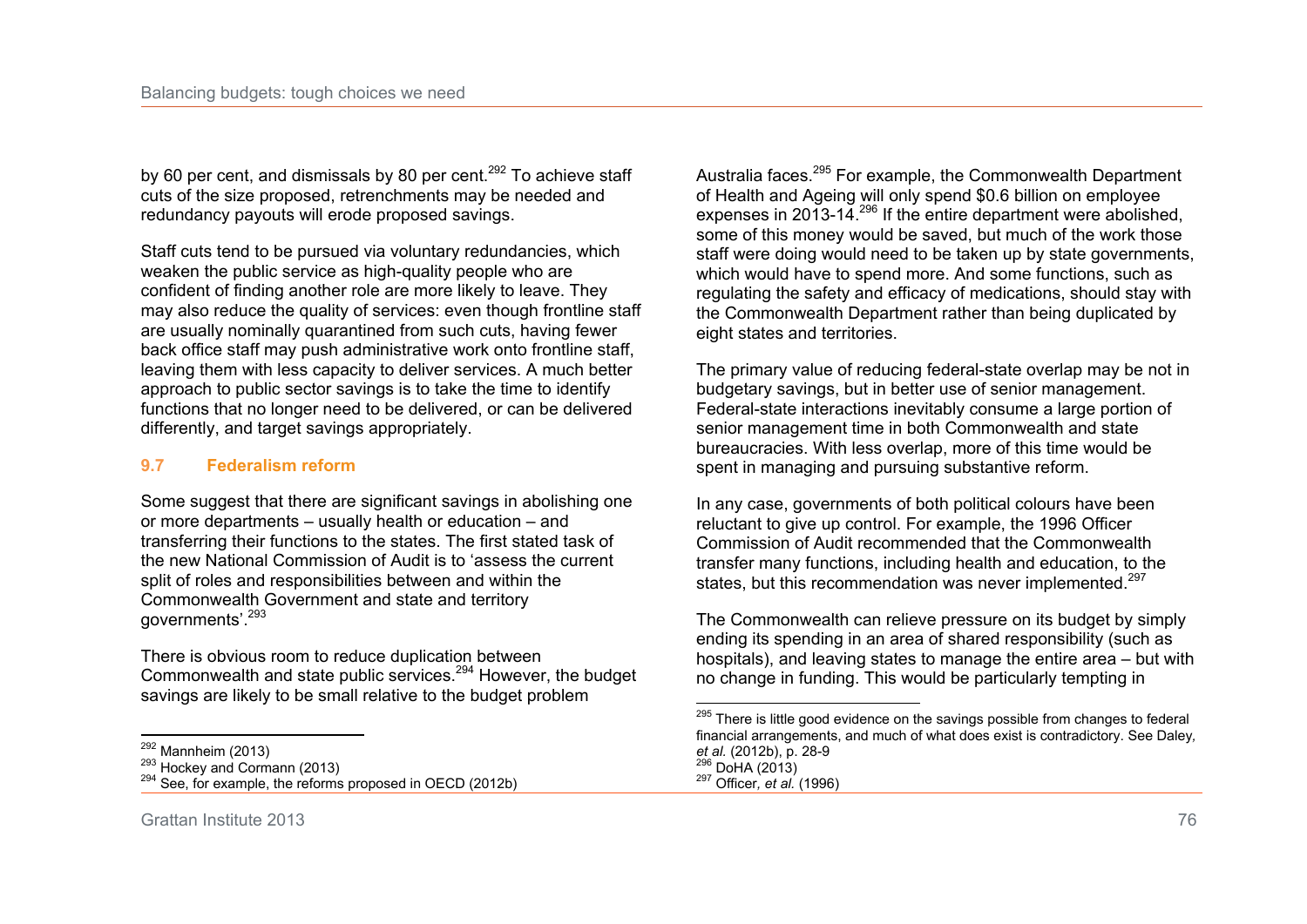health, where spending is growing much faster than GDP. However, this would simply transfer the Commonwealth's budgetary problems to the states – which generally have less ability to adjust given their constitutionally limited tax bases.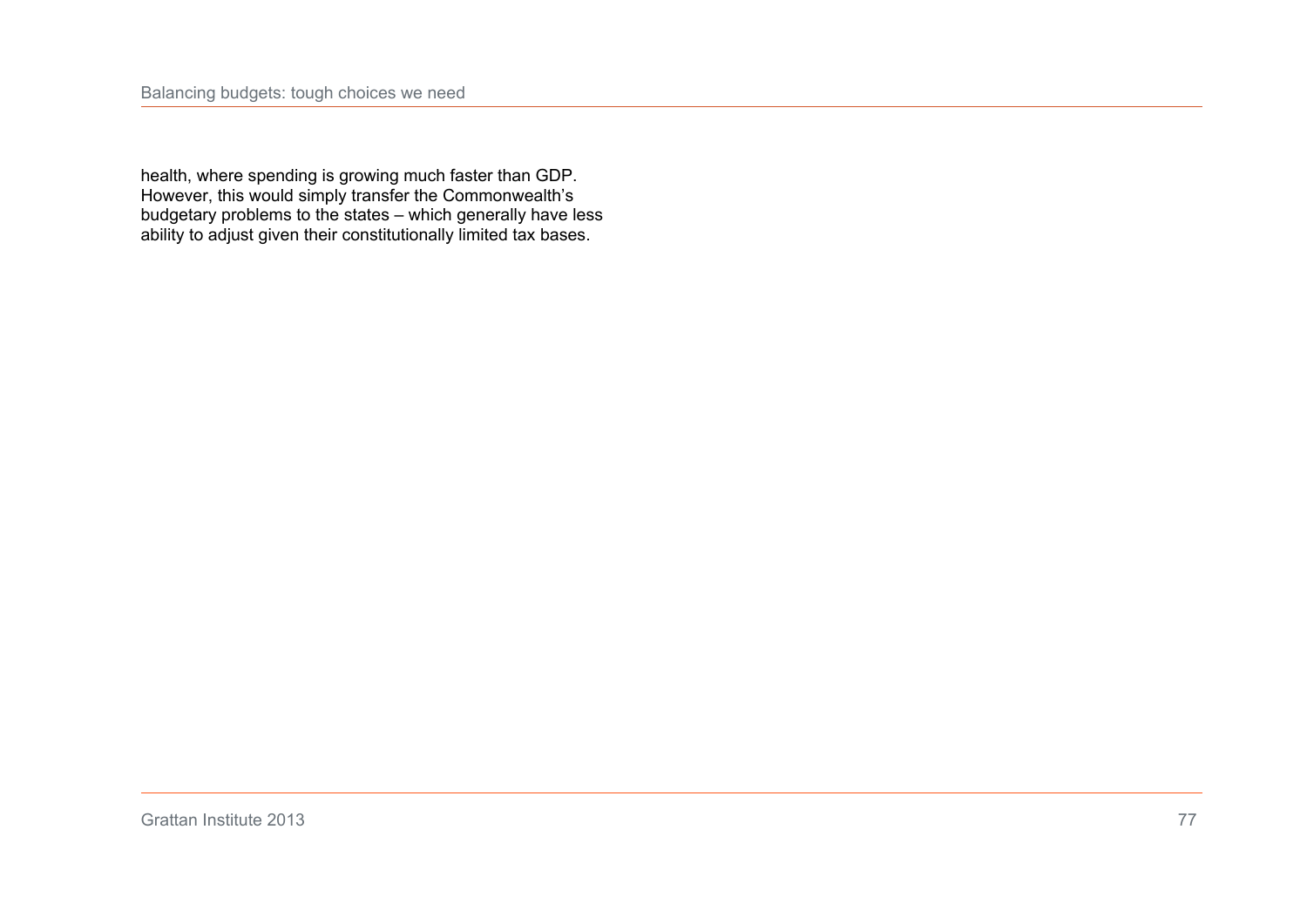### **10. Asset sales**

Asset sales, or privatisations, are frequently put forward as part of proposals to improve budget balances and reduce debt.<sup>298</sup>

However, the relationship between selling assets and improving the budget bottom line is not straightforward, with the impact depending on the type of asset and the budget measure used.<sup>299</sup>

Selling a government business enterprise (a financial asset) provides a cash inflow to government which, if used to pay off debt will reduce net debt. However, the proceeds of the sale are not directly included in either of the main measures of the budget balance (underlying cash or fiscal balance).

The impact of selling a government business enterprise (such as Medibank Private) on the budget balance is indirect. The government will no longer earn dividends from the sold asset, reducing future revenues. If the government uses the revenue from the sold asset to pay off debt, it will pay less interest on the debt. Ultimately, budget balances are only improved if the government's dividends from the sold asset are less than the interest on the sale price of the asset.

Given the many variables involved, it's difficult to quantify the potential of asset sales to contribute significantly to budget repair.

The sale of government business enterprises has played an important role in reducing the existing stock of debt in Australia. As Figure 10.1 shows, most of the net debt reduction achieved in the early years of both the Kennett and Howard governments came from asset sales.



**Figure 10.1 Value of asset sales and net debt reduction**  \$ billion (nominal)

*Source: Treasury (2013a); Kamener and Tan (2012); Abbott and Cohen (2013)* 

 $\frac{1}{2}$ <sup>298</sup> Analysing the broader costs and benefits of privatisations, while a subject of lively debate, is beyond the scope of this paper: see Abbott and Cohen (2013)  $299$  For example, the effect of an asset sale will be different for each of: headline cash balance, underlying cash balance, fiscal balance, net debt, net financial worth, net worth.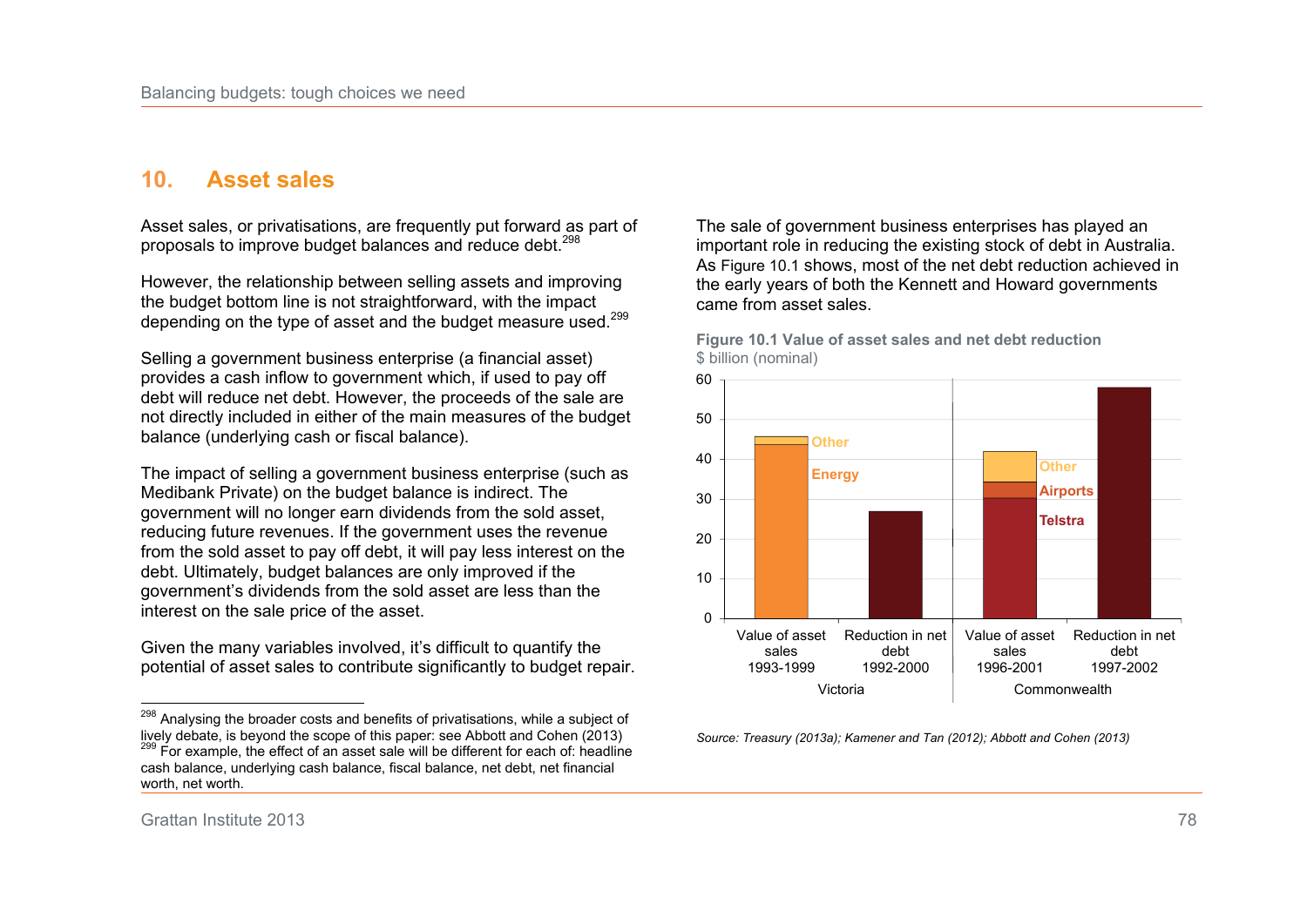However, assets can only be sold once. The Commonwealth has relatively few remaining options for asset sales. Most of the infrastructure it still owns is not likely to be attractive to the private sector.<sup>300</sup> The sale of Medibank Private is expected to raise around \$4 billion.<sup>301</sup> Commentators have suggested that the Australian Rail Track Corporation, Snowy Hydro Australia Post, Air Services Australia, Defence Housing Australia and the HELP higher education debt could also be sold.<sup>302</sup>

In some states there is more potential for asset sales. Infrastructure Australia estimates that Australian governments hold more than \$100 billion worth of commercial infrastructure assets, including in energy, water, transport and plantation forestry.<sup>303</sup> For example, the New South Wales, Queensland and Western Australian governments still own major energy businesses that could be sold.<sup>304</sup>

 $\frac{1}{2}$ 

 $\frac{300}{20}$  Infrastructure Australia (2012)

<sup>301</sup> Crowe (2013)

<sup>302</sup> AAP and Swan (2013); Creighton (2013); Norton (2013)

 $303$  Infrastructure Australia (2012), p. 5

<sup>304</sup> Wood*, et al.* (2012), p. 10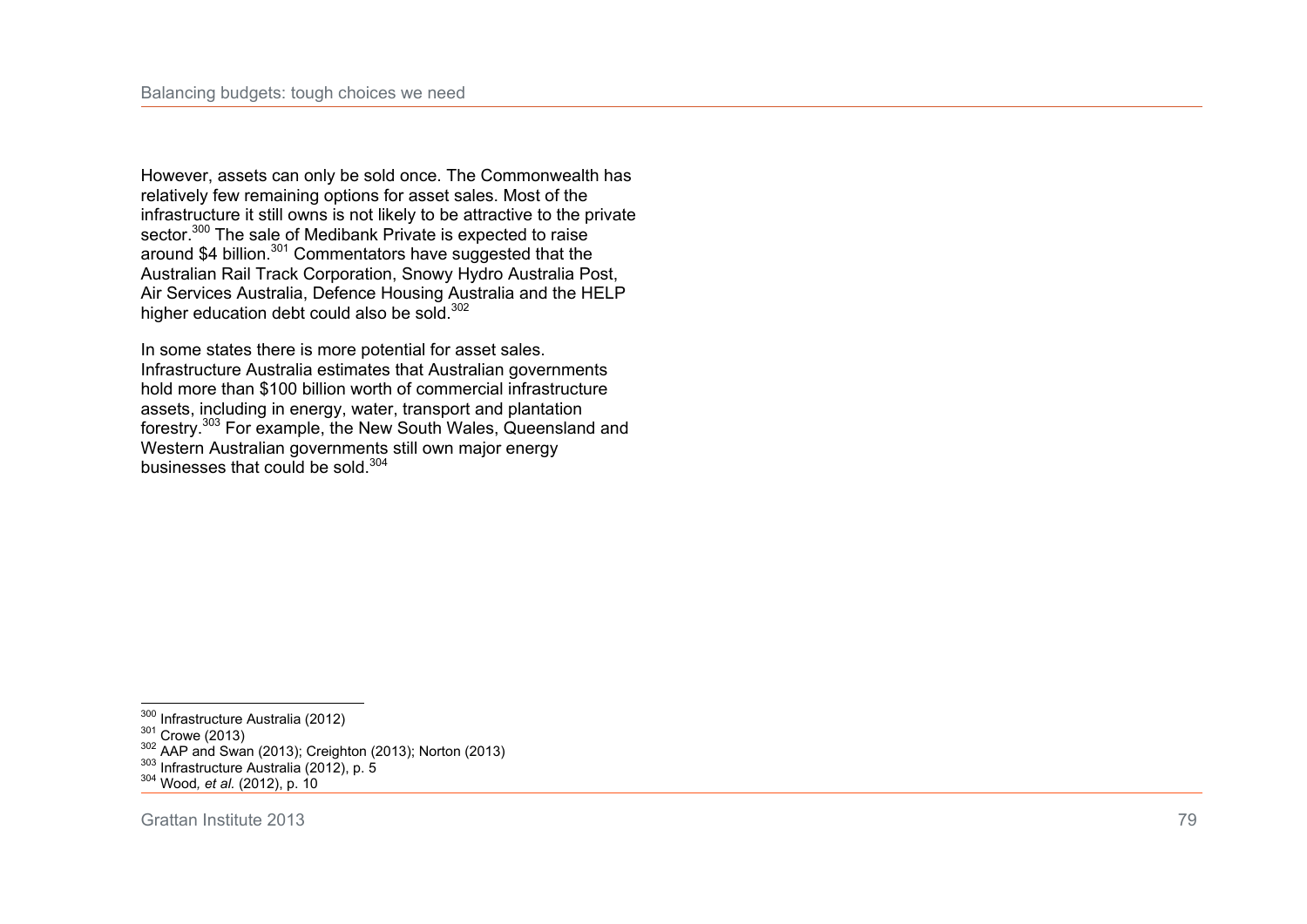# **11. Budget maintenance**

Assuming that governments balance Australian budgets, what can help to maintain this balance?

Governments of all political colours have a tendency to let budget discipline lapse. As Figure 11.1 shows, the commitments of the Commonwealth and state governments to reduce spending growth over the forward estimates are extremely ambitious compared to their recent records.

### **11.1 Budget processes and mindsets**

By and large, Australian governments already have robust and transparent structures for budgeting.<sup>305</sup> Many of the mechanisms that bodies such as the OECD recommend for this purpose have been in place in Australia for many years and are unremarkable to most Australian policy-makers. These include the use of accrual accounting; the publication of forward estimates for spending and revenue beyond the budget year; establishment of the Future Fund and the Intergenerational Report; outcomes-based budgeting; and the processes for pre-election budget accountability and the formulation of fiscal policy set out in the Charter of Budget Honesty.<sup>306</sup> The relatively recent establishment of the Parliamentary Budget Office provides a further layer of scrutiny. Even the Department of Defence, notorious for lack of

transparency in forward expenditure planning, has improved its practices in recent years.<sup>307</sup>

Australia's public policy culture has long been averse to budget deficits and public debt.<sup>308</sup> Politicians are expected to explain how

**Figure 11.1 Real expenditure growth by government term** 



*Source: Grattan analysis of Commonwealth and state budget papers* 

<sup>308</sup> Macfarlane (2006)

 $\overline{a}$ <sup>305</sup> See Blondal*, et al.* (2008) for a comprehensive overview of budgeting in Australia, and OECD (2012b) for more recent developments. <sup>306</sup> See Officer*, et al.* (1996); Blondal*, et al.* (2008); OECD (2012b) and IMF (2013b) for more detailed discussion of optimal budget institutions.

 $\overline{a}$  $L$  Lewis (2012)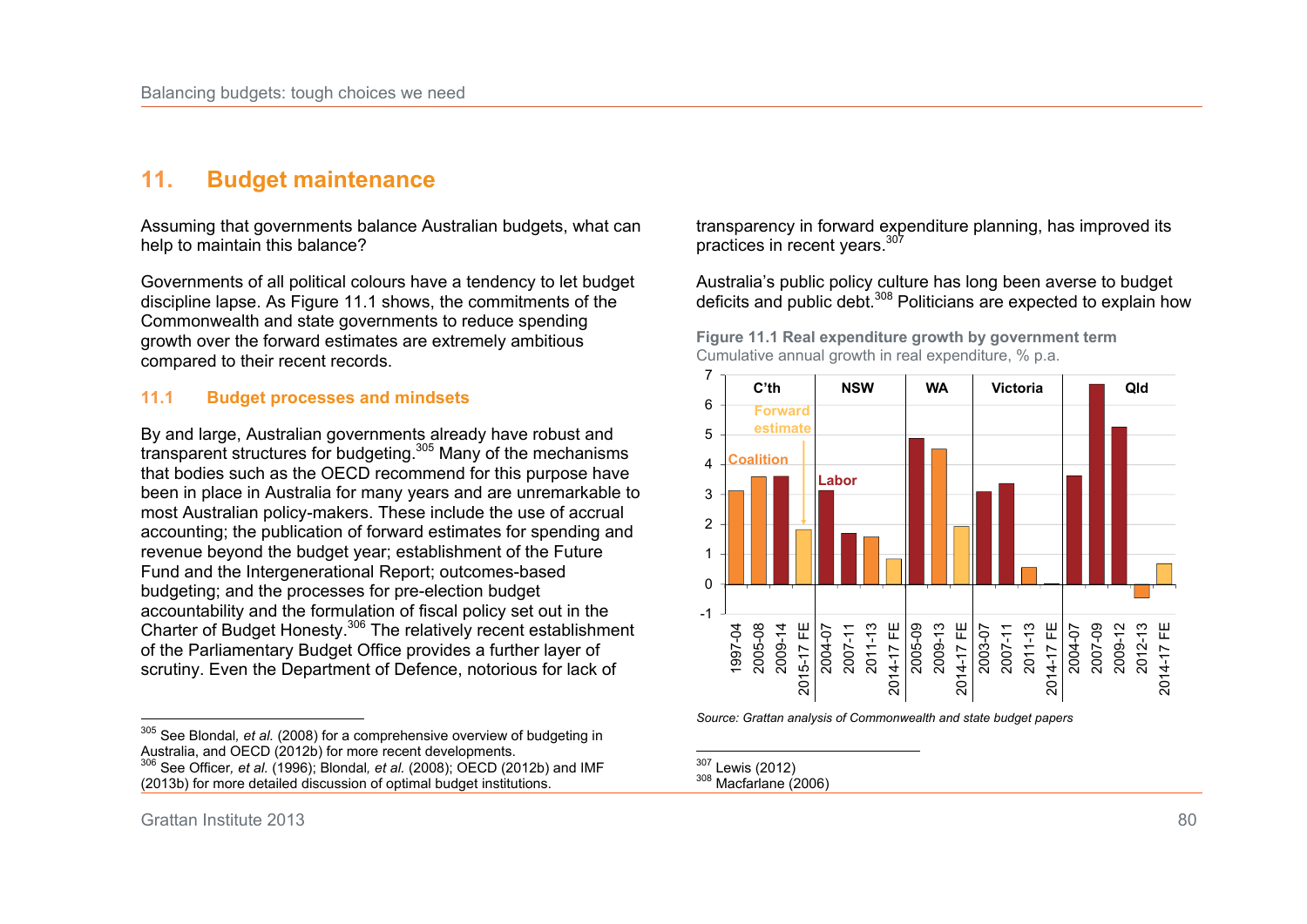they will pay for their promises, and accusing an opponent of increasing government debt is a potent political weapon. This puts Australia in a much better fiscal position than most other developed nations, whose governments have been able to run large deficits with little public pressure.

Yet some things could be done better. There could be more use of lapsing programs with a fixed deadline for evaluation before further funding is committed. It would help to have a better culture of assessed pilots and program evaluation, with approaches more resistant to being gamed by departments and interest groups. This would also require a change in political culture, to give governments the space to admit that they had spent money on something that did not work, rather than pretending that it did to save face.

Budgets will continue to face pressure from 'entitlement' programs – such as Medicare and the Pharmaceutical Benefits Scheme – that grow in response to demand rather than due to specific government decisions. Given that health is the biggest source of expenditure growth for Australian budgets, governments will have to find ways to address this.<sup>309</sup>

In some senses, maintaining discipline over revenue is more straightforward. There are simply fewer opportunities for the Commonwealth Government to cut into its own revenue streams than to increase spending. The Commonwealth will need to ensure that any new revenue sources are well-designed (in contrast to the previous government's mining tax regime) so that they raise the funds they are intended to.

### **11.2 Fiscal rules**

Unlike many other countries, Australia does not have legislated fiscal rules that specify a numerical budget target. Instead, it takes a principles-based approach that requires the Commonwealth to release an annual 'Fiscal Strategy Statement' that complies with legislated 'Principles of Sound Fiscal Management'. The Statement must specify the government's long-term fiscal objectives and the measures by which fiscal policy will be set and addressed. There are no legislated penalties for non-compliance with these targets, but the government must report on its performance via the budget papers and related documents.<sup>310</sup>

Since this framework was introduced in 1998, governments on both sides of politics have used the Statement to set medium-term fiscal strategies to achieve a 'balanced budget over the economic cycle'. Both sides have committed to fiscal rectitude outside the Statement, usually by promising to achieve a specified surplus in a defined timeframe, and to constrain growth in taxes or spending.

A principles-based approach has the great advantage of flexibility in the case of a period of below-trend growth or an international fiscal crisis. While flexibility carries risks, in the right circumstances it can have significant advantages.<sup>311</sup> Some argue that the success of Australia's inflation targeting regime is due to the level of discretion given to policy-makers to adjust to circumstances. While initially criticised when established, the flexible regime has come to be seen as a benefit rather than a

 $\overline{a}$ <sup>310</sup> A more detailed discussion of the regime can be found in Blondal*, et al.* (2008)  $311$  IMF (2013b), p. 41

 $\frac{1}{2}$ <sup>309</sup> Daley*, et al.* (2013), p. 14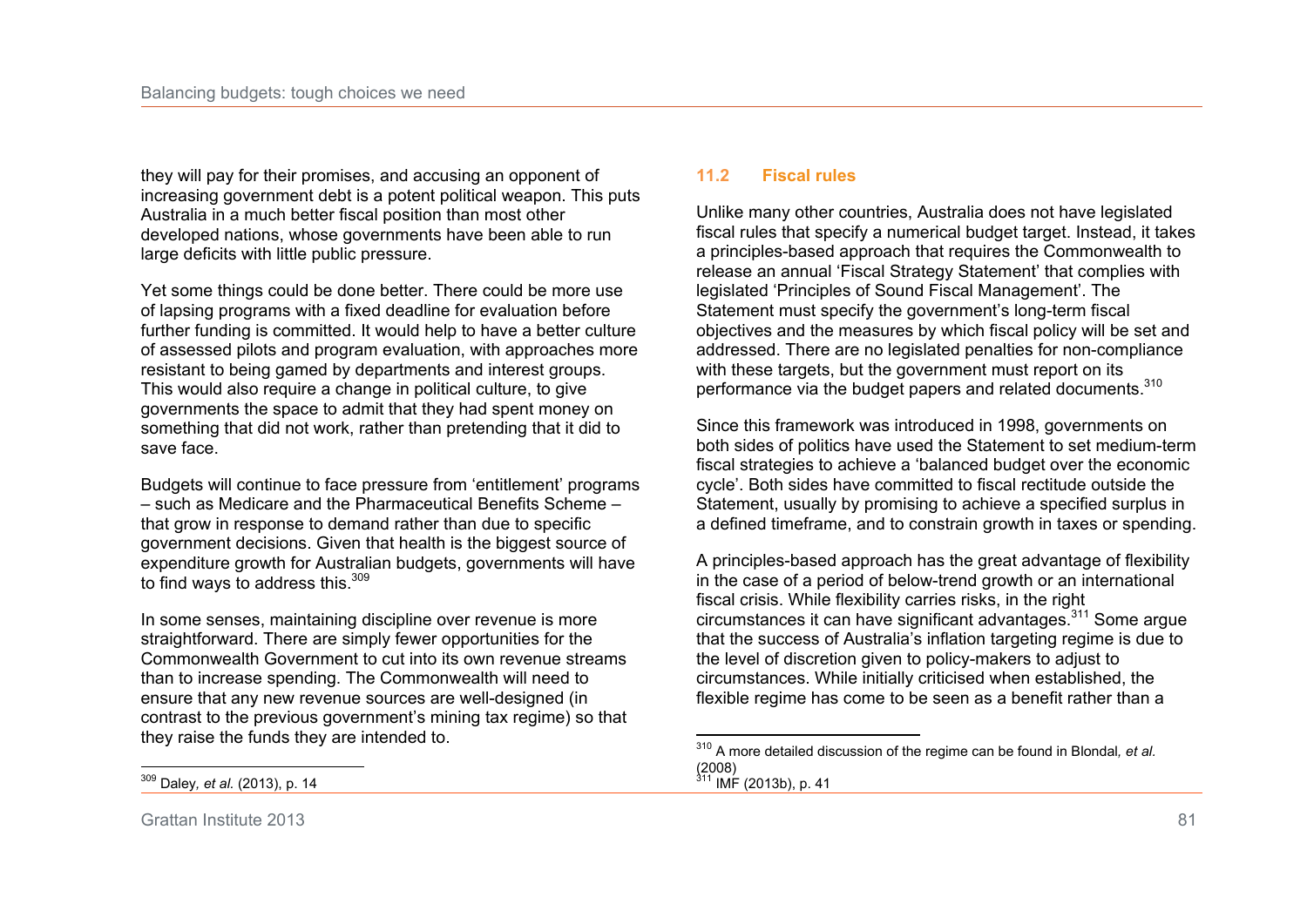cost, and has been emulated by other countries. When combined with Australia's traditionally conservative fiscal mindset, and proper transparency, the flexibility of our fiscal rules may bring the same benefit.<sup>312</sup> Certainly, the OECD's view is that Australia's current system has served it well.<sup>313</sup> There is also some evidence that "appropriate institutional arrangements deliver better fiscal outcomes than simple, mechanical fiscal rules."<sup>314</sup>

The risk with Australia's approach is that while governments commit to a balanced budget 'over the economic cycle', there is no clear way of defining where the current year sits in the cycle. This gives governments plenty of wriggle room to continue to run budget deficits by claiming that the economy is not yet in good enough shape to justify a surplus.

Some have proposed avoiding this problem by establishing an independent body to set fiscal rules for government, as the Reserve Bank does for monetary policy.<sup>315</sup> This is problematic for a number of reasons, not least that it would require constant adjustment of tax rates to maintain budget balances within the recommended range.

In any case, the recent experience of fixed fiscal targets in other countries has not been edifying. The European Union's Stability and Growth Pact requires countries to deal with normal cyclical fluctuations while keeping the government deficit below 3 per cent

 $\frac{1}{2}$ 

of national income.<sup>316</sup> In practice, countries have either manipulated their fiscal data to appear to comply, or ignored the rules altogether when crisis hit. $317$  Many countries also have their own deficit rules that have proved similarly problematic.<sup>318</sup> Chile has had a more successful experience, but it appears to be somewhat of an outlier.<sup>319</sup>

A better approach may be to follow the United Kingdom's new approach, which combines short-term flexibility with a firmer timeframe for a return to a balanced budget. The UK government replaced the Fiscal Responsibility Act with a 'fiscal mandate' that states that the structural current budget must be forecast to be in balance or in surplus by the end of the rolling, five-year forecast horizon. As the Institute for Fiscal Studies states:

*The fiscal mandate has much to recommend it [ ] It constrains the government over the medium term to borrow only to finance investment spending, while allowing the flexibility to provide short-term stimulus in periods when the economy is underperforming and giving time for fiscal policy to adjust to shocks.<sup>320</sup>* 

Australia's budget processes would be strengthened if the new Commonwealth Government adopted such a rule as part of its first Fiscal Strategy Statement, rather than continuing the vague commitment to a balanced budget over the economic cycle.

 $312$  Gruen and Sayegh (2005)

 $313$  OECD (2012a)

 $314$  Daban (2011)

<sup>315</sup> Gruen (1997); Carling and Kirchner (2009)

 $\overline{a}$  $\frac{316}{12}$  European Council on the Stability and Growth Pact (1997)

 $317$  Uren (2013)

<sup>318</sup> See, for example, discussion of the UK situation in Emmerson*, et al.* (2013) <sup>319</sup> Daban (2011)

<sup>320</sup> Emmerson*, et al.* (2013)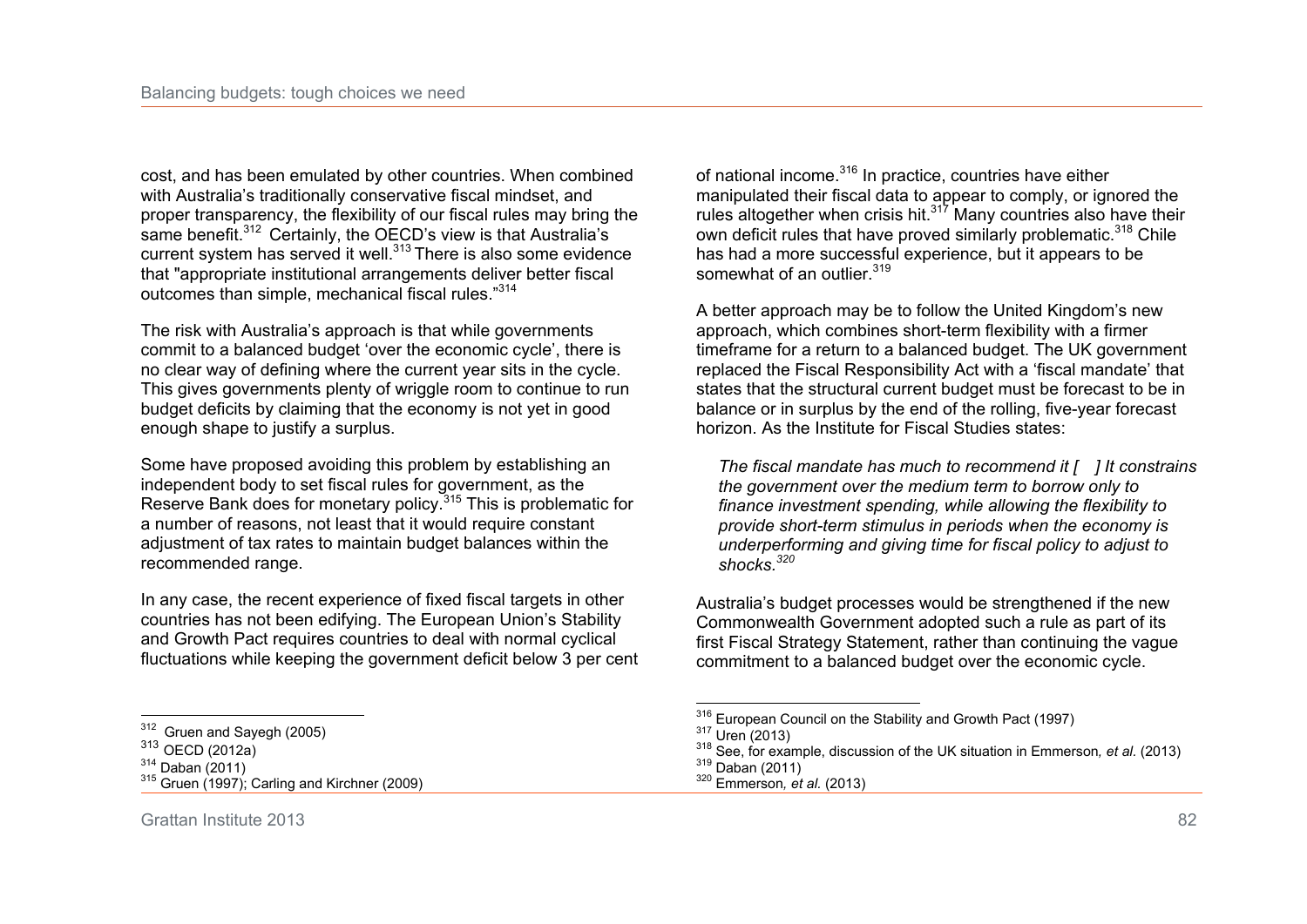Combined with Australia's stronger culture of deficit aversion, it would sharpen the government's incentive to balance the budget in the medium term. State governments should adopt a similar rule.

Ideally, the Parliamentary Budget Office should be given a mandate to report on whether budget outcomes are consistent wth the Fiscal Strategy Statement, again following the approach in the UK, where the Office for Budget Responsibility has a remit to assess government's compliance.<sup>321</sup> This year Australia's Parliamentary Budget Office also produced an estimate of the structural budget balance.<sup>322</sup> Repeating this exercise annually would inform fiscal policy. Similar reports should be produced for state governments.

Those advocating budget rules sometimes relate them specifically to saving the proceeds of the Australian mining boom. Some countries, such as Norway, reserve commodity price windfalls into a sovereign wealth fund. As Grattan Institute's report '*The mining boom: impacts and prospects'* notes, Australia's situation is sufficiently different to such countries to justify a separate approach.<sup>323</sup> The OECD, while suggesting that Australia consider establishing a stabilization fund, also notes the differences between Australia and other nations, and acknowledges the difficulty in establishing such a fund.  $324$ 

#### **11.3 Data and reporting**

No government entity has a remit, or much incentive, to consider Australian budgets as a whole rather than on a jurisdiction-byjurisdiction basis. This distorts our understanding of the real fiscal situation, and reduces accountability if governments try to balance their budgets by cost-shifting onto other jurisdictions (see Section 9.7). The OECD has suggested extending the scope of the Parliamentary Budget Office to enable it to report on state as well as Commonwealth budget issues.<sup>325</sup> Extending the scope of the Intergenerational Report to include state governments would further improve the information available to policy-makers.

Good budgeting requires good data, and fiscal analysis in Australia is hampered by a lack of it. A good start would be for jurisdictions to make the data in their budget papers available in a form that can be easily analysed by those outside government (for example, as a spreadsheet rather than a PDF file). Improving the comparability of data over time and between jurisdictions would also enable better analysis. The Uniform Presentation Framework (UPF) and the ABS's Government Finance Statistics are useful in ensuring that basic financial data such as operating statements and balance sheets is comparable. Governments also need to ensure they maintain appropriate central records of their own activities so that expenditure can be tracked over time when responsibilities move between departments and ministries.

 $\overline{a}$  $321$  ibid.; Uren (2013)

 $322$  PBO (2013a)

<sup>323</sup> Minifie*, et al.* (2013)

<sup>324</sup> OECD (2012a)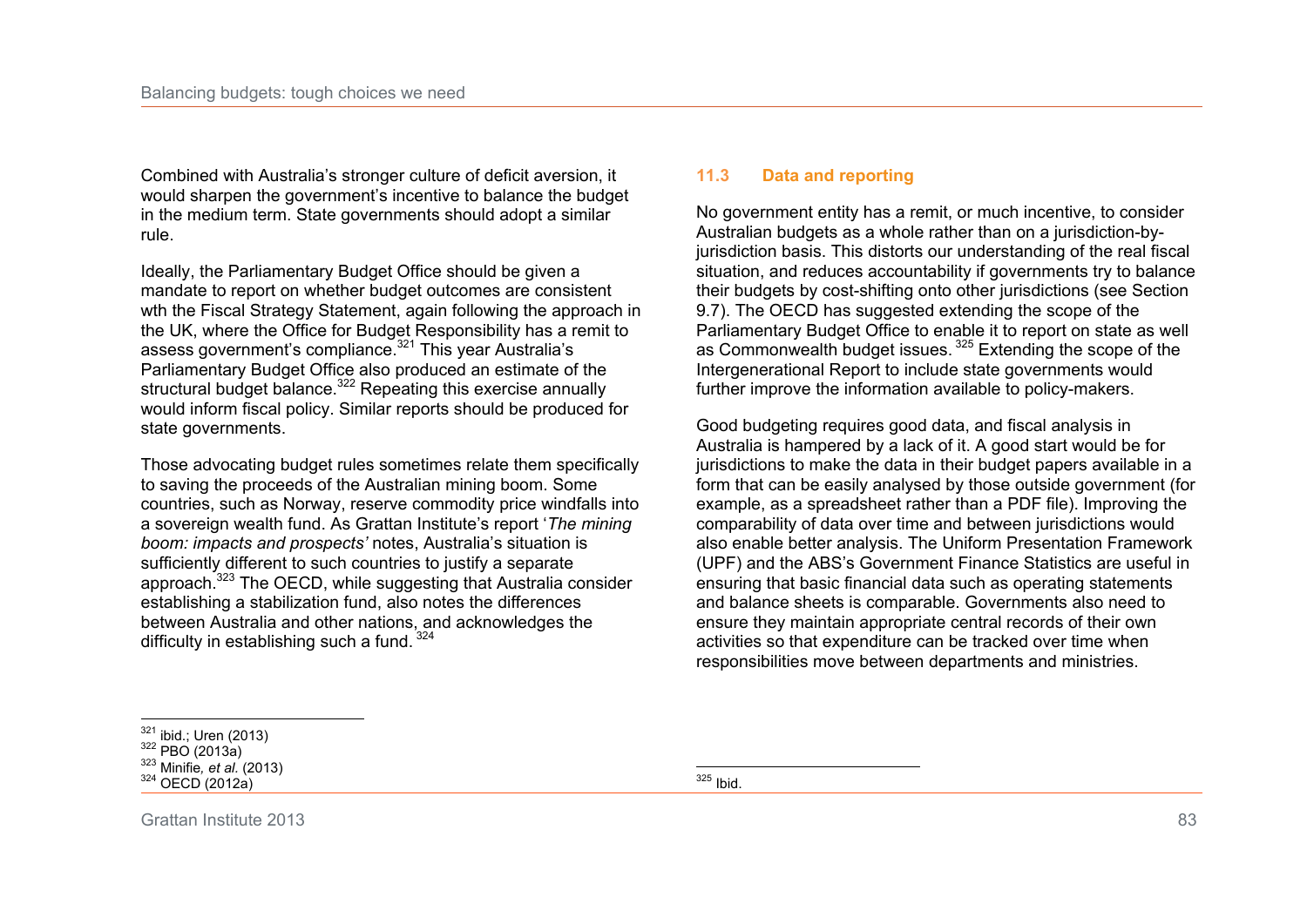#### **11.4 Tax expenditures**

Budget discipline could also be improved by being more explicit about tax expenditures. Tax expenditures are concessions and exemptions that reduce the revenue that a government otherwise would have collected. Examples include the exclusion of fresh food from the GST, exemption of owner-occupied housing from capital gains tax, and exemption of small businesses from payroll tax.

In 2011-12, the Commonwealth reported tax expenditures of \$111 billion, and the states reported \$28 billion.<sup>326</sup> While the reliability of these estimates varies, the sums involved are clearly big enough to make a difference to the budget outcome. However, they are not usually counted when considering the amount government spends on a particular policy area and are not subject to ongoing Parliamentary scrutiny as they do not appear in appropriation bills. $327$  In general, they get far less attention from the media and policymakers than direct budget expenditures.

Not all tax expenditures are bad. They can be significant loopholes that enable tax avoidance, but they can also produce beneficial social outcomes and improve efficiency. However, their relative lack of transparency and accountability can impair budget sustainability.<sup>328</sup>

The Commonwealth Government publishes a Tax Expenditures Statement each year, and states provide similar information in

 $\frac{1}{2}$  $\frac{326}{122}$  Treasury (2013e); Grattan analysis of state and territory budget papers <sup>327</sup> ANAO (2013)

their budget papers. But tax expenditures are inherently challenging to measure and interpret, and the figures provided cannot be reliably compared with budget expenditures.<sup>329</sup> There are no uniform reporting standards that enable comparisons over time, or between different state governments.<sup>330</sup>

 $\overline{a}$  $\frac{329}{10}$  Treasury (2013e); ANAO (2013) <sup>330</sup> Treasury (2010b)

<sup>328</sup> Martin (2013); Treasury (2010b); Officer*, et al.* (1996)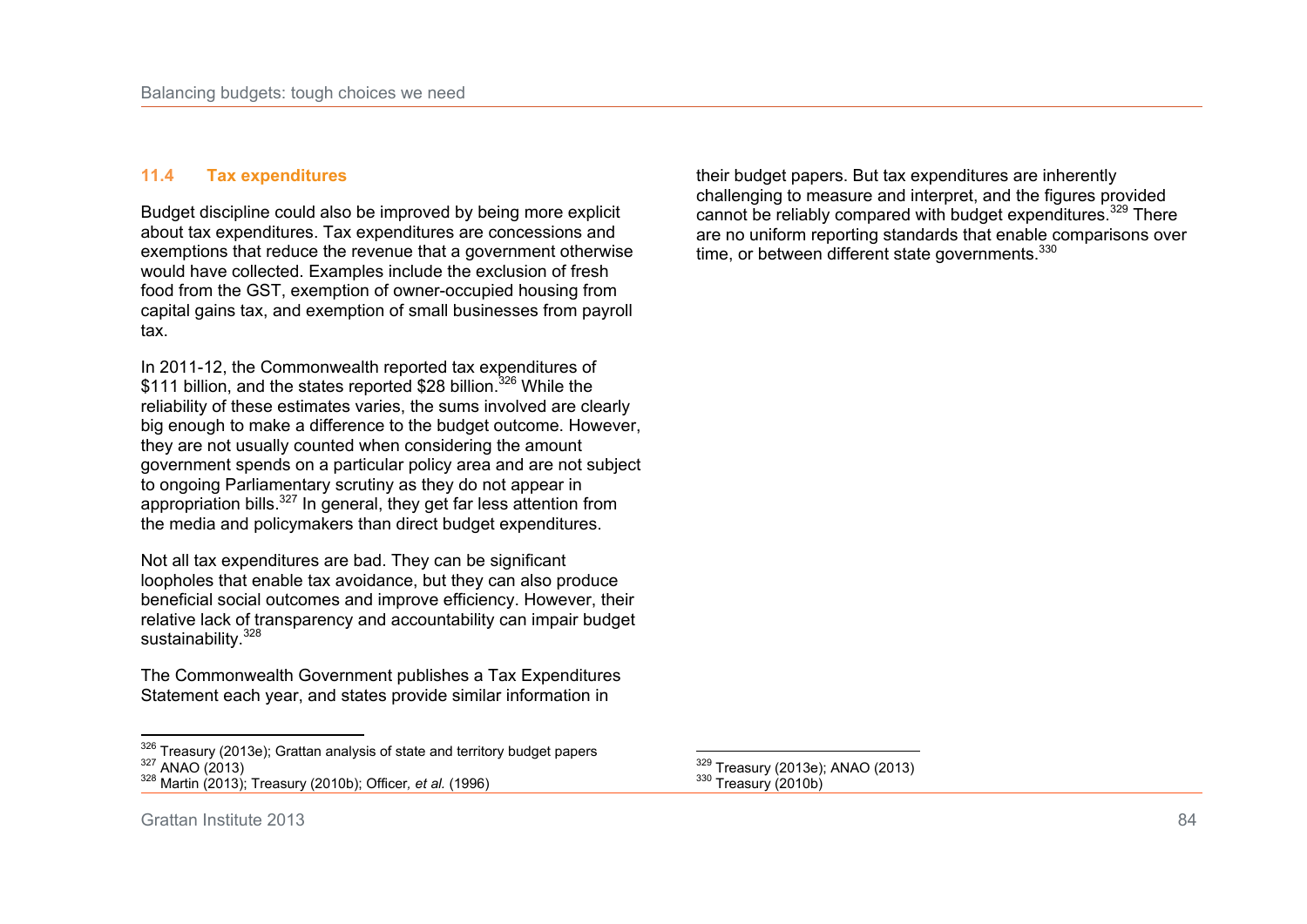# **Conclusion**

This report shows the tough choices that Australian governments need to make to balance their budgets. If they ignore their substantial and widening deficits, they will hand a heavy burden of debt and interest payments to the next generation.

Many of the choices we have discussed are sacred cows. Even to raise them may sound crazy-brave. But governments not prepared to tackle any of these reforms are unlikely to rein in their deficits. There just aren't enough feasible alternatives big enough to bridge the gap. If governments rule out all the tough choices discussed in this report, then they are obliged to propose plausible alternatives.

We inherited a prosperous Australia. We need our governments to make tough choices so that it stays that way.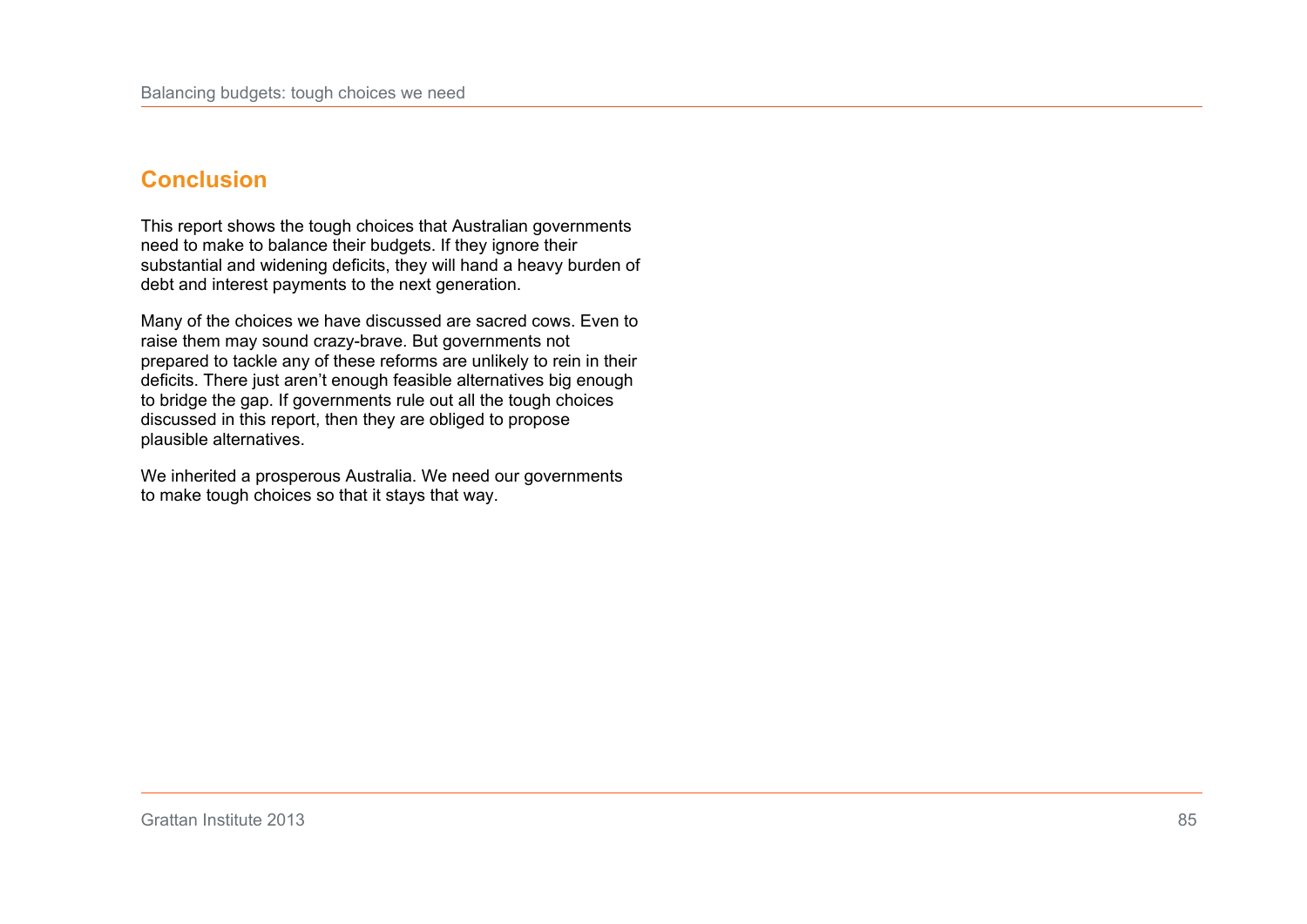## **References**

- AAP (2013) 'Budget update before Christmas: Hockey', *Sydney Morning Herald,*  16 October 2013, accessed 31 October 2013, from http://news.smh.com.au/breaking-news-national/budget-update-beforechristmashockey-20131016-2vlmg.html
- AAP and Swan, J. (2013) 'Christopher Pyne floats privatisation of HECS debt', *Sydney Morning Herald,* 29 October 2013, accessed 31 October 2013, from http://www.smh.com.au/federal-politics/political-news/christopherpyne-floats-privatisation-of-hecs-debt-20131029-2wcic.html
- Abbas, S. A., Akitoby, B., Andritzky, J., Berger, H., Komatsuzaki, T. and Tyson, J. (2013) *Dealing with high debt in an era of low growth*, IMF staff discussion note SDN/13/07, International Monetary Fund, accessed 30 October 2013, from

http://www.imf.org/external/pubs/ft/sdn/2013/sdn1307.pdf

- Abbott, M. and Cohen, B. (2013) *A survey of the privatisation of government owend enterprises in Australia since the 1980s*, Unpublished paper,
- ABS (2008) *Australian Historical Population Statistics,* catalogue number 3105.0.65.001, Australian Bureau of Statistics
- ABS (2011a) *Census of Population and Housing*, Australian Bureau of Statistics
- ABS (2011b) *Household Expenditure Survey,* catalogue number 6530.0, Australian Bureau of Statistics
- ABS (2011c) *Household Expenditure Survey 2009-10 CURF,* catalogue number 6503.0, Australian Bureau of Statistics
- ABS (2012a) *Australian System of National Accounts, 2011-12,* catalogue number 5204.0, Australian Bureau of Statistics
- ABS (2012b) *Employment and Earnings, Public Sector, Australia, 2011-12,* catalogue number 6248.0.55.002, Australian Bureau of Statistics
- ABS (2013a) *Australian National Accounts: National Income, Expenditure and Product, Jun 2013,* catalogue number 5206.0, Australian Bureau of **Statistics**
- ABS (2013b) *Australian System of National Accounts, 2012-13,* catalogue number 5204.0, Australian Bureau of Statistics
- ABS (2013c) *Average Weekly Earnings, Australia, May 2013,* catalogue number 6302.0, Australian Bureau of Statistics
- ABS (2013d) *Construction work done, Australia,* catalogue number 8755.0, Australian Bureau of Statistics
- ABS (2013e) *Consumer Price Index,* catalogue number 6401.0, Australia Bureau of Statistics
- ABS (2013f) *Counts of Australian Businesses, including Entries and Exits, Jun 2008 to Jun 2012,* catalogue number 8165.0, Australian Bureau of **Statistics**
- ABS (2013g) *Engineering Construction Activity, Australia,* catalogue number 8762.0, Table 11, Australian Bureau of Statistics
- ABS (2013h) *House price indexes: Eight capital cities, Sep 2013,* catalogue number 6416.0, Australian Bureau of Statistics
- ABS (2013i) *Household Expenditure Survey 20011-12 CURF,* catalogue number 6503.0, Australian Bureau of Statistics
- ABS (2013j) *Housing Occupancy and Costs,* catalogue number 4130.0, Australian Bureau of Statistics
- ABS (2013k) *International trade in services by country, by state and by detailed services category, calendar year, 2012,* catalogue number 5368.0.55.004, Australian Bureau of Statistics
- ABS (2013l) *Labour Force, Australia,* catalogue number 6202.0, Australian Bureau of Statistics
- ABS (2013m) *Labour force, Australia: Table 22. Labour underutilisation by Age and Sex,* catalogue number 6202.0, Australian Bureau of Statistics
- ABS (2013n) *Producer Price Indexes, Australia, Jun 2013,* catalogue number 6427.0, Australian Bureau of Statistics
- ABS (2013o) *Taxation Revenue, Australia, 2011-12,* catalogue number 5506.0, Australian Bureau of Statistics
- ACOSS (2012) *Surviving, not living*, Submission to Senate Employment Committee on the adequacy of 'allowance' payments. ACOSS Paper 192, Australian Council of Social Service, accessed October 2013, from http://acoss.org.au/images/uploads/Allowance\_Adequacy\_Submission Final.ndf
- Albalate and Bel (2009) 'What local policy makers should know about urban road charging: lessons from worldwide experience', *Public Administration Review*, 69(5), p 962-974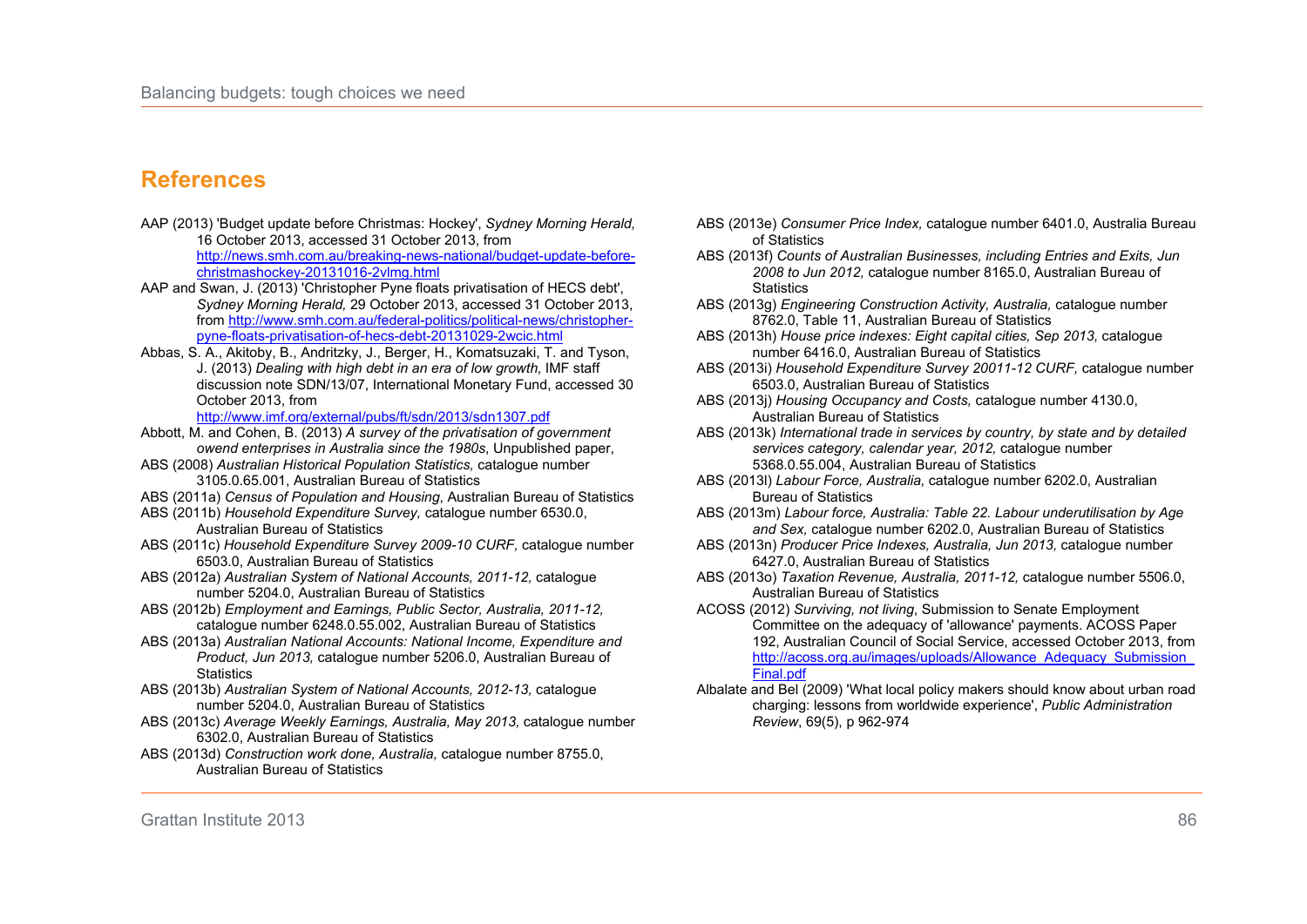- ANAO (2013) *Preparation of the tax expenditures statement,* Australian National Audit Office, Australian Government, accessed 24 October 2013, from http://www.anao.gov.au/Publications/Audit-Reports/2012- 2013/Preparation-of-the-Tax-Expenditures-Statement
- ASIC (2013a) *Retirement income & tax,* Australian Securities and Investments Commissionfrom https://www.moneysmart.gov.au/superannuation-andretirement/income-sources-in-retirement/income-from-super/retirementincome-and-tax
- ASIC (2013b) *Selling the family home,* Australian Securities and Investments Commissionfrom https://www.moneysmart.gov.au/superannuation-andretirement/income-sources-in-retirement/selling-the-family-home
- ASIC (2013c) *Tax & Super,* Australian Securities and Investments Commissionfrom https://www.moneysmart.gov.au/superannuation-andretirement/how-super-works/tax-and-super
- ATO (2013a) *Contributions caps Concessional contributions cap,* Australian Tax Office, Australian Government, accessed October 2013, from http://www.ato.gov.au/Rates/Key-superannuation-rates-andthresholds/?page=2#Concessional\_contributions\_cap
- ATO (2013b) *Excise tariff working pages,* ATO Legal Database, Australian Taxation Office, accessed 17 November 2013, from http://law.ato.gov.au/atolaw/view.htm?Docid=PAC/BL030002/1&PiT=99 991231235958
- ATO (2013c) *Taxation Statistics 2010-11*, Australian Taxation Office, Australian Government, accessed 4 September 2013, from www.ato.gov.au/About-ATO/Research-and-statistics/In-detail/Taxstatistics/Taxation-statistics-2010-11/
- Australian Fair Pay Commission (2009) *Wage-setting decision and reasons for decision,* 2/2009, Australian Fair Pay Commission, Australian Government, accessed 15 November 2013, from
	- fwc.gov.au/sites/afpc2009wagereview/documents/afpc2009wsd2.pdf
- Bartlett, B. (2012) *The benefit and the burden: tax reform why we need it and what it will take*, Simon & Schuster
- Bartos, S. (2011) 'Spending cuts? Yes Minister', accessed 28 October 2013, from http://www.abc.net.au/unleashed/3707918.html

Bassanese, D. (2013) 'Infrastructure spending holds potential for economy', *The Australian Financial Review,* 16 September 2013, accessed October 2013, from http://www.afr.com/p/australia2- 0/infrastructure\_spending\_holds\_potential\_SUXMmGMPPjc4xK9uFbqn TL

- BCA (2013) *Securing investment in Australia's future: Managing the economic transition*, Business Council of Australia, accessed October 2013, from http://www.bca.com.au/DisplayFile.aspx?FileID=1039
- Beer, A. (2008) 'Risk and return: houing tenure and labour market adjustment after employment loss in the automotive sector in South Adelaide', *Policy Studies*, 29(3), p 319
- Bernie, K. and Downes, P. (1999) *The Macroeconomics of Unemployment in the Treasury Macroeconomic (TRYM) Model,* TYRM Related Paper No. 20, Modelling Section, Macroeconomic Analysis Branch, The Treasury, Australian Government, accessed August 2013,
- Blondal, J. R., Bergvall, D., Hawkesworth, I. and Deighton-Smith, R. (2008) 'Budgeting in Australia', *OECD Journal on Budgeting*, 8(2),
- BREE (2013) *Resources and Energy Quarterly,* Bureau of Resources and Energy Economics, Australian Government, accessed October 2013, from http://www.bree.gov.au/publications/req.html
- Buchanan, J. and Wagner, R. (1997) *Democracy in deficit: the political legacy of Lord Keynes*, Academic Press
- Burkhauser, R., Daly, M. and Lucking, B. (2013) 'Is Australia one recession away from a disability blowout? Lessons from other Organisation for Economic Cooperation and Development Countries', *Australian Economic Review*, 43(3), p 357
- Burman, L. (2009) 'Taxing Capital Gains in Australia: Assessment and Recommendations ', in *Australian Business Tax Reform in Retrospect and Prospect*, C. Evans and R. Krever, Eds., Thomson Reuters, Sydney
- Button, J. (2013) 'Beyond the king-in-excile', *Sydney Morning Herald,* 23 March 2013, accessed 31 October 2013, from http://www.smh.com.au/federalpolitics/political-opinion/beyond-the-kinginexile-20130322-2gl70.html
- Caravel (2013) *A review of project governance effectiveness in Australia*, Commissioned by Infrastructure Australia, Caravel, accessed October 2013, from
	- http://www.infrastructureaustralia.gov.au/publications/files/CARAVEL\_G ROUP\_Project\_Governance\_Effectiveness\_March\_2013.pdf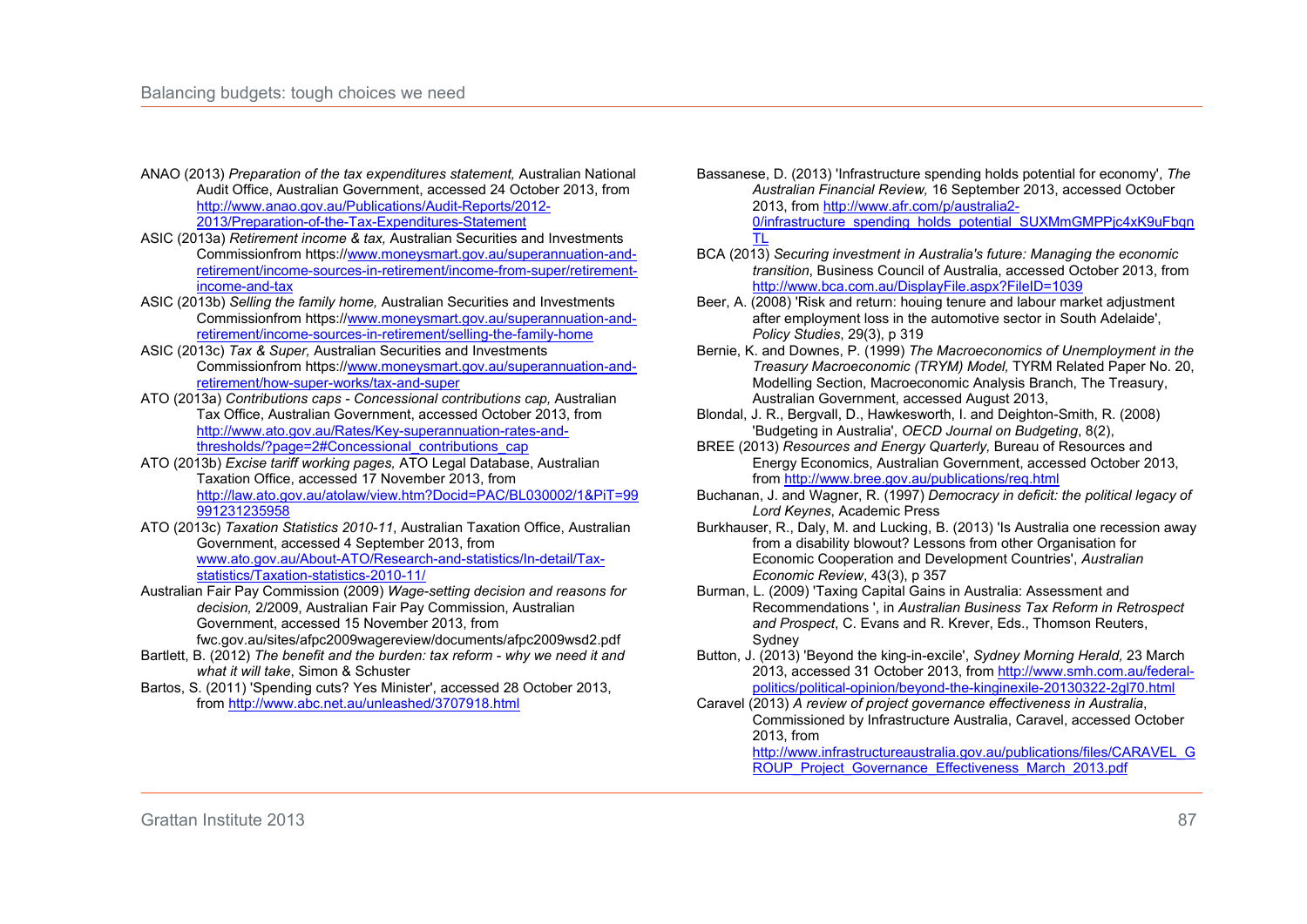- Carling, R. and Kirchner, S. (2009) *Fiscal rules for limited government: reforming Australia's fiscal responsibility legislation*, CIS Policy Monographs 98, Centre for Independent Studies, accessed 31 October 2013, from http://www.cis.org.au/images/stories/policy-monographs/pm-98.pdf
- Carne, K. (2007) *Determinants of labour demand: the Australian experience*, Queensland Department of Education, Training and the Arts, accessed August 2013, from http://training.qld.gov.au/resources/employers/pdf/wp49-determinants-

labour-demand.pdf

- Chancellor, J. (2013) 'Federal Budget's trial program encourages downsizing to smaller homes without affecting aged pensions', *Property Observer,*  from http://www.propertyobserver.com.au/demographics/federalbudget-s-trial-program-encouraging-downsizing-to-smaller-homeswithout-affecting-aged-pensions/2013051461357
- Cheng, T. (2013) *Does Reducing Rebates for Private Health Insurance Generate Cost Savings?*, Melbourne Institue Policy Briefs Series, Policy Brief No. 3/13, accessed 20 November 2013, from http://melbourneinstitute.com/downloads/policy\_briefs\_series/pb2013n0 3.pdf
- Costello, P. and Coleman, P. (2008) *The Costello memoirs*, Melbourne University Press
- Costello, P., Harding, S. and McTaggart, D. (2013) *Queensland Commission of Audit Final Report*, accessed 31 October 2013, from http://www.commissionofaudit.qld.gov.au/reports/coa-final-reportvolume-1.pdf
- Cowen, T. (2011) *The great stagnation*, Dutton Adult
- Credit Suisse (2013) *Iron Ore Cost Curves*, Credit Suisse Securities Research and Analytics
- Creighton, A. (2013) 'Risk to \$110bn asset sell-off', *The Australian,* 8 October 2013, accessed 31 October 2013, from http://www.theaustralian.com.au/business/economics/risk-to-110bn-

asset-sell-off/story-e6frg926-1226734347866

Crowe, D. (2013) 'Medibank sale the first budget fix', *The Australian,* 23 October 2013, accessed 31 October 2013, from http://www.theaustralian.com.au/national-affairs/policy/medibank-salethe-first-budget-fix/story-fn59nsif-1226744873439

- Daban, T. (2011) *Strengthening Chile's rule-based fiscal framework*, IMF Working Paper WP/11/17, International Monetary Fund, accessed 15 November 2013, from http://www.imf.org/external/pubs/ft/wp/2011/wp1117.pdf
- Dai, Z., Maydew, E., Shackelford, D. A. and Zhang, H. H. (2008) 'Capital Gains Taxes and Asset Prices: Capitalization or Lock-in?', *The Jouranl of Finance*, Vol LXIII(2), p 709-742
- Daley, J. (2007) 'Why do Australian investors borrow so little?'. FINSIA Conference. Unpublished, on file with authors., 20 May 2007, accessed,
- Daley, J. (2013) 'Is there still a budget emergency?', Address to the National Press Club of Australia, 9 October 2013, accessed October 2013, from http://grattan.edu.au/static/files/assets/50962fa6/534\_speech\_press\_cl ub\_JD\_budget\_emergency\_131009.pdf
- Daley, J. and Edis, T. (2011) *Learning the hard way: Australia's policies to reduce emissions*, Grattan Institute, accessed 8 November 2013, from http://grattan.edu.au/static/files/assets/3ae75b49/077\_report\_energy\_le arning the hard way.pdf
- Daley, J. and Lancy, A. (2011) *Investing in regions:Making a difference*, Grattan Institute
- Daley, J., McGannon, C. and Ginnivan, L. (2012a) *Game-changers: Economic reform priorities for Australia*, Grattan Institute, accessed 2 October 2013, from http://grattan.edu.au/publications/reports/post/gamechangers-economic-reform-priorities-for-australia/
- Daley, J., McGannon, C. and Ginnivan, L. (2012b) *Game-changers: Economic reform priorities for Australia - supporting analysis*, Grattan Institute, accessed October 2013, from http://grattan.edu.au/publications/reports/post/game-changerssupporting-materials/
- Daley, J., McGannon, C. and Savage, J. (2013) *Budget pressures on Australian governments*, Grattan Institute, accessed October 2013, from http://grattan.edu.au/publications/reports/post/budget-pressures-onaustralian-governments/
- Davidson, P. (2000) 'Tax reform: a retrospective', *UNSW Law Journal*, 23(2), p 264-274
- Davidson, S. (2010) 'The RSPT is a Brown Tax', accessed September 2013, from http://catallaxyfiles.com/2010/05/13/the-rspt-is-a-brown-tax/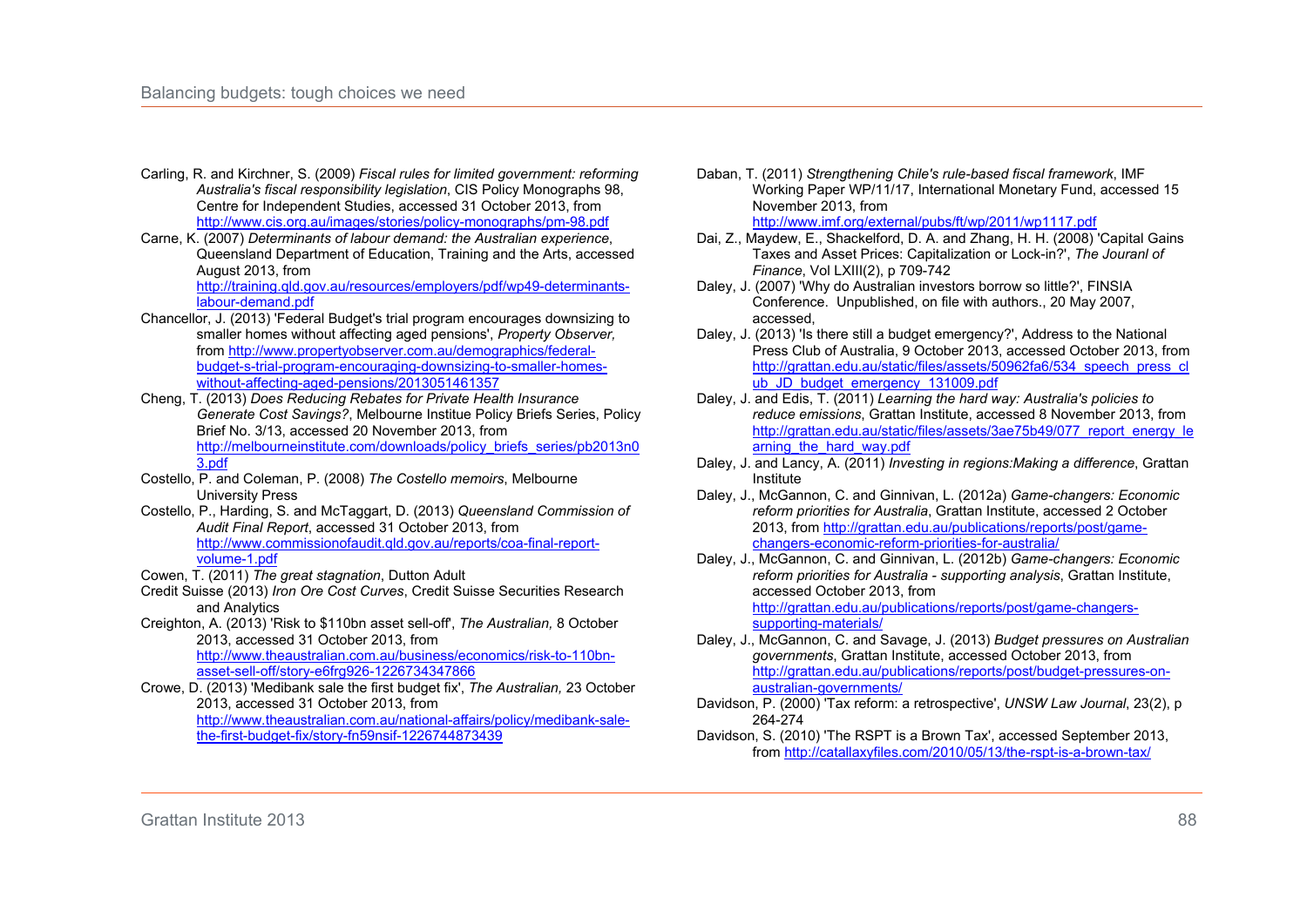- Davies, A. (2010) 'Why do major infrastructure projects fail?', accessed October 2013, from http://blogs.crikey.com.au/theurbanist/2010/09/02/why-domajor-infrastructure-projects-fail/
- Davies, A. (2012) 'Why is infrastructure so bloody expensive?', accessed September 2013, from http://blogs.crikey.com.au/theurbanist/2012/02/16/why-is-infrastructureso-bloody-expensive/
- Davies, A. (2013) 'Are cost estimates for transport projects reliable?', accessed September 2013, from http://blogs.crikey.com.au/theurbanist/2013/09/17/are-cost-estimates-

for-transport-projects-reliable/

- Debelle, G. and Vickery, J. (1998) 'The Macroeconomics of Australian Unemployment', in *Unemployment and the Australian Labour Market*, G. Debelle and J. Borland, Eds., Reserve Bank of Australia and the Centre for Economic Policy Research, ANU, p 235-265
- Department of Health UK (2010) *Achieving World Class Productivity in the NHS 2009-10 – 2013-14: Detailing the Size of the Opportunity*, McKinsey&Co, accessed 20 November 2013, from http://www.rightcare.nhs.uk/index.php/2010/07/achieving-world-classproductivity-in-the-nhs-200910-201314-detailing-the-size-of-theopportunity/
- Deutsche Bank (2013) *Commodities Weekly, 16 September 2013*, Deutsche Bank Markets Research
- DHS (2013a) 'Age Pension', accessed 31 October 2013, from http://www.humanservices.gov.au/customer/services/centrelink/agepension
- DHS (2013b) 'Income test for Family Tax Benefit Part A', accessed October 2013, from

http://www.humanservices.gov.au/customer/enablers/centrelink/familytax-benefit-part-a-part-b/ftb-a-income-test

DHS (2013c) 'Income test for Family Tax Benefit Part B', accessed October 2013, from

http://www.humanservices.gov.au/customer/enablers/centrelink/familytax-benefit-part-a-part-b/ftb-b-income-test

DIT (2009) *Public road-related expenditure and revenue in Australia,*  Department of Infrastructure and Transport, Australian Government

- Dixon, P., Rimmer, M. and Picton, M. (2004) 'Payroll taxes: Thresholds, firm sizes, deadweight losses and Commonwealth Grants Commission Funding', *Economic Record*, 80(250),
- Dixon, R., Freebairn, J. and Lim, G. C. (2004) *An employment equation for Australia: 1966-2001*, Department of Economics Working Papers Series 892. University of Melbourne Faculty of Business and Economics. accessed August 2013,
- Djankov, S., Ganser, T., McLiesh, C., Ramalho, R. and Shleifer, A. (2010) 'The Effect of Corporate Taxes on Investment and Entrepreneurship', *American Economic Journal: Macroeconomics*, 2(July 2010), p 31-64
- Dobes, L. (2008) *A century of Australian cost-benefit analysis,* Working papers in cost-benefit analysis. WP 2008-01, Office of Best Practice Regulation, Department of Finance and Deregulation, Australian Government, accessed 18 November 2013, from

www.finance.gov.au/obpr/docs/Working-paper-1-Leo-Dobes.pdf

DoHA (2013) *Portfolio Budget Statements 2013-14: Health and Ageing,*  Department of Health and Ageing, Australian Government, accessed October 2013, from

http://www.health.gov.au/internet/budget/publishing.nsf/Content/2013- 2014 Health PBS

- DoI (2013) *State/territory resource rent charges,* Department of Industry, Australian Government, accessed 30 October 2013, from http://www.ret.gov.au/resources/enhancing/taxation/govt\_responsibilitie s/st-rent/Pages/StateTerritoryResourceRentCharges.aspx
- Doran, C., Byrnes, J., Cobia, L., Vandenberg, B. and Vos, T. (2013) 'Estimated impacts of alternative Australian alcohol taxation structures consumption, public health and government revenues', *The Medical Journal of Australia*, 199(9), p 619-622
- DTF NT (2012) *Territory Budget Papers 2012-13,* Department of Treasury and Finance, Northern Territory Government
- DTF SA (2012) *State Budget Papers 2012-13,* Department of Treasury and Finance, Government of South Australia
- DTF Tasmania (2012) *State Budget Papers 2012-13,* Department of Treasury and Finance, Tasmanian Government
- DTF Victoria (2012) *State Budget Papers 2012-13,* Department of Treasury and Finance, Government of Victoria
- Duckett, S., Breadon, P., Ginnivan, L. and Venkataraman, P. (2013) *Australia's bad drug deal: high pharmaceutical prices*, Grattan Institute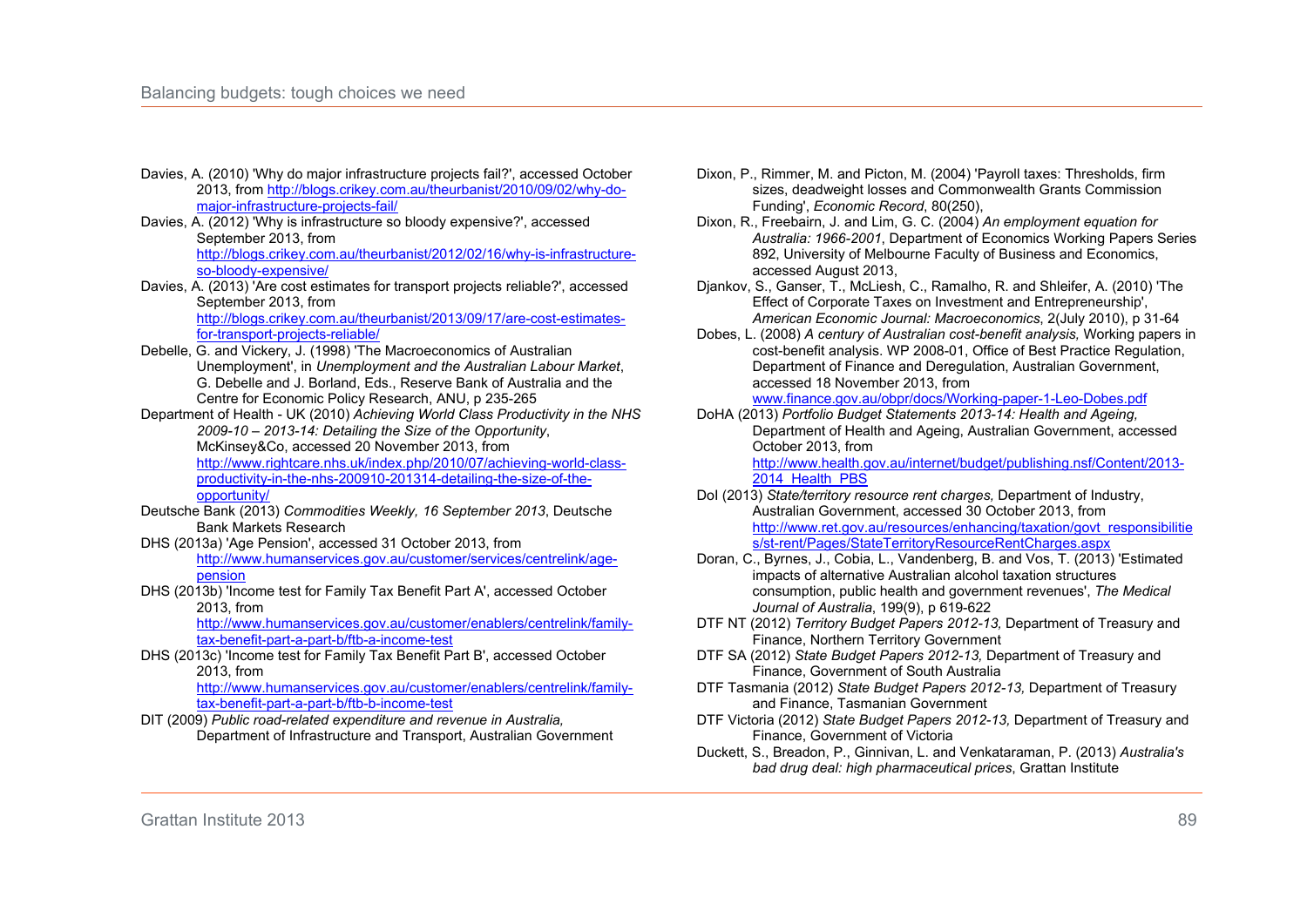- Duckett, S., Breadon, P., Weidmann, B. and Nicola, I. (Forthcoming) *Costly Care*, Grattan Institute
- Dungey, M. and Pitchford, J. (1998) *Prospects for Output and Employment Growth with Steady Inflation*, Centre for Economic Policy Research Discussion Paper 387, Australian National University Research School of Economics, accessed August 2013,
- Eddington, R. (2006) *The case for action: Sir Rod Eddington's advice to Government*, The Eddington Transport Study, accessed October 2013, from

http://collections.europarchive.org/tna/20100408160254/http:/www.dft.g ov.uk/about/strategy/transportstrategy/eddingtonstudy/

- Ellis, L. (2013) 'Housing and Mortgage Markets: The Long Run, the Short Run and the Uncertainty in Between', Address to the Citibank Property Conference, 23 April 2013, accessed 21 November 2013, from http://www.rba.gov.au/speeches/2013/sp-so-230413.html
- Emmerson, C., Keynes, S. and Tetlow, G. (2013) 'The fiscal targets', in *IFS Green Budget: February 2013*, C. Emmerson, P. Johnson and H. Miller, Eds., Institute for Fiscal Studies, p 91-118
- Engineers Australia (2010) *Australian Infrastructure Report Card 2010*, Engineers Australia, accessed 21 November 2013, from http://www.engineersaustralia.org.au//infrastructure-report-card
- Ergas, H. and Robson, A. (2010) 'The social losses from inefficient infrastructure projects: Recent Australian experience', Strengthening evidence-based policy in the Australian federation, Canberra, accessed 15 November 2013, from

http://www.pc.gov.au/\_\_data/assets/pdf\_file/0020/96203/roundtableproceedings-volume1.pdf

- Eslake, S. (2010) 'Infrastructure investment and productivity', Address to the Economic Society's Annual Tasmanian Economic Forum 3 December 2010, accessed October 2013, from http://grattan.edu.au/static/files/assets/0ed085c4/061\_eslake\_tasecofor um.pdf
- Eslake, S. (2011) 'Australia's tax reform challenge', Australian Parliamentary Library Lecture, 21 September 2011, accessed October 2013, from http://grattan.edu.au/static/files/assets/ce5572a5/111\_eslake\_tax\_refor m\_parl\_library.pdf

Eslake, S. (2013) 'Australian Housing Policy: 50 years of failure. Address to the 122nd Annual Henry George Commemorative Dinner, The Royal Society of Victoria, Melbourne', 2 September 2013, accessed via author,

Eslava, M. (2011) 'The political economy of fiscal deficits: a survey', *Journal of Economic Surveys*, 25(4), p 645-673

European Council on the Stability and Growth Pact (1997) *Resolution of the European Council on the Stability and Growth Pact,* 97/C 236/01, accessed 29 October 2013, from http://eurlex.europa.eu/LexUriServ/LexUriServ.do?uri=CELEX:31997Y0802(01):

EN:HTML

- Evans, C. (2002) 'Taxing capital gains: One step forwards or two steps back?', *Journal of Australian Taxation*, 5(1), p 114-135
- EY (2012) *Impact of removing the LVT on GST revenues*, Report for the National Retail Association, Ernst & Young, accessed 21 November 2013, from

http://www.ey.com/Publication/vwLUAssetsPI/Impact\_of\_removing\_the LVT\_on\_GST\_revenues/\$FILE/Impact-of-removing-the-LVT-on-GSTrevenues

- Eyraud, L. and Lusinyan, L. (2011) *Decentralising spending more than revenue: does it hurt fiscal performance?*, Working Paper WP/11/226, International Monetary Fund
- FaHCSIA (2013) *Portfolio Budget Statements 2013-14: Families, Housing, Community Services and Indigenous Affairs Portfolio,* Department of Families, Housing, Community Services and Indigenous Affairs, Australian Government, accessed October 2013, from http://www.dss.gov.au/sites/default/files/documents/05\_2013/fahcsia\_p ortfolio\_budget\_statements\_2013-14.pdf
- Fifield, M. (2013) 'A Better Deal for Australians With Disability', 20 November 2013, accessed 21 November 2013, from http://www.abc.net.au/news/programs/national-press-club/

Flyvbjerg, B. (2009) 'Survival of the unfittest: why the worst infrastructure gets built - and what we can do about it', *Oxford Review of Economic Policy*, 25(3), p 344-367

Freebairn, J. (2012) 'Personal income taxation', *Economic Papers*, 30(1), p 18- 23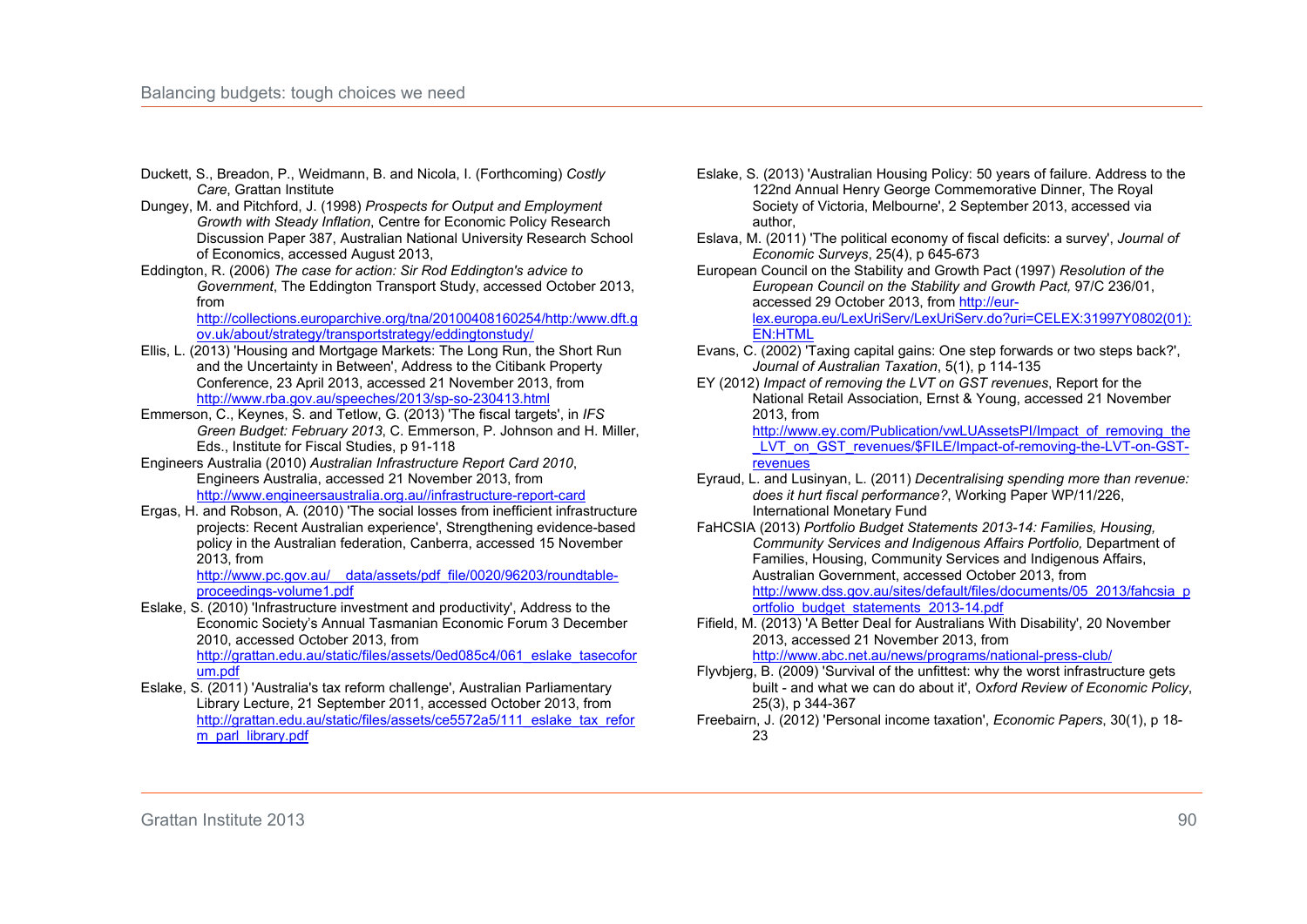- Freebairn, J. (2013a) 'Illogical tax tinkering won't lead to a sustainable super system', *The Conversation,* 5 April, 2013, accessed 21 November, 2013, from http://theconversation.com/illogical-tax-tinkering-wont-leadto-a-sustainable-super-system-13274
- Freebairn, J. (2013b) 'A larger GST in a tax-mix change', *Insights: Melbourne Business and Economics* 13(April), p 39-43
- Fuel Watch WA (2013) 'Petrol Prices Perth Metropolitan', accessed 30 October 2013, from

http://www.fuelwatch.wa.gov.au/fuelwatch/pages/public/historicalPriceS earch.jspx

- Gabbitas, O. and Eldridge, D. (1998) *Directions for State Tax Reform*, Staff research paper, Productivity Commission, accessed August 2013, from http://www.pc.gov.au/\_\_data/assets/pdf\_file/0003/7725/statetax.pdf
- Goldman Sachs (2013) *Iron age continues until structural oversupply in 2014*, Goldman Sachs Commodities Research
- Gordon, R. J. (2012) *Is US economic growth over? Faltering innovation confronts the six headwinds*, NBER Working Paper No 18315, August 2012, accessed 12 November 2013, from http://www.nber.org/papers/w18315
- Greber, J. and Heath, J. (2013) 'It's tougher than the '90s, says Hockey', *Australian Financial Review,* 27 October 2013, accessed 31 October 2013, from http://m.afr.com/p/business/sunday/hockey\_confident\_of\_good\_christm

as\_B5cmW2tfgQyTQAKgbtXzDO

- Gregory, B. (2012) 'Unpublished presentation to the Melbourne Institute on Ageing', from
- Griffiths, E. (2013) 'Abbott vows to tackle 'budget emergency'', accessed 31 October 2013, from http://www.abc.net.au/news/2013-05-16/abbottvows-to-keep-tax-cuts/4694860

Gruen, D. and Sayegh, A. (2005) *The evolution of fiscal policy in Australia,*  Treasury working paper, The Treasury, Australian Government, accessed 28 October 2013, from http://archive.treasury.gov.au/documents/1033/HTML/docshell.asp?UR L=TW\_2005-04.htm

- Gruen, D. and Soding, L. (2011) 'Compulsory Superannuation and National Saving', in *Economic Roundup Issue 3, 2011*,
- Gruen, N. (1997) 'Making fiscal policy flexibly independent of government', *Agenda*, 4(3), p 297-307
- Haggard, S. and Webb, S. (1993) 'What do we know about the political economy of economic policy reform?', *The World Bank Research Observer*, 8(2), p 143-168
- Henry, K. (2011) 'Remarks to the Tax Forum', Remarks to the Tax Forum, 5 October 2011, accessed October 2013, from http://www.futuretax.gov.au/content/Content.aspx?doc=TaxForum/trans cripts/ken\_henry.htm
- Hensher, D. A. and Mulley, C. (2013) 'Complementing distance based charges with discounted registration fees in the reform of road user charges: the impact for motorists and government revenue', *Transportation*, April 2013,
- Hensher, D. A., Rose, J. M. and Collins, A. T. (2013) 'Understanding Buy-in for Risky Prospects: Incorporating Degree of Belief into the ex-ante Assessment of Support for Alternative Road Pricing Schemes', *Journal of Transport Economics and Policy*, 47(3), p 453-473
- HILDA (2012) *Survey of Household Income and Labour Dynamics Australia*, Melbourne Institute
- Hockey, J. and Cormann, M. (2013) 'Coalition commences National Commission of Audit', Australian Government, 22 October 2013, accessed October 2013, from http://jbh.ministers.treasury.gov.au/media-release/009-2013/
- Hockey, J. and Robb, A. (2013) 'Final update on federal Coalition election policy commitments', Liberal Party of Australia, 5 September 2013, accessed October 2013, from http://www.liberal.org.au/latestnews/2013/09/05/final-update-federal-coalition-election-policycommitments
- Hockey, J. and Sinodinis, A. (2013) 'Restoring integrity in the Australian tax system', Australian Government, 6 November 2013, accessed 20 November 2013, from http://jbh.ministers.treasury.gov.au/mediarelease/017-2013/
- Horin, A. (2010) 'Raising pension age 'will not work'', *Sydney Morning Herald,*  from http://www.smh.com.au/national/raising-pension-age-will-not-work-20100818-12f8j.html

Horne, N. (2012) *The Commonwealth efficiency dividend: an overview*, Parliamentary Library of Australia, accessed August 2013, from http://www.aph.gov.au/About\_Parliament/Parliamentary\_Departments/P arliamentary\_Library/pubs/BN/2012-2013/EfficiencyDividend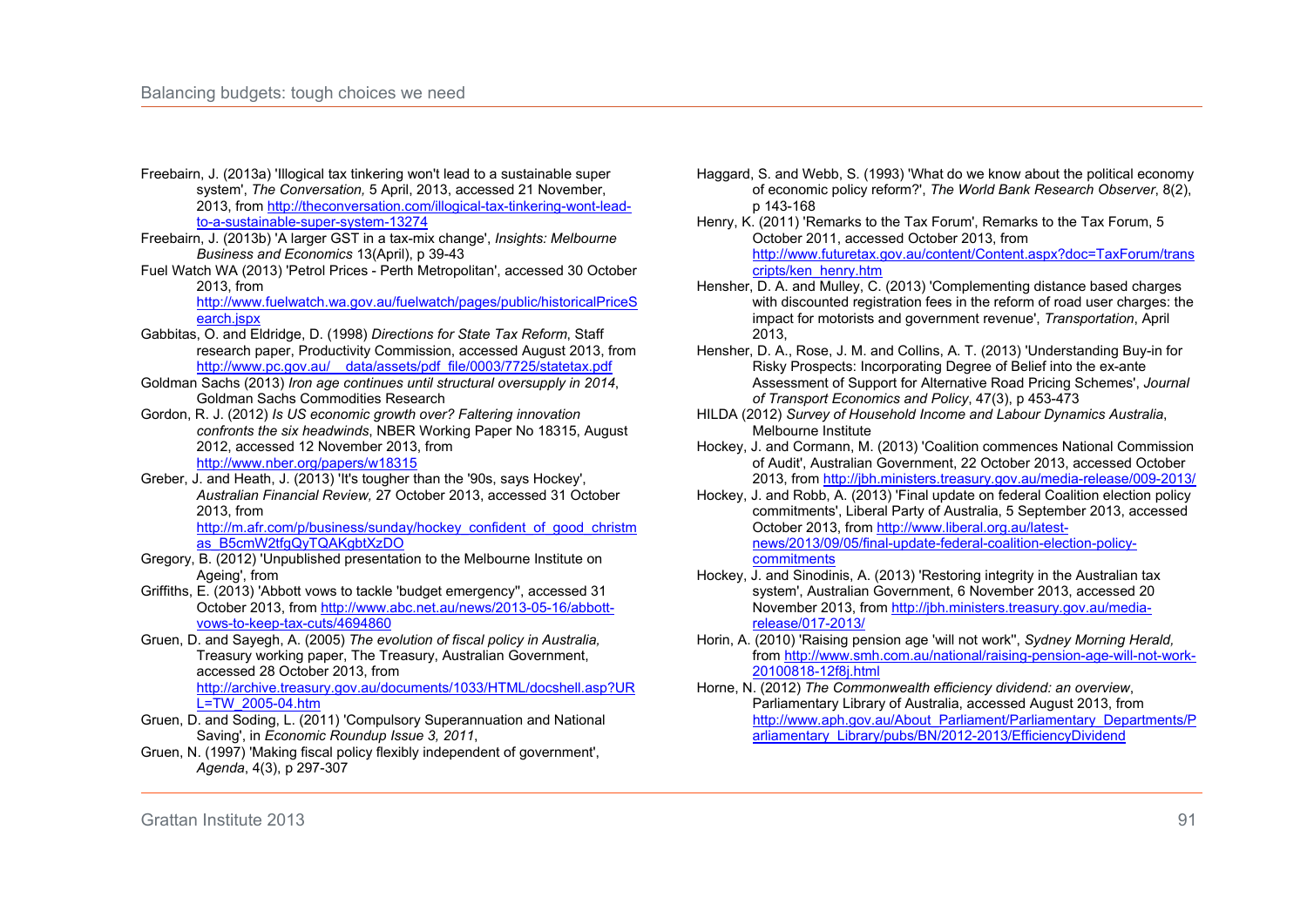- Horne, N. (2013) *Public sector staffing reductions in the states and territories*, Parliamentary Library of Australia, accessed October 2013, from http://parlinfo.aph.gov.au/parlInfo/download/library/prspub/1910283/upl oad\_binary/1910283.pdf;fileType=application%2Fpdf#search=%22librar y/prspub/1910283%22
- Hutchings, R. and Kouparitsas, M. (2012) *Modelling Aggregate Labour Demand,*  Treasury Working Paper 2012-02, The Treasury, Australian Government, accessed August 2013, from http://www.treasury.gov.au/~/media/Treasury/Publications%20and%20 Media/Publications/2012/Modelling%20Aggregate%20Labour%20Dem

and/Downloads/PDF/Labour\_Demand\_Model\_WP.ashx

- IMF (2013a) *2013 Article IV Consultation with Australia Preliminary Concluding Statement*, International Monetary Fund, accessed 22 November 2013, from http://www.imf.org/external/np/ms/2013/112013.htm
- IMF (2013b) *Reassessing the role and modalities of fiscal policy in advanced economies*, IMF Policy Paper, International Monetary Fund, accessed 30 October 2013, from

http://www.imf.org/external/np/pp/eng/2013/072113.pdf

Infrastructure Australia (2012) *Australia's public infrastructure: part of the answer to removing the infrastructure deficit,* Infrastructure Australia, Australian Government, accessed 31 October 2013, from http://www.infrastructureaustralia.gov.au/publications/files/Australias\_P

ublic\_Infrastructure-

Part of the Answer to Removing the Infrastructure deficit.pdf

Infrastructure Australia (2013) *National Infrastructure Plan, June 2013,*  Infrastructure Australia, Australian Government, accessed October 2013, from

http://www.infrastructureaustralia.gov.au/coag/files/2013/2013\_IA\_COA G\_Report\_National\_Infrastructure\_Plan\_LR.pdf

- Jefferson, T. (2012) 'Private retirement savings in Australia: current policy initiatives and gender equity implications', *Australian Bulletin of Labour*, 38(3), p 234
- Jensen, B., Weidmann, B. and Farmer, J. (2013) *The myth of markets in school education*, Grattan Institute, accessed October 2013, from http://grattan.edu.au/publications/reports/post/the-myth-of-markets-inschool-education/
- Jones, K. and Prasser, S. (forthcoming) *Audit Commissions: Reviewing the reviewers*, Connor Court

Kahneman, D. (2012) *Thinking, fast and slow*, Penguin Books

- Kamener, L. and Tan, S.-l. (2012) *Strategies for taming government deficits*, BCG Perspectives, Boston Consulting Group, accessed 28 October 2013, from http://www.bcg.com/documents/file119676.pdf
- Karanassou, M. and Sala, H. (2008) *Labour Market Dynamics in Australia: What drives unemployment?*, School of Economics Discussion Paper: 2008/26, UNSW: Australian School of Business, accessed August 2013, from

http://wwwdocs.fce.unsw.edu.au/economics/Research/WorkingPapers/ 2008\_26.pdf

- Karvelas, P. (2013) 'Family tax ripe for budget axe, NATSEM modelling finds', *The Australian,* 28 February 2013, accessed August 2013, from http://www.theaustralian.com.au/national-affairs/policy/family-tax-ripefor-budget-axe-natsem-modelling-finds/story-fn59nsif-1226587257174
- Kelly, J.-F., Harrison, C., Hunter, J. and Donegan, P. (2013) *Renovating Housing Policy*, Grattan Insitute
- Kelly, J.-F., Mares, P., Harrison, C., O'Toole, M., Oberklaid, M. and Hunter, J. (2013) *Productive cities: opportunity in a changing economy*, Grattan Institute, accessed October 2013, from http://grattan.edu.au/static/files/assets/c422f26b/188\_productive\_cities. pdf
- Kelly, J.-F., Weidmann, B. and Walsh, M. (2011) *The housing we'd choose*, Grattan Institute, accessed 1 November 2013, from http://grattan.edu.au/publications/reports/post/the-housing-we-dchoose/
- King, S. (2013) 'When wealth disappears', *New York Times,* 6 October 2013,
- Kohler, A. (2013) 'Family Biz: Full frontal innovation', *Business Spectator,* 18 April, 2013, from

http://www.businessspectator.com.au/article/2013/4/18/familybusiness/family-biz-full-frontal-innovation

- Koziol, M. (2013) 'How do you increase the GST without increasing the GST?', accessed October 2013, from http://www.politifact.com.au/truth-ometer/statements/2013/sep/21/colin-barnett/how-do-you-increase-gstwithout-increasing-gst/
- KPMG Econtech (2010) *CGE Analysis of the Current Australian Tax System*, from

http://www.taxreview.treasury.gov.au/content/Content.aspx?doc=html/c ommissioned\_work.htm

Grattan Institute 2013 92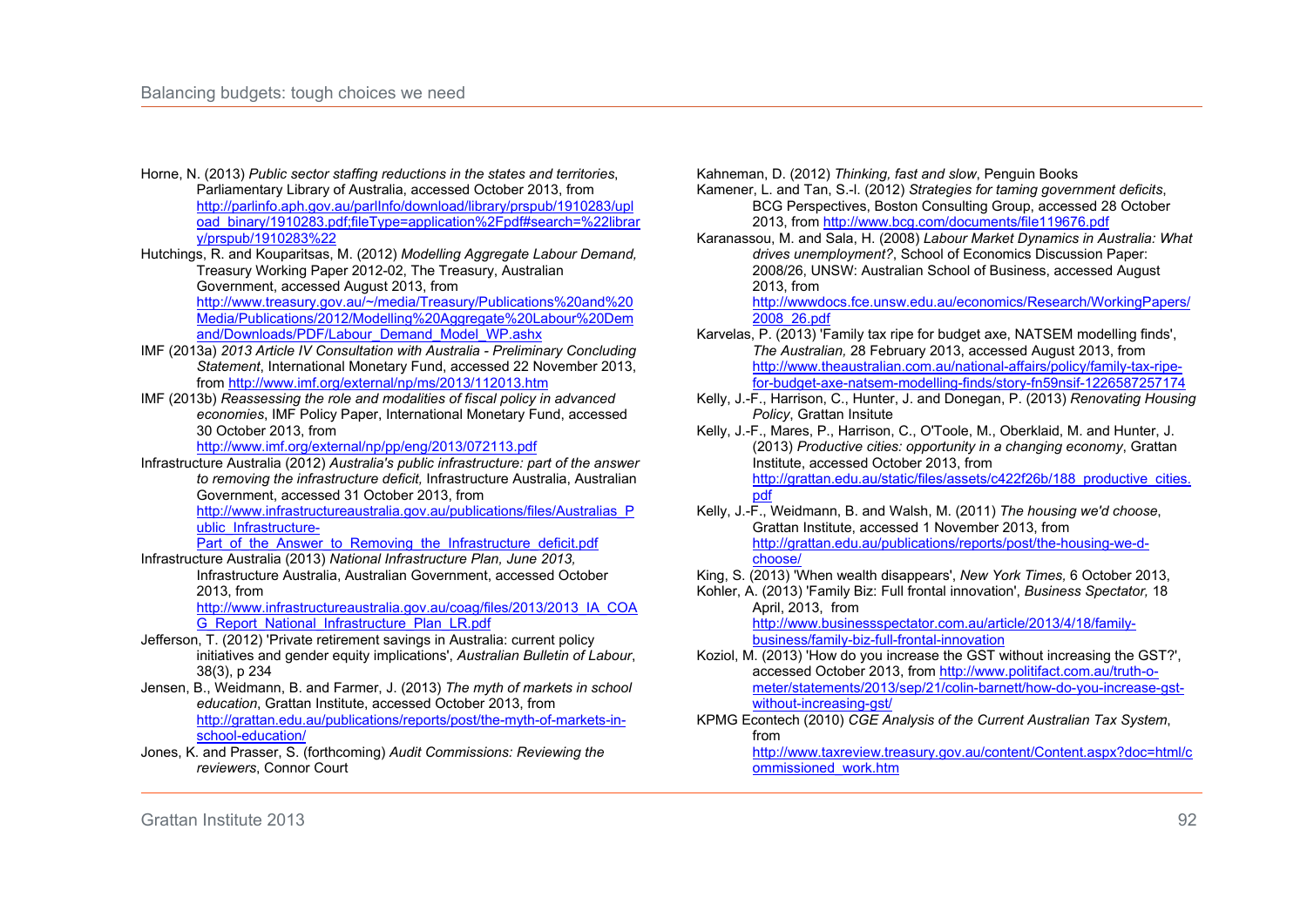- Leigh, A. (2013) *Battlers and Billionaries. The Story of Inequality in Australia*, Black Inc.
- Lester, T. (2010) 'What's missing –the changes the government rejected'. *Sydney Morning Herald,* 2 May 2010, accessed 31 October 2013, from http://www.smh.com.au/business/whats-missing--the-changes-thegovernment-rejected-20100502-u10p.html
- Lewis, D. (2012) 'Talking dollars and strategy: the challenging link in defence planning', Speech by the Secretary of Defence to the Australin Strategic Policy Institute Annual Dinner, 23 August 2012, accessed October 2013, from

http://www.aspi.org.au/admin/eventFiles/Secretary%20of%20Defence% 20ASPI%20speech.pdf

- Lewis, P. E. T. and MacDonald, G. (2002) 'The Elasticity of Demand for Labour in Australia', *The Economic Record*, 78(1), p 18-30
- Lignier, P. and Evans, C. (2012) 'The rise and rise of tax compliance costs for the small business sector in Australia', *Australian Tax Forum*, 27(3), p 615-672
- Loughnane, B. (2013a) *The Coalition's Policy for Paid Parental Leave*, Liberal National Coalition, accessed OCtober 2013, from http://lpawebstatic.s3.amazonaws.com/The%20Coalition%E2%80%99s%20Policy% 20for%20Paid%20Parental%20Leave.pdf
- Loughnane, B. (2013b) *The Coalition's policy for stronger defence*, Liberal-National Coalition, accessed 15 November 2013, from http://lpawebstatic.s3.amazonaws.com/13-09- 02%20The%20Coalition%27s%20policy%20document%20for%20Stron ger%20Defence.pdf
- Loughnane, B. (2013c) *Our plan: real solutions for all Australians*, Liberal-National Coalition from http://lpa.webcontent.s3.amazonaws.com/realsolutions/LPA%20Policy %20Booklet%20210x210\_pages.pdf
- Lowe, P. (2012) 'The changing structure of the Australian economy and monetary policy', Address to the Australian Industry Group 12th Annual Economic Forum, Sydney, 7 March 2012, accessed 18 November 2013, from http://www.rba.gov.au/publications/bulletin/2012/mar/pdf/bu-0312-9.pdf

Ludlow, M. (2013) 'Infrastructure 'gold plating is blowing out costs: Qld', *Australian Financial Review,* 2 October 2013, accessed October 2013, from

http://www.afr.com/p/national/infrastructure\_gold\_plating\_is\_blowing\_n 2LToG8xEAIBcPQZAoxUoJ

- MacDermott, K. and Stone, C. (2013) *Death by a thousand cuts: how governments undermine their own productivity*, Occasional Paper 30, Centre for Policy Development, accessed October 2013, from http://cpd.org.au/wp-content/uploads/2013/08/CPD\_OP30\_Death-by-1000-cuts.pdf
- Macfarlane, I. (2006) 'Economic news: do we get too much of it?', Notes for a talk to the Australian Financial Review Leaders' Luncheon, 28 April 2006, accessed 15 October 2013, from http://www.rba.gov.au/speeches/2006/sp-gov-280406.html
- Mannheim, M. (2013) 'Public service may not be cut so deeply', *Canberra Times,*  9 September 2013, accessed October 2013, from http://www.canberratimes.com.au/national/public-service/public-servicemay-not-be-cut-so-deeply-20130908-2teiy.html
- Martin, P. (2013) 'Here's a back-up if Hockey's audit is too rushed', *Sydney Morning Herald,* 26 October 2013, accessed 31 October 2013, from http://www.smh.com.au/business/heres-a-backup-if-hockeys-audit-istoo-rushed-20131025-2w78k.html
- Mather, J. (2013) 'NDIS trial highlights hurdles and \$10m blow-out', *Financial Review,* 21 November 2013, p 11, accessed 21 November, from http://www.afr.com/p/national/ndis\_trial\_highlights\_hurdles\_and\_ptHzwf IdwBPb9BgiPcmvHI
- Mauro, P. (2011) 'Conclusion', in *Chipping away at public debt: sources of failure and keys to success in fiscal adjustment*, P. Mauro, Ed. John Wiley & Sons, p 249-258
- Megalogenis, G. (2012) *The Australian Moment*, Penguin Australia
- Minifie, J., Cherastidtham, I., Mullerworth, D. and Savage, J. (2013) *The mining boom: impacts and prospects*, Grattan Institute, accessed 30 October 2013, from http://grattan.edu.au/static/files/assets/2111d9d3/194 mining-boom-impacts-and-prospects.pdf
- Mirrlees, J., Adam, S., Besley, T., Blundell, R., Bond, S., Chote, R., Gammie, M., Johnson, P., Myles, G. and Poterba, J. (2011) *Tax by design*, Mirrlees Review Volume 2, Institute for Fiscal Studies, accessed 18 November 2013, from http://www.ifs.org.uk/mirrleesreview/design/taxbydesign.pdf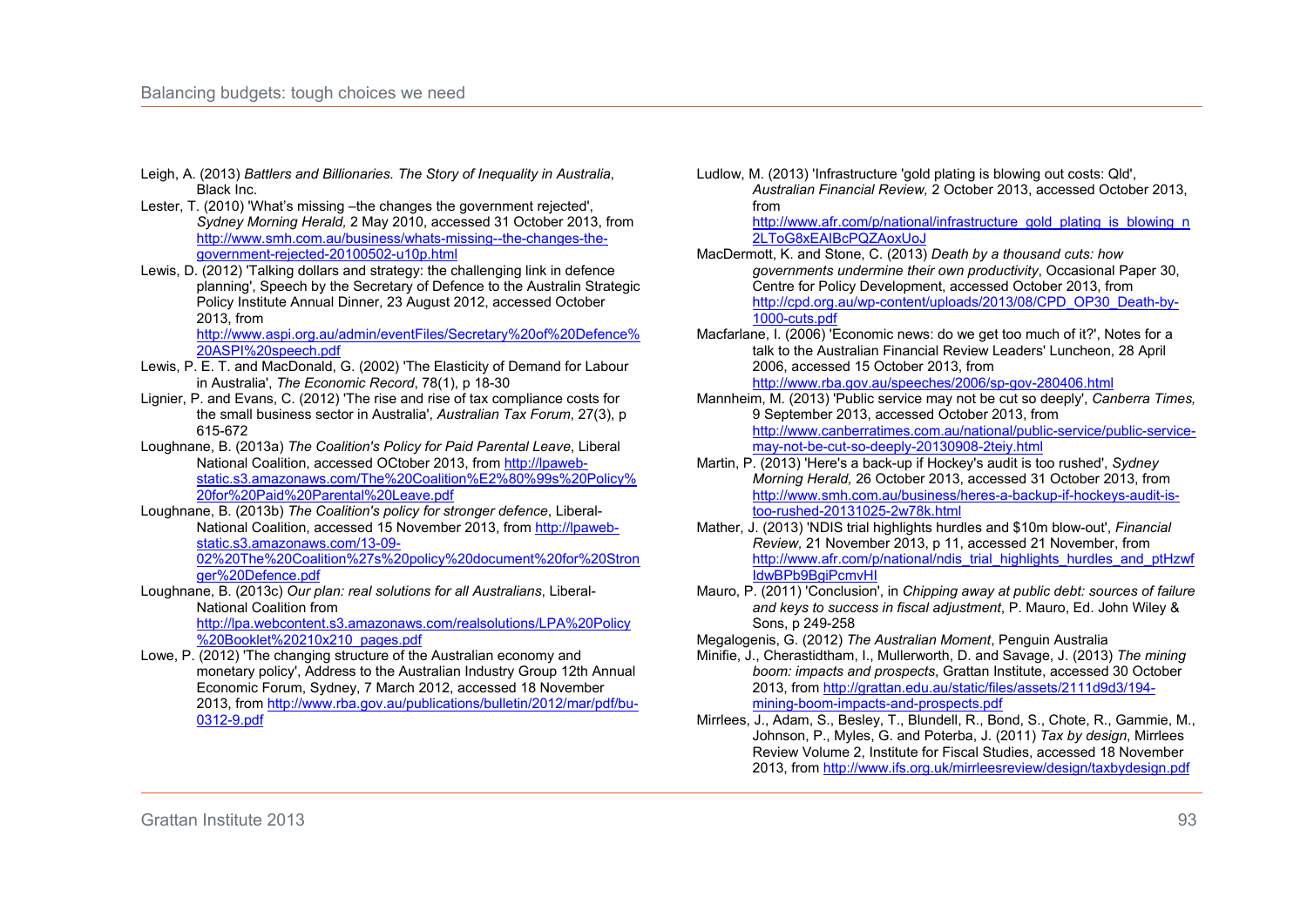- NICE (2013a) 'Cost saving guidance', accessed 23 October 2013, from http://www.nice.org.uk/usingguidance/benefitsofimplementation/costsav ingguidance.jsp
- NICE (2013b) 'NICE 'do not do' recommendations', accessed 10 November 2013, from

http://www.nice.org.uk/usingguidance/donotdorecommendations/index.j sp

- Nickell, S. (1997) 'Unemployment and labor market rigidities: Europe versus North America.', *The Journal of Economic Perspectives*, 11(3), p 55-74
- Norton, A. (2012) *Graduate winners: Assessing the public and private benefits of higher education*, Grattan Institute, accessed 17 August 2013, from http://grattan.edu.au/static/files/assets/4c182f07/162\_graduate\_winners \_report.pdf
- Norton, A. (2013) 'Don't sell off HECS: reforming student loans could bring in real savings', accessed 12 November 2013, from http://theconversation.com/dont-sell-off-hecs-reforming-student-loanscould-bring-in-real-savings-19682
- OECD (2006) *Taxation of Capital Gains of Individuals: Policy Considerations and Approaches,* OECD Tax Policy Studies, No. 14, OECD
- OECD (2010) *Health care systems: Getting more value for money. OECD Economics Department Policy Notes,* Category Number,
- OECD (2012a) *OECD Economic Surveys: Australia*, OECD, accessed 28 October 2013, from http://www.oecd.org/eco/surveys/australia2012.htm
- OECD (2012b) *Value for money in government: Australia 2012*, OECD Publishing, accessed 31 October 2013, from http://www.oecdilibrary.org/governance/value-for-money-in-government-australia-2012\_9789264178809-en
- OECD (2013a) *Climate and carbon: aligning prices and policies*, OECD, accessed 12 November 2013, from http://www.oecdilibrary.org/environment-and-sustainable-development/climate-andcarbon\_5k3z11hjg6r7-en
- OECD (2013b) *OECD Economic Outlook* Volume 2013/2, OECD Publishing, accessed 20 November 2013, from 10.1787/eco\_outlook-v2013-2-en OECD (2013c) 'Productivity by enterprise size class', in *Entrepreneurship at a*

*glance 2013*, OECD, Ed. OECD Publishing

Officer, R. R., Alexander, E. A., Fraser, J. A. and Newman, M. L. (1996) *Report of the National Commission of Audit*, National Commission of Audit, accessed October 2013, from

http://www.finance.gov.au/archive/archive-of-publications/ncoa/toc.htm

- Palmer, J. (2010) *The acceptability of road pricing: an application of a theoretical and analytical framework to the realities of decision making in Sydney*, Research report ITLS-RR-10-2, Institue of Transport and Logistics Studies, University of Sydney, accessed 20 November 2013, from http://sydney.edu.au/business/ data/assets/pdf\_file/0006/94461/ITLS-RR-10-02.pdf
- PBO (2013a) *Estimates of the structural budget balance of the Australian Government 2001-02 to 2016-17,* Parliamentary Budget Office, Australian Government, accessed 11 November 2013, from http://www.aph.gov.au/~/media/05%20About%20Parliament/54%20Parl iamentary%20Depts/548%20Parliamentary%20Budget%20Office/Parlia mentary%20Budget%20Office%20Stuctural%20Budget%20Balance.as hx
- PBO (2013b) *Post-election report of election commitments: 2013 general election,* Parliamentary Budget Office, Parliament of Australia, accessed 18 November 2013, from http://www.aph.gov.au/About\_Parliament/Parliamentary\_Departments/P

arliamentary\_Budget\_Office/2013\_Election

- PC (2013) *An Ageing Australia: Preparing for the Future*, Productivity Commission, accessed 22 November 2013, from http://www.pc.gov.au/research/commission/ageing-australia
- Phillips, B. and Nepal, B. (2012) *Going without: financial hardship in Australia*, Prepared for Anglicare Australia, Catholic Social Services Australia, The Salvation Army and UnitingCare Australia, NATSEM, University of Canberra, accessed 15 November 2013, from

http://www.natsem.canberra.edu.au/storage/2- Going%20Without%20MCP%20Report\_Aug%202012.pdf

Phillips, B. and Toohey, M. (2013) *Working Australia: What the Government Gives and Takes Away*, Research Note R13/1, NATSEM, accessed October 2013, from

http://www.natsem.canberra.edu.au/storage/NATSEM-Other-Pub-R13- 1-Typical Low and Middle Income FBT.pdf

Pincus, J. (2012) 'The Treasury-KPMG Econtech Modelling of the Excess Burden of Mining Taxation: Some Doubts', *Agenda*, 19(2),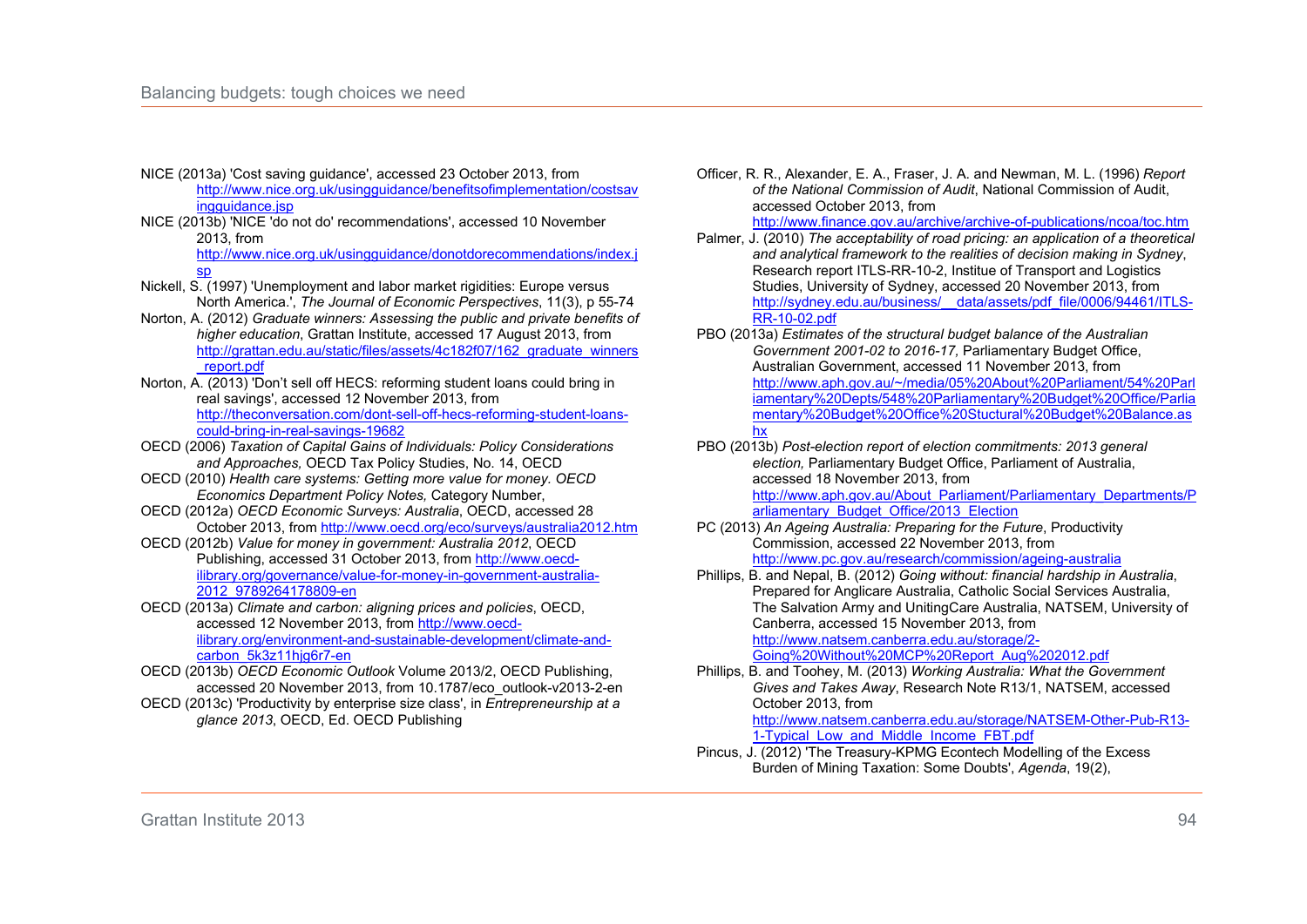- PricewaterhouseCoopers (2010) *Review of urban water security strategies*, Infrastructure Australia, accessed October 2013, from http://www.infrastructureaustralia.gov.au/water/files/UrbanWaterSecurit yReportForInfrastructureAustralia.pdf
- Productivity Commission (2005) *Economic Implications of an Ageing Australia*, Productivity Commission, accessed 21 August 2013, from http://www.pc.gov.au/\_\_data/assets/pdf\_file/0020/69401/ageing.pdf
- Productivity Commission (2011) *Economic structure and performance of the Australian retail industry,* Productivity Commission, accessed October 2013, from http://www.pc.gov.au/projects/inquiry/retail-industry/report
- Productivity Commission (2012) *Trade and Assistance Review 2010-11,*  Productivity Commission, accessed August 2013, from http://www.pc.gov.au/annual-reports/trade-assistance/trade-assistancereview-2010-11
- Productivity Commission (2013a) *Major Project Development Assessment Processes: Draft Report,* Productivity Commission, accessed October 2013, from http://www.pc.gov.au/projects/study/major-projects/draft
- Productivity Commission (2013b) 'Public inquiry: public infrastructure', accessed 16 November 2013, from

http://www.pc.gov.au/projects/inquiry/infrastructure

- Productivity Commission (2013c) *Trade and Assistance Review 2011-12,*  Productivity Commission, accessed August 2013, from http://www.pc.gov.au/annual-reports/trade-assistance/2011-12
- PwC (2013) *Protecting prosperity: Why we need to talk about tax*, PwC, accessed 2 October 2013, from
	- http://www.pwc.com.au/tax/assets/Protecting-prosperity-22Jul13.pdf
- Rawdanowicz, Ł., Wurzel, E. and Christensen, A. K. (2013) *The equity implications of fiscal consolidation,* OECD Economics Department Working Papers no 1013, OECD Publishing, accessed 15 November 2013, from http://dx.doi.org/10.1787/5k4dlvx2wjq0-en
- RBA (2013a) *Indicator Lending Rates*, Statistics Table F5, Reserve Bank of Australia
- RBA (2013b) *Lending and Credit Aggregates*, Statistics Table D2, Reserve Bank of Australia
- RBA (2013c) *Lending Commitments All Lenders*, Statistics Table D6, Reserve Bank of Australia
- Roxon, N. (2013) '10 housekeeping tips for a future Labor Government', The John Button Memorial Lecture, 16 October 2013, accessed 1 November 2013, from http://www.abc.net.au/news/2013-10-16/roxonten-tips/5026972
- Saez, E., Slemrod, J. and Giertz, S. (2012) 'The Elasticity of Taxable Income with Respect to Marginal Tax Rates: A Critical Review', *Journal of Economic Literature*, 50(1), p 3-50
- Sancak, C., Liu, L. Q. and Nakata, T. (2011) 'Canada: a success story', in *Chipping away at public debt: sources of failure and keys to success in fiscal adjustment*, P. Mauro, Ed. John Wiley & Sons, p 1-30
- Segal, L. (2004) 'Why it is time to review the role of private health insurance', *Australian Health Review*, 27(1), p 3-15
- Stacey, G. and Downes, P. (1995) *Wage determination and the labour market in the Treasury Macroeconomic (TRYM) Model,* Modelling Section, Macroeconomic Analysis Branch, The Treasury, Australian Government, accessed August 2013, from

http://epsa.treasury.gov.au/documents/239/PDF/paper13.pdf

Sullivan, M. (2013) 'The Times is working on ways to make numbers-based stories clearer for readers', *New York Times,* 18 October 2013, accessed 21 October 2013, from

http://publiceditor.blogs.nytimes.com/2013/10/18/the-times-is-workingon-ways-to-make-numbers-based-stories-clearer-for-readers/

Swan, W. and Shorten, B. (2013) 'Reforms to make the superannuation system fairer', Australian Government, 5 April 2013, accessed 20 November 2013, from

http://ministers.treasury.gov.au/DisplayDocs.aspx?doc=pressreleases/2 013/020.htm&pageID=&min=brs&Year=&DocType=0

- Tapper, A., Fenna, A. and Phillimore, J. (2013) 'Age bias in the Australian welfare state', *Agenda*, 20(1),
- Taylor, C., Bradley, C., Dobbs, R., Thompson, F. and Clifton, D. (2012) *Beyond the boom: Australia's productivity imperative*, McKinsey Global Institute, accessed October 2013, from http://www.mckinsey.com/insights/asiapacific/australia\_productivity\_imperative
- Thomson, M. (2013) *The Cost of Defence: ASPI Defence Budget Brief 2013-14*, Australian Strategic Policy Institute, accessed August 2013, from http://www.aspi.org.au/publications/publication\_details.aspx?ContentID  $=359$ &pubtype=3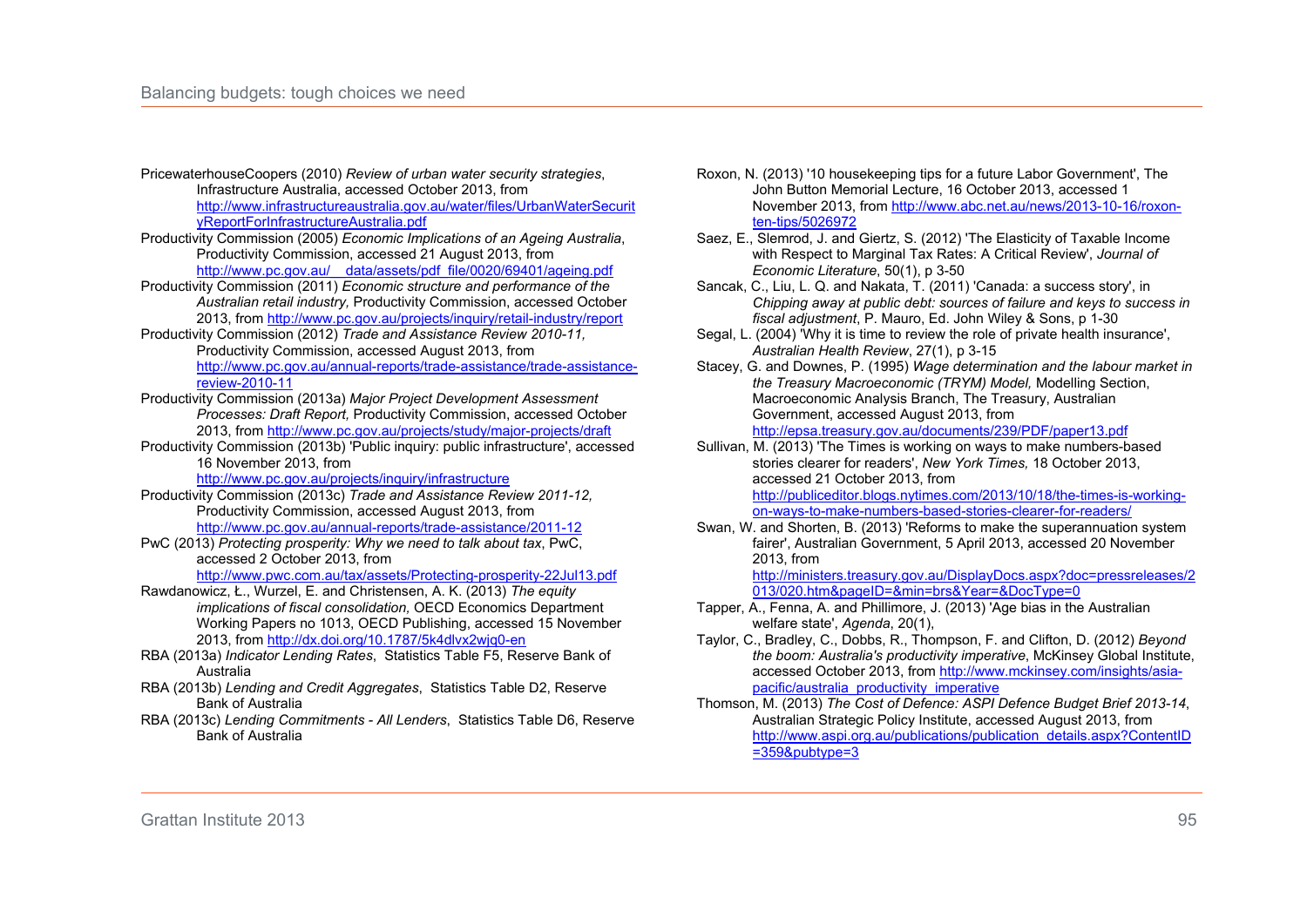- Tingle, L. (2012) *Great Expectations: Government, entitlement and an angry nation*, Quarterly Essay, 48
- Treasury (1996) *Documentation of the Treasury Macroeconomic (TRYM) Model of the Australian Economy,* Modelling Section, Macroeconomic Analysis Branch, The Treasury, Australian Government, accessed August 2013, from http://archive.treasury.gov.au/documents/236/PDF/part01.pdf
- Treasury (2002) *History of fuel taxation in Australia: Background paper to the Fuel Taxation Inquiry,* The Treasury, Australian Government
- Treasury (2010a) *Australia's Future Tax System*,
- Treasury (2010b) *Australia's future tax system Report to the Treasurer,* The Treasury, Australian Government, accessed October 2013, from http://taxreview.treasury.gov.au/content/Content.aspx?doc=html/pubs\_r eports.htm
- Treasury (2011) *Mid-year economic and fiscal outlook 2011-12,* The Treasury, Australian Government, accessed August 2013, from http://www.budget.gov.au/2011-12/content/myefo/html/index.htm
- Treasury (2012a) *Commonwealth Budget Papers 2012-13,* The Treasury, Australian Government, accessed October 2013, from http://www.budget.gov.au/2012-13/
- Treasury (2012b) *GST Distribution Review Final Report,* The Treasury, Australian Government, accessed 18 August 2013, from http://www.gstdistributionreview.gov.au/content/reports/finaloctober201 2/downloads/GST\_final\_consolidated.pdf
- Treasury (2012c) *Low Value Parcel Processing Taskforce Final Report,* The Treasury, Australian Government accessed 20 November 2013, from http://www.treasury.gov.au/~/media/Treasury/Publications%20and%20 Media/Publications/2012/Low%20Value%20Parcel%20Processing/Dow nloads/PDF/LVPP.ashx
- Treasury (2013a) *Commonwealth Budget Papers 2013-14,* The Treasury, Australian Government, accessed October 2013-14, from http://budget.gov.au/2013-14/

Treasury (2013b) *Final budget outcome 2012-13,* The Treasury, Australian Government, accessed October 2013, from http://www.budget.gov.au/2012-13/content/fbo/download/2012- 13\_FBO\_Consolidated.pdf

Treasury (2013c) *Pre-election economic and fiscal outlook 2013,* The Treasury, Australian Government, accessed August 2013, from http://www.treasury.gov.au/~/media/Treasury/Publications%20and%20 Media/Publications/2013/Pre-Election%20Economic%20and%20Fiscal%20Outlook%202013/Downlo ads/PDF/PEFO\_2013.ashx Treasury (2013d) *A Super Charter: Fewer changes, better outcome,* Chapter 2, from http://www.treasury.gov.au/Policy-Topics/SuperannuationAndRetirement/supercharter/~/media/Treasury/ Policy%20Topics/Superannuation/supercharter/Downloads/PDF/super\_ charter\_report.ashx Treasury (2013e) *Tax Expenditures Statement 2012,* The Treasury, Australian Government, accessed 2 October 2013, from http://www.treasury.gov.au/~/media/Treasury/Publications%20and%20 Media/Publications/2013/TES/downloads/PDF/TES\_2013\_Consolidate d.ashx Treasury (multiple years) *Tax Expenditures Statement,* The Treasury, Australian Government, accessed 7 November 2013, from http://www.treasury.gov.au/PublicationsAndMedia/Publications Treasury ACT (2012) *Territory Budget Papers 2012-13,* Chief Minister and Treasury Directorate, Australian Capital Territory Government Treasury and Trade Qld (2012) *State Budget Papers 2012-13,* Queensland Treasury and Trade, Queensland Government Treasury NSW (1999) *The Case for Payroll Tax,* Office of Financial Management Research and Information Paper TRP 99-3, The Treasury, Government of New South Wales, accessed August 2013, from http://www.treasury.nsw.gov.au/\_\_data/assets/pdf\_file/0017/6650/TRP9 9-3 Pay Roll Tax.pdf Treasury NSW (2011) *NSW Government submission to the 2011 Tax Forum,*  The Treasury, Government of New South Wales, accessed October 2013, from http://www.futuretax.gov.au/content/TaxForum/statements/state\_territor

y/NSW\_Government.pdf Treasury NSW (2012) *State Budget Papers 2012-13,* The Treasury, Government of New South Wales